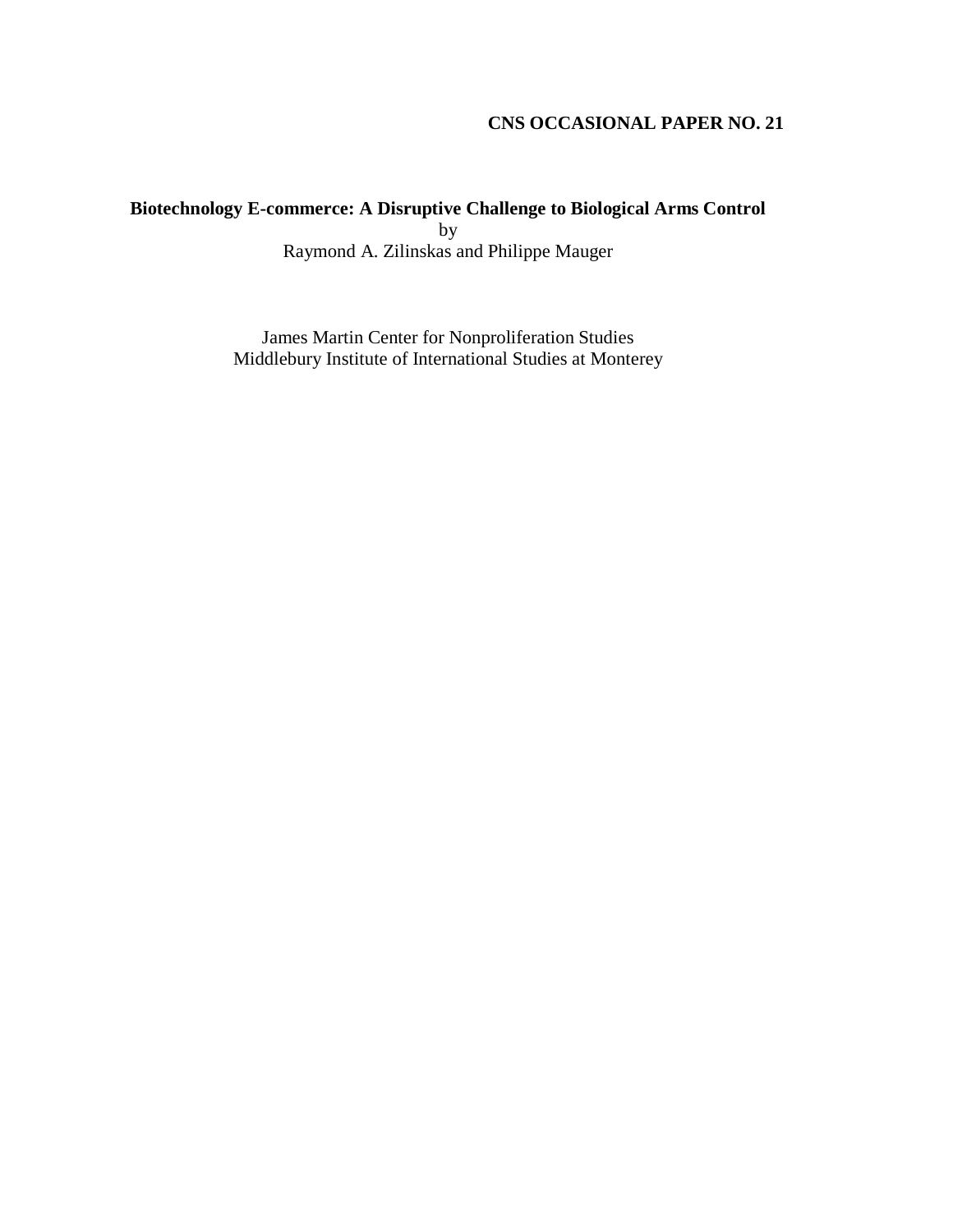#### **James Martin Center for Nonproliferation Studies**

cns.miis.edu

The James Martin Center for Nonproliferation Studies (CNS) strives to combat the spread of weapons of mass destruction by training the next generation of nonproliferation specialists and disseminating timely information and analysis. CNS at the Middlebury Institute of International Studies is the largest nongovernmental organization in the United States devoted exclusively to research and training on nonproliferation issues.

#### **The Middlebury Institute of International Studies at Monterey**

www.miis.edu

The Middlebury Institute of International Studies at Monterey is a graduate school of Middlebury College. It provides international professional education in areas of critical importance to a rapidly changing global community, including international policy and management, translation and interpretation, language teaching, sustainable development, and nonproliferation. We prepare students from all over the world to make a meaningful impact in their chosen fields through degree programs characterized by immersive and collaborative learning, and opportunities to acquire and apply practical professional skills. Our students are emerging leaders capable of bridging cultural, organizational, and language divides to produce sustainable, equitable solutions to a variety of global challenges.

> James Martin Center for Nonproliferation Studies Middlebury Institute of International Studies at Monterey 460 Pierce St., Monterey, CA 93940, USA Tel: +1 (831) 647-4154 Fax: +1 (831) 647-3519

#### *Funding support to realize the project that generated this occasional paper has been provided by the British Foreign and Commonwealth Office.*

*The views, assessments, judgments, and conclusions stated in this paper are the sole representations of the authors and do not necessarily represent either the official position or policy or bear the endorsement of the James Martin Center for Nonproliferation Studies, the Middlebury Institute of International Studies, or the President and Trustees of Middlebury College.*

Biotechnology E-commerce: A Disruptive Challenge to Biological Arms Control 978-0-9908622-6-0 Imprint: Pixels Graphic Design © Middlebury Institute of International Studies, March 2015 Cover image: Ms. Beatrix Zilinskas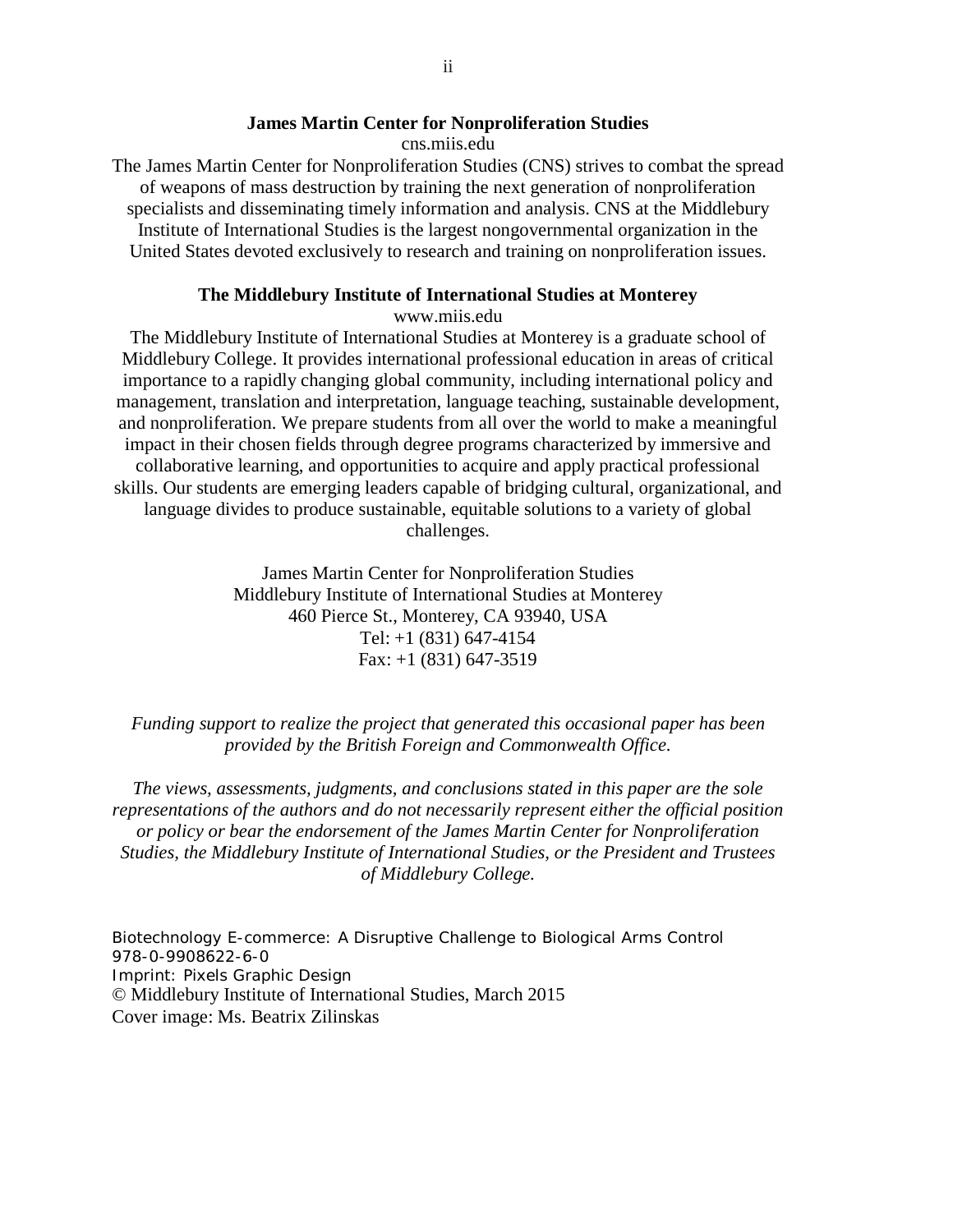# **Table of Contents**

| <b>Acknowledgments</b>                                                  | $\mathbf v$ |
|-------------------------------------------------------------------------|-------------|
| A note on the public version of this report                             | vi          |
| <b>Executive Summary</b>                                                | 1           |
| <b>Introduction</b>                                                     | 3           |
| 1. Internet Purchases of Dual-use Biotechnology Items of Concern        | 5           |
| 2. The New Business Environment Created by the Internet                 | 6           |
| 3. Australia Group Biotechnology Items of Concern                       | 11          |
| <b>4. Market Search Results</b>                                         | 13          |
| i. AG item #2: Fermenters                                               | 15          |
| ii. AG item #3: Centrifugal separators                                  | 17          |
| iii. AG item #4: Cross (tangential) flow filtration equipment           | 18          |
| iv. AG item #5: Freeze-drying equipment                                 | 19          |
| v. AG item #6: Spray-drying equipment                                   | 21          |
| vi. AG item #7: Protective and containment equipment                    | 23          |
| vii. AG item # 8: Aerosol inhalation chambers                           | 25          |
| viii. AG item #9: Spraying, atomizer, and fogging systems               | 26          |
| 5. Acquiring Australia Group Listed Items Through B2BEC Platforms       | 27          |
| 6. Implications of Internet Purchased for Illicit BW-related            |             |
| <b>Procurement Networks</b>                                             | 28          |
| 7. Technologies not Listed by the Australia Group but with Implications |             |
| for Biological Arms Control                                             | 32          |
| i. Algae growing systems (photobioreactors)                             | 32          |
| ii. Freeze-dryer gas sterilization upgrade kits                         | 33          |
| iii. Hand-held aerosol generators                                       | 33          |
| iv. Recombinant DNA Kits                                                | 33          |
| v. Synthetic biology kits                                               | 35          |
| vi. 3D bioprinters                                                      | 36          |
| 8. Conclusion                                                           | 37          |
| 9. Project Limitations                                                  | 39          |
| 10. Recommendations for AG Participants and other concerned states      | 40          |
| Annex 1: eBay's Efforts to Prevent Illicit Exports Through its Services |             |
| as a Case Study                                                         | 46          |
| Annex 2: Overview of the Australia Group (AG)                           | 47          |
| Annex 3: Overview of the Biological Weapons Convention (BWC)            | 48          |
| Annex 4: Overview of the Chemical Weapons Convention (CWC)              | 49          |
| <b>Annex 5: Overview of UNSCR 1540</b>                                  | 50          |
| Annex 6: List of Non-U.S., Non-EU B2B Websites Reviewed by              |             |
| <b>Project Personnel</b>                                                | 51          |
| <b>About the Authors</b>                                                | 52          |
| <b>Endnotes and References</b>                                          | 53-64       |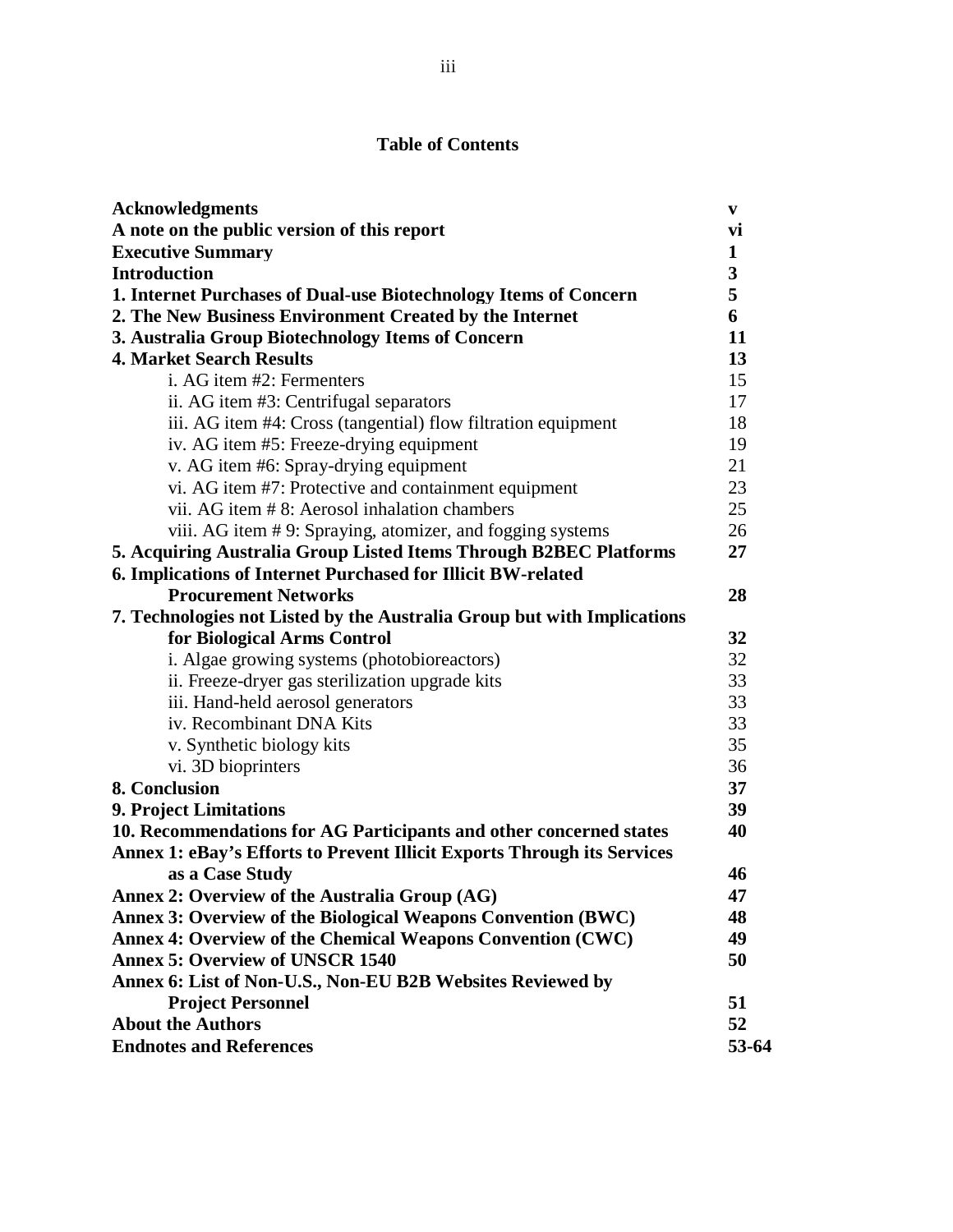# **List of Bar Graphs and Tables**

| Bar graph 1: Given number of employees per vendor                      |    |  |  |  |  |
|------------------------------------------------------------------------|----|--|--|--|--|
| Bar graph 2: Item and company average overall delivery times           |    |  |  |  |  |
| Bar graph 3: Number of vendors advertising a particular payment option |    |  |  |  |  |
| Bar graph 4: Advertised item and company average overall               |    |  |  |  |  |
| delivery times, fermenters                                             | 16 |  |  |  |  |
| Bar graph 5: Advertised item and company average overall               |    |  |  |  |  |
| delivery times, freeze dryer vendors                                   | 20 |  |  |  |  |
| Bar graph 6: Anonymized advertised item delivery times,                |    |  |  |  |  |
| spray dryer vendors                                                    | 22 |  |  |  |  |
| Bar graph 7: Advertised item and company average overall               |    |  |  |  |  |
| delivery times, Class III biosafety cabinet vendors                    | 24 |  |  |  |  |
| <b>Table 1: AG Item Search Results</b>                                 | 14 |  |  |  |  |
| Table 2: Genetic Engineering Sub-Categories and Number of              |    |  |  |  |  |
| <b>Kits Available in Each</b>                                          | 35 |  |  |  |  |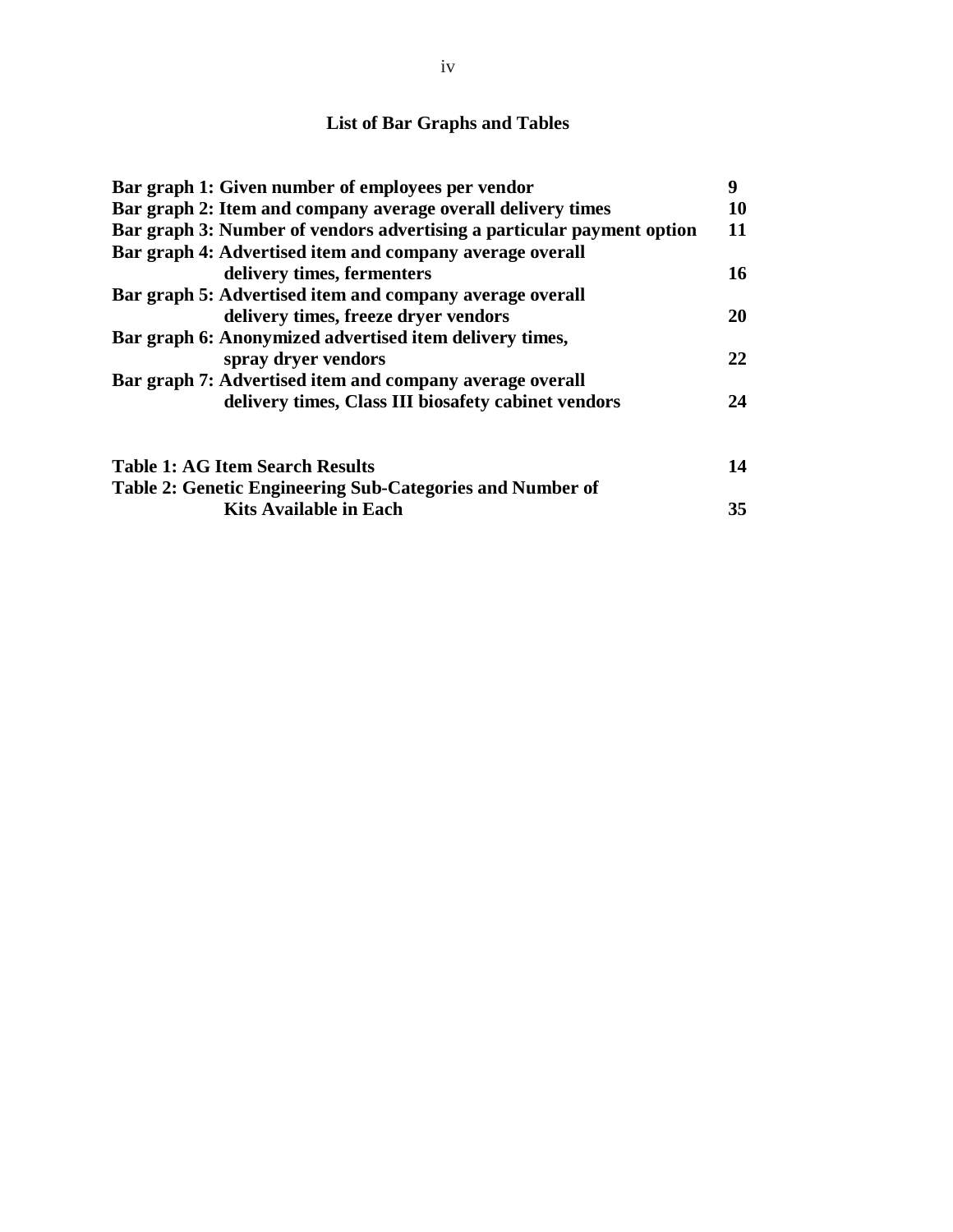#### **Acknowledgements**

From the beginning of the project reported here, we planned to request persons who possess bioscientific and arms control expertise to review critically the project's draft report in terms of data collection methodology, quality of assessment, and reasonableness of policy recommendations. We were fortunate to receive assistance for this purpose from an extremely knowledgeable group of persons:

Mr. Michael Carson, Global Policy and Regulatory Management, eBay Inc., United **States** 

Dr. W. Seth Carus, National Defense University, United States

Dr. Malcolm R. Dando, University of Bradford, United Kingdom

Dr. John Hart, Stockholm International Peace Research Institute, Sweden

Dr. Astrid Lewis, United States Department of State

Dr. Richard Pilch, Raytheon Technical Services, United States

Dr. David Relman, Stanford University, United States

Mr. Tim Trevan, International Council for the Life Sciences, United States

Dr. Simon Wain-Hobson, Institut Pasteur, France

We thank them all for the valuable commentaries and suggestions they made that helped us immensely when writing the final project report. In addition to experts outside CNS, we benefit from having in-house expertise that we can approach on a continuous basis. Thus, we thank the following persons for their help and suggestions that were given throughout the project: Stephanie Lieggi and Robert Shaw, as well as graduate research assistant Zachary Kallenborn. However, we must make clear that we are responsible for the final product and its contents, including errors if any.

Finally, this project could not have been undertaken without the financial support we received from the British Foreign and Commonwealth Office. We thank the Office for its support and convey our special appreciation to two of its staff members at the United Kingdom Embassy in Washington, D.C., namely Mr. Christopher Wright and Ms. Katarina O'Regan, for their enthusiasm and assistance.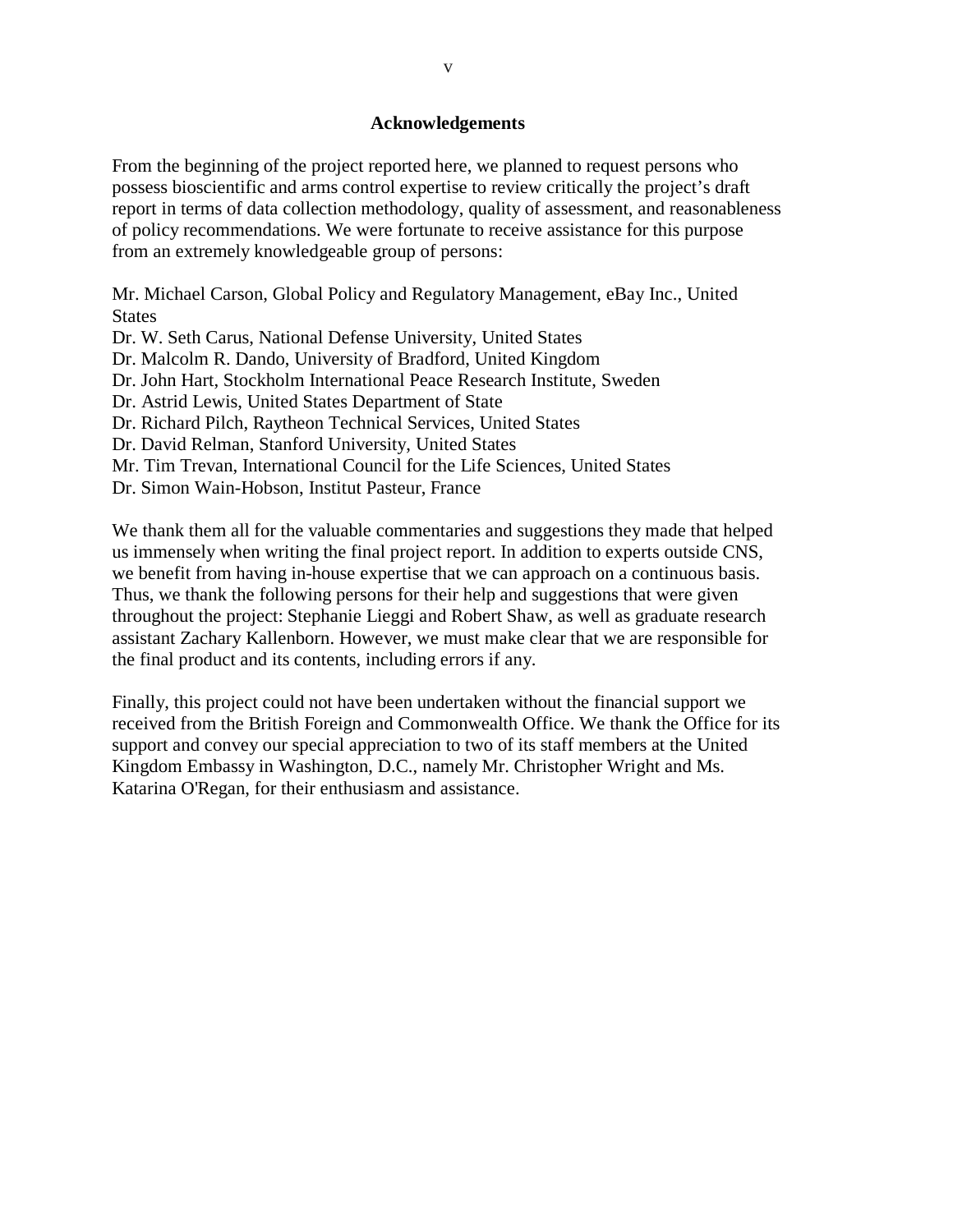#### **A note on the online version of this report**

In preparing the online version of this report, we attempted to balance the desire for transparent and reproducible findings with the need to publish responsibly. Care was taken not to exceed the level of information provided in the Australia Group's *Volume II: Biological Weapons-Related Common Control Lists Handbook* concerning distinguishing Australia Group listed biotechnology equipment. In most cases, the research necessary to find sensitive items did not draw upon specialized knowledge or detailed crossreferencing. We therefore followed precedent in the literature and published the full item listing as part of our endnotes.<sup>[1](#page-59-0)</sup> In select instances, a small amount of specialized information has been removed. When it was deemed necessary to do so, the omission is flagged and the missing information is summarized in general terms.

The positive worldwide growth of civilian biopharmacy and bioindustry depends on a lively trade in dual-use biotechnology products. This trade is increasingly conducted online, and ensuring that this trade is not exploited to support biological weapons development is a global responsibility. We emphasize throughout that we do not allege that the vendors whose products are cited in this report are involved in wrongdoing. Moreover, these vendors do not form a representative sample of the overall international trade in dual-use biotechnology products. To avoid any possible misunderstandings on these points, we have de-emphasized vendor names in the text of the report.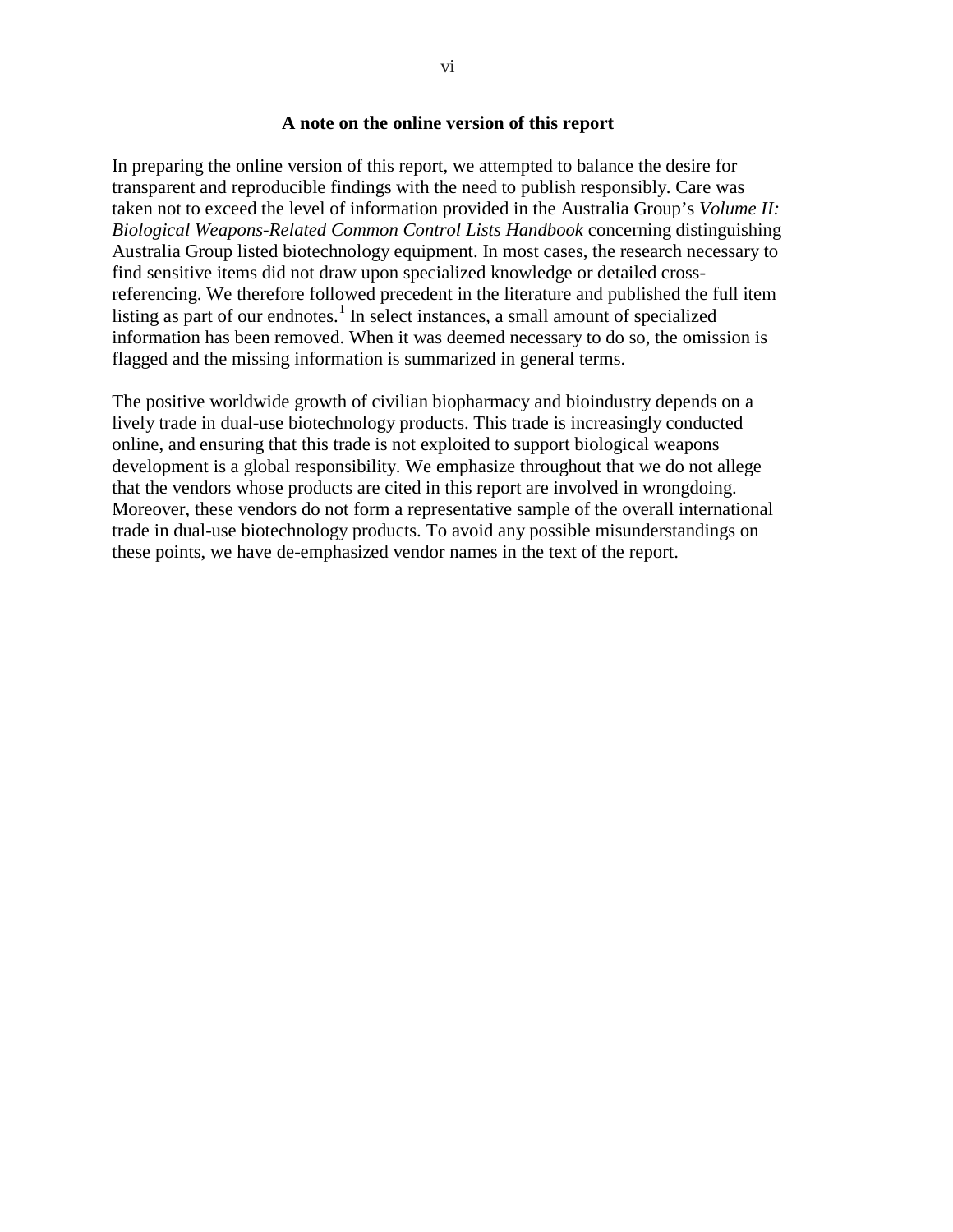#### **Executive summary:**

The Internet has had disruptive effects on how scientific research is conducted, how education is delivered and knowledge transmitted, how health services are provided, and how individuals and organizations communicate and do business. We postulate that the emergence of the Internet, and in particular the rise of commercial transactions conducted over the Internet (e-commerce), is having a major disruptive effect on biological arms control. The project we conducted, as reported in this paper, aims to support our supposition.

The current approach to prevent the proliferation of biological weapons development relies heavily on the existence of effective export controls for equipment particularly suitable for use in the production or dissemination of biological agents. The Australia Group (AG), an informal forum that brings together 41 countries and the European Union, seeks to harmonize national export controls on such equipment. We state our concern that the rise in biotechnology e-commerce will significantly disrupt the effectiveness of current efforts undertaken by AG participants.

As we make clear in this paper, we are concerned with the emergence of e-commerce in dual-use equipment; i.e., equipment that is useable for the production, processing, and dissemination of biological agents. Our primary focus is on equipment listed on the AG's Dual-use Biological Equipment and Related Technology and Software list (AG Biological List for short), which are referred hereafter as AG-grade items. We investigated the extent to which AG-grade items from eight equipment categories are available from Internet vendors. These categories are:

Fermenters; Centrifugal separators; Cross (tangential) flow filtration equipment; Freeze-drying equipment; Spray-drying equipment; Protective and containment equipment; Aerosol inhalation chambers; and Spraying or fogging systems and components therefor.

Our research depended largely on tracking down vendors of AG-grade items on the Internet and investigating their wares and business tactics. We focused on vendors headquartered in non-AG participating countries, such as China, India, and Russia. Our searches found AG-grade equipment from at least seven out of these nine categories offered for sale online.

Our analysis of the information provided by vendors on their websites found that a significant proportion of them were particularly vulnerable to proliferator exploitation. These typically were small firms with limited resources, facing significant competition, and offering transactions of single units (for example, a single fermenter, or a single Class III biosafety cabinet, etc.). We found no indication that the vendors in question are cognizant that they are offering to sell AG-grade equipment; i.e., that their offered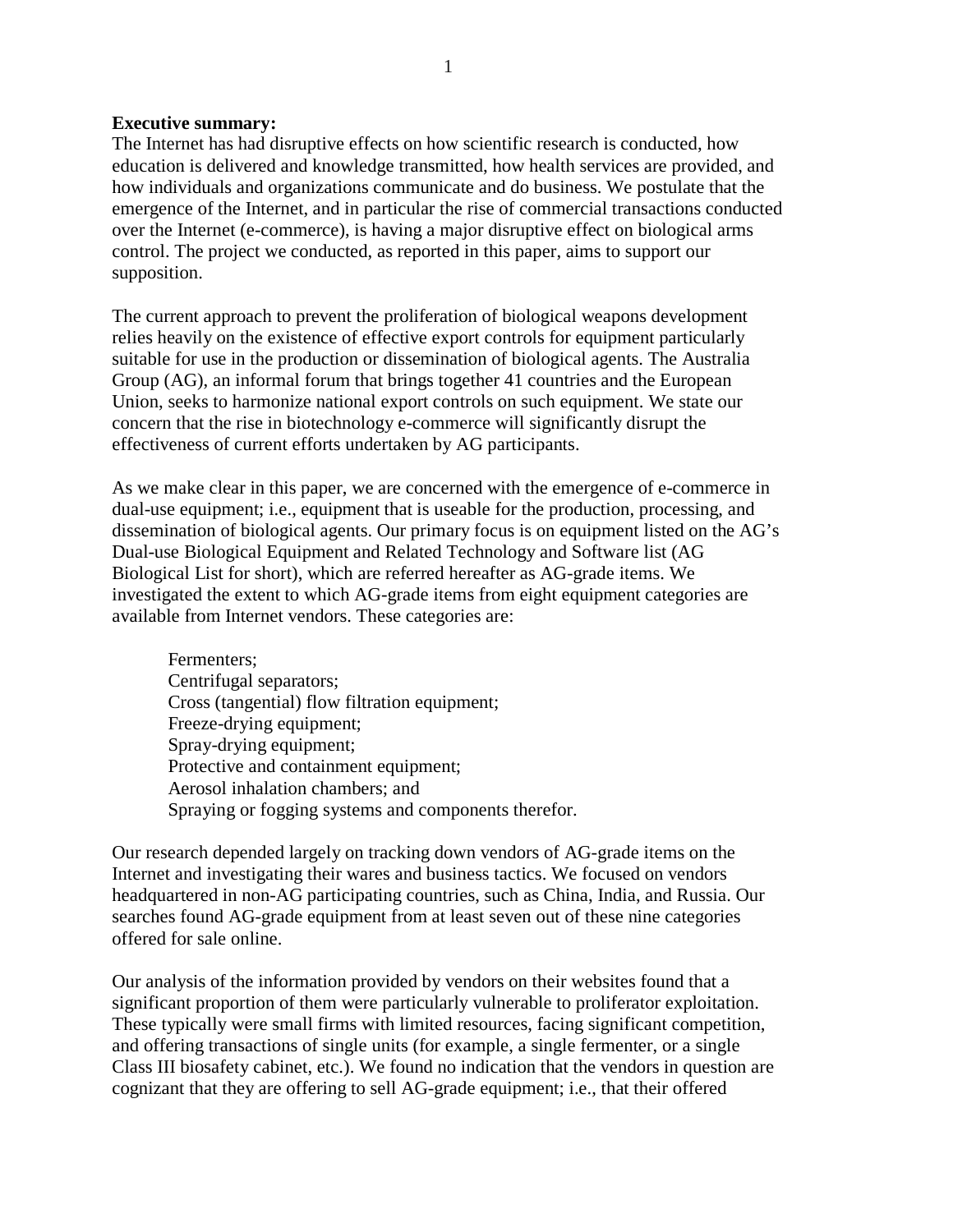product has the potential to be misused for BW applications. At the same time, we emphasize that we do not allege that any of the vendors we name in this paper are involved in illicit activities.

Since vendors did not disclose information about their export policies on their websites, we attempted to contact several AG-grade equipment vendors with questions about their export policies. We had no success; i.e., none replied to our queries.

All AG-grade items are inherently dual-use, with both legitimate and illicit end uses. A biotechnology equipment order intended for a biological warfare (BW) program can therefore appear identical to an order going to a legitimate end user. Transactions serving BW programs can be carried out openly, in effect hiding in plain sight amongst lawful transactions. Compounding these issues, we found that online vendors routinely offered payment options that could be utilized by unscrupulous buyers to hide their identities and to launder funds.

In the course of the project, we found that a host of new biotechnology innovations had emerged in the last ten or more years that potentially have BW-related applications and are being offered for sale by vendors on the Internet. Of the newly emerged technologies, we are particularly concerned about the dual-use applications of algae photobioreactors, freeze-dryer gas sterilization upgrade kits, hand-held aerosol generators, DNA kits, synthetic biology kits, and 3D bioprinters. These technologies are not listed by the AG, although we believe that they should be to some degree. We have included a brief overview of these technologies and documented their online availability to facilitate discussion on this issue.

Thanks to the Internet, we found it relatively easy to gather large amounts of information about vendors that was useful for comparing the many offerings of dual-use items. We assume that would-be proliferators would be similarly able to conduct Internet searches that would allow them to rapidly discover and instantaneously contact large numbers of AG-grade item vendors. We fear that the availability of these items, as well as the characteristics of the AG-grade equipment vendors, poses a significant challenge to all states attempting to preempt, identify, or interdict purchases by would-be proliferators.

To highlight the combined disruptive impact of the new trends in international business, we compare how Iraq's BW procurement network operated in the 1970s and 1980s with how a modern-day proliferator could use the Internet to acquire the equipment necessary for instituting a modern BW program.

Finally, we offer a number of recommendations for participating AG states. These include: suggested outreach efforts to online sales companies; suggested ways of ensuring e-commerce industry input is heard; means to improve the monitoring of online biotechnology equipment offers and sales; and a new process for updating the AG biotechnology list. These suggestions have the potential to alleviate, albeit not solve, the problems raised in this paper.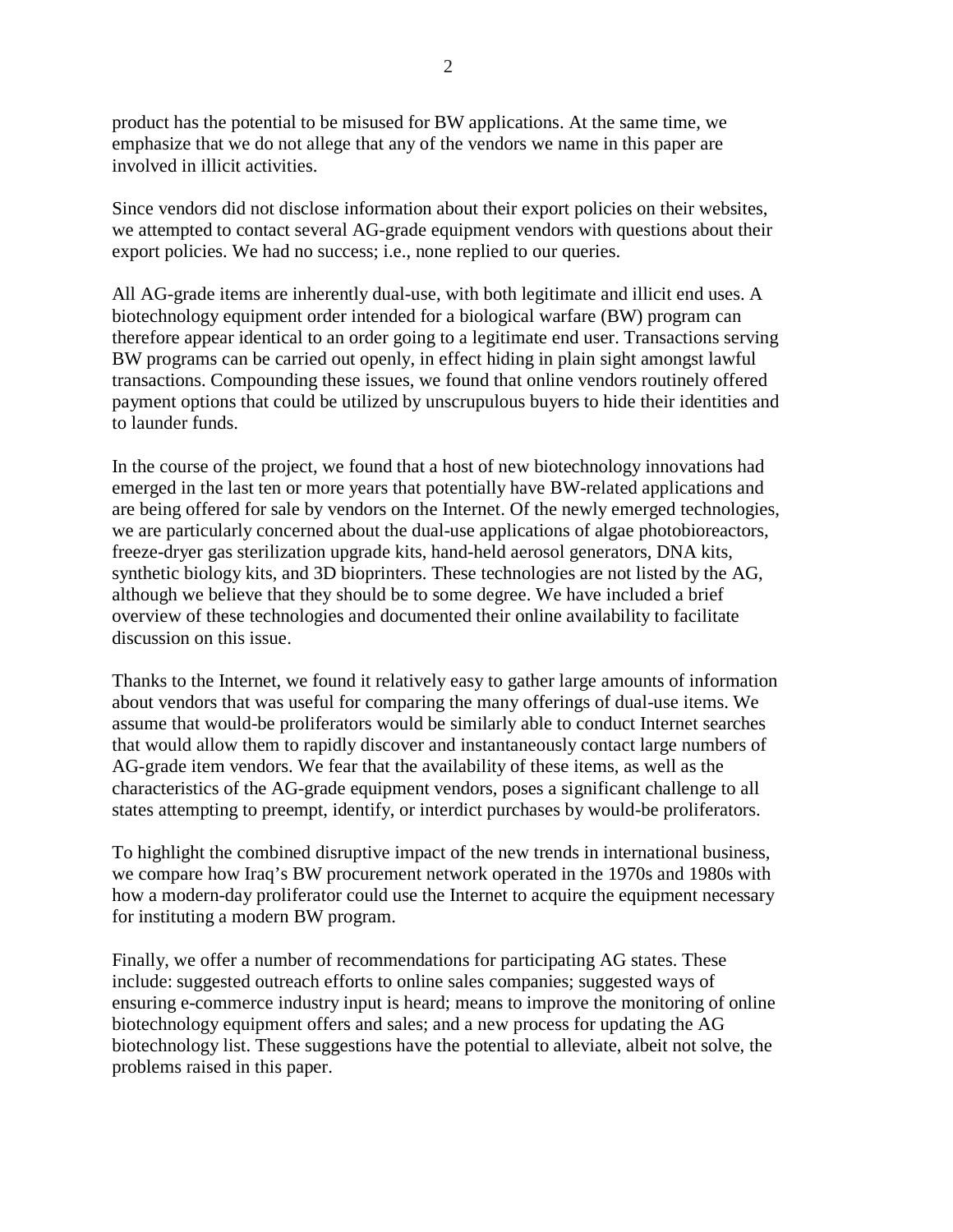We are in the midst of a Gutenberg-scale change in how information is generated, stored, shared, protected and turned into products and services. We are seeing individuals become superempowered to challenge governments and corporations. Thomas L. Friedman<sup>[2](#page-60-0)</sup>

#### **Introduction**

The Internet and the World Wide Web have revolutionized how business is conducted throughout the world.<sup>[3](#page-60-1)</sup> Illicit businesses, such as bioweapons-related procurement networks, are not exempt from changes brought about by the Internet.

The business-world conceptual framework of disruptive innovations helps explain both the tremendous developments that have taken place, and why our current arms control efforts have been slow at catching up. The term "disruptive technologies" was coined by Clayton M. Christensen and Joseph Bower in an article aimed at business executives, published in 1995.[4](#page-60-2) Fourteen years later, Christensen published *The Innovator's Dilemma*, in which he proposed that there were two types of technologies that affected business – sustaining technologies and disruptive technologies.<sup>[5](#page-60-3)</sup> Sustaining technologies were those that made marginal improvements to enterprises and required their managers to institute only gradual changes to how they did business. Conversely, disruptive technologies were based on unanticipated scientific and technical breakthroughs whose adoption by enterprises required their managers to rethink all their methods of conducting business.

In *The Innovator's Dilemma,* Christensen came to replace the term "disruptive technology" with "disruptive innovation" because he concluded that few technologies were intrinsically disruptive or sustaining in character; rather, it was the business model that the technology generated that created the disruptive impact.<sup>[6](#page-60-4)</sup> Managers have observed that when first introduced to a new technology, both customers and investors show little interest in it. This causes managers to pay scant interest in the new technology, especially since business-as-usual continues at a satisfactory pace. However, the new technology is adopted by newfound businesses that are established by a generation of investors and managers who are not beholden to the past, and their business methods lead to developments that within surprisingly short times completely overturn existing products, markets, and ways of doing business. Examples include the mobile phone (which displaced fixed-line operators), digital photography (which displaced photographic film and caused Kodak to change its business model), and Internet retailing (which wiped out many traditional retailers). In general, innovations can be considered disruptive to businesses if their implementation requires:

- totally new infrastructure comprised of
	- o new suppliers
	- o unique facilities
	- o new maintenance procedures
	- o specialized training for those who will operate and maintain the facilities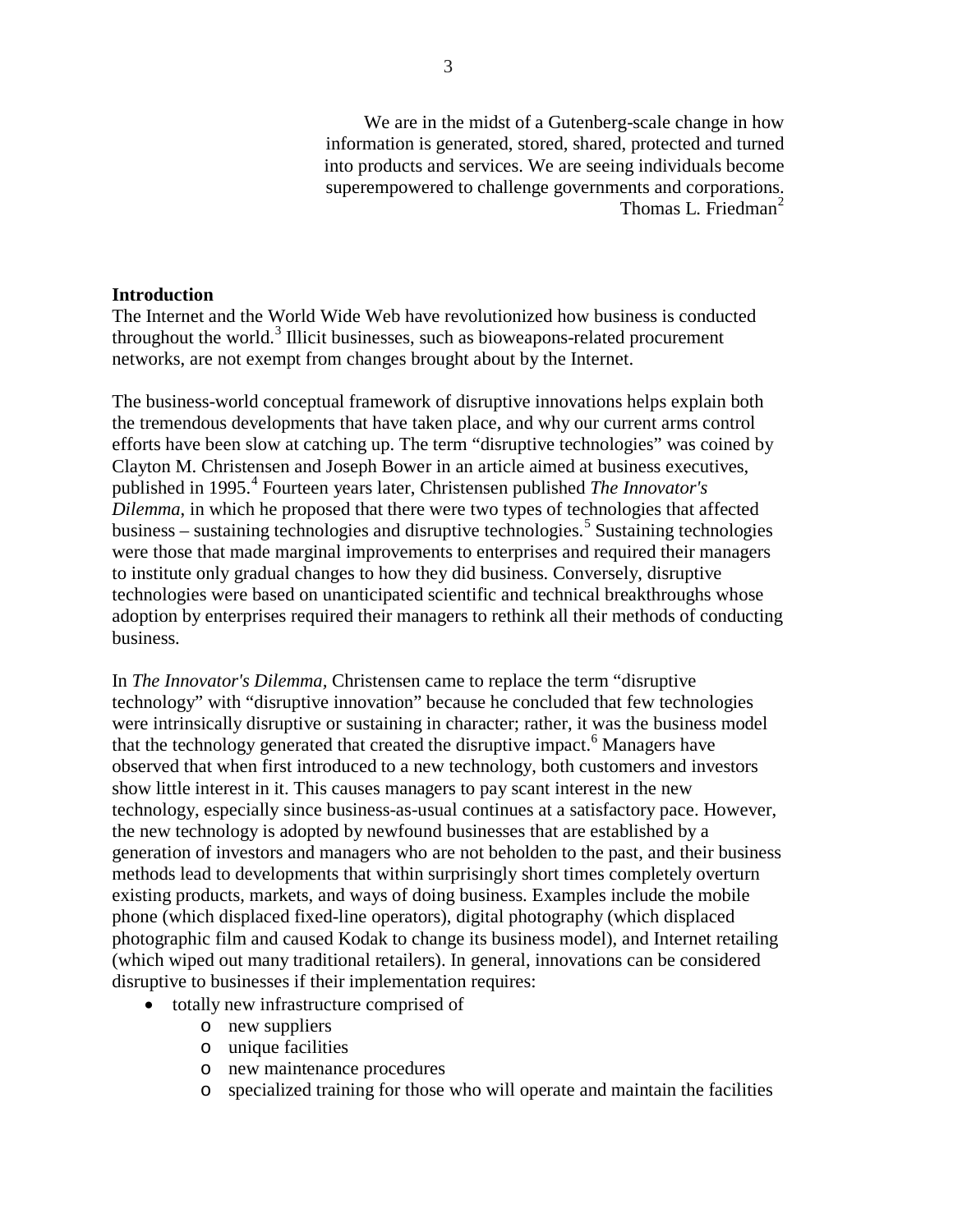- totally new logistics and supply chains where
	- o existing networks have to be redesigned or replaced
	- o consumers will be in a position to rate suppliers, with ratings shared among those participating in the marketplace
	- o suppliers will similarly be in a position to rate consumers

The Internet has not only had disruptive effects on business networks, but also on how scientific research is conducted, the providing of education, the sharing of information and knowledge, how health services are provided, and how individuals and organizations communicate. We infer that an important aspect of how the international community seeks to prevent the proliferation of biological weapons, which is denying or preventing would-be proliferators from acquiring vital equipment, has been significantly disrupted by the emergence of the Internet. In effect, the arms control community – operating under the aegis of the Biological and Toxin Weapons Convention (BWC), Chemical Weapons Convention (CWC), United Nations Security Council Resolution (UNSCR) 1540, and the Australia Group (AG) – appears to be behaving like a traditional business faced with a disruptive innovation. In other words, this community has so far lagged in responding to how the growth of Internet and e-commerce has affected international biological nonproliferation efforts and instead conducts biological arms control negotiations as was done in the pre-Internet era.

The development of the Internet has made a host of new suppliers of dual-use equipment available to would-be proliferators. It has also enabled proliferators to tap into new supply chains and allowed them to use unique methods for secretly transferring funds. The current situation is certain to become even more complicated and troubling if left unaddressed. The number of persons connected to the Internet is predicted to grow from an approximate 2.5 billion users in 2013 to 4 billion users by 2018, with almost all of this growth occurring outside of the U.S. and the E.U.<sup>[7](#page-61-0)</sup> Similarly, online commerce will continue to develop, expand, and innovate at an ever-increasing pace.<sup>[8](#page-61-1)</sup> Our recommendations for what might be done to improve biological arms control in this new environment are spelled out in Section 10.

Biological arms control seeks to prevent would-be proliferants from acquiring pathogens and toxins, dual-use equipment and supplies of concern, and scientific/technical knowledge and know-how. Practical limitations require us to narrow this project's scope to consider only eight categories of AG-grade equipment that are listed in the AG's "Control List of Dual-use Biological Equipment and Related Technology and Software" (hereafter referred to as the "AG Biological List;" see Annex 2). <sup>[9](#page-61-2)</sup> Specifically, we infer that there is a large, uncontrolled supply of items of concern that can be acquired through the Internet in a manner defying current efforts to control the trade in these sensitive commodities.

To test and validate our inference, the paper is comprised of ten parts. First, we describe in general terms how Internet-enabled purchases pose new and unique challenges to the traditional export control regimes related to dual-use biological equipment of concern. Second, the new business environment populated by creations peculiar to the Internet era,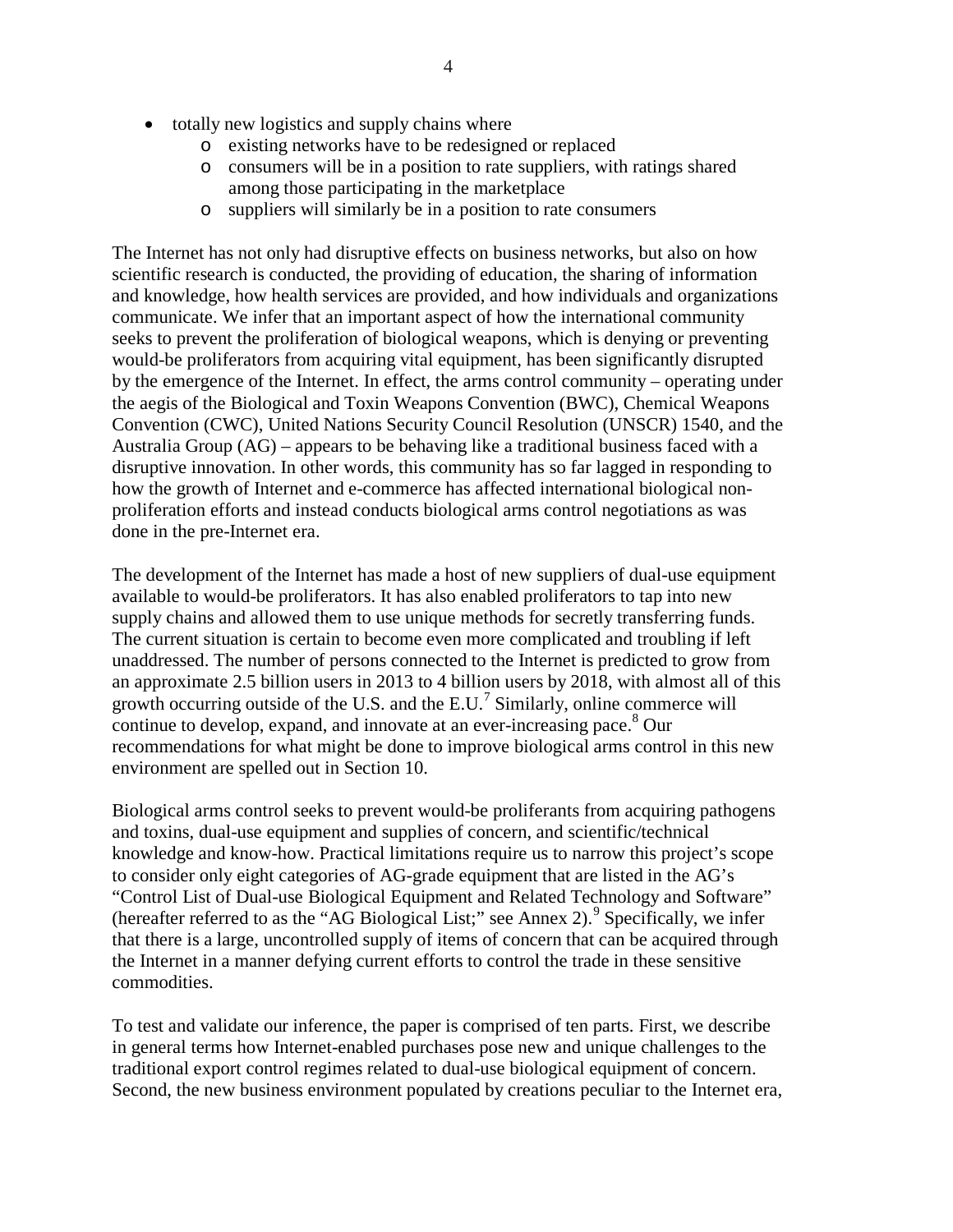namely websites set up to enable business-to-business e-commerce (B2BEC), are described and discussed.<sup>[10](#page-62-0)</sup> Third, the dual-use biological equipment listed by the AG of primary interest to this report is described. Fourth, our search of B2B businesses that market dual-use biological equipment is described and its findings are reported. Fifth, we report our assessment of the ease or difficulty with which the dual-use items in question could be obtained through B2B websites. Sixth, our impact assessment is presented through a hypothetical case study: we summarize how Iraq's BW equipment acquisition network functioned, and show how such a network could operate efficiently today. In the seventh section, we discuss six technologies that have recently emerged and thus are currently not found in the AG Biological List but that we are convinced already have, or will in the not too distant future have, implications for biological arms control. They are: photobioreactors, freeze-dryer gas sterilization upgrade kits, hand-held aerosol generators of micron-size particles, DNA kits, synthetic biology kits, and 3D bioprinters. The validation of our hypothesis, which depends on project findings, is explained in the eighth section. The ninth section summarizes project limitations. In the tenth section, we present recommendations that the AG participating states, and BWC states parties in general, might consider when developing an Internet-directed biological arms control strategy.

The paper also has six annexes. The first is a case study of eBay's policy on transactions involving items that are subject to export controls. Annexes 2, 3, 4, and 5 serve as *aide memoires*, providing brief overviews of the AG, BWC, CWC, and UNSCR 1540. The sixth is a short list of the B2B web sites we accessed and investigated.

## **1. Internet Purchases of Dual-use Biotechnology Items of Concern**

There has been a growing online trade in illegal products, from counterfeit drugs, to illicit Botox, to automatic weapons.<sup>[11](#page-62-1)</sup> Buyer-vendor networks that specialize in the trade of illicit products pose new challenges for law enforcement agencies that attempt to shut them down.

Internet-enabled purchases pose an even more difficult challenge to nonproliferationrelated export control regimes, such as those deployed by AG participating states. Owing to the dual-use nature of numerous proliferation-sensitive commodities, where products have civilian as well as military applications, the Internet-enabled buyer-vendor networks typically are legal. The equipment needed by biotechnology industry in particular is almost entirely dual-use. Buyers representing nations or groups intent on acquiring biological weapons can exploit such purchasing networks to buy dual-use equipment of concern from manufacturers in countries with weak trade controls. For instance, experts have written about the possibility of placing orders through the Internet for de-novo synthesized genes with oligo synthesis services in countries where such services are unregulated in order to obtain the DNA building blocks of pathogens on the AG's Biological List, thus circumventing traditional BW agent export controls.<sup>[12](#page-62-2)</sup> More generally, the unprecedented access today by would-be proliferators to products offered by thousands of biotechnology companies willing to ship internationally raises the possibility that proliferators could purchase every item listed on the AG Biological List through online purchases.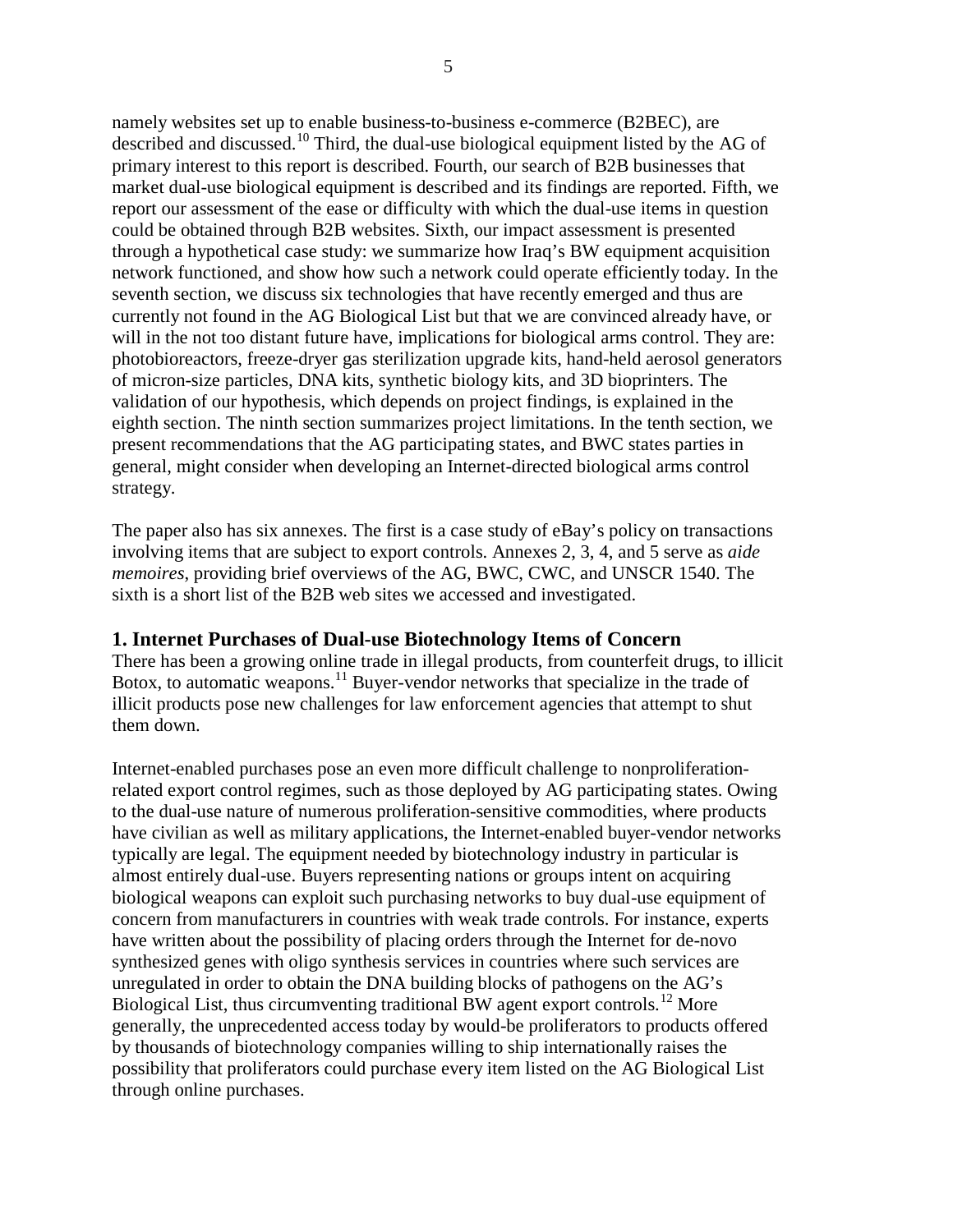Strategic trade control specialists in fields other than biology have recently brought up concerns that online procurement networks could be used to source proliferation sensitive equipment in the chemical, missile, and nuclear fields. For instance, a 2014 U.S. National Academy of Sciences (NAS) report raised the alarm concerning chemical warfare (CW) related equipment sold through B2B websites, calling the phenomenon "a new challenge to non-proliferation activities."[13](#page-63-0) King's College London's Project Alpha has also repeatedly highlighted that B2B websites could be exploited to enable missile and nuclear proliferation. It publicized the fact that a sanctioned missile-related entity was at the time listed as a vendor on no less than 15 Internet trading platforms, and that five sanctioned Iranian companies were advertising on one of the largest B2B websites in the world, Alibaba. [14](#page-63-1) In the nuclear sphere, Project Alpha conducted a search of B2B website listings, and noted with alarm the presence of "metals suitable for centrifuge manufacturing, gauges and pumps for centrifuge cascades for uranium enrichment, metallurgical casting equipment suitable for making nuclear weapon ``pits,'' […] highspeed cameras suitable for use in nuclear weapon diagnostic tests" and even "an ad for the sale of the rare metal gallium, which the vendor trumpeted could be used to stabilize plutonium."[15](#page-63-2) Project Alpha took a direct approach to demonstrate the seriousness of the problem by successfully purchasing a controlled MKS pressure transducer from a Chinese firm through eBay, and publicized the fact that the Chinese firm had not sought end user information, and hence may also have failed to seek an export license.<sup>[16](#page-63-3)</sup> These findings demonstrated "the need to rethink how Internet trading platforms ensure that they are not used as platforms that enable proliferation."<sup>[17](#page-63-4)</sup>

These concerns are set to grow. The sale of industrial-use technical equipment over the Internet, typically categorized as B2BEC, is a significant and expanding market. Senior analyst Andy Hoar at Forrester Research Inc. estimated that the e-commerce market in the United States in 2013 was \$559 billion and that "the market is growing rapidly."<sup>[18](#page-63-5)</sup> Making the reasonable assumption that biotechnology-related B2BEC also has followed these market trends, with both new and used dual-use laboratory equipment and supplies being traded online, we believe that this scoping study is needed as a first step to determine whether biotechnology-related B2BECs have rendered the traditional export control regime in its current form inadequate for effective biological nonproliferation.

## **2. The New Business Environment Created by the Internet**

Numerous industries that possess B2B websites have extensive biotechnology equipment catalogs. Annex 6 contains a list of the B2B websites we investigated for this project, as well as their host countries and B2B types. Owners of B2B websites are a highly heterogeneous population, but can be divided into two categories: those that employ ecatalogs and those who offer e-marketplaces.

i. *E-catalogs:* An e**-**catalog displays a specific company's offerings, replacing printed catalogs. The most straightforward sites in this category are those maintained by equipment manufacturers themselves. However, there is also an enormous market for companies that trade in used and surplus equipment. The companies that publish ecatalogs range in size from small (fewer than 10 employees) to firms that employ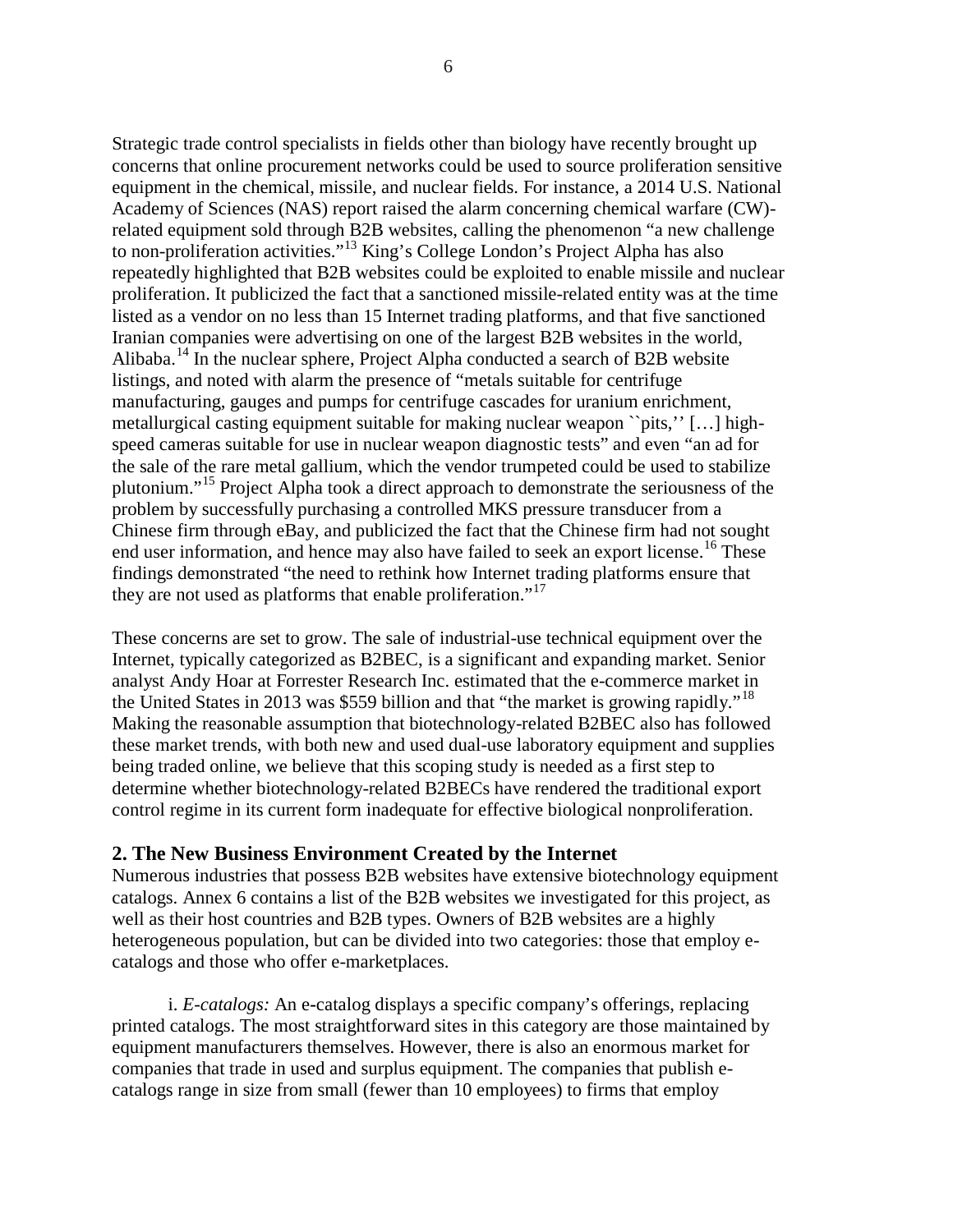thousands of workers. A sale (legal or otherwise) through an e-catalog B2B website typically has two actors: the website owner and the would-be buyer. The company that owns the website also sells the product, which means that the vendor remains the same across transactions.

ii. *E-marketplaces:* An e-marketplace serves as a facilitation platform where vendors can advertise their products or services, and where buyers can often also place product or service requests. Basic item and company information is typically available to viewers browsing without having an account on the particular e-marketplace, while the ability to interact with companies through the B2B platform is often restricted to those who have registered an account and are logged in. This latter model is used by eBay and Alibaba. In some particularly open sites, we have even found highly skilled individuals, not just companies, who wish to leverage their technical know-how by listing refurbished equipment for sale. The level of information required to create an account varies. Some, like Alibaba, essentially work on the honor system. Others, such as the Russian b2bcenter and affiliated websites, require proof in the form of a Taxpayer Identification Number. A sale (legal or otherwise) through an e-marketplace B2B website involves at least three actors: the B2B website owner acting as a facilitator, the vendor, and the buyer. Since there are numerous vendors operating through an e-marketplace, transactions occurring through the site can be expected to have different vendors and buyers.

Of these two categories, e-marketplaces appear particularly likely to challenge the AG export control regime. The rationale behind this assertion it that vendors that depend on e-catalog sales do not depart from typical company import-export trading. Emarketplaces, on the other hand, create a niche by providing visibility and a degree of legitimacy for small and specialized vendors to sell products abroad. That is, emarketplaces are a particular element of the e-commerce disruptive innovation that has created a new supplier base. The existence of e-marketplaces has reduced the necessary marketing team size, start-up costs, and dependence on brand recognition required to sell internationally, leading to a plethora of low-volume mini-company vendors, termed "lowprofile actors." In the past, companies wishing to enter foreign markets would have to send out expensive trade delegations to demonstrate their products in person. The harnessing of the Internet for commerce, notably through e-marketplaces, has reduced the necessity of doing so.

The rise in export control cases involving these spaces raise concerns that e-marketplaces permit would-be proliferators "to find suppliers who will not ask so many questions."<sup>[19](#page-63-6)</sup> Importantly, these low-profile actors are able to sell second-hand products through emarketplace websites. Unfortunately, second-hand sales are particularly vulnerable to diversion given lower vendor awareness of the product. A vendor of second-hand items will have difficulty matching the knowledge of the initial manufacturer with regards to the item's parameters, as well as its available upgrades and options.

The AG lists generally include items that are easily modified to meet AG specifications. For instance, a spray dryer that does not generate an average product particle size of at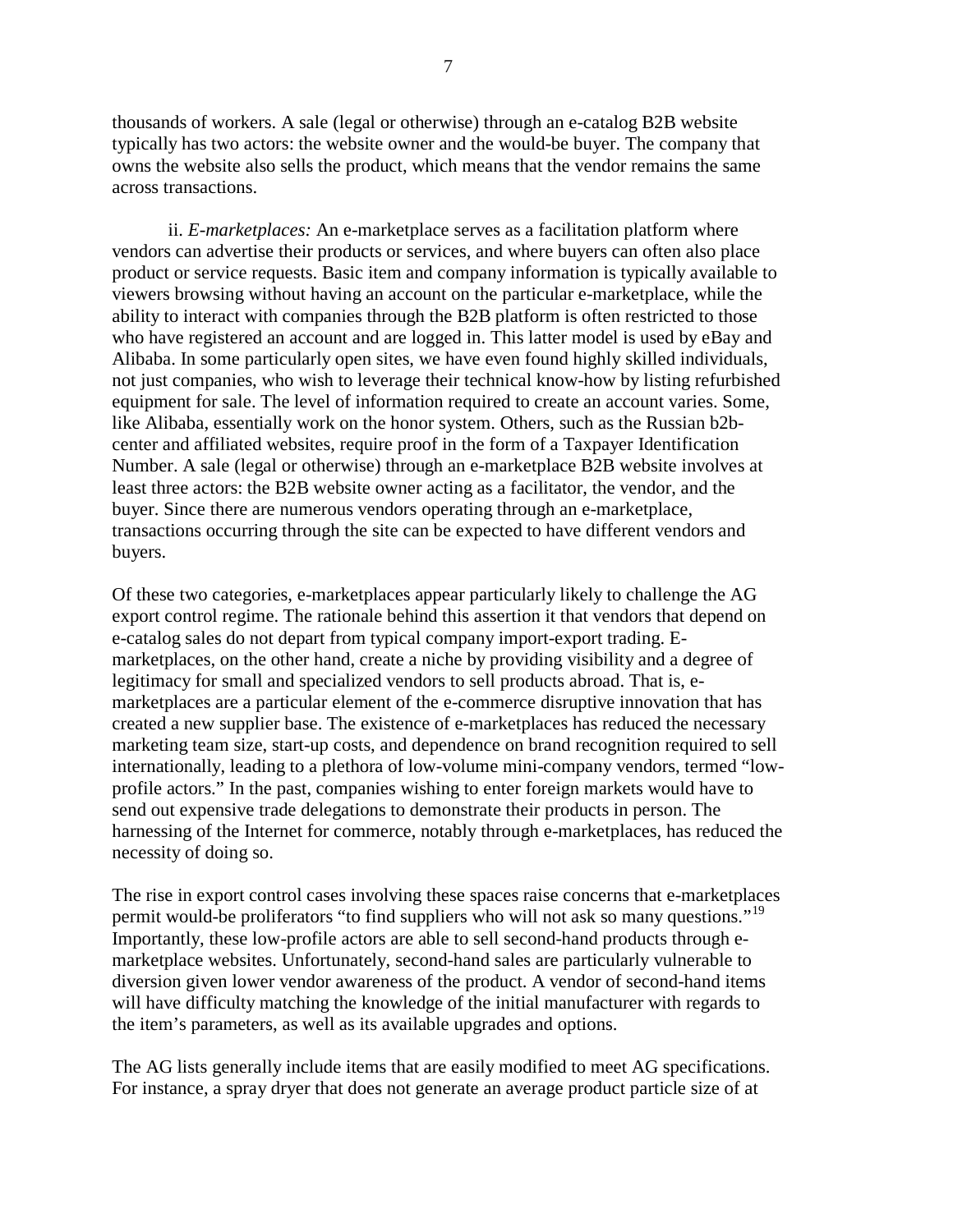most 10 microns  $(\mu m)$ ,<sup>[20](#page-64-0)</sup> but that can be engineered to do so through minor nozzle modification, is classed as an AG-item. Hence, the availability of upgrades and options can create dangerous situations. For instance, a vendor who is trying to sell an obsolete cross-flow filtration system with variable disposable filters may not know that the system had been designed also to fit a larger filter cartridge whose size is equal to, or larger, than the size placing it under AG control. We encountered this problem when trying to determine whether a used system being offered online was an AG-item. In order to do so, we had to contact the original manufacturer to find out whether the system could fit a larger cartridge than the one that came with the used system. A used equipment vendor would have to do the same unless they happened to know this information through experience. Similarly, a vendor of second-hand spray dryers may not know the exact average particle size that the devices they have on hand generate; indeed, we found that this information is often not mentioned in vendor listings. Even armed with this knowledge, they may still fail to know the performance of other spray nozzles manufactured for their used spray dryer, which may produce sprays of smaller particle size. In both the cross-flow filtration system and spray dryer examples, the item would fall under AG control requirements without the vendor's knowledge. Even more vulnerable are vendors specializing in the liquidation of equipment seized from bankrupt companies. Such a vendor may very well have no expertise about the laboratory equipment they are offering, and lack the knowledge needed to differentiate between a typical and a spurious declared end use. Overall, we anticipate the following trends:

- An increase in the number of transactions carried out by low-profile actors;
- An associated increase in small transactions involving single items (i.e., a buyer purchases one fermenter, one freeze dryer, and so on);
- Greater difficulty in tracing the resultant financial transactions due to the minor amounts of money involved;
- An increase in the number of used equipment transactions carried out by lowprofile actors;
- A faster rate of completion of transactions due to increased competition, ease of money transfers, and access to new international courier services;
- Greater potential for anonymizing financial transactions as low-profile actors probably have a greater willingness and flexibility for the use of alternative, less secure, methods of payment—this may even include the future use of new Internet-enabled anonymizing currencies such as Darkcoin;
- Shorter timeframes for innovative products to advance from the development stage to global markets;
- Moreover, far greater access to vendors operating in countries with weak national export control laws.

The data presented in Bar Graph 1, which was aggregated from the market search detailed in section 4 below, provides some evidence for the above claims. We collected published information about 61 vendors of likely AG-items (60 of which are outside of the U.S. and the European Union).<sup>[21](#page-64-1)</sup> Most of the vendors reported employing between 11 and 50 employees. A small number of vendors reported having only between 5 and 10 employees. These data indicate that a substantial number of small companies exist that are selling AG-grade items.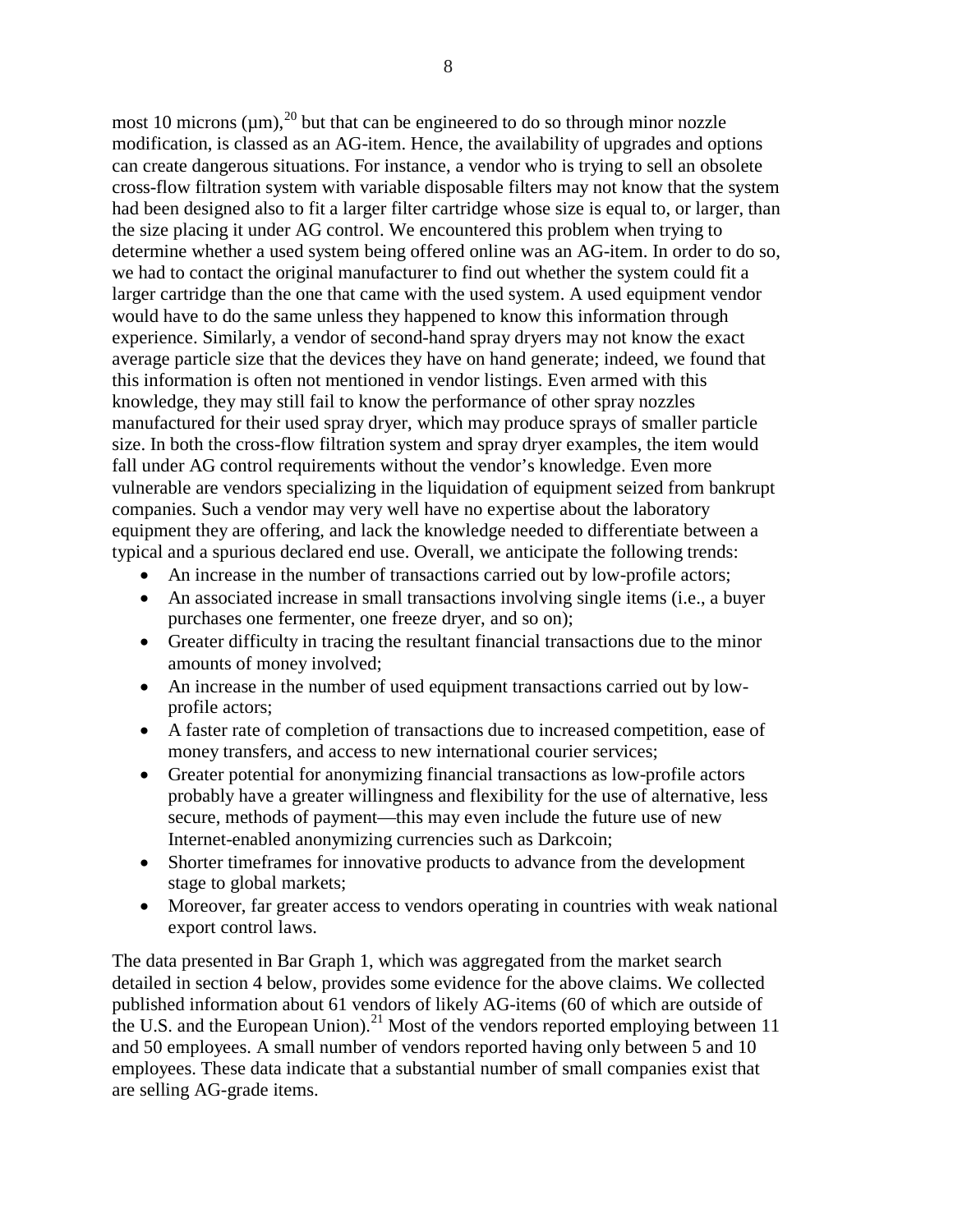

The average length of time required by companies to complete a transaction for a particular item type– that is, the average length of time between a customer paying the vendor for an item and receiving it– is a key metric. We refer to this metric as the "average item delivery time." The shorter the average item delivery time, the more pressure there is on individual vendors to ship quickly, and the less time there is for custom and law enforcement officials to interdict a sale. For instance, a 20 ton fermenter may take six months to manufacture to the customer's specifications and to dispatch. In contrast, Class III biosafety cabinets tend to be relatively small items that are standardized, and hence the vendor may take only two weeks to supply one or a few to a customer. We report values for a second metric, the "average company delivery time," that is more useful for items that have great variability in design. Most companies surveyed sell several versions of an item type. For instance, a company may sell AGgrade fermenters ranging from 20L to 20 tons, but the former will be significantly faster to ship than the latter. When we compute the average item delivery time, we use the delivery time given for the version of the item we documented—for instance, a 20L fermenter. However, a would-be proliferator purchasing a larger fermenter could expect that its delivery would take much longer to accomplish.

The values presented in Bar Graph 2 are rough estimates. Companies reported times differently, using differing units (days, weeks, months) and sometimes by using intervals rather than total values. We averaged intervals and converted all values to number of days, with months set to 30 days, but the level of uncertainty for delivery times varied from company to company. There is also significant uncertainty added by the fact that most companies did not clarify the following: whether they were referring to total days or business days; whether they were referring to days after payment was received, or days after an engagement to purchase was given; and whether they were referring to the maximum time delay or the average delay. As noted above, there are also significant differences between items even within some of the item categories; for example, packing and shipping a 20 ton fermenter is an entirely different process than for a 25L fermenter. Finally, for some item categories, such as cross-flow filtration systems, we found only a few transactions, so delivery times in these situations could not be accurately averaged.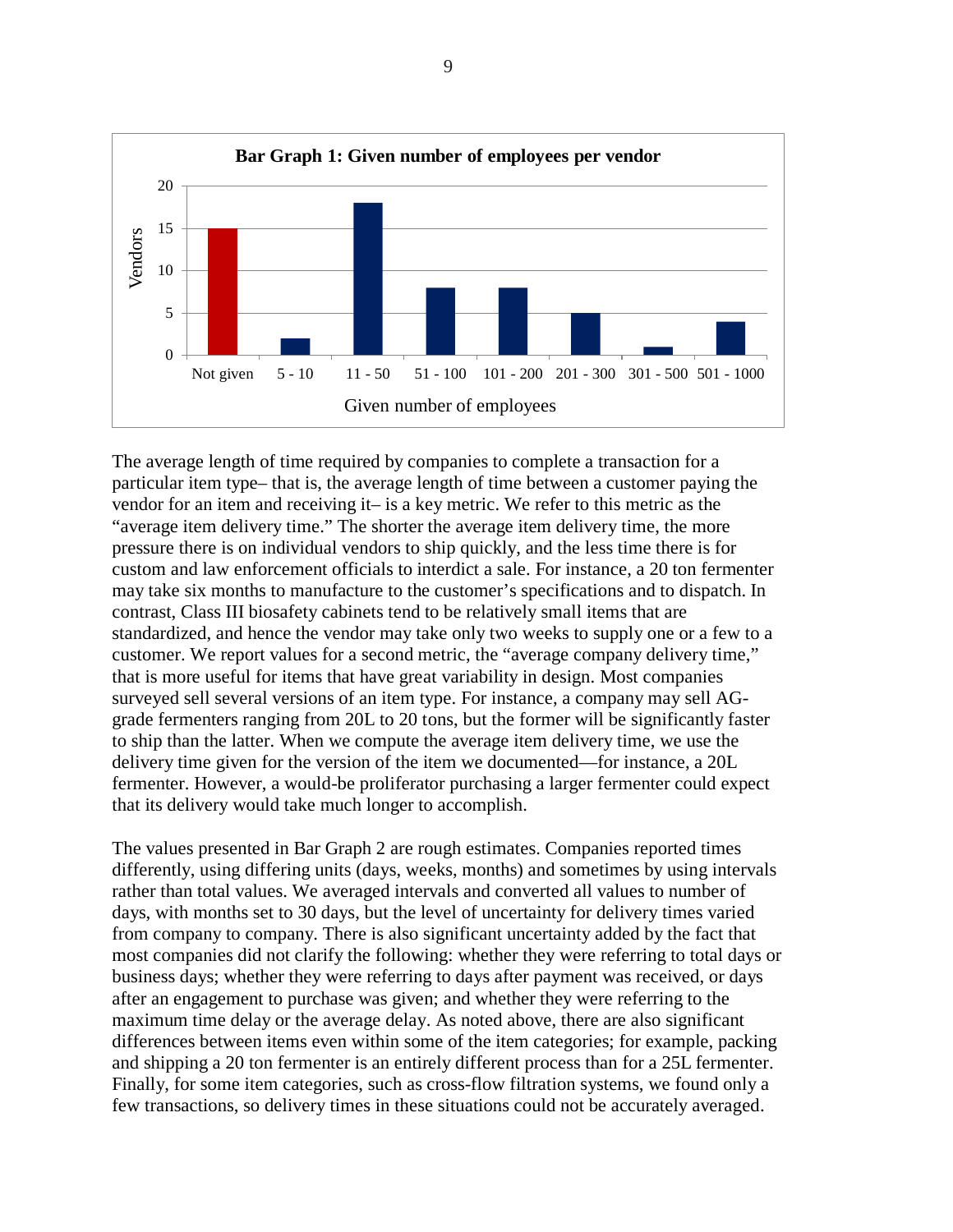The data we present in the Bar Graph 2 therefore reflects what we learned from out online research.

Vendors are separated by item type; the item categories are detailed in section 3 and the vendors are documented in section 4. We report two values: the average item delivery time, and the average company delivery time.



Section 4 of this report, Market Study Results, contains similar bar graphs that summarize individual vendor data within a particular AG item category when the item category has more than 10 vendors documented in the report (Bar graphs 4, 5, 6, and 7, providing information on vendors of fermenters, freeze-dryers, spray dryers, and Class III biosafety cabinets).

Although we do not have baseline data of average times for offline sales to compare our numbers to, the reported times for the surveyed companies appear to be relatively fast for international transfers of equipment.

Finally, payment types were quite diverse and flexible, as Bar Graph 3 demonstrates. T/T stands for telegraphic payment, a service that Alibaba facilitates;<sup>[22](#page-65-0)</sup> L/C stands for letter of credit; D/A stands for Documents Against Acceptance; and D/P stands for Documents Against Payment.<sup>[23](#page-65-1)</sup>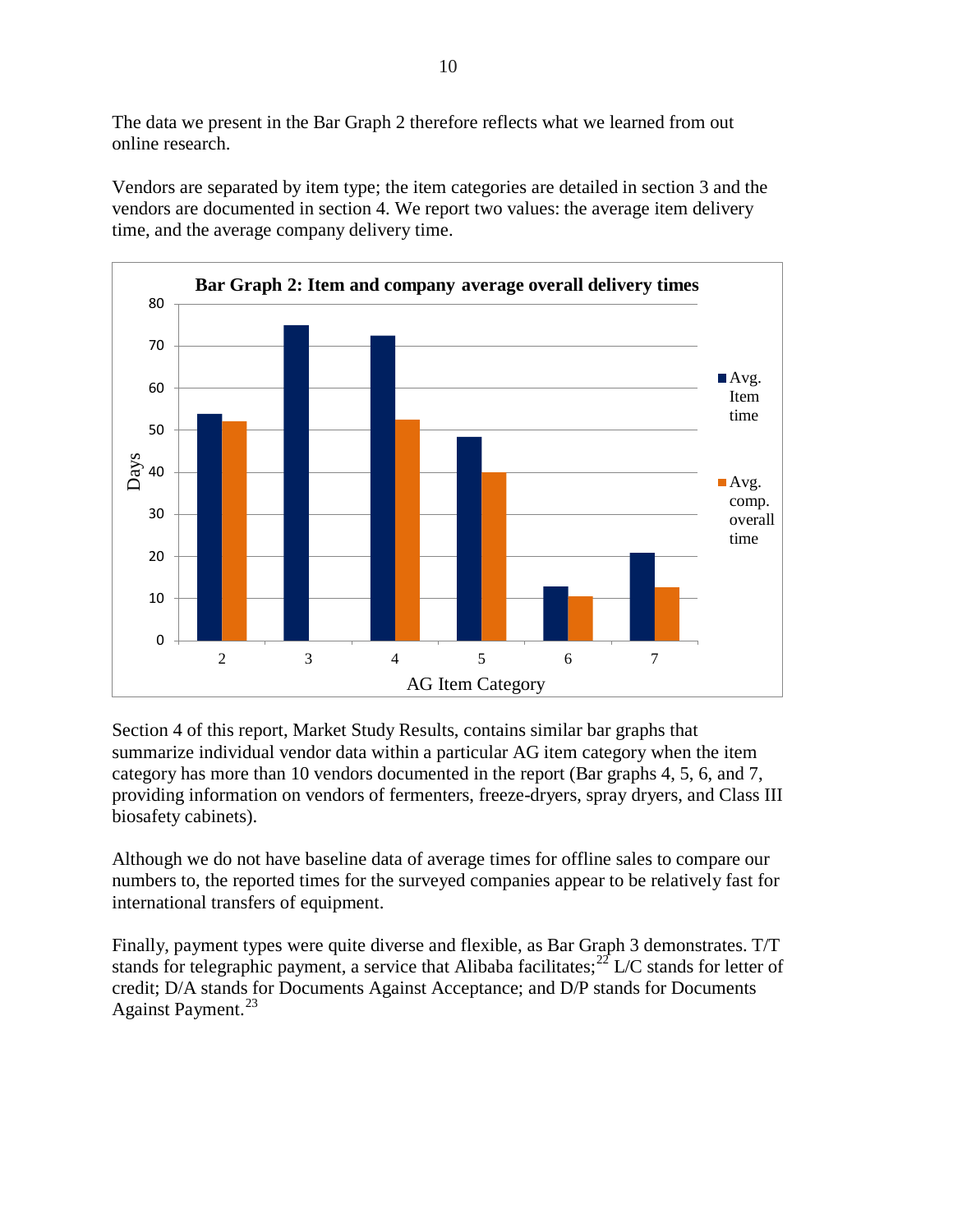

We emphasize that we do not allege that any particular vendor, such as those documented in the market search section, is involved in illicit activities. Indeed, there is a huge biotechnology industry that has legitimate uses for AG-items. However, we cannot ignore that the overall market segment characteristics of B2BEC trading of AG-items also provides opportunities for would-be proliferants to purchase equipment they need and for this purpose, low-profile vendors are easy prey.

# **3. Australia Group Biotechnology Items of Concern**

The items searched for on these B2B websites were taken from the AG Biological List. The developers of the AG Biological List recognized that the development and manufacture of a type classified biological weapon is a long process that requires equipment to produce, stabilize, and disseminate a BW agent.<sup>[24](#page-66-0)</sup> AG guidelines seek to keep as many parts of the necessary supply chain, from pathogen inoculums to delivery systems, as possible out of the hands of proliferators.<sup>[25](#page-66-1)</sup>

AG participant states are committed to "Catch-All" measures, whereby national legislation makes clear to exporters within their jurisdictions that if they are aware, or are made aware, that the items they are attempting to export "may be intended, in their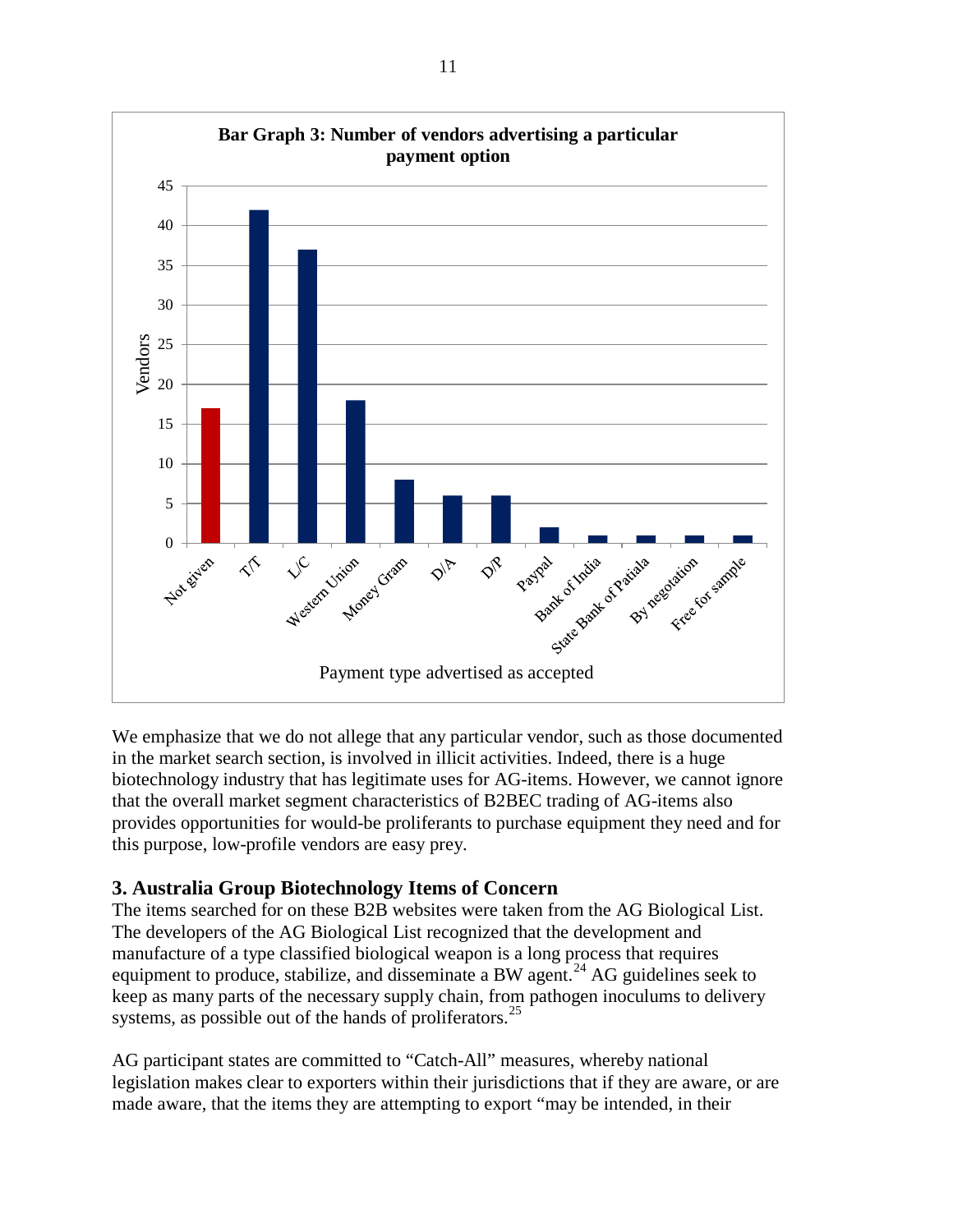entirety or part, for use in connection with chemical or biological weapons activities" they then are obligated to inform and seek an export authorization from the national authorities.<sup>[26](#page-67-0)</sup>

Particularly sensitive equipment is directly controlled through the AG Biological List, which is composed of the following item categories:

- 1. Complete containment facilities at P3 [BSL-3] or P4 [BSL-4] containment level;
- 2. Fermenters;
- 3. Centrifugal separators;
- 4. Cross (tangential) flow filtration equipment;
- 5. Freeze-drying equipment;
- 6. Spray-drying equipment;
- 7. Protective and containment equipment;
- 8. Aerosol inhalation chambers;
- 9. Spraying or fogging systems and components therefore.

AG items 2-9 were selected for this market search. A description of these items, as well as the AG control parameters for each, can be found in the market search result section below.

We recognize that would-be proliferants possess various levels of biotechnological capability. For our purposes, three levels may be defined. The lowest level is exemplified by the Rajneesh's Sect that in 1984 decided to sicken persons who lived in an Oregon county for political purposes.<sup>[27](#page-67-1)</sup> Under the direction of a nurse, its operatives propagated *Salmonella enterica* Typhimurium on simple agar plates and then transferred colonies to a saline solution. Operatives then sprayed aliquots of the contaminated saline solution over the contents of unguarded salad bars using simple plastic sprayers. Approximately 750 persons who ingested these contents soon manifested symptoms of gastrointestinal illness, although none died. We note that none of the equipment the Rajneesh used was AG-listed. The most difficult aspect of this endeavor was for the Rajneesh to procure a culture of *Salmonella enterica* Typhimurium. We estimate that this problem will continue to be a barrier for low level capability programs. Conversely, future attacks of this type cannot be prevented or affected by whatever the AG does.

A medium level of biotechnological capability is exemplified by that possessed by Iraq's government in the 1980s. By the time that Saddam Hussein's government surrendered to the Coalition forces in 1991, its scientists had been able to acquire a substantial biotechnological capability that was applied to propagate *Bacillus anthracis* (the cause of anthrax) and *Clostridium botulinum* (which naturally produces botulinum neurotoxin). Sufficient quantities of *Bacillus anthracis* spores and botulinum neurotoxin were produced as payloads for SCUD missiles and aerial bombs. As is described in Section 6, before the AG was established the Iraqis were able to purchase with ease what now are considered items of concern, such as fermenters, live cultures, dryers and other items, from mostly European countries.<sup>[28](#page-67-2)</sup> After the AG became operational, it became much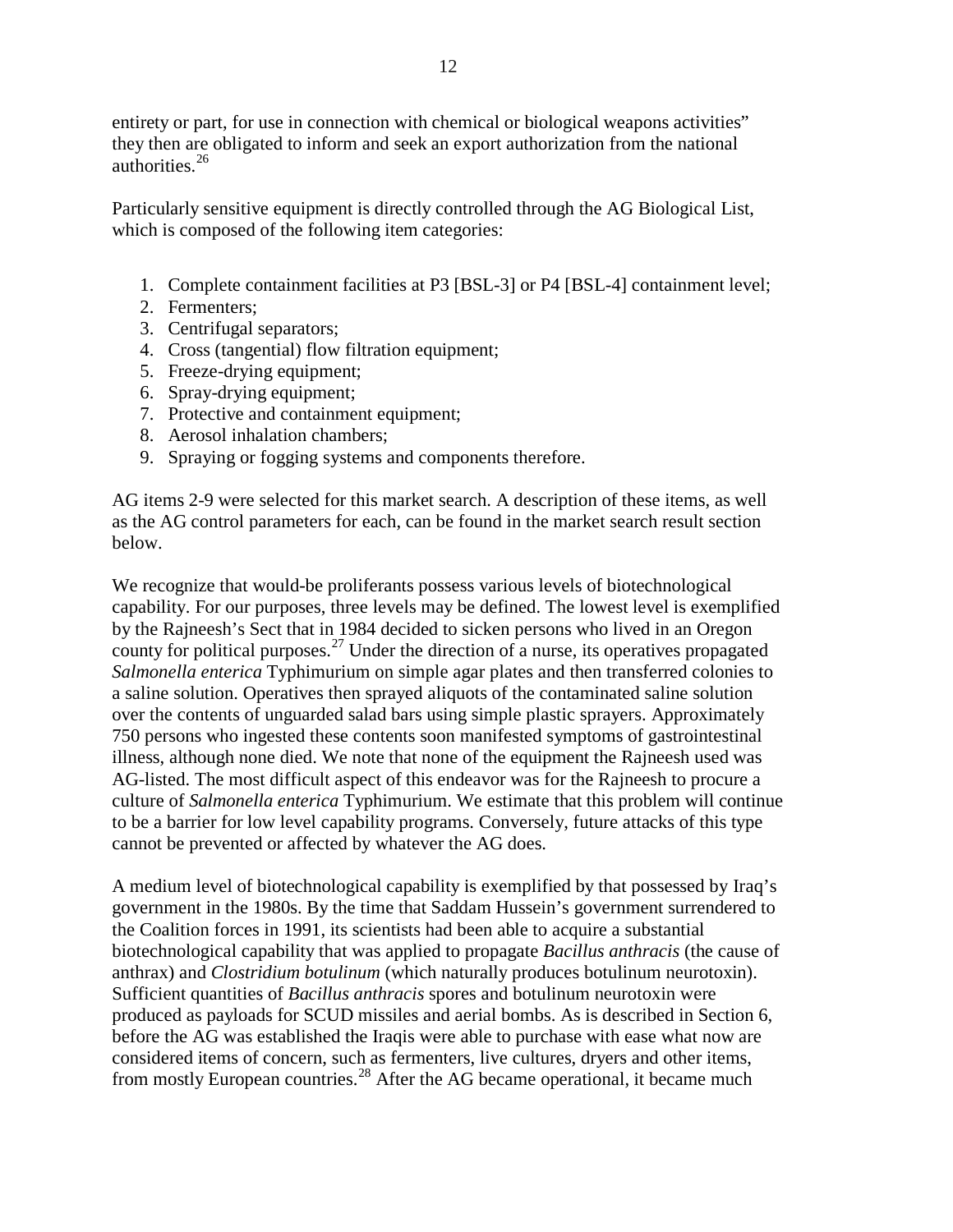more difficult for Iraq to affect purchase of items of concern, which forced it to set up a secret procurement network.

The Soviet Union's BW program exemplifies a high-level biotechnological capability. The modern Soviet BW program commenced in the early 1970s and its objective was to utilize genetic engineering for the purpose of weaponizing both bacterial and viral pathogens.[29](#page-68-0) This program continued at least until the USSR was dissolved in late 1991. The AG faces two problems when dealing with any future BW program similar to the one operated by the Soviets. First, the Soviets were successful in keeping this program so secret that other nations, including AG participants, did not know about it. Thus, the Soviet Union was able to purchase dual use equipment and items because it was not initially considered a proliferant threat. (It is not known to what extent the Soviet Union did so.) Second, the Soviet Union had an advanced industrial and scientific infrastructure, allowing it to develop and manufacture most items on the AG Biological List. Were countries with advanced infrastructures intent on acquiring a BW program, it is doubtful whether AG operations would be able to hinder them. Further, as is made clear in this report, these countries would be able to circumvent the AG by purchasing the few specialized items they might need from Internet vendors based in non-AG countries.

This three-tier ranking system can be applied at any level of program scale, down to socalled "lone operators." A lone operator is a person who seeks to acquire a BW capability for any of a number of reasons to, for example, avenge a wrong done by former or present employers, colleagues, or lovers; sicken rivals; express hatred against a detested person, group, or populations; blackmail a business; perpetrate product tampering to harm a business; or gain perverse pleasure from overcoming technical challenges or proving scientific and technical superiority. A low-level operator could be, for example, an undergraduate student with some biology training that acquires used equipment in person or from Internet vendors. On the high-level side, an experienced bioscientist employed in a well-equipped research laboratory may decide for any of the reasons stated above to weaponize a pathogen or toxin after normal working time, using all the resources of their work place. The point we make is that a lone operator, regardless of their capability level, can purchase equipment from Internet vendors.

# **4. Market Study Results**

Dual-use equipment from AG control categories 2-9 can be found listed on B2B websites, albeit in varying quantities. We found that when we limited our preliminary search to AG-grade items explicitly advertised for shipment internationally, this finding did not change. The search results are summarized in Table 1.

It should be noted that, apart from fermenters, Class III biosafety cabinets, and freezedryers, company-advertised parameters were insufficient to determine whether an item was AG-grade or not. Additional cross-referencing was required to make such a judgment. As such, establishing whether equipment is AG-grade and thus meets control requirements is a nontrivial task, even for companies with good awareness of their national export control laws.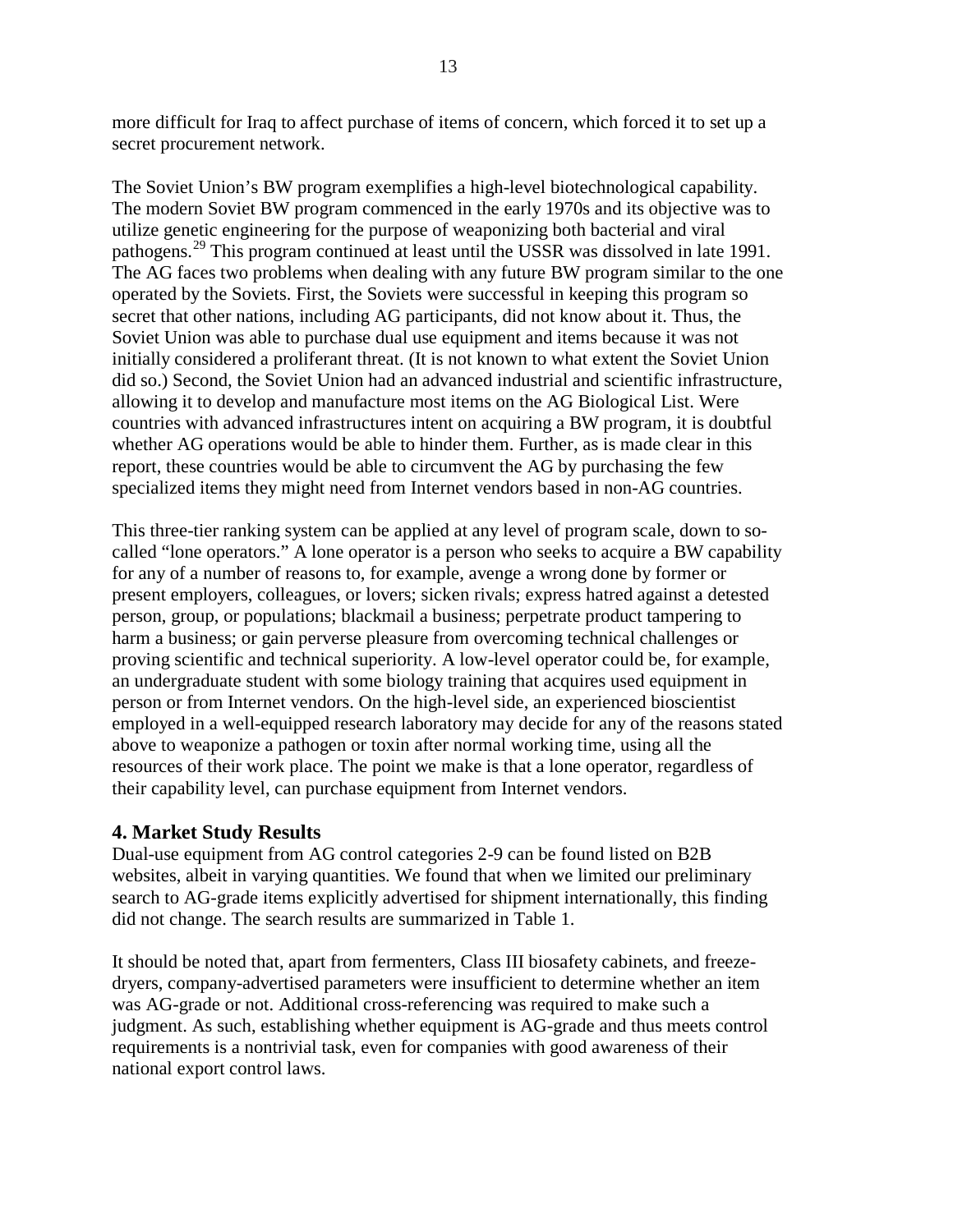| <b>Table 1: AG Item Search Results</b> |                                                    |                                        |  |  |
|----------------------------------------|----------------------------------------------------|----------------------------------------|--|--|
| AG Item 1                              | Complete containment facilities at                 | Not selected for analysis              |  |  |
|                                        | P <sub>3</sub> or P <sub>4</sub> containment level |                                        |  |  |
| AG Item 2                              | Fermenters                                         | Plentiful                              |  |  |
| AG Item 3                              | Centrifugal separators                             | Rare                                   |  |  |
| AG Item 4                              | Cross or tangential flow filtration                | Rare                                   |  |  |
|                                        | systems                                            |                                        |  |  |
| AG Item 5                              | Freeze dryers                                      | Plentiful                              |  |  |
| AG Item 6                              | Spray dryers                                       | Common                                 |  |  |
| AG Item 7                              | Protective and containment                         | Class III biosafety cabinets plentiful |  |  |
|                                        | equipment                                          |                                        |  |  |
| AG Item 8                              | Aerosol inhalation chambers                        | Rare, domestically-oriented sales      |  |  |
| AG Item 9                              | Spraying or fogging systems and                    | Not found apart from entire crop-      |  |  |
|                                        | components                                         | sprayer airplanes                      |  |  |

As noted above, a substantial number of vendors found to be offering AG-grade equipment online were small companies with 50 or fewer employees. Export compliance for such small firms is likely a significant resource constraint; particularly so given that determining whether the second-hand equipment they are selling is controlled for export requires knowledge of parameters apparently not specified when drawing up contracts.

Some of the items falling under the AG Awareness Raising Guidelines categories were easily available online, including "Fermenters of less than 20 litre capacity with special emphasis on aggregate orders or designs for use in combined systems" and "Conventional or turbulent air-flow clean-air rooms and self-contained fan-HEPA filter units that may be used for P3 or P4 (BL3, BL4, L3, L4) containment facilities."<sup>[30](#page-68-1)</sup> Dedicated "equipment and technology (not specified elsewhere in the control list of Dualuse Biological Equipment and Related Technology and Software) for the encapsulation of live pathogenic micro-organisms, viruses and toxins, with a typical mean product particle size of 10  $\mu$ m or less" was harder to come by.<sup>[31](#page-68-2)</sup>

We found that many companies selling AG-grade equipment offered more than only installation and equipment debugging services; typically they offered to send company engineers to a site specified by the purchaser. This means that some aspects of the trade of AG-grade equipment are of intangible value; i.e., an outsider investigating a trade will find it very difficult to determine how much a buyer paid for an item and how much for optional technical services provided by the vendor to install the item. Further, buyers who exercise an option for expert assistance could greatly reduce the number of technical personnel and level of know-how necessary to set up a generic production line; for example, one that could be used to propagate many species of aerobic bacteria. A terrorist group content with acquiring a low-grade BW capability, such as was done by the Rajneesh, probably would be content with tweaking such a generic setup for the purpose of propagating a *Salmonella* or *Shigella* species. Even if a would-be proliferator in need of technical services did not feel confident enough in their cover story to risk physically bring in outside help, installation assistance through B2B chat services, direct emails, or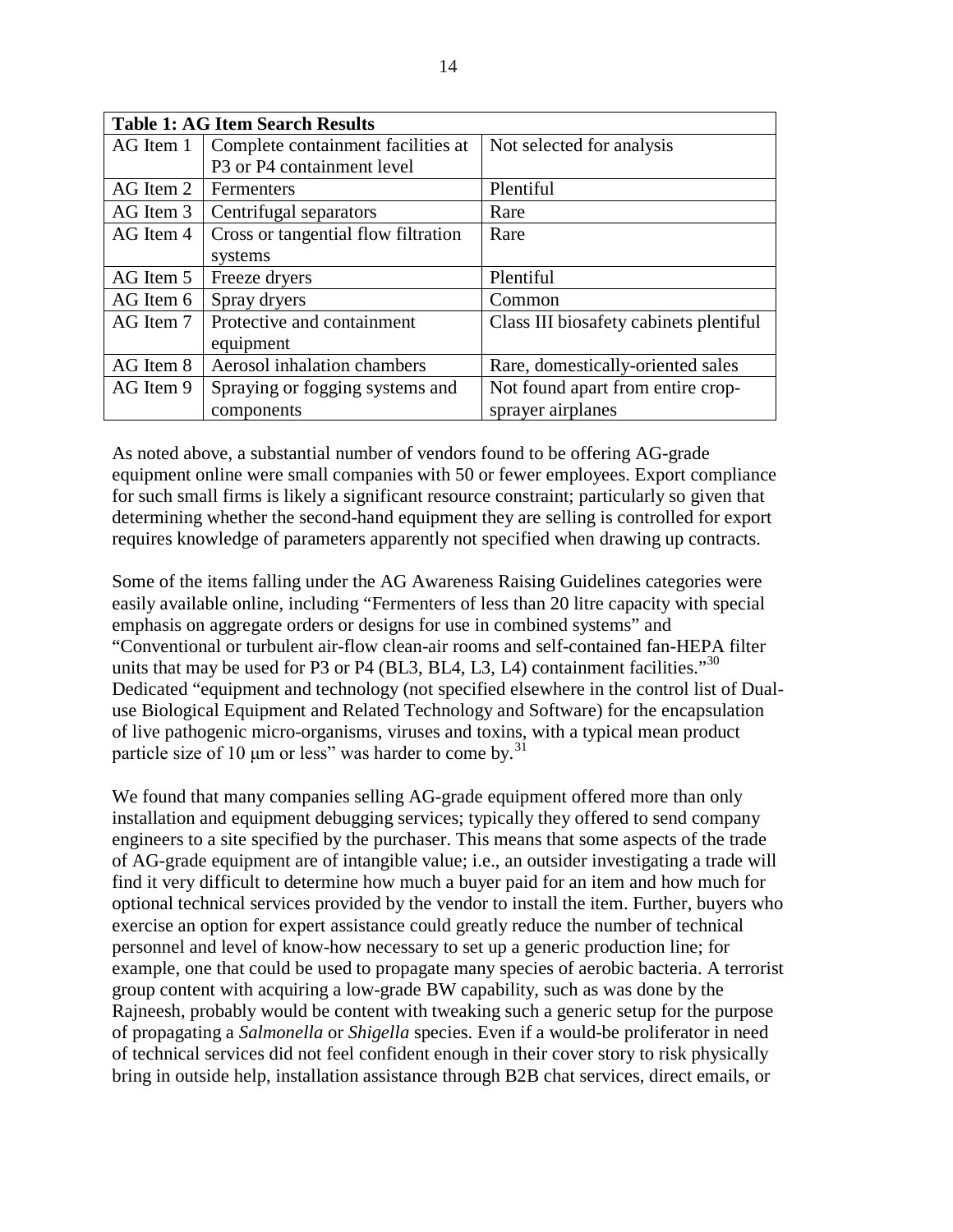telephone conversations with the vendor's experts might be sufficient to commence the production process.

# i. **AG item #2: Fermenters**

Fermenter systems consist of vessels for growing microorganisms, and typically come equipped with a cultivation chamber where the microorganism and the necessary growth media are placed, and basic equipment for monitoring and controlling certain growth parameters (such as temperature and  $pH$ ).<sup>[32](#page-69-0)</sup> Once the microorganism is given time to grow and reproduce, the vessel can be emptied and cleaned. In a BW program, fermenters are used to propagate desired quantities of a bacterial species, such as *Bacillus anthracis*, from an initial sample (inoculum). Fermenters can also be used to propagate bacteria or fungi that produce extracellular metabolites such as toxins. When this is done, the product of interest is usually released into the substrate.

There are numerous peaceful applications of fermenters, ranging from the laboratory growth of microorganisms for research purposes, to the industrial production of medication, to the production of certain foods such as yogurt and beverages such as beer. $33$ 

The AG Biological List restricts the sale of complete fermenters with the following characteristics:

a) cultivation of pathogenic microorganisms or of live cells for the production of pathogenic viruses or toxins;

b) without the propagation of aerosols;

c) with a capacity of at least 20L.

*This project targeted complete fermenters that have clean in place (CIP) and sterilization in place (SIP), or were disposable (single-use) bioreactors[34](#page-69-2). Since many complete models were found, the likely trade in AG-controlled fermenter parts was not investigated, although such parts are also restricted under the current AG list.* 

The online trade in AG-grade fermenters is large, with numerous manufacturers throughout the world selling them. The documented vendors (16 in the search dataset) are a tiny proportion of the vendors offering AG-grade fermenters online. Graph 4 shows the approximate advertised item and company average overall delivery times for the items.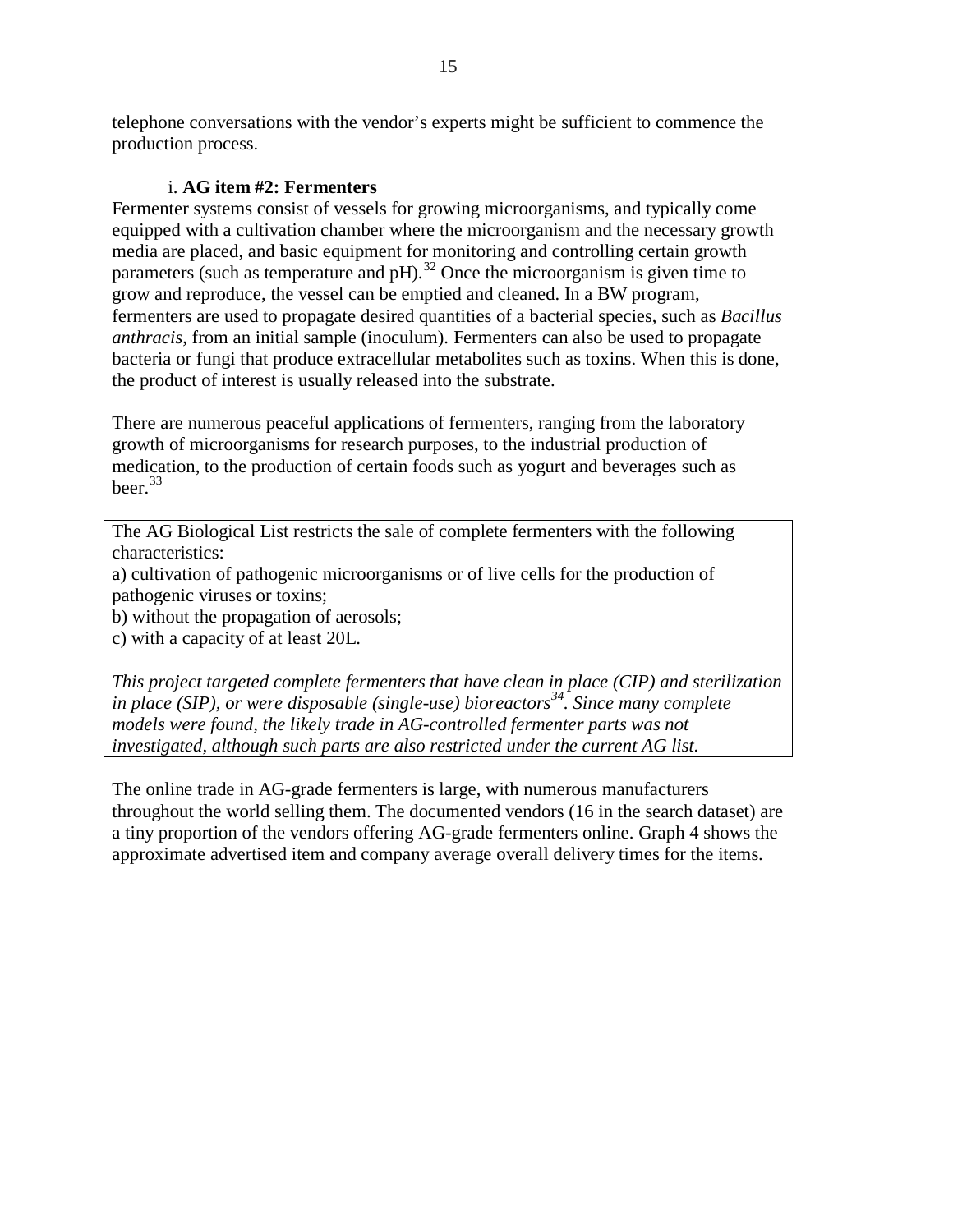

Vendor 1: offers to sell, through Alibaba.com, a wide range of SIP-capable fermenters with capacities ranging from 20L to  $30,000L$ .<sup>[35](#page-70-0)</sup>

Vendor 2: offers to sell, through Alibaba.com, auto-sterilizable 150-5000L fermenters, and 1000-40,000L glass-lined fermenters with optional SIP capabilities.<sup>[36](#page-70-1)</sup>

Vendor 3: offers to sell, through the English-language global e-marketplace site TradeKorea, a laboratory size steam-sterilizable 350-500L fermenter.<sup>[37](#page-70-2)</sup>

Vendor 4: offers to sell, through Alibaba.com, 50-100L fermenters with SIP capabilities. $38$ 

Vendor 5: offers to sell, through Alibaba.com, fermenters with 21 to 700L capacity and SIP capabilities. $39$ 

Vendor 6: offers to sell, through Alibaba.com, a 1000L fermenter with optional automatic sterilization procedure. $40$ 

Vendor 7: offers to sell, through Alibaba, a large number of fermenters that meet AGgrade parameters. For instance, the firm advertises "virus culture" jacketed bioreactors between 30L and 50,000L, with SIP capabilities, to be delivered in 2-3 months.<sup>[41](#page-70-6)</sup> They also sell a 50L fermenter, advertised for bacteria, with SIP capabilities.<sup>[42](#page-70-7)</sup> All of these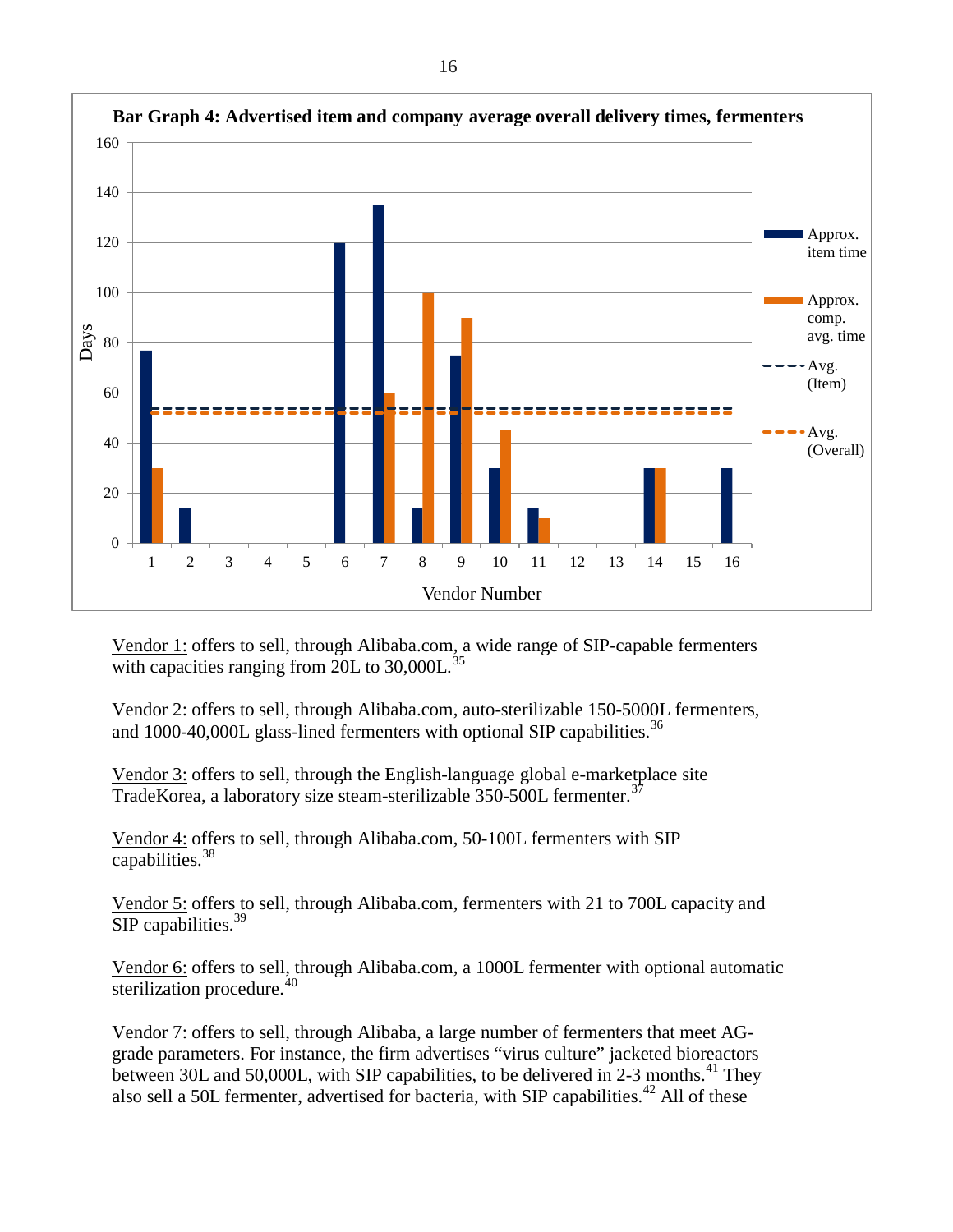items are advertised for export. The delivery time required for the 50L bacteria fermenter is given as 3-4 months.

Vendor 8: used to offer to sell, through Alibaba.com, 500-10,000L fermenters with SIP capabilities.<sup>[43](#page-70-8)</sup> The company took down its advertisement while the current report was written.

Vendor 9: offers to sell, through Alibaba.com, a range of 20L-100L fermenters explicitly designed for bacteria and fungi growth and possesses automated sterilization capabilities.<sup>[44](#page-70-9)</sup> The company explicitly advertises "fast delivery" as a company advantage; the listed delivery time for the item is given as 2 weeks, and the company's average lead time is listed as 10 days.

Vendor 10: offers to sell, through its soctrade.com website, a disposable bioreactor made by Solaris Biotechnology (Italy) with working volume up to  $25L<sup>45</sup>$  $25L<sup>45</sup>$  $25L<sup>45</sup>$  The company's main export market is in the CIS countries.<sup>[46](#page-70-11)</sup>

Vendor 11: offers to sell, through Alibaba.com, a 100L fermenter with SIP and clean-inplace (CIP) capabilities. $47$ 

Vendor 12: offers to sell, through Alibaba.com, in-situ sterilizable fermenters, including 20L to 1000L models. [48](#page-70-13)

Vendor 13: offers to sell, through Alibaba.com, 30L disposable bioreactors.<sup>[49](#page-70-14)</sup>

Vendor 14: offers to sell, through Alibaba.com, a line of fermenters, including SIPcapable models with capacities ranging from  $20L$  to  $20,000L$ .<sup>[50](#page-70-15)</sup>

Vendor 15: offers to sell, through Alibaba.com, 30-5000L fermenters with CIP and apparently SIP, with advertised uses including bacteria growth.<sup>[51](#page-70-16)</sup>

Vendor 16: offers to sell, through Alibaba.com, 50-50,000L single-use bioreactors.<sup>[52](#page-70-0)</sup>

## ii. **AG item #3: Centrifugal separators**

After fermentation has reached a stationary or steady state phase in a fermenter, the culture is removed from the fermenter and transferred to a centrifugal separator. Specifically, the culture is inserted into a chamber ("bowl"), which then is rotated at high speeds to generate centrifugal forces that separate the biomass from substrate.<sup>[53](#page-70-17)</sup> The desired product can then be removed and be further processed for use as the payload in a biological weapon.

Civilian applications of centrifugal separators include the separation of biomass that can be used in agriculture as pesticides, biomass useful as probiotics, metabolites recovered from substrate such as toxins, purification (clarification) of liquids such as wastewater, skimming of milk; and mineral processing. $54$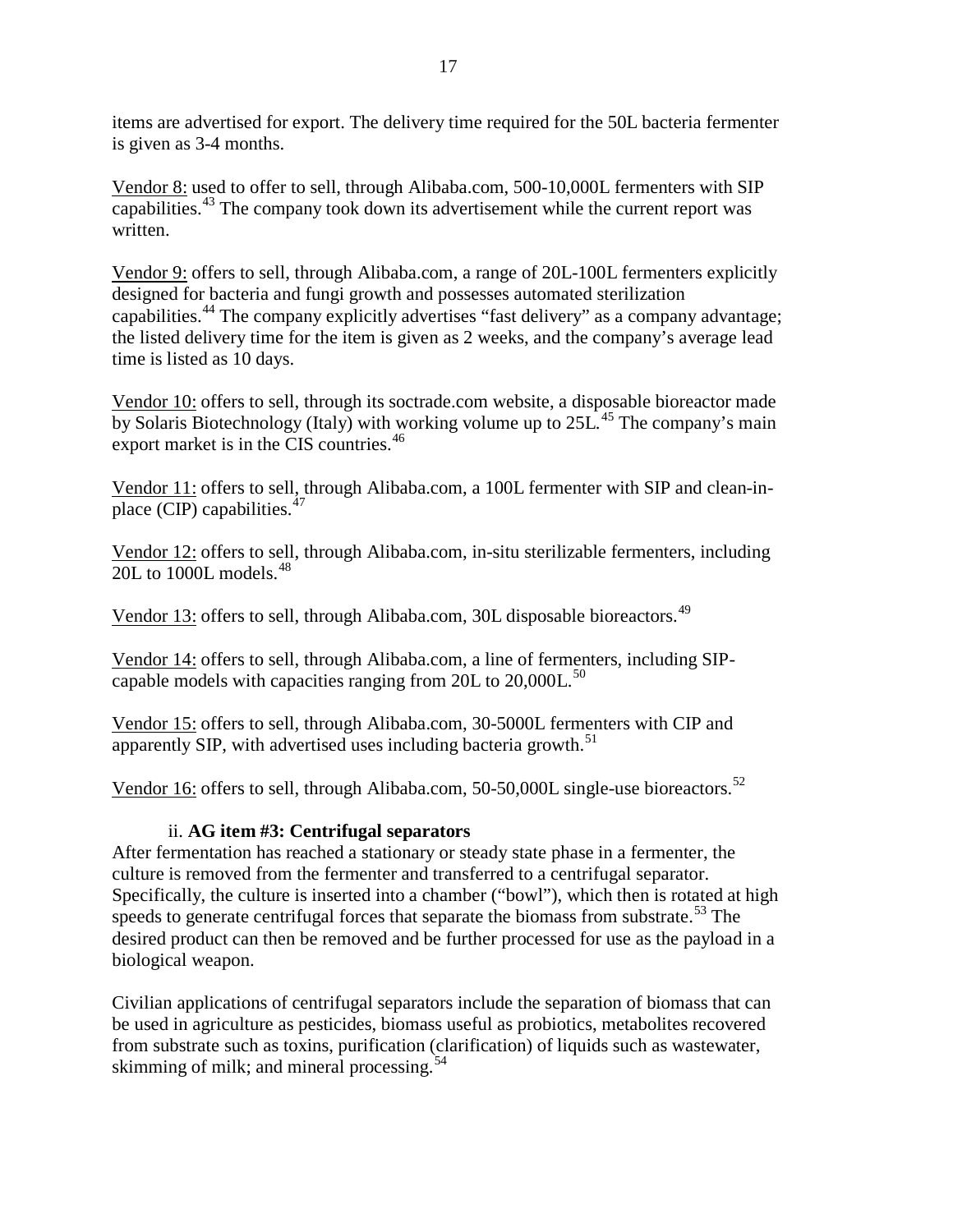The Australia Group Control List restricts the sale of complete centrifugal separators with the following characteristics:

- a) continuous separation of pathogenic microorganisms;
- b) without the propagation of aerosols;
- c) at least one sealing joint within the steam containment area;
- d) a flow rate of at least 100L/h;
- e) components of polished stainless steel or titanium;
- f) capable of in-situ steam sterilization in a closed state.

Vendor 1: offers to sell, through Alibaba.com, a centrifugal separator unit.<sup>[55](#page-70-19)</sup> The item is advertised as having been designed for shear-sensitive microorganisms, has parts made of stainless steel (which, from the process pictures, appear to be polished before being installed), and is listed as steam-sterilizable SIP and has CIP functionality, and is hermetically sealed through the use of lip seals.<sup>[56](#page-70-20)</sup> It appears the company can make products with a flow rate capability of 500 liter/hour  $(L/h)$ .<sup>[57](#page-70-21)</sup> As such, this company is probably a supplier of AG-grade centrifugal separators. The company claims to have done business throughout the world, including with American, Syrian, and Iranian  $firms.<sup>58</sup>$  $firms.<sup>58</sup>$  $firms.<sup>58</sup>$ 

#### iii. **AG item #4: Cross (tangential) flow filtration equipment**

An alternative technology to centrifugal separation is cross (tangential) flow filtration. In this case, the culture removed from a fermenter is passed tangentially across a membrane filter.<sup>[59](#page-70-22)</sup> The filter pore size is selected depending on the size of the material to be isolated. Thus the bacteria or toxin is separated from substrate. For BW purposes, the filtered bacteria or toxin can be further processed and then used as the payload in a biological weapon.

Peaceful applications of cross (tangential) flow filtration equipment include: purification and separation of proteins, peptides, and viruses for laboratory or industrial uses; the reduction of microbial content in fermented products; the separation of fuel oil; and the recovery of catalysts used to speed up industrial chemical processes.<sup>[60](#page-70-23)</sup>

The AG Biological List restricts the sale of cross (tangential) flow filtration equipment with the following characteristics:

a) separation of pathogenic microorganisms, viruses, toxins, or cell cultures;

b) a total filtration area at least  $1m^2$ ;

c) capable of being sterilized or disinfected in-situ, or using disposable/single-use filtration components;

*The AG list also restricts the sale of some types of parts suitable for use in AG-grade cross (tangential) flow filtration systems. Only full systems have been investigated in this report.*

Since cross (tangential) flow filtration systems come in many different setups, and that reverse osmosis systems employ tangential flow methods, it is difficult to differentiate between AG-controlled and non-AG controlled filtration equipment.<sup>[61](#page-70-24)</sup> This problem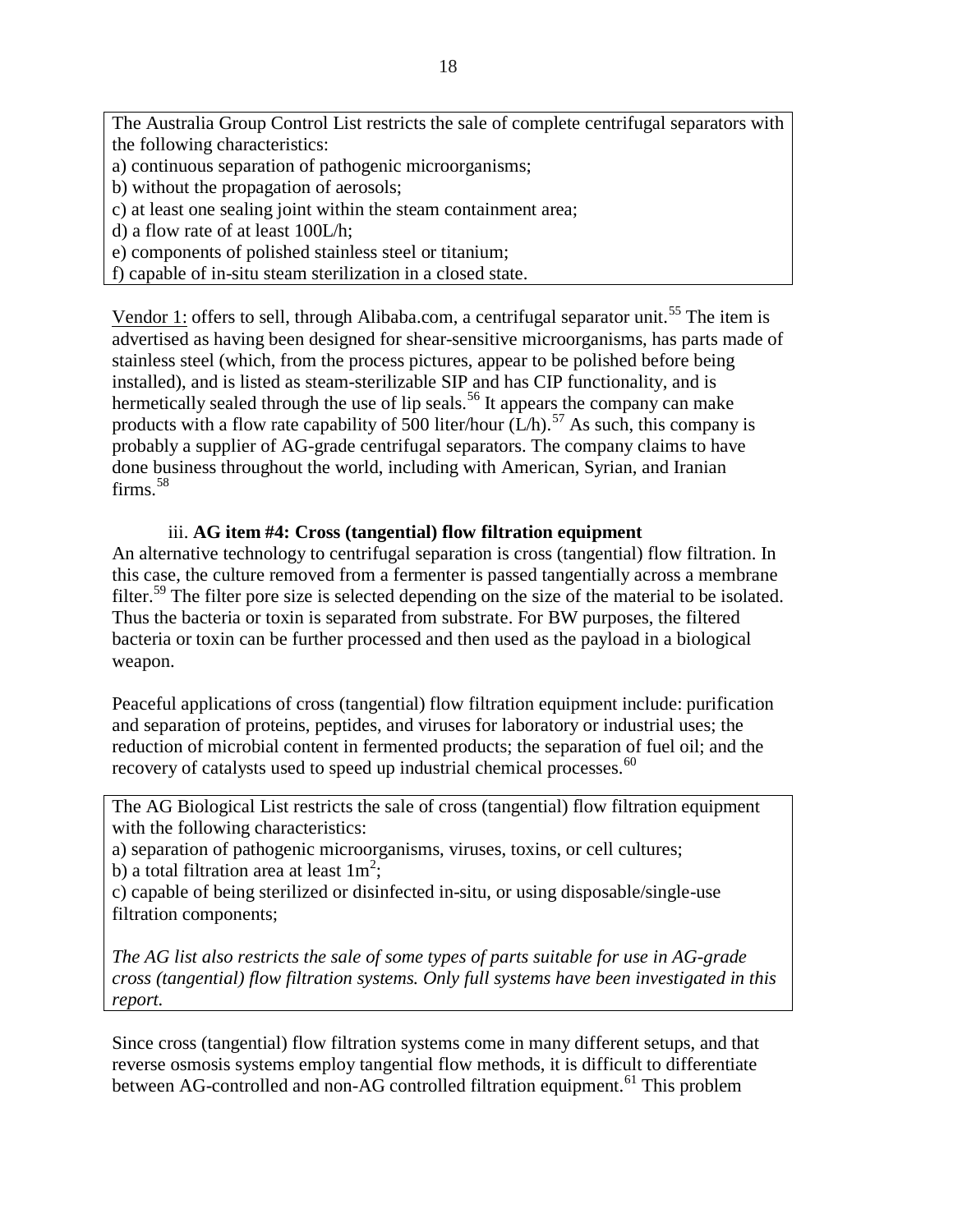complicates the task of both would-be proliferants and custom and law enforcement officials.

Vendor 1: offers to sell, through Alibaba.com, an SIP-capable cross-flow filtration system having  $92m^2$  of nano/micro membrane.<sup>[62](#page-70-25)</sup> This is the only item included in the current dataset from a European country (Italy). The listed delivery time required for this particular item is 30-60 days, and the average lead time required in general by the company is listed as 90 days.

Vendor 2: offers to sell, through Alibaba.com, a cross-flow filtration system advertised  $\overline{\text{for (amongst other applications)}}$  bacteria and virus filtration.<sup>[63](#page-70-7)</sup> The system uses filter cartridges, which are also sold separately by the company, and as such can likely be classed as disposable. The cartridges have membrane areas well in excess of  $1m<sup>2.64</sup>$  $1m<sup>2.64</sup>$  $1m<sup>2.64</sup>$ 

Vendor 3: this vendor offers to sell an obsolete cross-flow filtration system. As this system is now quite rare, the original item manufacturer was contacted to obtain information on its parameters; the system accepts filter cartridges with membrane area significantly over  $1m^2$ , which can then be disposed of after use. The system is therefore AG-grade. The listed delivery time is very short (less than a week). We anonymize this entry in the current public version of the report so as not to provide sensitive item information otherwise unavailable online.

# iv. **AG item #5: Freeze-drying equipment**

Freeze-drying dehydrates perishable materials at below the freezing point. In a BW program, freeze-drying is used to dehydrate bacterial cultures, allowing for long-term storage (over 30 years).<sup>[65](#page-70-9)</sup>

Peaceful applications include: conserving pharmaceutical and medical products such as blood plasma and vaccines; the production of dried fruits and meats; the preservation of coffee, flowers, and animal skins (taxidermy); and the salvage of water-damaged books and documents.<sup>[66](#page-70-26)</sup>

The AG Biological List restricts the sale of freeze-drying equipment with the following characteristics:

a) steam sterilizable;

b) a condenser capacity of 10 kilograms (kg) ice/24h or greater BUT below 1000kg ice/24h

There appears to be a lively e-trade in AG-grade freeze dryers, with numerous manufacturers throughout the world selling such items. The following graph shows the approximate advertised item and company average overall delivery times for the items.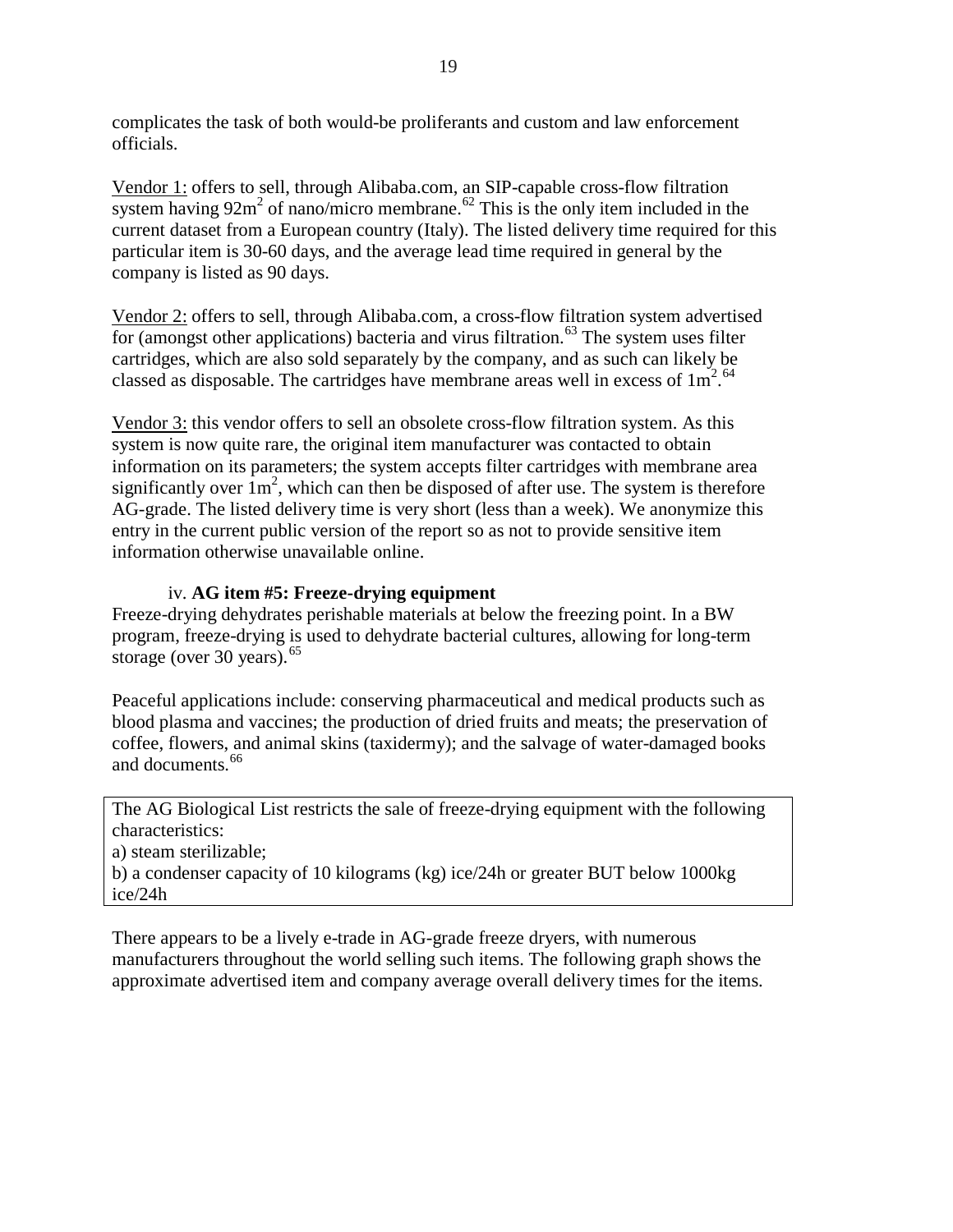

Vendor 1: offers to sell, through Alibaba.com, a freeze-dryer with optional SIP capability. [67](#page-70-27)

Vendor 2: offers to sell, through Alibaba.com, freeze-dryers with optional steam sterilization.<sup>[68](#page-70-11)</sup>

Vendor 3: offers to sell, through Alibaba.com, a vacuum freeze-dryer unit.<sup>[69](#page-70-13)</sup> It can be sold with steam-sterilization (or chemical sterilization) and has a 30-36kg ice/24h capacity.

Vendor 4: offers to sell, through ec21.com, freeze-dryers.<sup>[70](#page-70-28)</sup> These have optional steamsterilization. The company has also made clear they carry the 20 square meter  $(m<sup>2</sup>)$ productive drying area version (amongst other models), and according to other vendors this particular model has a 200-300kg ice/24h capacity.<sup>[71](#page-70-14)</sup> This company claims to have exported unspecified items to Syria, amongst other countries.<sup>[72](#page-70-29)</sup>

Vendor 5: offers to sell, through Alibaba.com, 15-90kg/24h ice capacity freeze dryers with optional steam sterilization.<sup>[73](#page-70-0)</sup>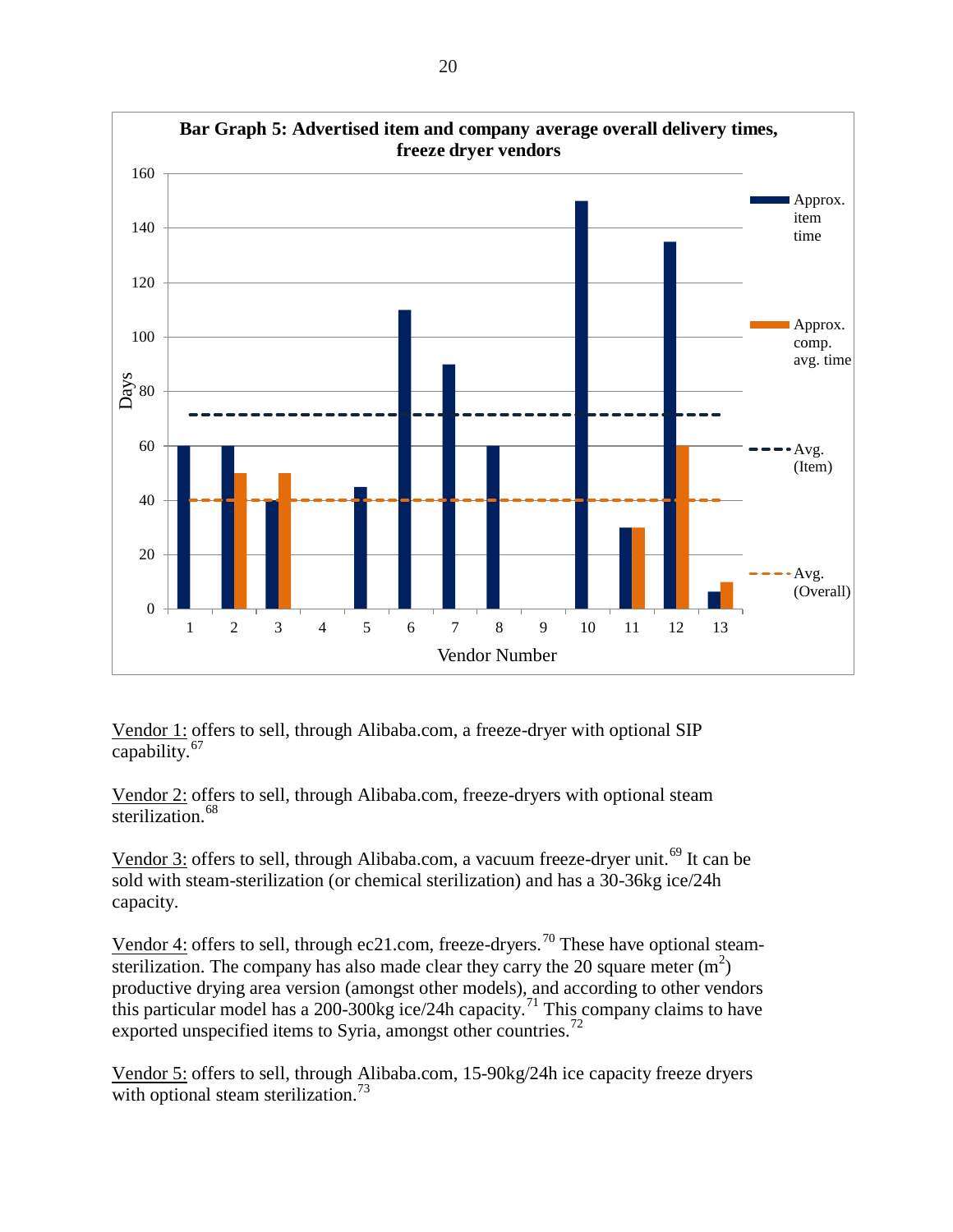Vendor 6: offers to sell, through Alibaba.com, a series of SHPM-LYO freeze dryers with steam sterilization.<sup>[74](#page-70-1)</sup> While their capacities are not given, it is most likely that the models are either analogous or identical to the LYO series models sold by Vendor 12 below.

Vendor 7: offers to sell, through Alibaba.com, a vacuum freeze-dryer unit.<sup>[75](#page-70-20)</sup> It has advertised SIP and CIP capabilities through steam sterilization and a 75kg ice/batch.

Vendor 8: offers to sell, through Alibaba.com, a range of vacuum freeze-dryer units.<sup>[76](#page-70-3)</sup> These have advertised SIP and CIP capabilities and use steam sterilization. Models 0.5 to 50 all have between 10kg ice/24h and 1000kg ice/24h, inclusive.

Vendor 9: offers to sell, through Alibaba.com, a range of freeze-dryers.<sup>[77](#page-70-4)</sup> These have steam-sterilization and range from 20kg/24h to 1000kg/24h ice capacity models.

Vendor 10: offers to sell, through Alibaba.com, a range of freeze-dryers.<sup>[78](#page-70-6)</sup> These have optional steam-sterilization SIP systems, and have condenser capacities ranging from 20kg ice/24h to 200kg ice/24h, inclusive.

Vendor 11: offers to sell, through Alibaba.com, freeze-dryers with steam sterilization.<sup>[79](#page-70-30)</sup> The particular model in question has a 20kg ice/24h capacity. $80$ 

Vendor 12: offers to sell, through Alibaba.com, LYO series vacuum freeze-dryer units with SIP capabilities. $81$  The systems use steam sterilization as their SIP method and some of the models sold have capacities ranging from 200 to 400kg ice/24h. This company has a near identical name to Vendor 11's, but has a different company page on Alibaba, employs a different team as their Alibaba contact point, and presents different company information; as such, Vendor 11 and Vendor 12 are most certainly two distinct companies.

Vendor 13: offers to sell, through Alibaba.com, a freeze-dryer model with optional SIP.<sup>[82](#page-70-10)</sup>

# v. **AG item #6: Spray-drying equipment**

Spray-drying equipment is a dehydrating technique used to produce fine powders. Its main advantage over freeze-drying for BW production is that it also reduces the material to a particular particle size, removing the necessity to mill frozen products.<sup>[83](#page-70-12)</sup> A spray dryer works by having the feed product streamed through a nozzle that generates controlled size drops, which are then deposited on the sides of an enclosed chamber. As the deposited material is thoroughly dry, it is free-flowing, and is easily conveyed into an appropriate container. For BW-related purposes, the spray dryer system must be equipped with a nozzle that generates drop particles with a mean product size of at most  $10 \mu m$ .

Spray-drying equipment is widely used in industries that require the production of particular powders, ranging from the preparation of powders for traditional Chinese medicine, to the preparation of coffee and milk powders, to the production of ceramic and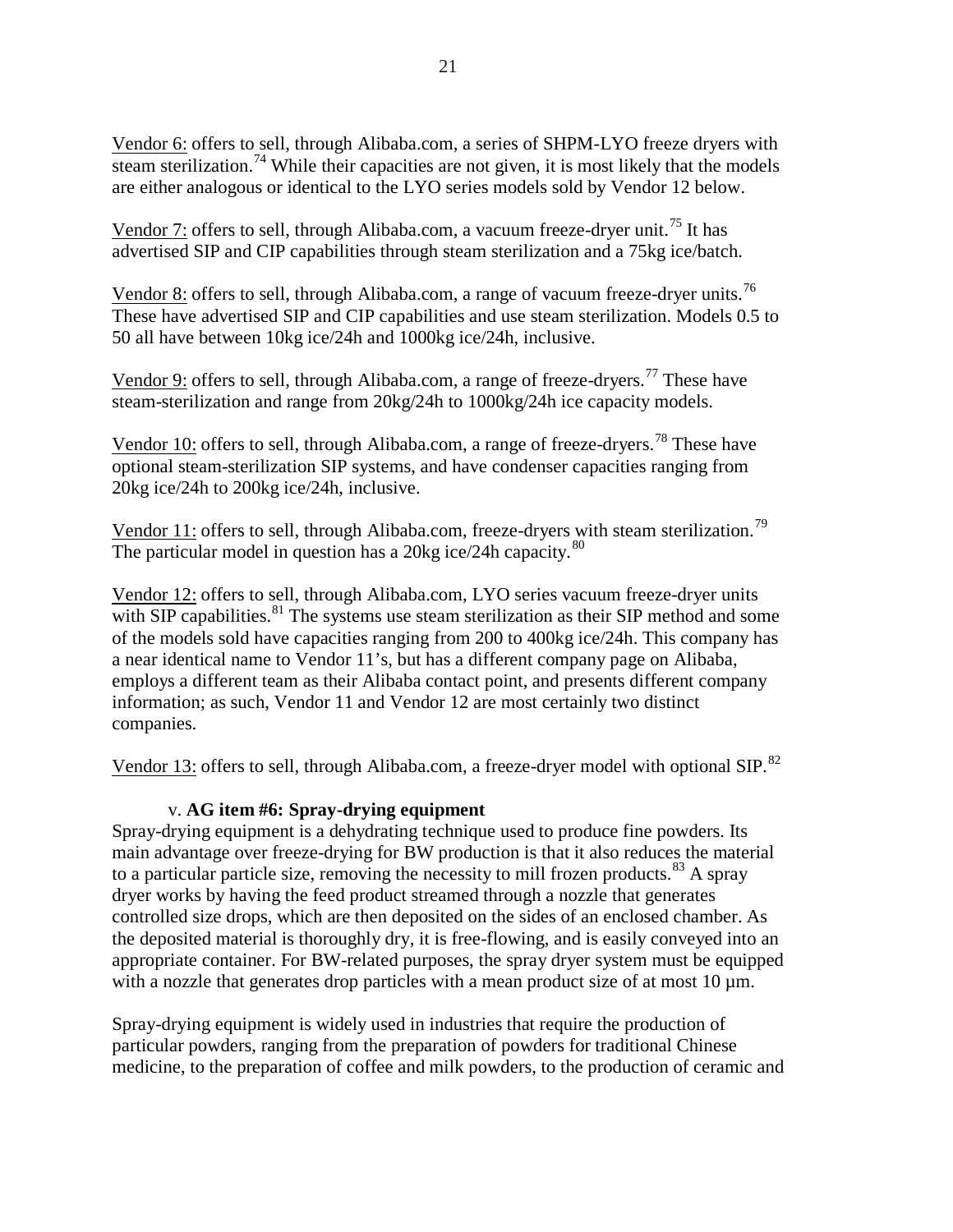metal powders.<sup>[84](#page-70-32)</sup> For most industrial purposes, such as dried milk powder, the particle sizes will be in the 100-200 µm range.

The AG Biological List restricts the sale of spray-drying equipment with the following characteristics:

a) capable of drying toxins or pathogenic microorganisms;

b) water evaporation capacity between 0.4kg/h and 400kg/h, inclusive;

c) typical mean product particle size of at most 10 µm either as is or with minor nozzle modification;

d) capable of in-situ sterilization or disinfection.

We documented 13 vendors of potentially AG-grade spray dryers. Making the distinction between a non-AG-grade and an AG-grade system, however, was not a trivial undertaking. Doing so required compiling and comparing information from various sources on multiple offered systems, and comparing these to known AG-grade spray dryers. No company model explicitly advertised system SIP or CIP capabilities. As judging whether the system would be "capable of in-situ sterilization or disinfection" required some additional publicly available information that went beyond what is available in the Australia Group's *Volume II: Biological Weapons-Related Common Control Lists Handbook*, we omit this discussion in the public version of the present report. We emphasize that the items offered were only probable AG-grade equipment.

We provide an anonymized graph below that shows the approximate advertised item delivery times. The average advertised item delivery time was 13 days. The company average overall delivery time was about 11 days. Several vendors advertised item delivery times under one week, and several vendors also advertised company average delivery times under one week. These values strike us as short timeframes.

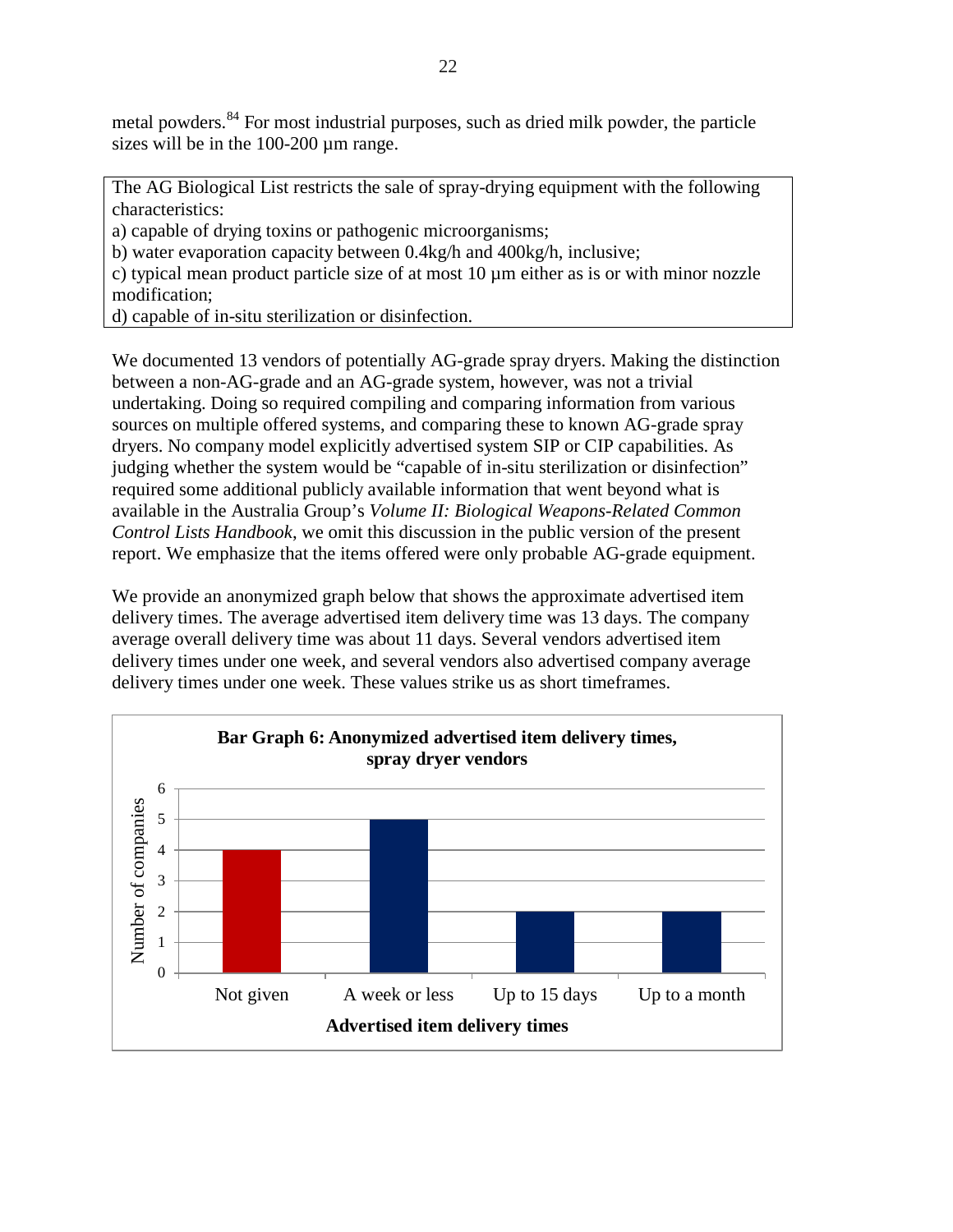#### vi. **AG item #7: Protective and containment equipment**

Facilities who employ persons to work with dangerous pathogens typically provide them with protective and containment equipment. As such, the AG Biological List covers highend protective and containment equipment. However, protection metrics are not uniform throughout the world; nations differ greatly as to the regulations or laws they have adopted to ensure adequate levels of protection for those of their subjects who work with dangerous pathogens. For example, in the 1980s, Iraq's BW program provided its workers with a low level of protection. When UN inspectors investigated for the first time the Al Hakam microbiology production plant, they noted the absence of personal protection equipment, which seemed to validate Iraq's claim that only nonpathogens were produced at this plant. However, the inspectors later learned that when workers were propagating *B. anthracis* in the plant, they simply donned gas masks. The Iraqi managers had deemed this rudimentary procedure as sufficient to protect workers from bacterial cells. This account taught us that we should not assume that criteria common to industrialized countries are also adopted by developing countries or terrorist groups.<sup>[85](#page-70-13)</sup> Nevertheless, a country intent on acquiring a high technology level BW program in most instances can be expected to acquire personal and facility protective equipment.

The AG Biological List restricts the sale of the following protective and containment equipment:

1- Protective full or half suits, or hoods dependent upon a tethered external air supply and operating under positive pressure;

2- Class III biological safety cabinets (or isolators meeting similar performance standards, such as laminar flow hoods closed with vertical flow)

A large number of models of Class III biological safety cabinets are available online. The following graph shows the approximate advertised item and company average overall delivery times for the twelve vendors of Class III biosafety cabinets documented below.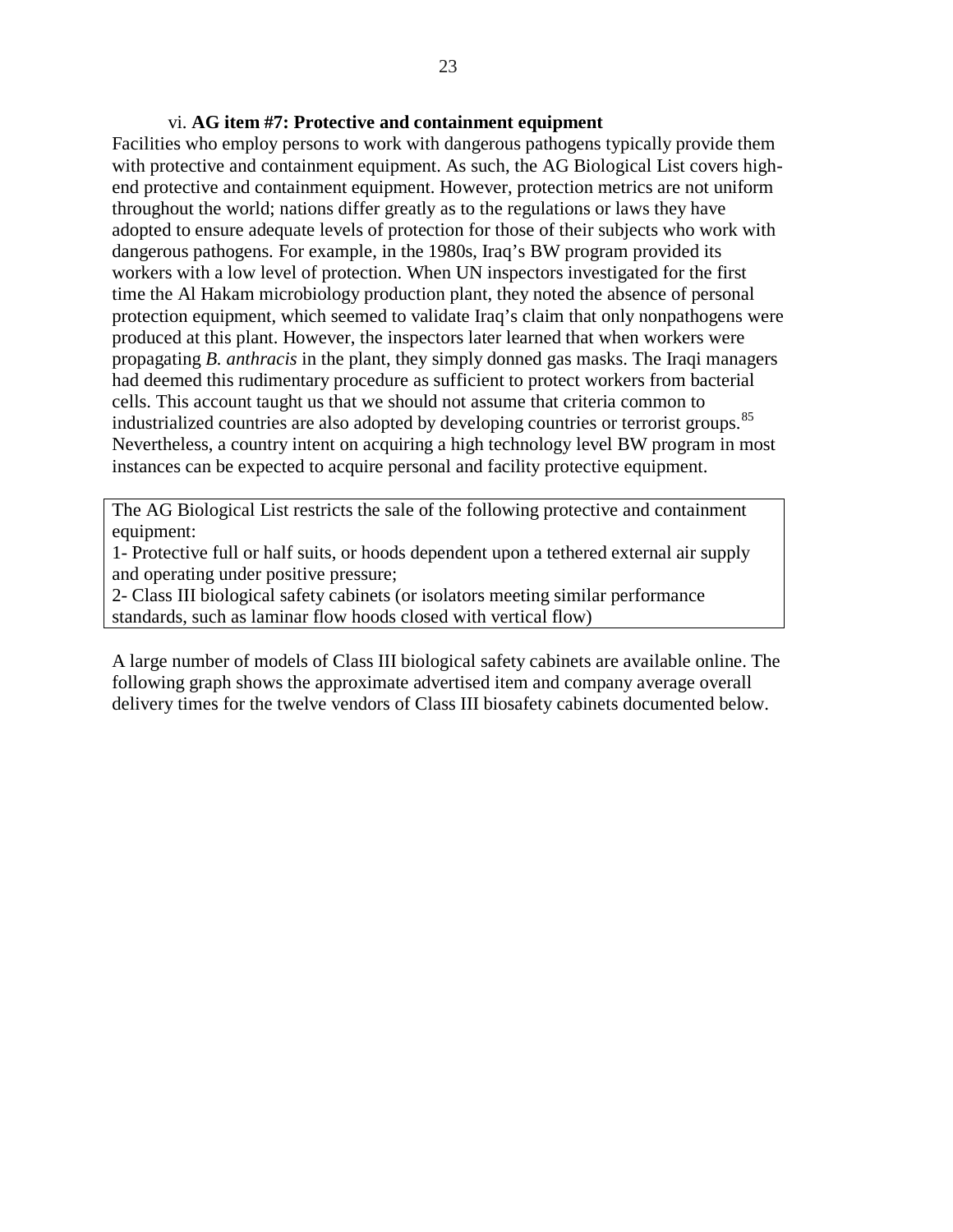

Vendor 1: offers to sell, through Alibaba.com, Class III biological safety cabinets.<sup>[86](#page-70-33)</sup>

Vendor 2: offers to sell, through Alibaba.com, a Class III biological safety cabinet.<sup>[87](#page-70-34)</sup> The item is advertised for export. The item delivery is offered "within one month," with the average lead time given as 7 days.

Vendor 3: offers to sell, through Alibaba.com, a Class III biological safety cabinet.<sup>[88](#page-70-16)</sup> The item is advertised for export. The item delivery is listed as 7 days, with the average company lead time given as 7 days.

Vendor 4: offers to sell, through Alibaba.com, Class III biological safety cabinets.<sup>[89](#page-70-35)</sup>

Vendor 5: offers to sell, through Alibaba.com, a Class III biological safety cabinet.<sup>[90](#page-70-18)</sup> The item is advertised for export abroad. The listed delivery time required for this particular item is 10-20 days.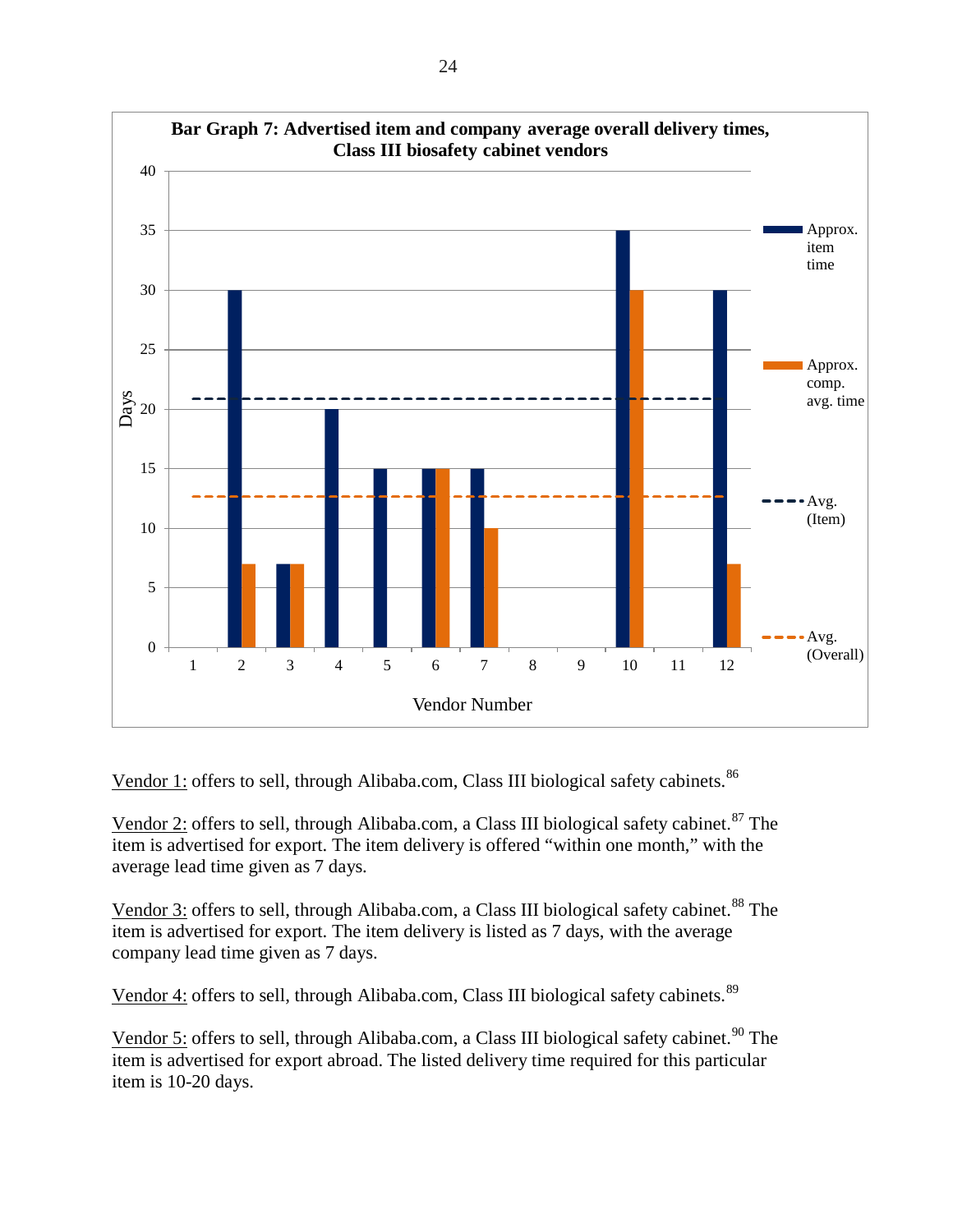Vendor 6: offers to sell, through Alibaba.com, a Class III biological safety cabinet.<sup>[91](#page-70-20)</sup> The item is advertised for export. The item delivery is listed as 15 days, with the average company lead time given as 15 days.

Vendor 7: offers to sell, through Alibaba.com, a Class III biological safety cabinet.<sup>[92](#page-70-36)</sup> The item is advertised for export. The item delivery is listed as 15 days, with the average company lead time given as 10 days.

Vendor 8: offers to sell, through Alibaba.com, Class III biological safety cabinets.<sup>[93](#page-70-21)</sup>

Vendor 9: offers to sell, through Alibaba.com, Class III biological safety cabinets.<sup>[94](#page-70-4)</sup>

Vendor 10: offers to sell, through Alibaba.com, a Class III biological safety cabinet.<sup>[95](#page-70-5)</sup>

Vendor 11: offers to sell, through Alibaba.com, a Class III biological safety cabinet.<sup>[96](#page-70-6)</sup>

Vendor 12: offers to sell, through Alibaba.com, Class III biological safety cabinets.<sup>[97](#page-70-7)</sup>

# vii. **AG item # 8: Aerosol inhalation chambers**

Aerosol inhalation chambers consist of enclosed chambers wherein animals are exposed to aerosols constituted by various bacteria, viruses, or toxins. Inhalation chambers are used in a BW program to discover the Infectious Dose 50 (ID $_{50}$ ) of a BW agent on animals that range in size from mice to apes. [98](#page-70-37) Scientists who operate inhalation chambers can obtain good data on the infectivity of BW agents by varying the concentration of the test agent in repeated trials. Further, after having tested several animal models, it is possible to estimate the  $ID_{50}$  of each pathogen for humans.

The AG Biological List restricts the sale of aerosol inhalation chambers with the following characteristics:

a) designed for aerosol challenge testing with bacteria, viruses, or toxins; b) of at least  $1 \text{ m}^3$  capacity.

Vendor 1: offers to sell, through bio-launching.com,  $1.28m<sup>3</sup>$  whole body exposure systems for infectious research.<sup>[99](#page-70-31)</sup> It is unknown whether the company exports its wares out of China.

Vendor 2: offers to sell, through bio-equip.com and through bioon.com.cn, an aerosol testing chamber with 1m<sup>3</sup> explicitly advertised for military medicine and biological weapons protection capacity (in some configurations).<sup>[100](#page-70-38)</sup> It is unknown whether the company exports its wares out of China.

Vendor 3: offers to sell, through its hope-med.com website, shaped aerosol exposure chambers of up to  $10m^3$  in capacity for toxicology testing.<sup>[101](#page-70-27)</sup> It is unknown whether the company exports its wares out of China.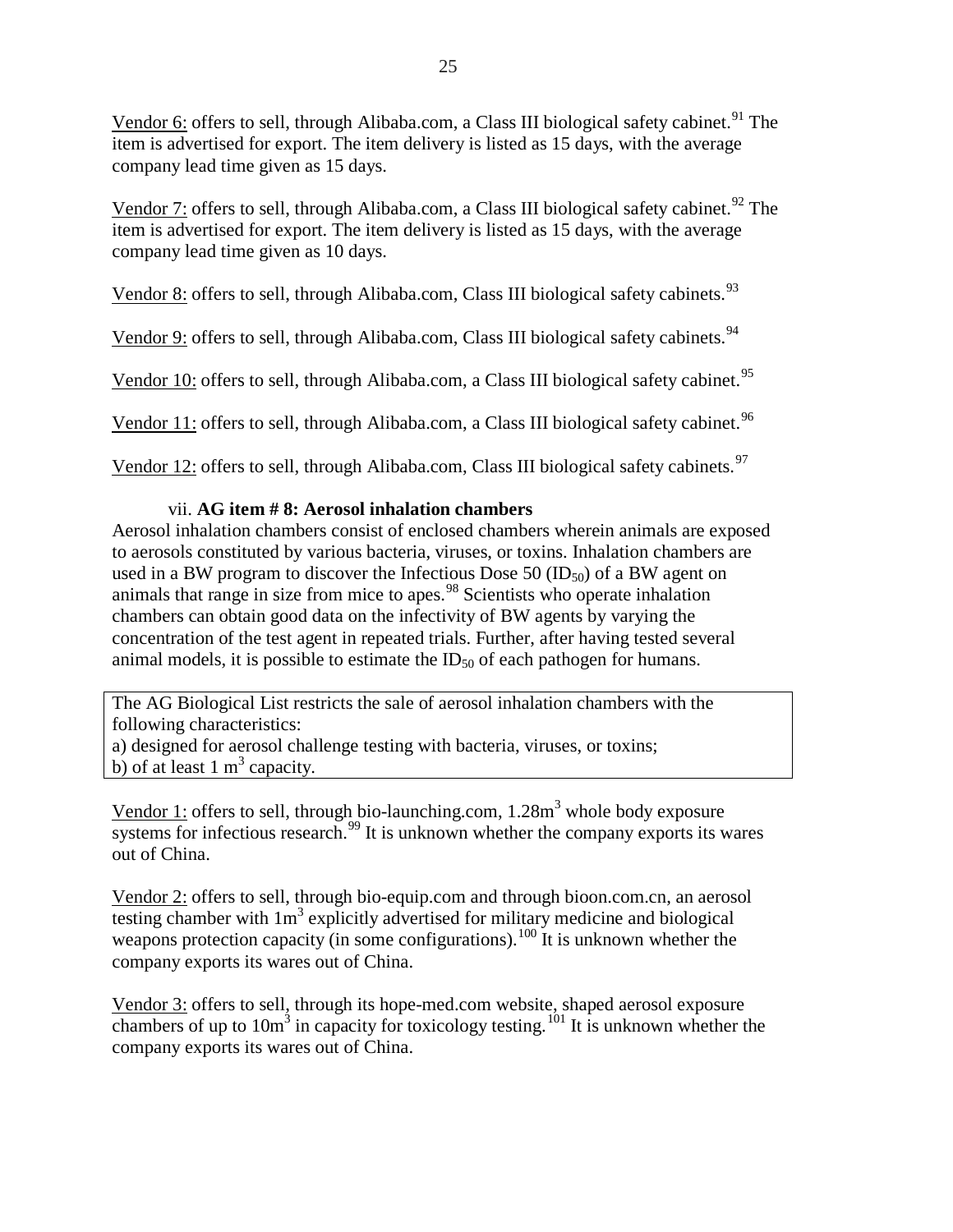## viii. **AG item # 9: Spraying, atomizer, and fogging systems**

In the civilian realm, these systems tend to be used for pest control, notably the elimination of flying insects and ground-level agricultural pests.<sup>[102](#page-70-39)</sup> BW programs would use these systems to disseminate aerosols containing pathogens from an airborne platform over a target population or to contaminate an area to deny the enemy access to it.

The AG Biological List restricts the sale of the following spraying or fogging systems: a) Complete spraying or fogging systems, specially designed or modified for fitting to aircraft, lighter than air vehicles (LAVs) or ultralight air vehicles (UAVs), capable of delivering, from a liquid suspension, an initial droplet volumetric mean diameter (VMD) of less than 50 microns at a flow rate of greater than two litres per minute.

b) Spray booms or arrays of aerosol generating units, specially designed or modified for fitting to aircraft, lighter than air vehicles or UAVs, capable of delivering, from a liquid suspension, an initial droplet VMD of less than 50 microns at a flow rate of greater than two litres per minute.

c) Aerosol generating units specially designed for fitting to systems that fulfil all the criteria specified in paragraphs a and b.

We found that numerous mini-helicopters and UAVs for spraying and fogging were available from Internet vendors, but no entry was found that advertised systems capable of dispersing particles of less than 50 μm in size and having a flow rate greater than 2L/min. One pesticide-spraying UAV with a flow rate of exactly 2L/min, but of unknown particle size, was listed for sale on Alibaba.<sup>[103](#page-70-11)</sup> A very small UAV multi-rotor system (12.5kg take-off weight) had a flow rate in the 0.3-0.65L/min range with a 50-200m particle size range.<sup>[104](#page-70-32)</sup> The flow rate for a small UAV multi-rotor system (18kg take-off weight) appeared to be in the  $0.2$ -0.4L/min range with a 50-100 $\mu$ m particle size range.<sup>[105](#page-70-33)</sup> A somewhat heavier multi-rotor model of similar design had an identical flow rate with an 80-120 $\mu$ m particle size range.<sup>[106](#page-70-14)</sup> A larger mini-helicopter model (30kg take-off weight) has a reported flow rate in the 0.8-1.2L/s range but with an unreported particle  $size<sup>-107</sup>$  $size<sup>-107</sup>$  $size<sup>-107</sup>$ 

We were surprised to have found crop sprayer/agriculture systems based on the Sovietdesigned Antonov An-2 airplanes listed for sale.[108](#page-70-41) The An-2 is a highly versatile and high capacity airplane with a 1350L or 1600kg payload. Although no details on the spraying system were provided, it most likely would be able to carry a fully functional AG-grade sprayer system.<sup>[109](#page-70-17)</sup> No prices were publicly available and potential buyers had to contact the vendors directly in order to be quoted prices.

Another surprise that once again demonstrates that the purchase of almost anything can be arranged over the Internet concerns the sale and the rent of submersibles and semisubmersibles (which are not listed by the AG). The sophistication of underwater vehicles offered varies widely. At the upper end of the spectrum, one finds products from a United Kingdom-based firm which asserts that it is the largest purveyor of used submarine in the world. It advertises on its website that it has "a wide range of submarines, tourist submarines, T-subs, small manned submersibles, one-man subs, wet subs, and ROVs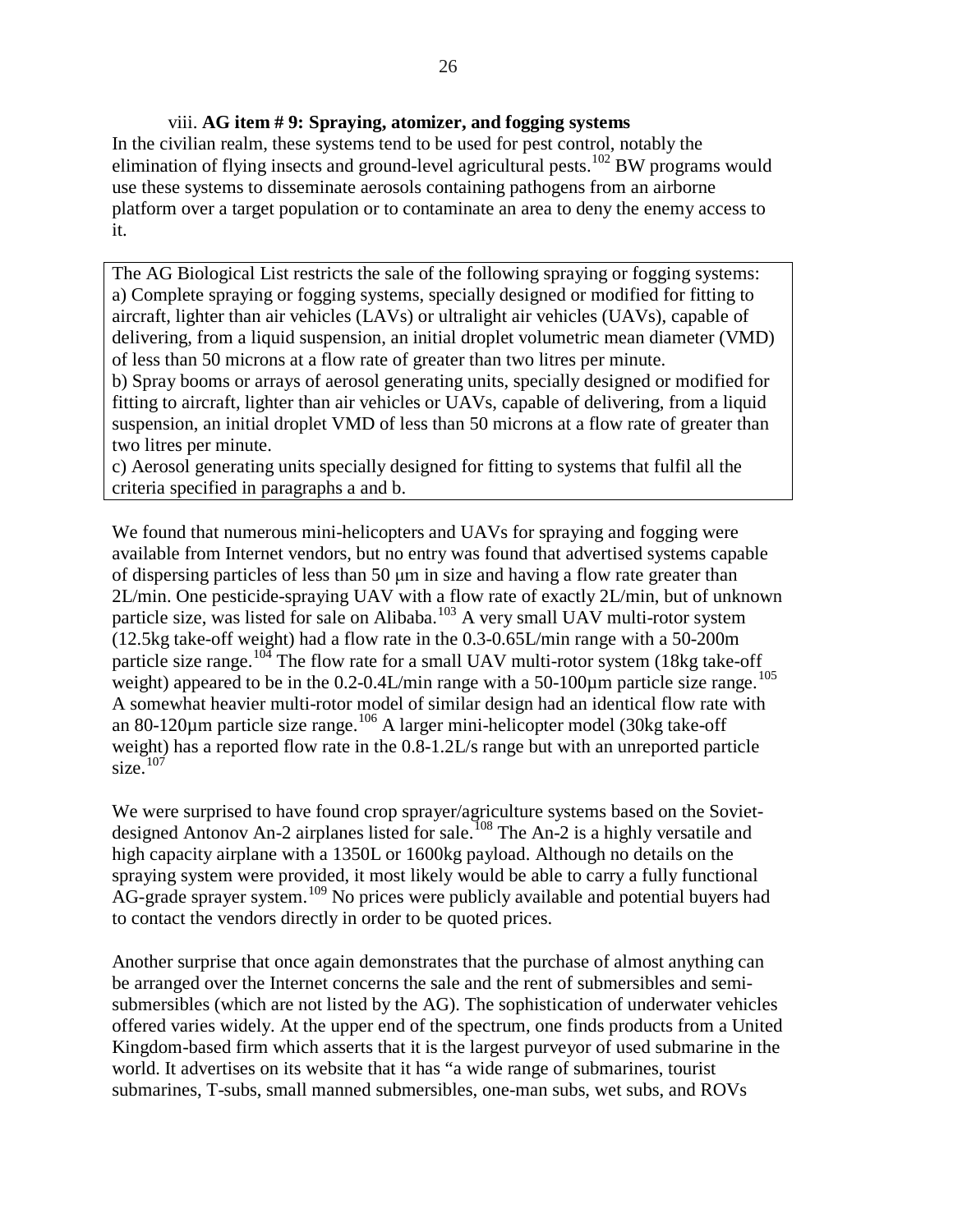[remotely operated underwater vehicles] available for sale and charter."<sup>[110](#page-70-18)</sup> One of these submarines is a highly-capable Russian Projektu-613 class submarine, NATO code named "Whiskey". It was built in the 1956-1957 period as a Soviet Navy hunter/killer. When in service, the sub had a crew of 56. The vessel can stay submerged for three days. Possibly more threatening as carriers of biological dispersal equipment are small submarines that can be manned by two or three persons. A few such submersibles can already be found advertised through B2B websites. A not too fanciful scenario is that a mother ship camouflaged as a fishing boat could carry a small submarine near to the targeted coastal city and then launch it during the night. The submarine, which would be very difficult to detect, would surface upwind from the targeted city and then disperse an aerosol constituted by pathogens using one of the modern ground-based aerosol generating devices available on the Internet. After finishing the dispersal, the submarine would submerge and return to the mother ship, be loaded onto the mother ship, which would sail far away from the target by the time the first victim of the bioattack presented to a doctor or emergency ward. Open air tests carried out by the U.S. Navy in 1950 off San Francisco proved that an approach such as presented here could be frighteningly effective.<sup>[111](#page-70-20)</sup>

The sheer size and highly specialized nature of large products like the An-2 airplanes and the submarines does, however, make is difficult to imagine a company selling or renting these without first conducting know-your-customer due diligence.

## **5. Acquiring Australia Group Listed Items Through B2BEC Platforms**

Out of all of the domestic and international vendors of dual-use items of concern investigated by this project, only one vendor explicitly noted that its wares would only be "sold to pharmaceutical or chemical manufacturers" once proper authorization had been obtained.[112](#page-70-4) This vendor is based in the U.S. and therefore is not included in the list of vendors in part 4.

Despite searches on all of the B2B sites listed in Annex 4, the majority of items documented in this report were listed on just one major B2B website, which was Alibaba.com. The Alibaba website does list the Chinese regulations relevant to biotechnology export controls.<sup>[113](#page-70-5)</sup> Yet, in one documented case occurring through this website's buyer-vendor platform, numerous ostensibly Chinese companies responded to an ostensibly European individual's request to purchase a 50-60L fermenter, despite the purchaser making clear that the fermenter was meant for personal use. Some of these company responses offered larger fermenters, with one company apparently willing to sell 30,000L fermenters to the prospective buyer.<sup>[114](#page-70-42)</sup>

The second phase of this project involved reaching out to some companies listed as vendors in section 4, Market Study Results, for the purpose of finding out about their export control procedures. As has been emphasized above, our goal was to identify best practices currently in place. We were unsuccessful at obtaining direct responses from companies regarding their export procedures, but were able to glean some additional information from our interactions with these vendors. The method we used was to message suppliers through the Alibaba Message Center, although it is important to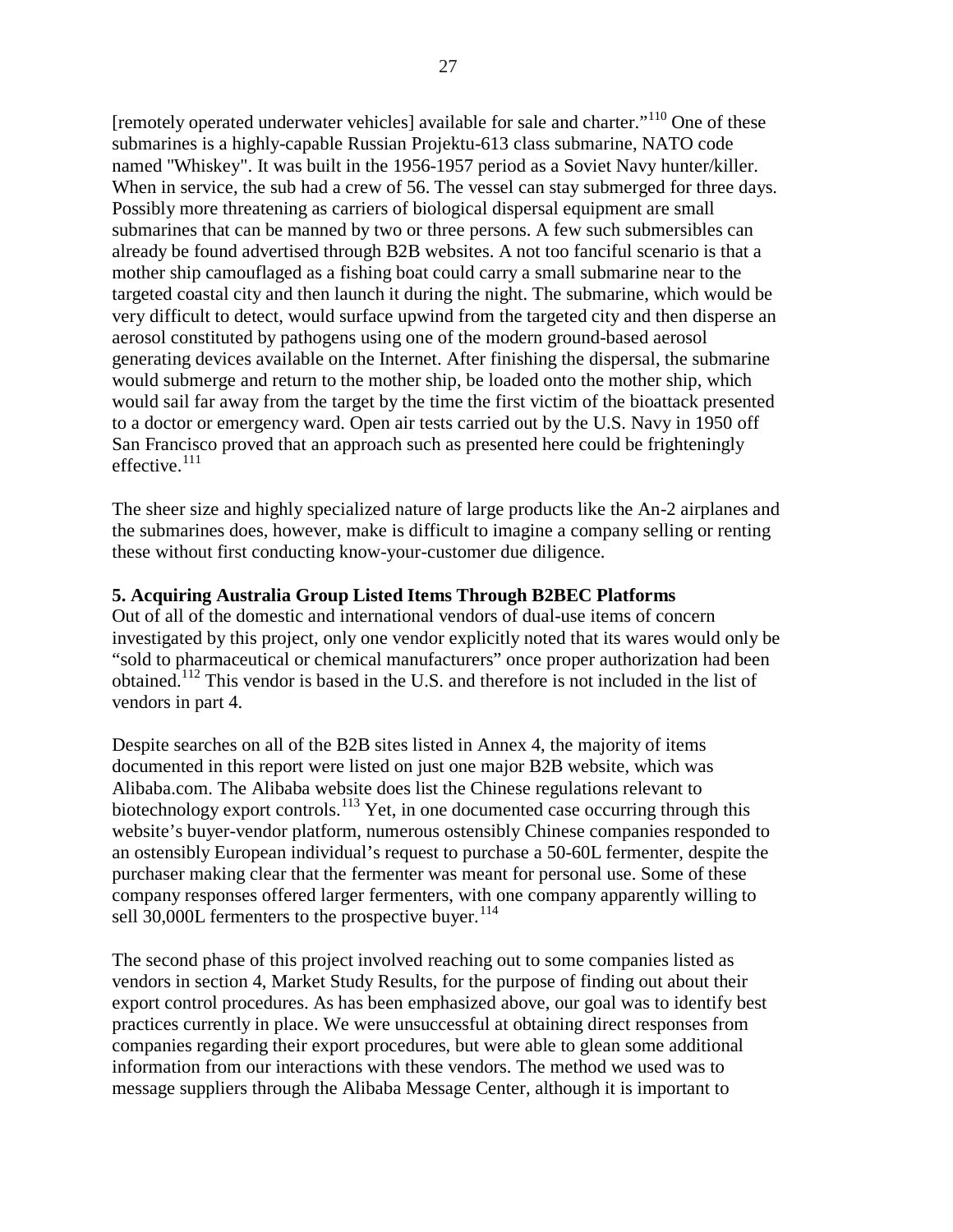emphasize that buyers do not have to do so since venders typically list a contact phone number, an email address, and/or a physical address. We took this approach because the Alibaba system rates suppliers on their responsiveness to queries, a system that would encourage responses to our messages. Moreover, unlike email services, the system displays whether a message has been opened by a recipient, which provides useful information in case of non-response; opened but ignored messages let us know when we should change our messaging strategy. None of the messages sent were duplicitous regarding our identity and since we did not intend to purchase units, our messages contained no end-user information.

The first batch of messages sent simply asked for details on the paperwork necessary to affect a purchase. We noted that several of the recipients had opened the message, but we received no answers. Given these results, we decided to focus instead on obtaining more detailed information on the particular unit manufacturing processes, in part to see how the companies themselves had acquired or manufactured the units. Our second batch of messages therefore asked the company for the current unit price of an item and for additional documentation on the item of interest. This approach was immediately successful, with responses from vendors arriving in less than a day. The additional documentation acquired through these messages showed that even if the item of interest was assembled by the supplier, in many cases components of the item were sourced abroad. For example, one freeze dryer unit assembled in China used 36 parts that were manufactured by American, German, Swiss, Swedish, South Korean, and Italian companies. It was apparently expedient for this company to source these small components on the open market. This might have been done to drive down manufacturing costs, or because the assembler lacked certain technical or manufacturing capabilities, or perhaps to impress foreign buyers about the quality of the item by emphasizing familiar brands. This finding indicates that important subcomponents of items of dual-use concern are available from a host of sub-manufacturers. Determined proliferators could purchase components that they could assemble to acquire key equipment required for a BW program, or that they could use to refurbish or mend obsolete or broken items. The implication of this finding for proliferation is discussed in the next section.

**6. Implications of Internet Purchased for Illicit BW-related Procurement Networks** The market search findings raise the possibility that a BW-related procurement network could be successfully operated today. Such a hypothetical network would take advantage of the existence of the lively trade in AG-grade equipment detected above, both for ease of procurement and concealment. In this section, we describe Iraq's pre-Internet era procurement network for BW-related items and then describe how a current proliferator could harness the Internet to establish an efficient illicit procurement network.

When Iraq began procuring BW-relevant equipment abroad in the mid-1970s, there were few export controls related to biologicals in place.<sup>[115](#page-70-8)</sup> A similar situation existed in the chemical field. The structure of the Iraqi procurement network for both biologicals and chemicals at that time was simple: the money for the transaction was held in Iraqi and foreign banks, there was direct contact between the solicitor and the potential supplier throughout the entire deal-making process, and the supplier was usually responsible for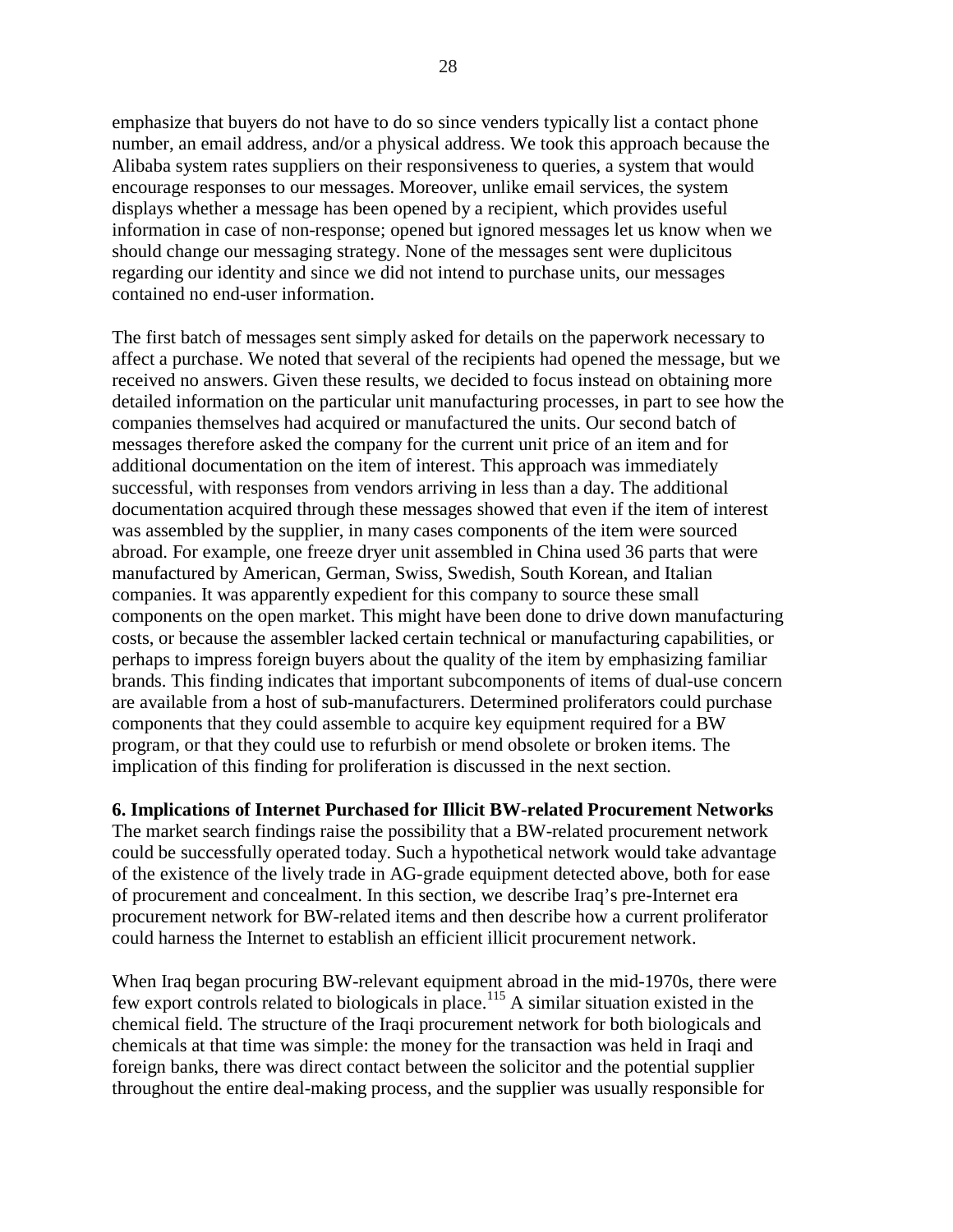shipping the purchased item.<sup>[116](#page-70-38)</sup> In the mid-1980s, leaders of industrialized nations recognized that Iraq had been able to acquire a significant CW program by having purchased the required equipment, chemical precursors, and protective gear from indigenous industries. To prevent other countries from acquiring chemical weapons and to hinder further CW-related progress in Iraq, industrial countries decided in 1985 to establish the AG, and by the late 1980s had implemented additional measures to hamper BW-related equipment procurement. Iraq's weapons of mass destruction (WMD) acquisition programs were significantly disrupted as a result.<sup>[117](#page-70-26)</sup> In particular, its attempts in 1988 to purchase large-scale fermentation equipment and AG-grade spray dryers for the Al Hakam biological production facility failed, as would-be suppliers could not secure appropriate export licenses from their governments and did not chance selling their wares illegally.<sup>[118](#page-70-27)</sup> Likewise, Iraq could not obtain "special dryers" (likely freeze dryers), which inhibited its military scientists from developing a dried formulation for *B. anthracis* spores. [119](#page-70-32) Iraqi BW specialists had to shift previously-acquired equipment from other civilian laboratories to Al Hakam, and convert two previously-acquired facilities (Al Dawrah and Al Fudaliyah) in order to meet the military's large-scale BW production requirements.<sup>[120](#page-70-43)</sup> Iraq, and sanctioned proliferators since then, established ever more complex acquisition networks to bypass export controls. In the case of Iraq, this involved: using legitimate commercial organizations as well as government ministries and trading agencies as fronts; employing middlemen in third countries to hide from potential vendors the actual end country; employing transshipments at various destinations to obscure the real destination; and using ostensibly-civilian Iraqi governmental agencies and their officials abroad to move and disburse money out-of-country.<sup>[121](#page-70-33)</sup> While these methods worked to some extent, the procurement process became much slower and very expensive after the AG became operational.

Our analysis suggests that the rapid expansion of the biotechnology industry and the emergence of Internet-enabled biotechnology equipment purchases have set the stage for something akin to the simplistic "1970s-style" BW proliferation procurement. A barebones model of covert illicit acquisition is as follows: the proliferator secures funds; they then set up a front that has the appearance of a legitimate business and which then can act as a customer; the solicitor searches for suppliers of the needed items; a supplier of new or used AG-grade equipment, whether in an AG or in a non-AG country, is found and targeted; and the item is purchased by the solicitor who pays in a hard to track fashion. After the supplier has received the funds, the item is shipped to the front company. In order to demonstrate how Internet trading has made each of these steps easier than before, we refer to the aforementioned example of Iraq's inability to acquire a suitable freeze dryer and disclose how such an item could be obtained today.

As a consequence of the enormous growth in the biotechnology industry worldwide, there are now numerous small firms engaged in the trade of AG-grade items, including through B2B websites. The large number of such vendors implies the existence of numerous companies that utilize AG-grade equipment for commercial purposes. A modern proliferator can therefore set up, without great expense, an end-user that appears to have a legitimate reason for possessing the items it is attempting to procure. This company could even be in-country, depending on the level of suspicions or sanctions the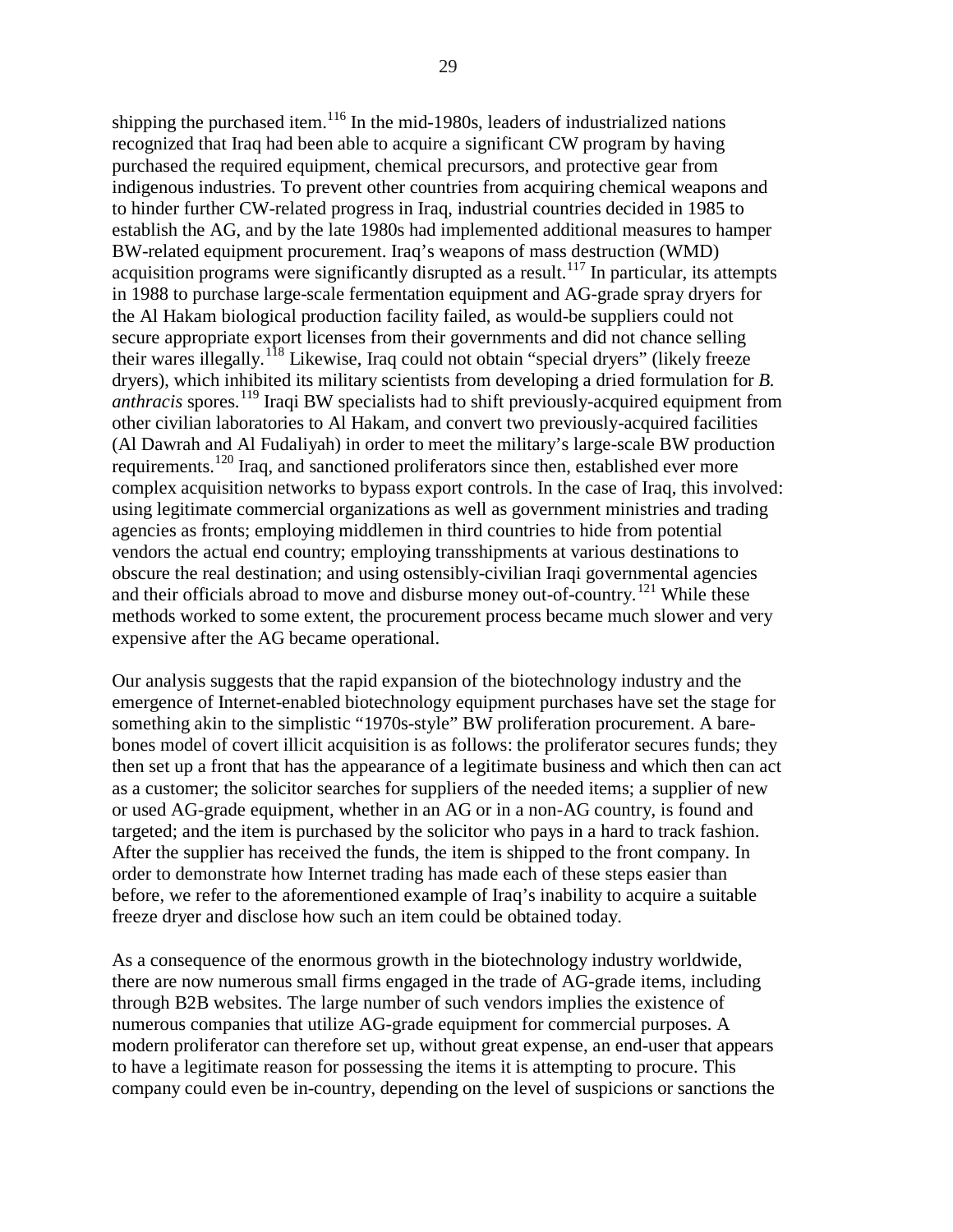country is under, removing the need to arrange a final international shipment to the proliferating country. That is, a proliferator can set up a small company that for all intents and purposes does require the AG-grade item in question to conduct its operation. Doing so could be as simple as establishing a re-sale and trade company; for example, specialized in the distribution of AG-grade freeze-dryers in its part of the world. In this regard, 29 out of the 61 firms documented in the present report used the terms "trading company," "agent," "distributor," or "wholesaler" to describe their commercial activities in part or in whole. The ability for a proliferator to set up an actual company is particularly worrisome, as many WMD-related illicit trafficking cases have to resort to fictional end users. For instance, there are reports that an individual allegedly seeking valves ultimately destined for Iranian centrifuges introduced himself to German industrialists as a "refinery manager," but it would be out of the question for a proliferator actually to establish a refinery to increase their odds of securing the shipment.<sup>[122](#page-70-14)</sup> Not so for biotechnology, where setting up a company with a reasonable excuse for purchasing AG-grade equipment is relatively cheap– as evidenced by the plethora of small vendors documented in the present paper.

A proliferator unsatisfied with such a cover can easily develop another by noting what online vendors are advertising and how their goods may be applied. For instance, nearly all of the surveyed freeze-dryer vendors emphasize their product's application to the production of dry fruits. It is worth emphasizing that this type of information was not commonly available knowledge in the past. The level of technical competence necessary to establish a convincing cover story has dramatically decreased, and the speed at which cover-story relevant information can be obtained has greatly increased. For example, the Iraqis made numerous blunders when it came to cover stories, describing supposed civilian applications at odds with the parameters of the equipment in question. As we have documented in this report, today any individual with an Internet connection can rapidly develop a list containing information about dozens of freeze dryer vendors, determine which commercial applications are advertised for particular AG-grade items, and use this information when justifying their purchase offer.

In either case, the proliferator is now shielded by a cover story. They can exploit the ease and speed of communication enabled by the Internet to rapidly message a great number of suppliers found using the plethora of B2BEC websites currently active. As this study demonstrated, it is possible to identify purveyors of AG-grade equipment sold online using only open-source information. A proliferator could therefore message dozens of AG-grade freeze-dryer vendors with offers to purchase their wares and continue doing so until a deal with one of them has been worked out.

At this stage, there is an element crucial to both the proliferator's cover and to the legitimate entity's bottom line, namely the payment. Here, the proliferator and the potential vendor have diverging interests. For the vendor, a large payment made in a transparent manner by the buyer with as much documentation as possible is best. For the proliferator, large payments, greater transparency of the financial transaction, and exchange of documentation increase the chance of being detected by law enforcement or foreign intelligence agencies. It was for this reason that whenever possible the Iraqi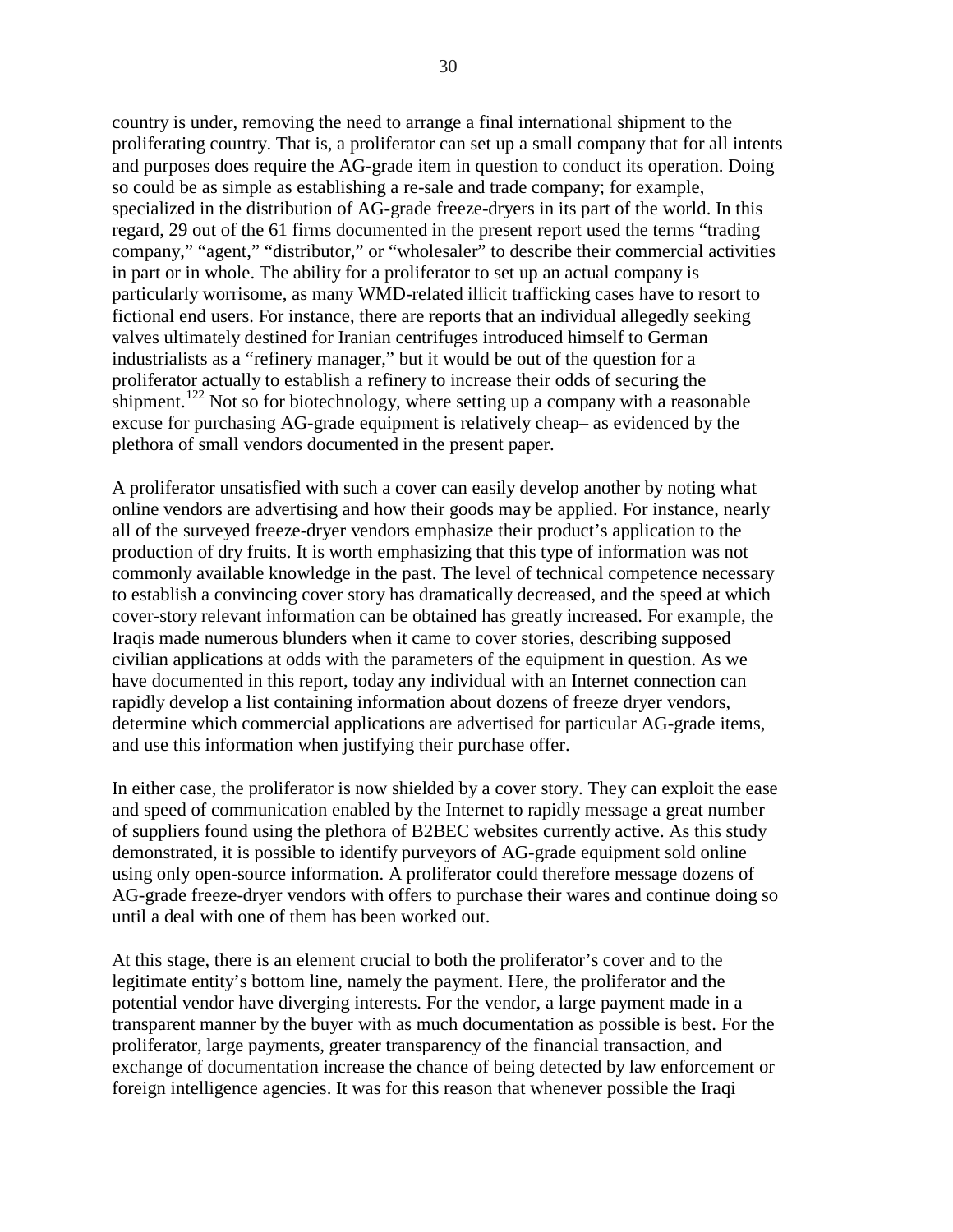program relied on cash payments being made from controlled government accounts with minimal paperwork.<sup>[123](#page-70-40)</sup> Returning to the modes of payment options summarized in part 2 of this report, a significant portion of companies selling AG-grade items accept modes of payment that can be misused to reduce the visibility of the purchaser. This issue is compounded by the relatively small sums involved; some vendor-listed items, such as a number of spray dryers and Class III biosafety cabinets, were advertised as costing less than \$10,000 apiece. A state actor would have little difficulty in financing and concealing a series of modest payments of this sort. Since companies were found to advertise openly the payment types they accept, the proliferator would not have to inquire into alternate payment modes and risk raising a red flag. To return to the example of the illicit freezedryer procurement, based on the offers documented in this report, the advertised available methods of payment, and our interactions with suppliers, an AG-grade unit can be obtained for less than \$115,000 (without shipping) and paid for in a hard-to-trace fashion, for instance by exploiting Western Union's services. [124](#page-70-29)

The last stage is shipping the item. Our study specifically focused on companies willing to sell their wares to foreign entities. In these transactions, shipping costs are typically paid by the buyer, while the shipment process details appear to be organized by the vendor. This being the case, the proliferator does not need to organize the shipment, but instead relies on the vendor's network. As summarized in section 2 of the present report, some of the smaller items (spray dryers, Class III biosafety cabinets) have relatively fast transaction times; there would be little time for custom and law enforcement to interdict illicit shipments of this nature. If the proliferator is lucky, he may find a vendor who is unconcerned by export license requirements and simply ships the item to its destination. Indeed, if they procure the item from a vendor in a non-AG-participating country, the vendor may have no awareness of the item's dual-use nature. However, even if the potential vendor undertook to check out the customer, it would be extremely difficult for them to determine whether the buyer was a legitimate firm or a component of an illicit procurement network. As noted above, small biotechnology start-ups and unknown lowvolume re-shippers are now common throughout the world. Hence, typical red flag guidance, even if applied, is unlikely to be effective. Unfortunately, we were unable to obtain responses from vendors with regards to the paperwork necessary before one could effectuate a shipment, and are hence unable to evaluate current customer investigation best practices.

Finally, the ability to source replacement parts for obtained items is an important element to a proliferation network. First, it impacts a proliferator's ability to maintain a unit in working condition. This challenge may not be of concern for a terrorist group attempting to produce a sufficient quantity of pathogens to mount a one-time attack, but would be quite serious for a proliferating state attempting to develop a substantial production line for manufacturing large quantities of pathogens. Second, it opens proliferation possibilities by enabling proliferators to rely on used, obsolete, or damaged units being sold in the second-hand market. In this regard, the apparent lively trade in subcomponents for some AG items suggests that sourcing spares for biotechnology equipment, unlike for some other WMD-relevant technologies, is a relatively easy task. Such subsystems, apart from the select few critical components already identified on the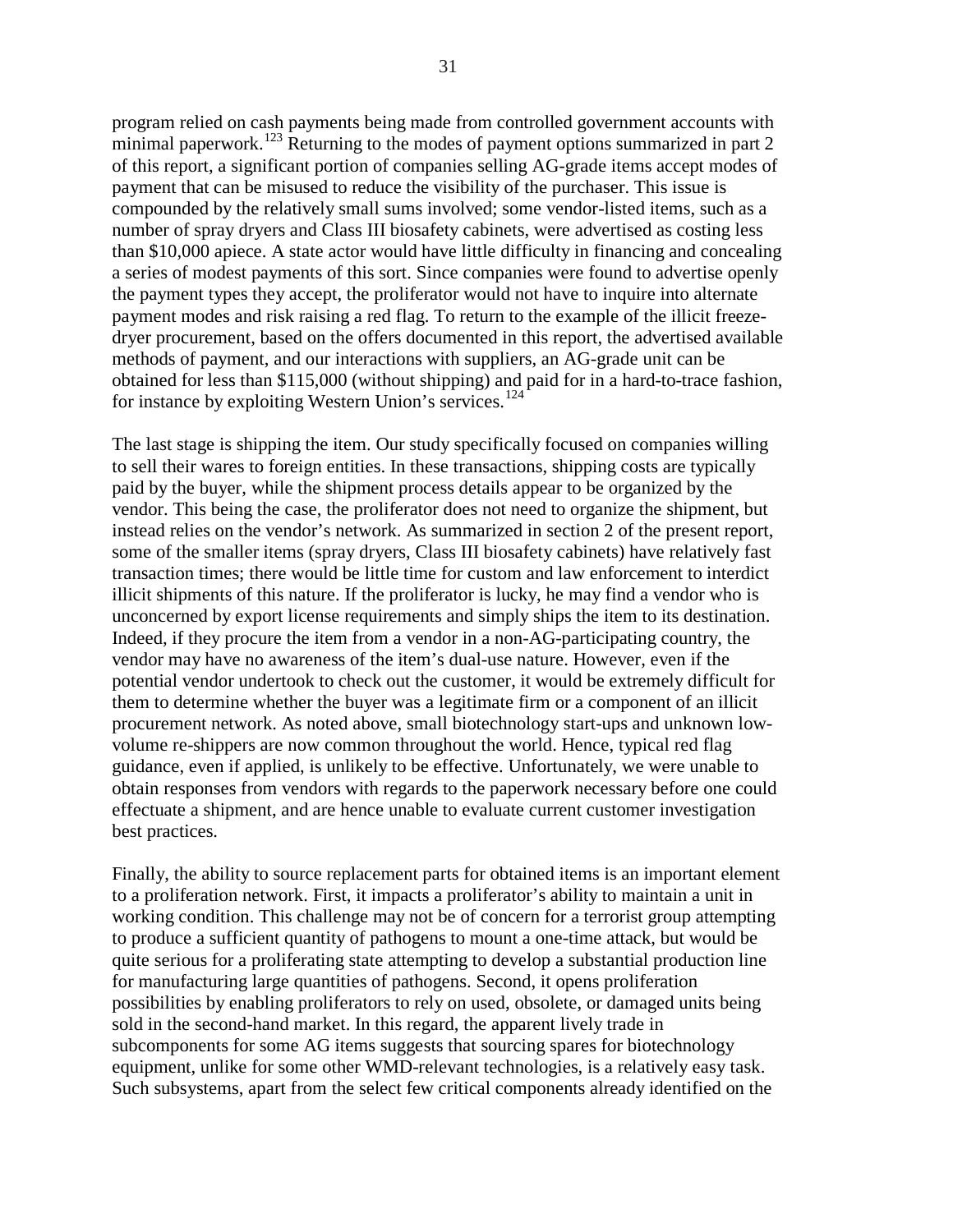AG list, can hardly be controlled given their ubiquity. It is already difficult to prevent high-technology components from ending up in the wrong hands, as Project Alpha's MKS pressure transducer experiment vividly demonstrated. It then appears impossible to interdict the acquisition of simple items, such as the DANFOSS (Denmark) oil pressure differential controller used in a particular AG-grade freeze dryer unit. While we focus on whole AG-grade systems, it appears that the rise in B2BEC has also improved access to spare parts. For instance, if a proliferator had broken the controller in his freeze-dryer, he could attempt to source a spare through a vendor listed on Alibaba, where several DANFOSS controllers are listed for sale.<sup>[125](#page-70-20)</sup>

## **7. Technologies not Listed by the Australia Group but with Implications for Biological Arms Control**

The rise in e-commerce is significantly speeding up the rate at which innovative biotechnology products become globally available. With regards to assessing the need for interdiction of new technologies that are likely to have applications in BW programs, we fear the AG Biological List is failing to keep up with recent advances in biotechnology and bioindustry. To demonstrate this problem, we showcase six emerging technologies that are available on the Internet and, we believe, have potential biological and chemical warfare applications. They are: algae photobioreactors; freeze-dryer gas sterilization upgrade kits; hand-held aerosol generators; DNA kits; synthetic biology kits; and 3D bioprinters. We are particularly concerned about kits, as the underlying technology is rapidly advancing, complicating efforts to predict their potential negative impact. As far as we are aware, the AG has not dealt with possible arms control issues generated by kits. Certainly, there are no kits listed on either the AG's chemical and biological control lists. As with other dual-use items discussed above, kits are easily purchased by anyone with access to a computer and possessing a credit card acceptable by vendors.

## i. **Algae growing systems (photobioreactors)**

Several vendors offer algae growing systems, commonly called photobioreactors,<sup>[126](#page-70-36)</sup> of varying capacities. These algae growing systems have legitimate use in the biofuel industry, and are also used by small producers of proprietary cosmetic creams and oils. $127$ However, algae growth equipment could potentially be used to propagate pathogens or species of algae that produce toxins. The stated commercial applications of these systems are new, and the industries that propagate algae to produce their products were not operational when the AG Biological List was developed. As such, the AG Biological List does not provide guidance as to whether or when algae bioreactors should be classed as fermenter/bioreactor systems, and fails to regulate other types of algae growth equipment. The following four photobioreactor vendors demonstrate the online accessibility of the technology:

Vendor 1: offers to sell, through Alibaba.com, a step-wise, horizontal bioreactor system that promotes fast-growing algal bloom and that any algal type can be produced."<sup>[128](#page-70-22)</sup> The system advertised has a minimum  $3000m<sup>3</sup>$  capacity.

Vendor 2: offers to sell, through Alibaba.com, an equipment set using photobioreactors to support algae growth.<sup>[129](#page-70-23)</sup> They advertise their closed-loop system's self-cleaning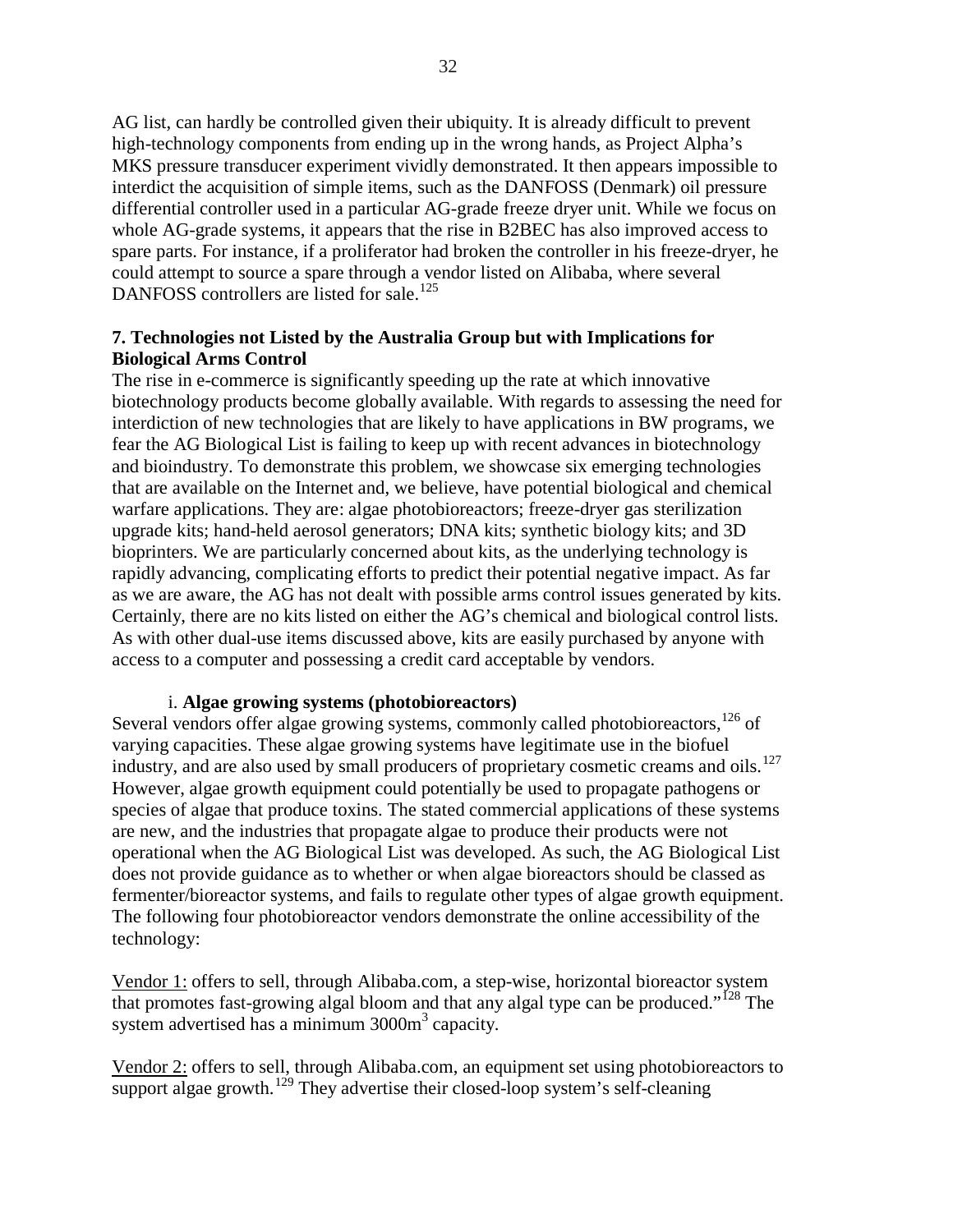mechanism.

Vendor 3: offers to sell, through Alibaba.com, a closed-loop, continuous photobioreactor array for algae growth. $130$ 

Vendor 4: offers to sell, through Alibaba.com, an entire algae biodiesel production plant with a production capacity in the 1 to 500 ton range.<sup>[131](#page-70-42)</sup>

## ii. **Freeze-dryer gas sterilization upgrade kits**

Currently, the AG Biological List contains only freeze-dryers employing steam sterilization. However, new gas sterilization technology retrofit kits for freeze-dryers are now available online. A producer of gas sterilization kits claims that a freeze-dryer equipped with their device possesses equivalent sterilization performance to that of a freeze-dryer equipped with a traditional steam-sterilization system. [132](#page-70-30) Moreover, traditional steam-sterilization requires a robust and specially designed freeze dryer, while gas sterilization systems have been advertised as a gentler, more flexible alternative.<sup>[133](#page-70-38)</sup> The availability of these upgrade kits thus reveals a loophole in AG controls since they are unlisted. An example of a gas sterilization vendor is as follows:

Vendor 1: advertises a system through the B2B website *IndiaMart*. [134](#page-70-26) The company claims to be the "only manufacturer that offers this technology."

## iii. **Hand-held aerosol generators**

The AG Biological List includes only aerosol generators that are easily fitted on airborne platforms. There is now a significant offering of ground-based aerosol generating systems on the Internet, including systems that are advertised as capable of dispersing 1-10 micron size particles. These systems have legitimate uses as fog generators, pesticide spray systems, hospital sanitization devices, and to administer aerosolized vaccines. Several such systems might be capable of spraying biological agents without destroying them.<sup>[135](#page-70-10)</sup> Some of these systems are hand-held devices that could be easily concealed in, for example, a backpack or valise.

As part of this report, we documented three example companies that offered groundbased aerosol generators that were capable of generating particles below 10 microns, that could be hand-carried or mounted on small vehicles, and that had other essential characteristics. We deem it judicious not to reproduce the vendor listings in the current online report.

## iv. **Recombinant DNA Kits**

In the context of this report, a "kit" is a package that contains premeasured and preprepared chemicals and complete instructions for accomplishing a specific genetic engineering project. These kits usually are relatively inexpensive to purchase. For example, a *Bacillus subtilis* expression system suitable for industrial-scale protein production can be purchased for \$578.<sup>[136](#page-70-12)</sup>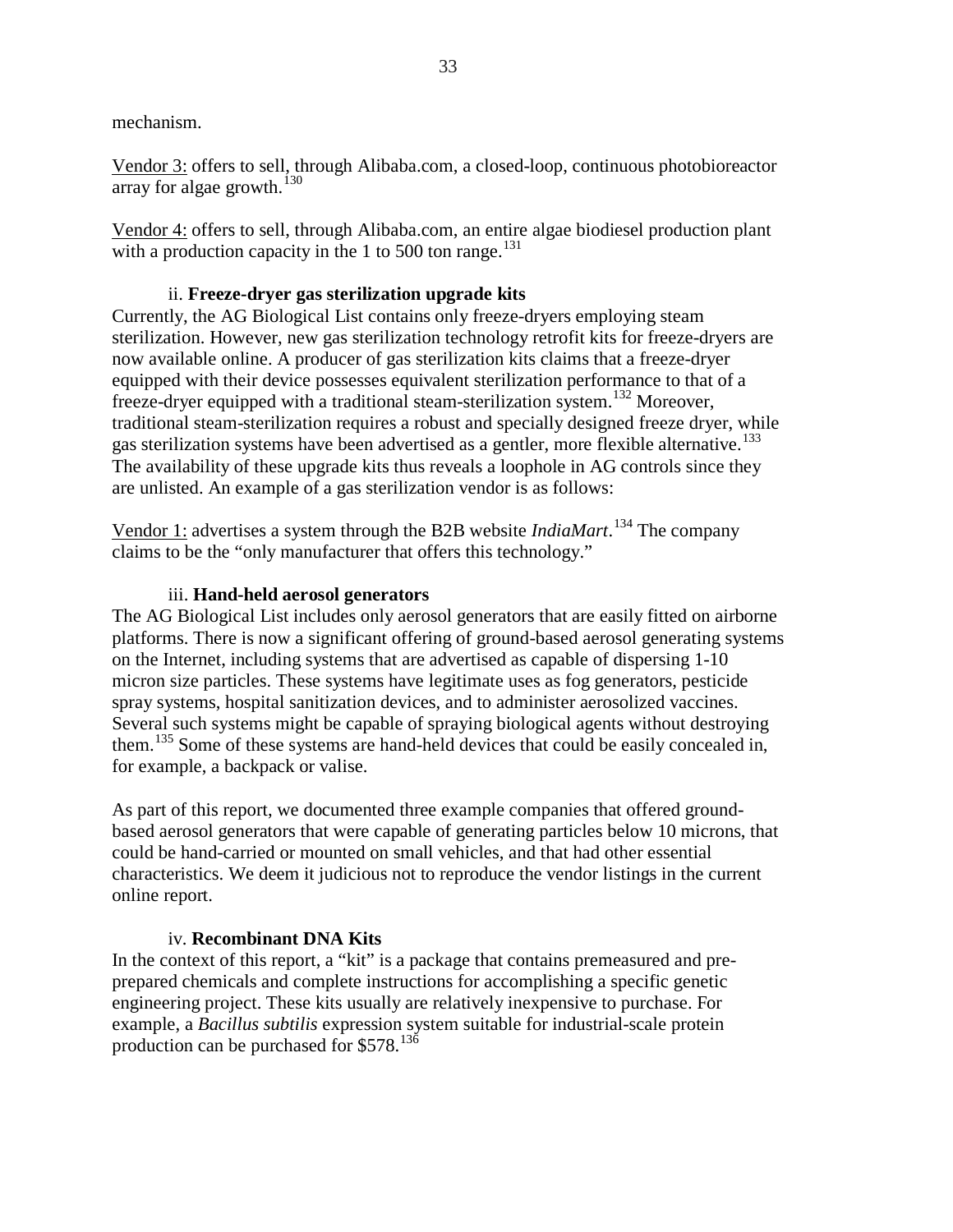In order to undertake a genetic engineering project without a kit, the scientist needs to develop a protocol for the project he proposes to conduct, purchase and take delivery of all reagents required for the project, measure and formulate the reagents as needed, and proceed with applying the methodology specified in the protocol. The process of developing an effective protocol is unpredictable in the likelihood of success, and in the time and other costs that might be required. Some seemingly straightforward procedures in molecular biology can take a year or longer to develop and then optimize. Conversely, a scientist may simplify his research by purchasing a kit that contains all the ingredients required for his research, including well-validated protocols and premeasured reagents. Readily available modern-day biotechnology kits make it possible for a scientist or technician to access and use high technologies that they otherwise would be unable to acquire and master, as well as making it possible for students and interested biological hobbyists with limited lab experience to exploit successfully genetic engineering for whatever their purposes. Examples of the many types of molecular biology kits available on the Internet are presented in Table 2. PCR machines and necessary reagents for the automated extraction and amplification of DNA/RNA are also widely available online.<sup>[137](#page-70-43)</sup>

The implication of the availability of genetic engineering biology kits is the lowered threshold of technical capability required to perform genetic engineering work for many purposes. A committee established in 2011 by the National Research Council to assess trends in the life sciences relevant to the BWC noted in its conference proceedings that: "increasing access to sophisticated reagents such as standardized DNA "parts" and easyto-use commercial kits and services has placed some hitherto advanced technologies within the reach of less highly trained practitioners, and has expanded the global spread of life sciences research and its industrial applications."[138](#page-70-20) As a result of this de-skilling trend, a proliferator could draw upon a larger pool of persons who are sufficiently technically competent to participate in the development of new or improved biological and toxin weapon agents than was the case when kits were unavailable or primitive. Kits could simplify the conduct of gain-of-function research and development that aim to, for example, produce bacteria that are resistant to multiple antibiotics, that possess virulence factors not present in nature and thus are highly pathogenic, and/or that have altered antigenic structures that allow them to defeat currently available vaccines. Kits do so by enabling their operators to simplify and standardize some of the preparatory steps in these complex experiments.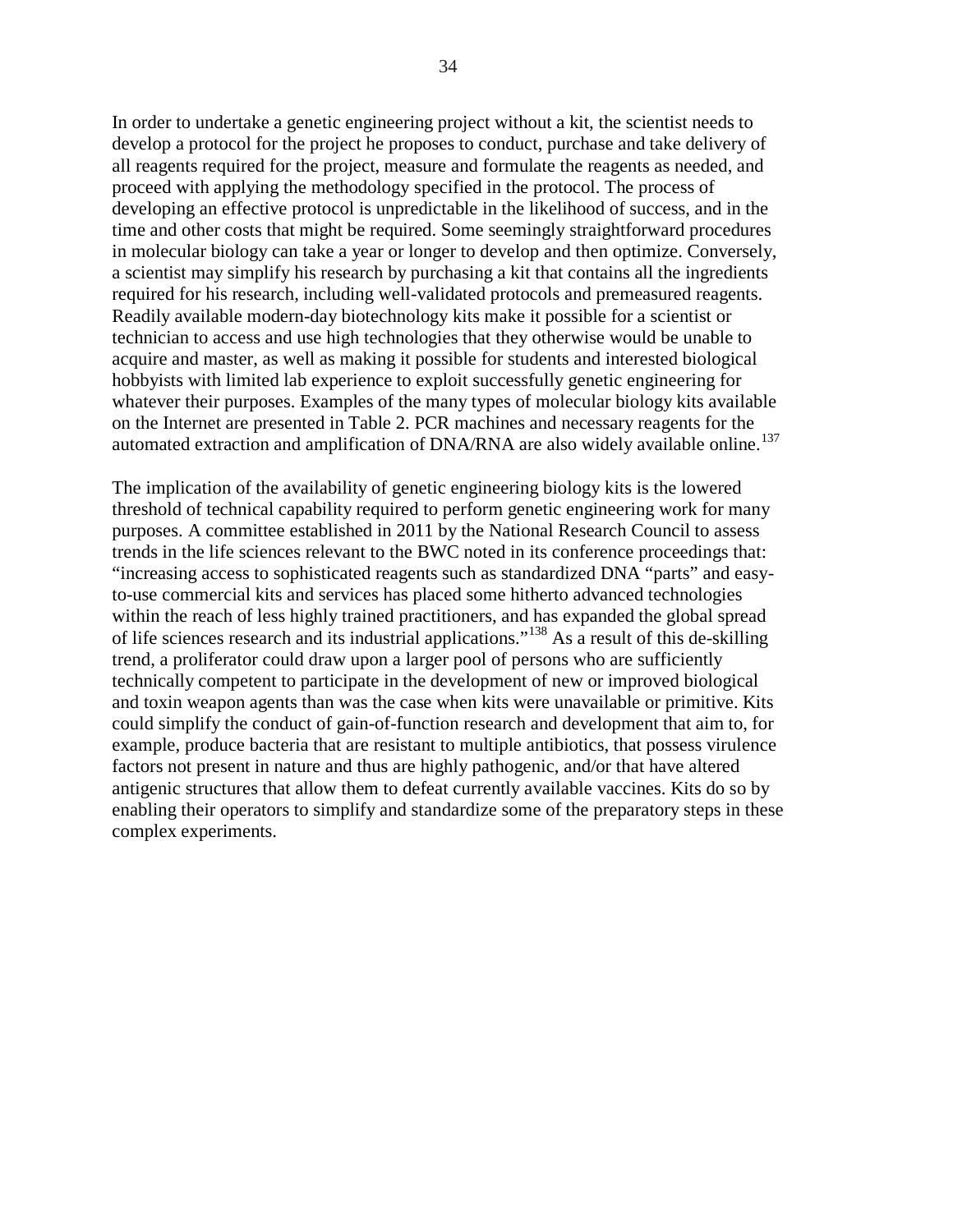Table 2: Genetic Engineering Sub-Categories and Number of Kits Available in Each from Just One Commercial Vendor<sup>[139](#page-70-3)</sup>

- BAC Plasmid Purification (37)
- Bacterial Plasmid Purification (42)
- DNA Amplification Products and Kits (7)
- DNA Labeling Kits (16)
- Fluorescence Immunoassay (28)
- Mutagenesis (24)
- PCR Cloning (37)
- Protein Detection Kits (147)
- RNA Amplification Products and Kits (10)
- Transcription Kits (19)
- Transfection Kits (152)

## v. **Synthetic biology kits**

Similar to our discussion in the above section dedicated to DNA kits, it is possible for any member of the public to purchase synbio kits. We provide a detailed description of one readily available synbio kit to demonstrate the product's capabilities. It is far from the only available kit (a Google search using the term "synthetic biology kits" generated more than 240,000 hits).

Vendor 1: offers to sell, through its website, a kit called Genomikon Rainbow Factory for  $\overline{$595.^{\overline{140}}$}$  $\overline{$595.^{\overline{140}}$}$  $\overline{$595.^{\overline{140}}$}$  The information about this kit is as follows:

Genomikon Rainbow Factory is a learn-by-doing synthetic biology kit that enables teachers, researchers, and citizen scientists to practice genetic engineering in a few hours, spread over two or three days. This experience requires minimal equipment. Genomikon makes building DNA molecules almost as simple as putting together Lego blocks, and Synbiota software helps you to design DNA ahead of time, to aid in the conceptualization of the DNA circuit. To demonstrate, below we will explain how to engineer *E. coli* to be colorful by designing and building a DNA circuit made up of color producing genes that appear red, yellow, and blue. The colors are produced by the red fluorescent protein, green fluorescent protein, and blue chromoprotein.<sup>[141](#page-70-22)</sup>

On its website, the manufacturer repeatedly emphasizes the kit's de-skilling nature. As can be seen from the product description that follows, it is designed to enable individuals with only a "basic" grasp of biology to carry out complex procedures:

## "1. Product Details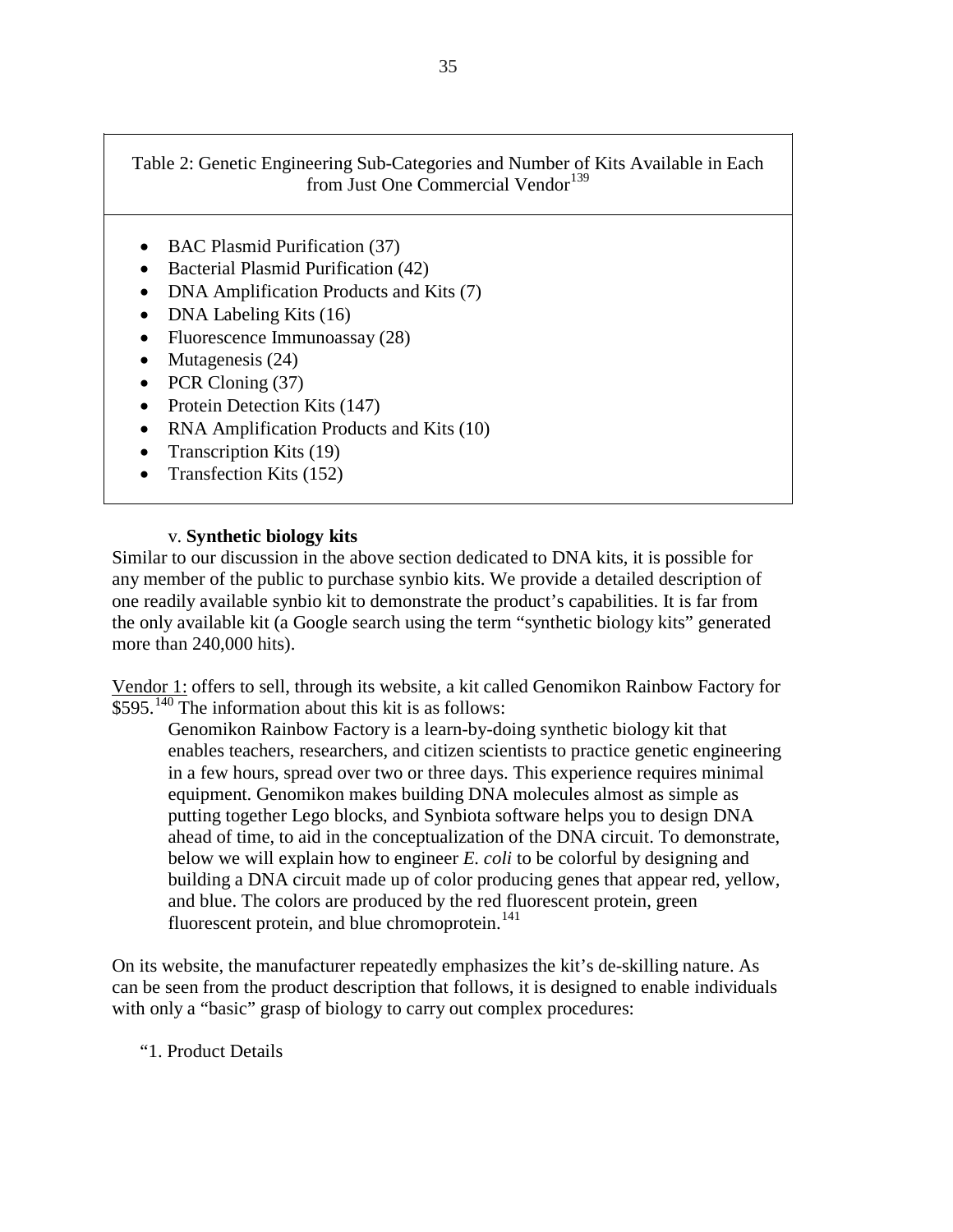- This project enables 15 people/groups to design, build, and transform DNA circuits. These kits come with freeze dried DNA ligase (you just add water), LB agar, LB media, chloramphenicol, 8 magnets.
- You need to purchase microcentrifuge tubes to do your reactions in, 6 cm plastic Petri dishes so you can grow your bacteria, tips/pipets, gloves, and a 37°C incubator.
- 2. Needed basic Complexity Level:
- basic knowledge of DNA structure (http://en.wikipedia.org/wiki/DNA).
- basic knowledge of the central dogma of molecular biology (http://en.wikipedia.org/wiki/Central\_dogma\_of\_molecular\_biology).
- basic knowledge of bacteria (http://en.wikipedia.org/wiki/Bacteria).

## 3. Methodology

- Design the DNA you are going to build using Synbiota software.
- Based on your designs, build real DNA using the Genomikon Kit.
- Boot up your organism, take pictures of your bacteria and log/share your data in your lab book."<sup>[142](#page-70-5)</sup>

While kits like this one provide novices with the means to create genetic constructions with quite limited functional capabilities, the pace of technology advancement in this area of science suggests that within 10 years novices will be afforded many more opportunities for creating recombinant organisms with far more diverse capabilities.<sup>[143](#page-70-23)</sup>

## vi. **3D bioprinters**

A survey of 3D printing technology has been published in *Nature Technology*. [144](#page-70-24) 3D bioprinters are related to the common ink jet printer. Instead of spraying different colored ink though a set of nozzles onto paper, 3D bioprinters spray different kinds of cells onto a scaffold. The sprays can be designed to produce layers of different cells, which can lead to the construction of tissues. Recent advances that utilized 3D bioprinters include "…the printing and growing of an ear that can be used for reconstructive surgery on children born with malformed ears and to produce a splint to treat the trachea and bronchus of a child suffering from traecheobronchomalacia."<sup>[145](#page-70-25)</sup> The technology is currently in the early development and commercialization phase.<sup>[146](#page-70-44)</sup> It seems already possible, as allegedly done by a (DIY bio) group dedicated to the subject, to piece together a rudimentary 3D bioprinter from commercially available components.<sup>[147](#page-70-37)</sup>

One dual-use application of this technology is the printing of tissues upon which to test compounds of possible use in medicine for toxicity.<sup>[148](#page-70-38)</sup> This technique, for example, can be used to rule out toxic compounds discovered while searching for novel pharmaceutical compounds.[149](#page-70-39) Conversely, the technique could also be used for the development of chemical weapons, with printed tissues used to evaluate the toxic effects of CW compounds. Specifically, tissue testing could be misused to speed up the discovery of novel CW agents and to improve the toxicity models used to predict CW effects on humans.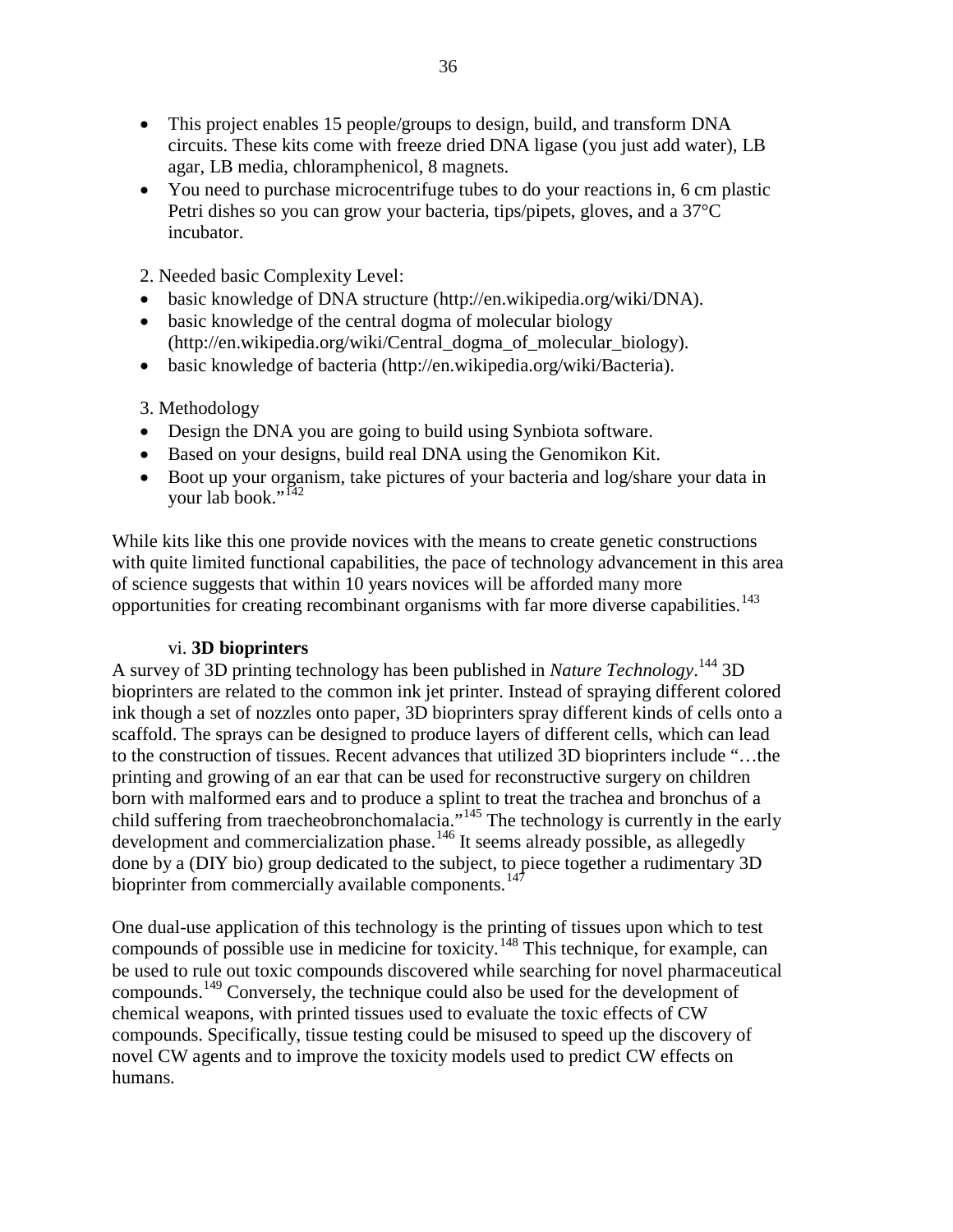We think it is noteworthy that a new term has appeared, namely 4D printing. This is defined by including "time" as the fourth dimension. In other words, tissues are conditioned and matured post-3D printing to allow for additional development and differentiation within the tissue construct. Conceivably this might add greater specificity and accuracy to the evaluations mentioned in the preceding paragraph.

Vendor 1: is a U.S.-based start-up currently designing a 3D bioprinter. It offers a developmental version for a trial period to customers willing to pay  $$5,000$ .<sup>[150](#page-70-11)</sup>

Vendor 2: is offering for sale on Alibaba a 3D bioprinter for \$24,500.<sup>[151](#page-70-13)</sup> The company emphasizes that its bioprinter uses living cells to construct tissues.<sup>[152](#page-70-14)</sup>

# **8. Conclusion**

Current BW interdiction efforts devote significant resources to maintaining effective export controls for equipment particularly suitable for use in the production or dissemination of biological agents. Efforts to secure such equipment are coordinated through the AG forum. We believe that the Internet, in particular the advent of ecommerce, is having a major disruptive effect on BW-relevant export controls. This effect, in turn, negatively impacts current biological arms control measures.

The project reported in the paper sought to test this inference. We say "test," because due to inherent project limitations we could not hope to accomplish more than a scoping study of the availability on the Internet of a limited set of dual-use biotechnology and related equipment as listed on the AG Biological List. We searched for online vendors of eight of the nine items on this list to determine in general terms the degree of availability of each item, the specifications of items sold, and the degree of vendor vulnerability to exploitation by would-be proliferators. The eight categories and the broad estimate of vendors for each was as follows:

- Fermenters plentiful
- Centrifugal separators rare
- Cross (tangential) flow filtration equipment rare
- Freeze-drying equipment plentiful
- Spray-drying equipment common
- Protective and containment equipment- Class III biosafety cabinets plentiful
- Aerosol inhalation chambers rare, domestically-oriented sales
- Spraying and fogging systems mounted on aircraft per AG specifications not found as specified apart from offers to sell entire crop-spraying airplanes

The detailed data in the survey supports our contention that there are many vendors of dual-use equipment of concern that sell their goods over the Internet. Importantly, we found a great many vendors in non-AG participant states, such as China, India, and Russia. We do however caution that it was often difficult to establish whether equipment had the characteristics sufficient to be included on the AG Biological List.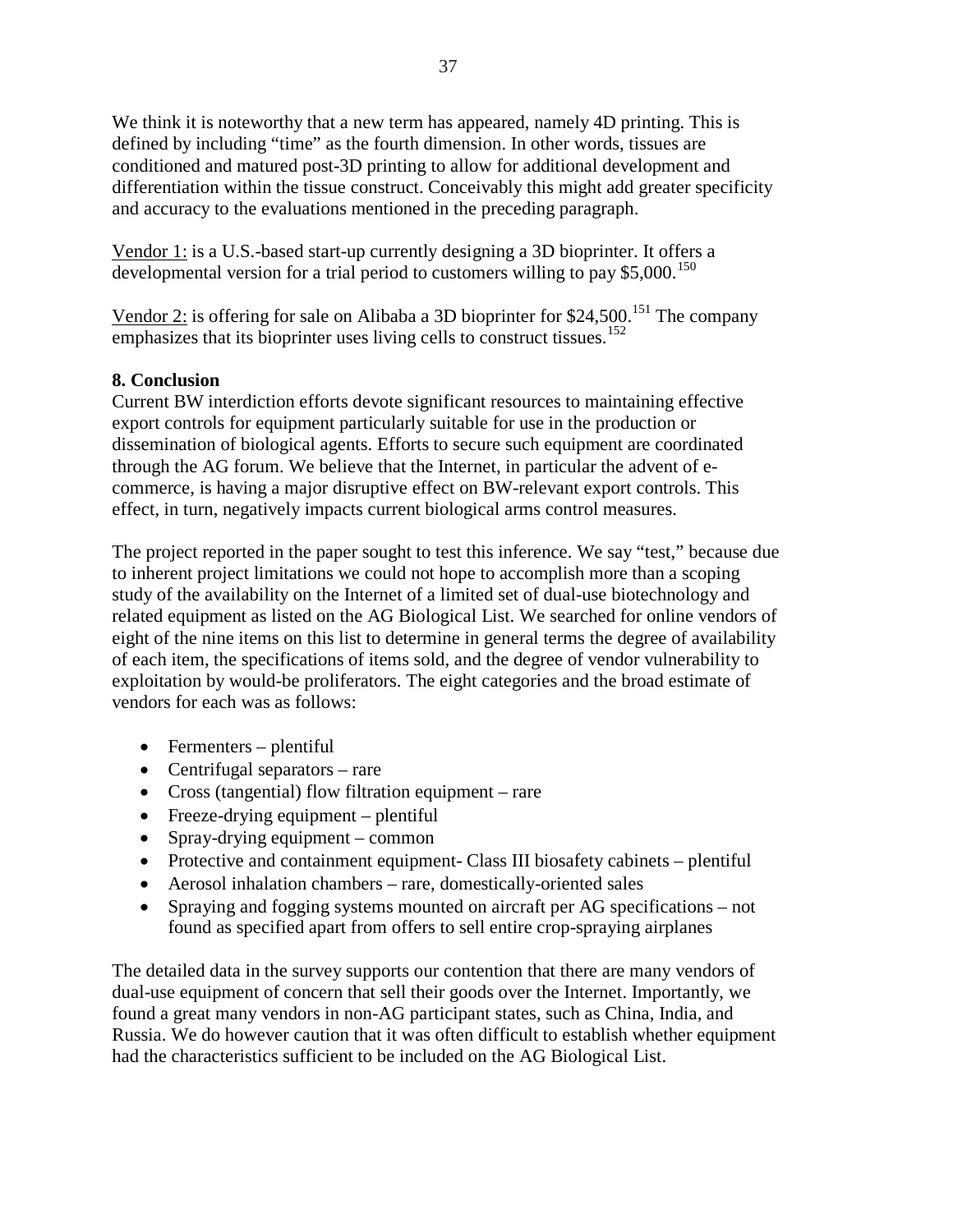We noted that the selling companies were often small and hence probably lacked the resources to conduct extensive know-your-customer checks as part of an export control due diligence process. Moreover, we did not discern any indicators that these companies knew they were selling dual-use items. We highlighted that these companies advertised payment options known to be exploitable to anonymize buyers. In sum, these vendors are a particular market segment that appears quite vulnerable to targeting by would-be proliferators. It is incumbent on arms controllers to recognize that products of concern are now being sold by Internet vendors who, unlike large and well-established companies, might "not ask so many questions."<sup>[153](#page-70-45)</sup>

We made three further observations. First, some companies offered installation assistance up to and including full installation of the purchased equipment, and this raised the question of the transfer of intangible knowledge. Second, our findings showed that a large number of sub-manufacturers exist that manufacture and sell important subcomponents of items of dual-use concern, which opens up the possibility of key equipment being assembled by a proliferator from diverse sources. Third, we noted the online availability of a number of emerging technologies with potential BW applications that were not listed on the AG Biological List.

We conclude that would-be proliferants, in particular aggressive governments, would not find it difficult to set up a BW-related procurement network that could operate efficiently today. Plausible methods by which such a network might be able to operate undetected are discussed in section 6 of this paper.

Vendors are ultimately responsible for ensuring that they comply with all export laws and regulations. We offer a number of recommendations in section 10 below to help online vendors rise to this challenge. We urge all concerned national authorities, in particular those of AG participants, to engage with the e-commerce sector to ensure that national laws and regulations are well-publicized.

These efforts will only be meaningful, however, if national legislation is enforced and kept up-to-date. All United Nations member states are obliged to follow the strictures of UNSCR [154](#page-70-16)0, whose Article 3 states: $154$ 

"…that all States shall take and enforce effective measures to establish domestic controls to prevent the proliferation of nuclear, chemical, or biological weapons and their means of delivery, including by establishing appropriate controls over related materials and to this end shall:

[…]

(d) Establish, develop, review and maintain appropriate effective national export and trans-shipment controls over such items, including appropriate laws and regulations to control export, transit, trans-shipment and re-export and controls on providing funds and services related to such export and trans-shipment such as financing, and transporting that would contribute to proliferation, as well as establishing end-user controls; and establishing and enforcing appropriate criminal or civil penalties for violations of such export control laws and regulations."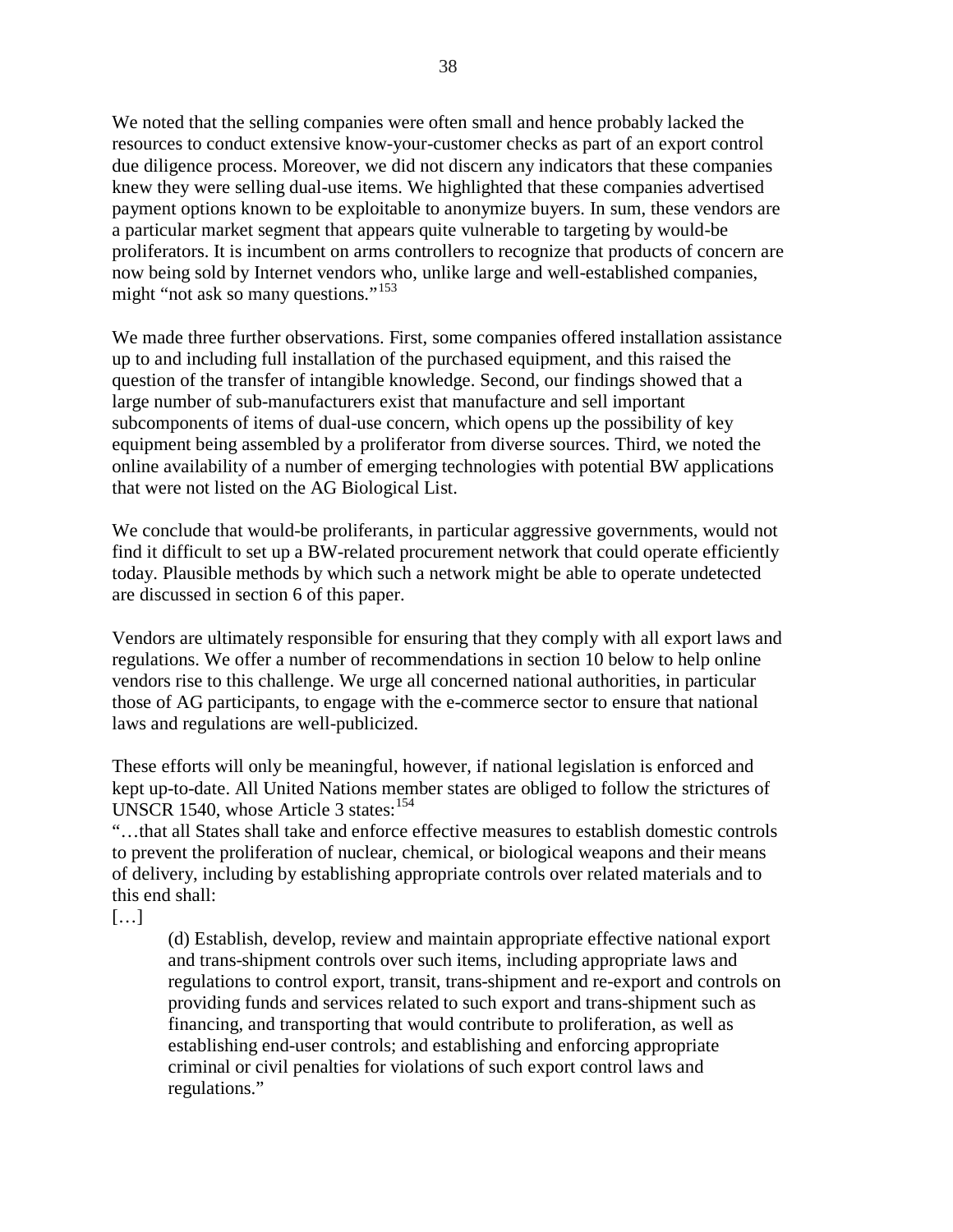In practice, the AG Biological List serves as an international standard for what the mandated BW-relevant export controls should cover, and remains highly relevant today. Indeed, some non-AG participants adapt recommended AG export measures for their own purposes. It is therefore critical that the AG acts to make sure that its Biological List keeps pace with rapid technological progress in biotechnology and bioindustry.

We conclude with a sobering case that presents several of the concerns this paper brings up. The Pakistani industrial microbiologist Abdur Rauf Ahmed worked for Al Qaeda in Afghanistan for some length of time before 2000. When American forces captured his notebooks in 2001, one of his letters read as follows:

"…successed [sic] in obtaining some of the important internet connections and tried to solve technical problems of our work […] the complete unit of fermenter along with accessories was in its final stages of its completion […] I finalised all the accessories required for the smooth running of our bioreacter [sic]…I am sending you a final price list of items to be shipped"<sup>[155](#page-70-0)</sup>

We do not know from whence Abdur Rauf Ahmed was attempting to source the bioreactor and its accessories, nor what was meant by the mention of "Internet connections." We can pose, however, a believable scenario. The equipment could have been ordered online using a fake laboratory as cover, and then transported to Adbur's real location in Afghanistan. If this were what occurred, it would have been very difficult for an outsider to find out that all items ended up at one site. We fear that if nothing is done to adapt current BW-related interdiction efforts to the Internet age, we may well see the next proliferator confirm this scenario's viability.

#### **9. Project Limitations**

This section explains four study design choices and restrictions, and the resultant study limitations.

#### i. **Inability to test offers**

We were not in a position to conduct "sting" purchases of items, nor could we initiate transactions by posing as legitimate buyers. While we report what types of AG-grade equipment was found offered online, we cannot provide evidence that some companies would actually sell these items without conducting due diligence.

#### ii. **A focus on vendors from outside the AG participating states**

With few exceptions, we do not document AG-grade equipment sold out of the U.S. or the E.U., or sold through B2B websites hosted in these countries. We explicitly searched for companies operating outside of the U.S. and the E.U., and outside of the AG overall, to demonstrate that AG-grade equipment is now sold by or through non-AG participating states. Since we could not test offers (limitation i.), we felt it necessary to restrict our findings to countries where AG export controls would not necessarily apply, i.e. where the items might be sold without customer screening taking place. We see little reason why a proliferator would risk approaching vendors of dual-use items in AG participating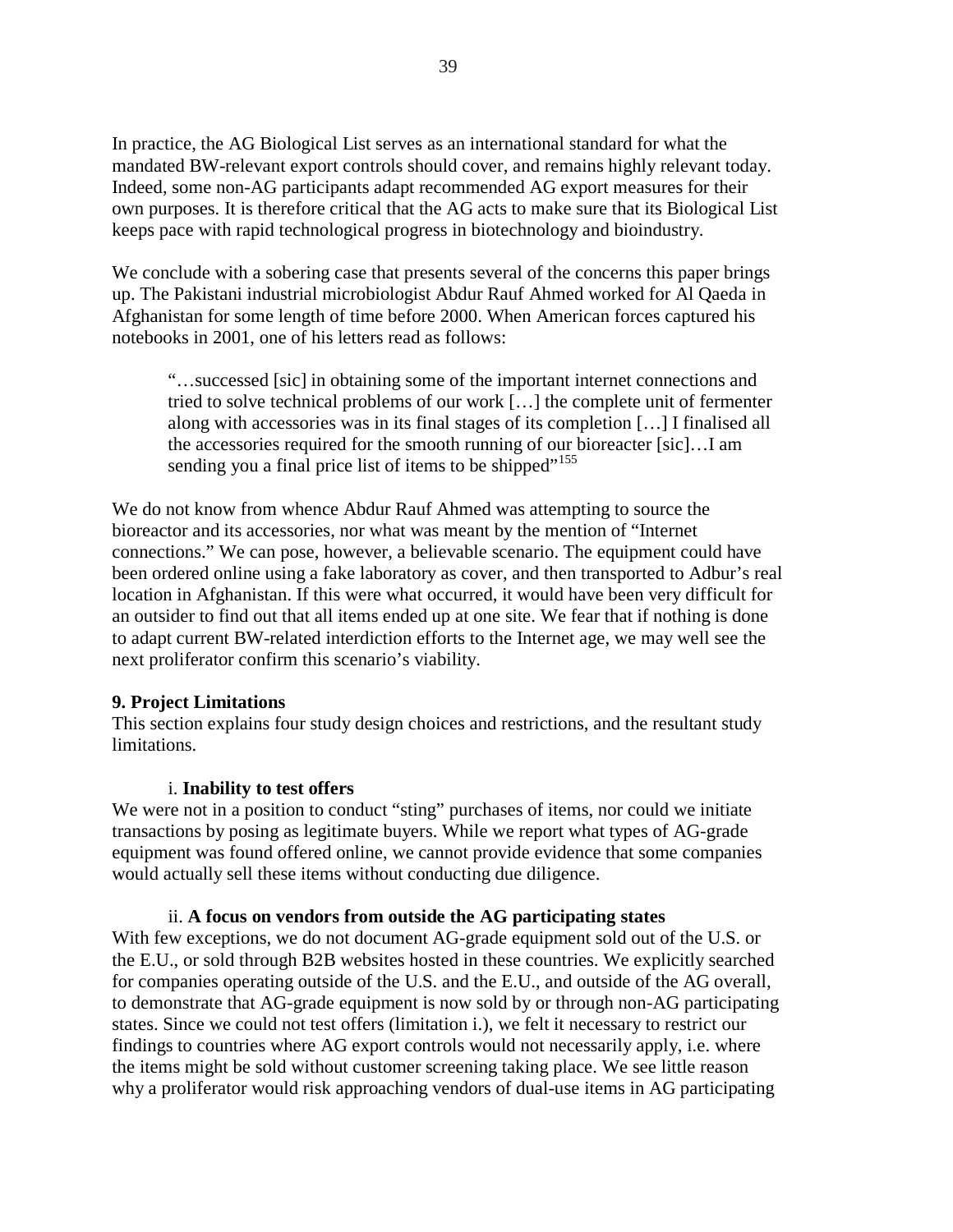states when the same equipment can be obtained elsewhere where controls are comparatively weaker.

## iii. **Documenting what is readily available**

We designed the study to analyze the online availability of AG-grade equipment, and further restricted ourselves to non-AG-based vendors (see limitation ii.). As a result, the vendors selected do not form a truly random subset of the entire AG-grade equipment vendor population. The metrics reported, such as average delivery times or proposed payment options, are not meant as overall market averages. Rather, they reveal the types of services found to be readily available.

## iv. **Evaluating market changes: "What is the Delta?"**

Finally, only qualitative changes in the worldwide biotechnology market detectable to us are reported. We lack baseline data on conventional, non-Internet, vendors of biotechnology equipment. We also lack historical data on worldwide biotechnology equipment trading. We therefore refrained from making quantitative claims regarding the evolution of biotechnology equipment trading.

## **10. Recommendations for AG Participants and other concerned states**

**Urgently pursue strengthened national export control laws on BW-related items** As demonstrated by our findings expressed in this report, there are now numerous vendors of AG-grade equipment in non-AG participating states, where export control regulations can be expected to be comparatively lax. This adds urgency to efforts to help other nations strengthen export control laws regarding BW-related items. These laws are the first step in interdicting illicit exports of AG-grade equipment. They provide the necessary rules, regulations, and guidelines that national companies must obey, and ensure that directors of companies that transgress them are dealt appropriate punishment.

There is an international legal framework that underpins such efforts to strengthen and harmonize export controls. All 173 states parties to the BWC are legally bound by its provisions, especially those found in Article III and Article IV (see Annex 3). Article III forbids state parties to "transfer, or in any way assist, encourage or induce anyone else to acquire or retain biological weapons." Article IV enjoins states to "take any necessary measures to prohibit and prevent the development, production, stockpiling, acquisition or retention of the agents, toxins, weapons, equipment and means of delivery specified in Article I [...]"<sup>[156](#page-70-18)</sup> Moreover, all UN member states are legally bound by UNSCR 1540 (see Annex 5).<sup>[157](#page-70-2)</sup> The resolution requires all UN member states to put in place and support measures to interdict chemical, biological, and nuclear weapons proliferation.

One specific area of concern is the apparent gap in the Chinese Export Control List regarding AG-grade spray dryers. This is worrisome, as we documented in this report numerous vendors in China that appear to offer AG-grade spray-dryer models. While having specific entries in its export control list for the rest of the items on the AG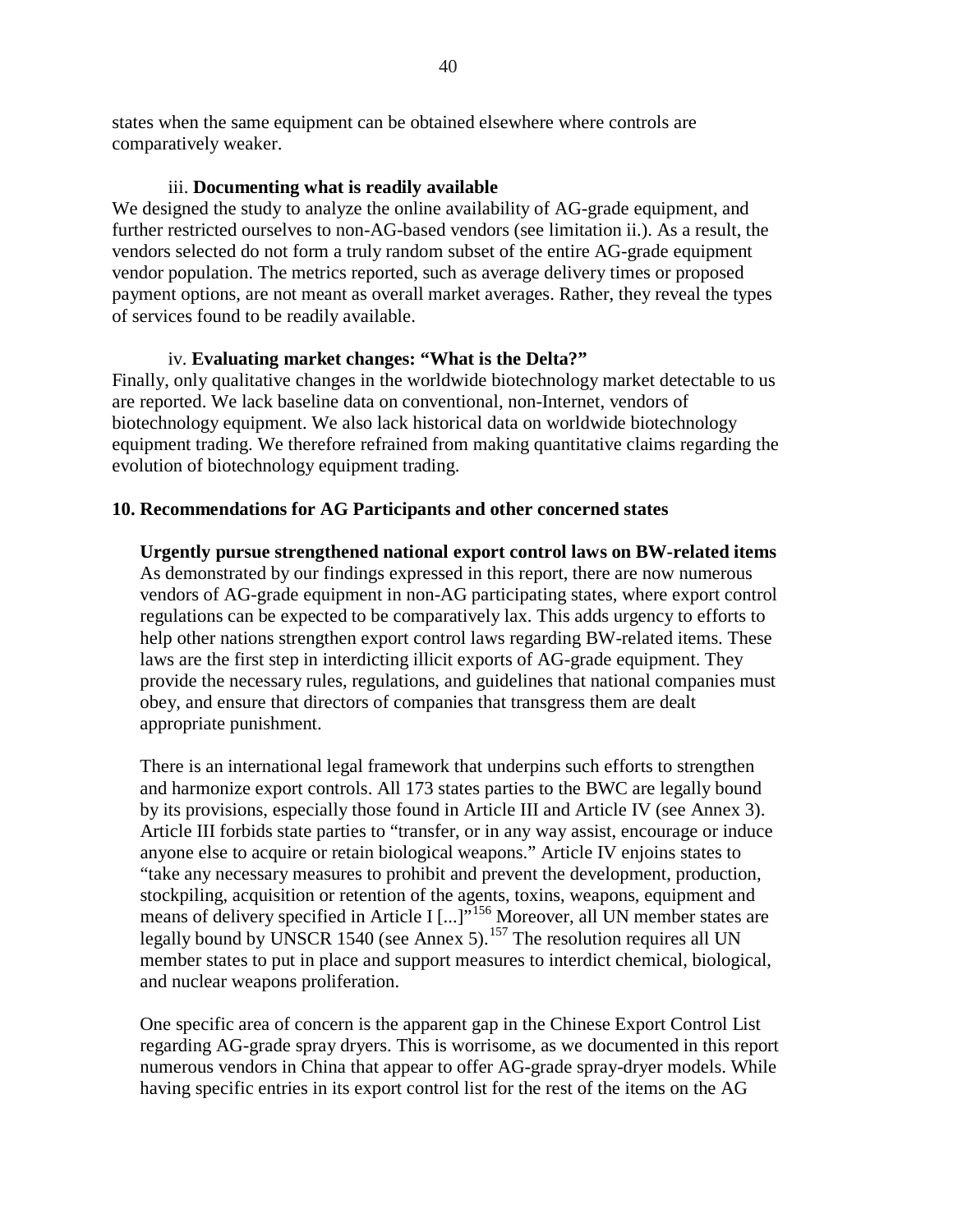biotechnology list, the Chinese do not mention, as far as we can observe, AG-grade spray dryers directly. The relevant law is the Regulations of the People's Republic of China on Export Control of Dual-Use Biological Agents and Related Equipment and Technologies, and its "Dual-Use Biological Agents and Related Equipment and Technologies Export Control List" Annex.[158](#page-70-3) The law became effective in December 2002, and the Ministry of Commerce followed up on this action in 2006 by publicizing the "Biological Agents and Related Equipment and Technologies Export Control List."[159](#page-70-6) Under Article 16 of the aforementioned regulations document, China maintains a catch-all clause that would still be applicable for sales of spray dryers: "where any unit or individual knows or should know that the dual-use biological agents and related equipment and technologies to be exported will be used by the receiving party directly for the purpose of biological weapons, it shall not export such dual-use biological agents and related equipment and technologies, whether included in the Control List or not."[160](#page-70-25) However, it would be highly beneficial for spray dryers to be directly listed in the Export Control List.

#### **Consider having an approved government group attempt to purchase an AGcontrolled item online without presenting end-user information**

By mirroring what Project Alpha did with the MKS pressure transducer discussed above, such an operation would verify whether a buyer can easily purchase items on the AG Biological List and have them delivered to a site designated by the buyer. To avoid legal issues and the risk of diplomatic embarrassment should procurement fail, the purchase could be coordinated with the vendor's home country.

Our recommendation is that the first attempt should be to purchase an AG-grade spray dryer. These units are relatively cheap and small, which should keep shipment and customs costs down; the market search results placed the average cost of a spray dryer between \$3100 and \$8300 depending on options, and the characteristics summarized in Annex 5 indicate that items tend to weigh less than 130kg and take up significantly less than  $1m<sup>3</sup>$  of space.

If, as we fear, such a transaction is easy to carry out successfully, significant information on the entire transaction process will be obtained. Moreover, specific sensitive parameters of the spray dryer unit, such as its ability to withstand clean-inplace routines, the particle sizes generated, and its longevity under heavy use could be measured. This would provide a snapshot of the aerosol capability that is currently available to a would-be proliferator.

#### **Persuade B2B e-marketplace owners to educate their users**

Perhaps the easiest way to reach out to companies selling biotechnology equipment through B2B e-marketplaces is to have the B2B e-marketplace owners themselves educate vendors before allowing them to post items for sale on their websites.

At the very least, B2B e-marketplace owners should make sure that vendors attempting to post items for sale are first shown a list of relevant laws and regulations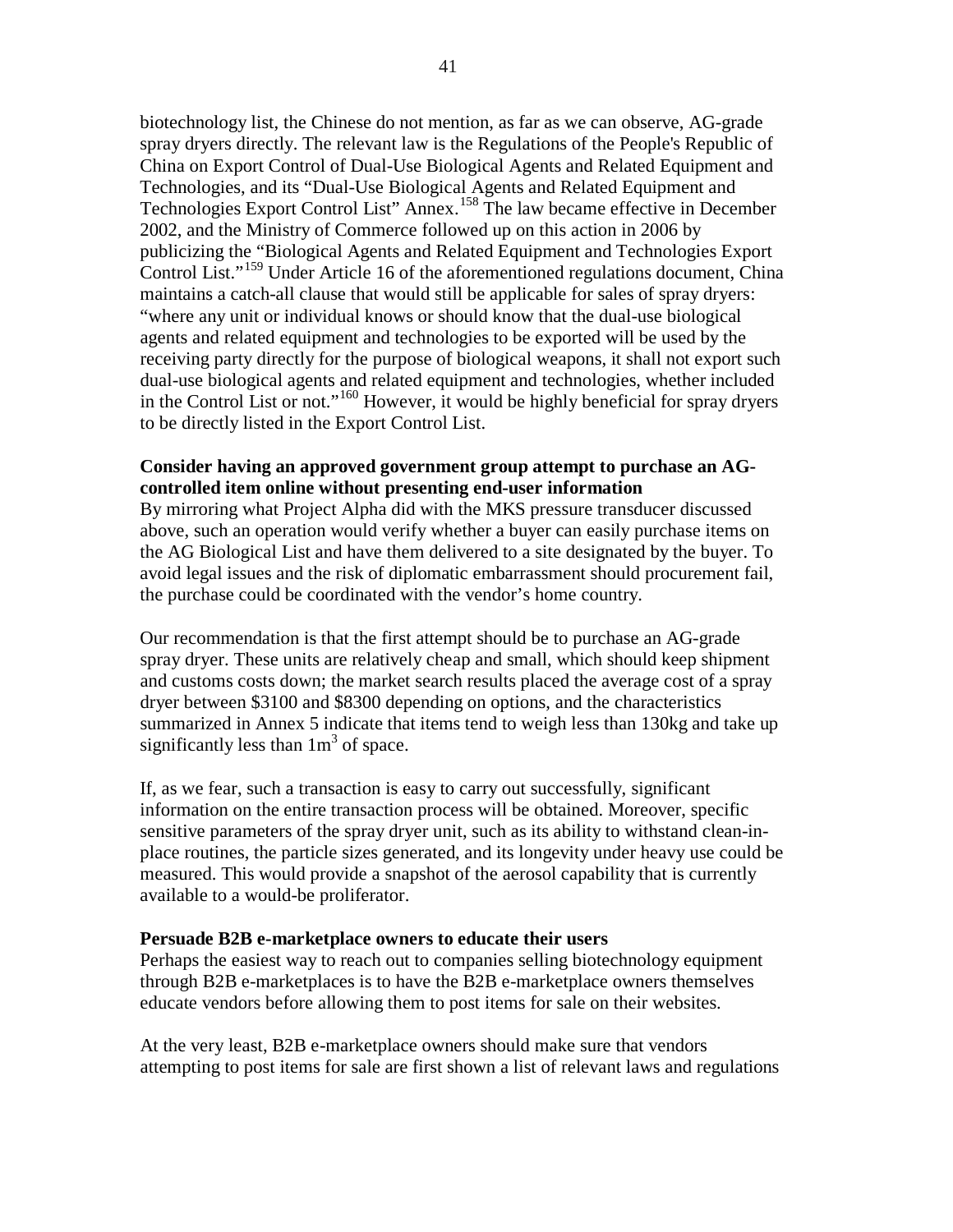with appropriate links and contact information, and are made aware that they must follow any applicable regulations as part of their terms of use of the B2B service.

Going beyond such a minimalist approach, it is possible to deploy a system like eBay's where messages are tailored to the particular item being posted and the regions involved. This approach is in line with recommendations made by Project Alpha in the context of the e-commerce of items controlled for sale by international export control regimes and UN sanctions.<sup>[161](#page-70-42)</sup> The eBay approach serves as a positive case study and is summarized in the box below.

B2B e-marketplace owners could also consider providing vendors attempting to export their wares with short training videos on export compliance. National agencies could provide these training videos to B2B e-marketplaces operating within their jurisdiction. For the purposes of marketing dual-use items, the trainees would need to be made aware of their legal liability to carry out due diligence of vendors, become knowledgeable about appropriate laws and export control lists for the types of products they sell, be introduced to national agencies who deal with export controls and find out who to report suspicious cases to, and become knowledgeable about standard export transaction "red flags."<sup>[162](#page-70-30)</sup> In an ideal world, the training would be mandatory, but commercial pressures and the ease of setting up a B2B website is very likely to undermine any such efforts.

Convincing B2B e-marketplaces that it is in their interest to educate their users about export controls can be done by emphasizing publicity and reputational impacts, as well as (where applicable) potential legal consequences of acting as a "facilitator" to an illicit deal. Outreach activities by national export control authorities should be attempted to facilitate this process.

In some countries, B2B e-marketplaces hosting goods intended for export are already strongly incentivized to register with a local governmental agency. For instance, some Chinese provincial industrial-commercial authorities have put in place an online business website identity check that e-commerce companies register with, and which is designed to prevent copycat websites from perpetrating scams, false advertising, and unfair competition.<sup>[163](#page-70-9)</sup> For countries that have such systems already in place, this initial identity system provides a good basis for educational outreach and for the provision of assistance in setting up such a system.

Nearly all of the companies that we have surveyed made an effort to highlight their commercial trustworthiness. In practice, this was done by displaying production licenses, posting pictures of their factories and videos of their team, and by highlighting facilities they had helped set up for customers. Rewarding export control compliance in a tangible fashion, for instance by having relevant government agencies present certificates to company employees with some measure of export control training who registered with local law enforcement, would provide these companies with another way to demonstrate their commercial legitimacy.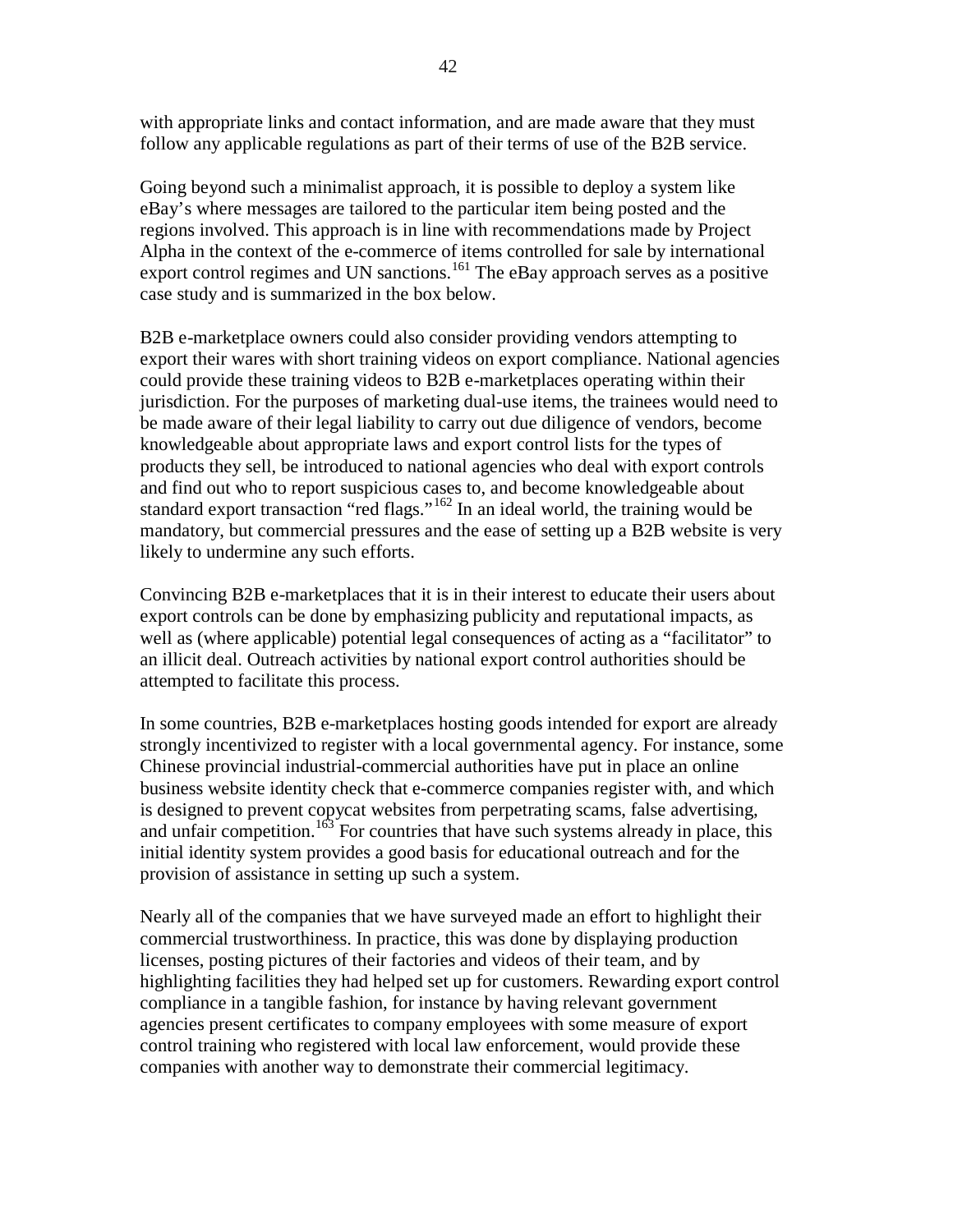#### **Persuade B2B e-marketplace owners to monitor for "red flag" activities**

B2B e-marketplaces should screen for abnormal activities. We know from experience that some e-marketplaces (notably Alibaba) already track messages sent about particular items for commercial reasons, in order to recommend similar items sold by other companies. Since such a tracking system is already in place, widely abnormal behavior regarding sensitive items should be detectable if these logged queries are compared to a list of keywords compiled from national export control lists. For instance, a user that sends out hundreds of price check requests a day for numerous and unrelated sensitive items should cause alarms to ring. Similarly, a user simply searching for numerous unrelated equipment categories should be flagged as potentially suspicious.

Since user information can be falsified, since search functionality is typically available to users without them being logged in, and since the real IP address of a user is easily concealed, logging suspicious searchers is unlikely to reveal their identities. However, knowing what items suspicious searchers are targeting, and what companies they have been focused on, would provide valuable information for law enforcement. National export control and law enforcement officials should actively assist B2B companies in setting up such systems, in particular by providing the keyword lists they want the companies to use. This last recommendation is in line with comments made by Michael Carson, Senior Manager for Global Regulatory and Policy Management at eBay (see Annex 1).<sup>[164](#page-70-26)</sup>

#### **Screen companies against a list of sanctioned entities provided by the authorities**

When a seller or buyer attempts to create a profile, list an item for sale, or post an item request on a B2B website, the B2B website owner should first automatically screen the company name against a list of sanctioned entities.<sup>[165](#page-70-27)</sup> The appropriate list should be provided by national authorities.

## **Recognize that item filter systems that screen and delete entries will not help prevent illicit sales of AG biotechnology items**

One popular recommendation for strengthening export controls on Internet trading is to have B2B companies implement keyword filter systems to find and remove illegal entries.[166](#page-70-12) Such deletion filter systems work when well defined items are banned for export, for instance, sales of military weaponry or night-vision goggles. However, they are likely to be ineffective at preventing illicit sales of biotechnology equipment because such products are inherently dual-use. Unlike the hypothetical sale of not-forexport night-vision goggles, sales of AG-grade biotechnology items can be perfectly legal. Controlling biotechnology sales online will therefore require other measures, such as the two recommended above.

A keyword filter system would only be effective in case the particular B2B emarketplace simply blanket-bans biotechnology products, or more specifically AGgrade biotechnology items. One should not rely on such enforcement options, however, given the large number of specialized B2B websites that focus on the sale of such equipment.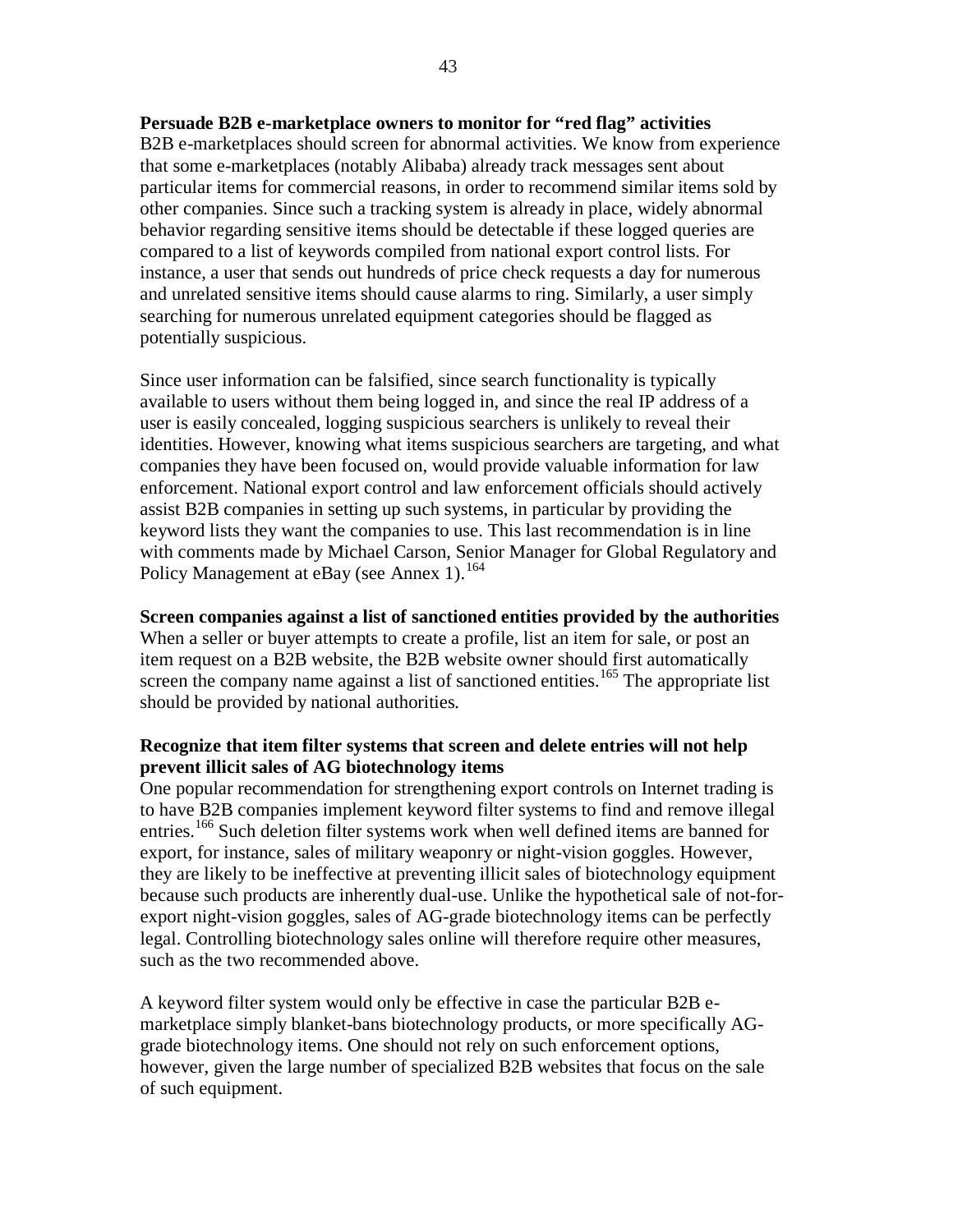## **Enable B2B user reporting of red flags, while recognizing that it will only work in the most egregious cases**

Most B2B websites, including eBay and Alibaba, have reporting functions that can be used by any user to flag a problematic vendor. One of our recommendations is to enable and encourage B2B website vendors to use this reporting function to flag abnormal cases where the potential for export control violations appears high. This requires user education in common export control red flags, and it also requires responsiveness by the B2B website owner that has to process these flags. Since biotechnology goods are entirely dual use, user-flagging systems will only work against vendor entries that are in blatant violation of export control laws, such as vendors that are on a sanctioned entities list. However, since there have been such cases (see Part 1), this recommendation still has merit.

# **Consider setting up a monitoring unit focused on AG-grade biotechnology ecommerce at the national level**

This unit would monitor biotechnology goods sold online to track the evolution of available equipment capabilities, and provide subject matter expertise for the aforementioned outreach efforts to B2B e-marketplace companies. This should cover AG-grade items, but also include related and emerging technologies, such as groundbased aerosol generators and algae production equipment, so as to provide expert advice when considering potential additions to the AG list. Additional monitoring efforts would be particularly beneficial with regards to AG category 9 "spraying or fogging systems." We were unable to find individual AG-grade spray systems for sale online. However, we expect that the market for cheap and increasingly capable UAVs will grow greatly in the next few years, so there will be increased possibilities for illwilled persons to combine these UAVs with high-rate, micron-particle size spraying or fogging platforms (not necessarily designed for aircraft use) being sold online.

Perhaps one of the most threatening developments in this regard is the increased availability of drones that can be purchased by members of the general public and be freely operated by them. We believe that persons who are able to purchase kits that enable them to build drones at home would have no problems fitting a light weight spray system on a drone. By adding a GPS system, such a drone could be accurately piloted to a target area.

The increased availability of UAVs and drones in the near future that can act as platforms for high capability dispersal devices could drastically affect nations' counter-terrorism efforts, as they would add an extra dimension to developing plans to defend sites and populations. As such, we recommend that governments increase their efforts to monitor the sales of these aircraft, much like the sales of dangerous weapons are restricted and monitored. Further, national laws ought to be promulgated that control and document the fitting of high-capacity spray systems on aircraft.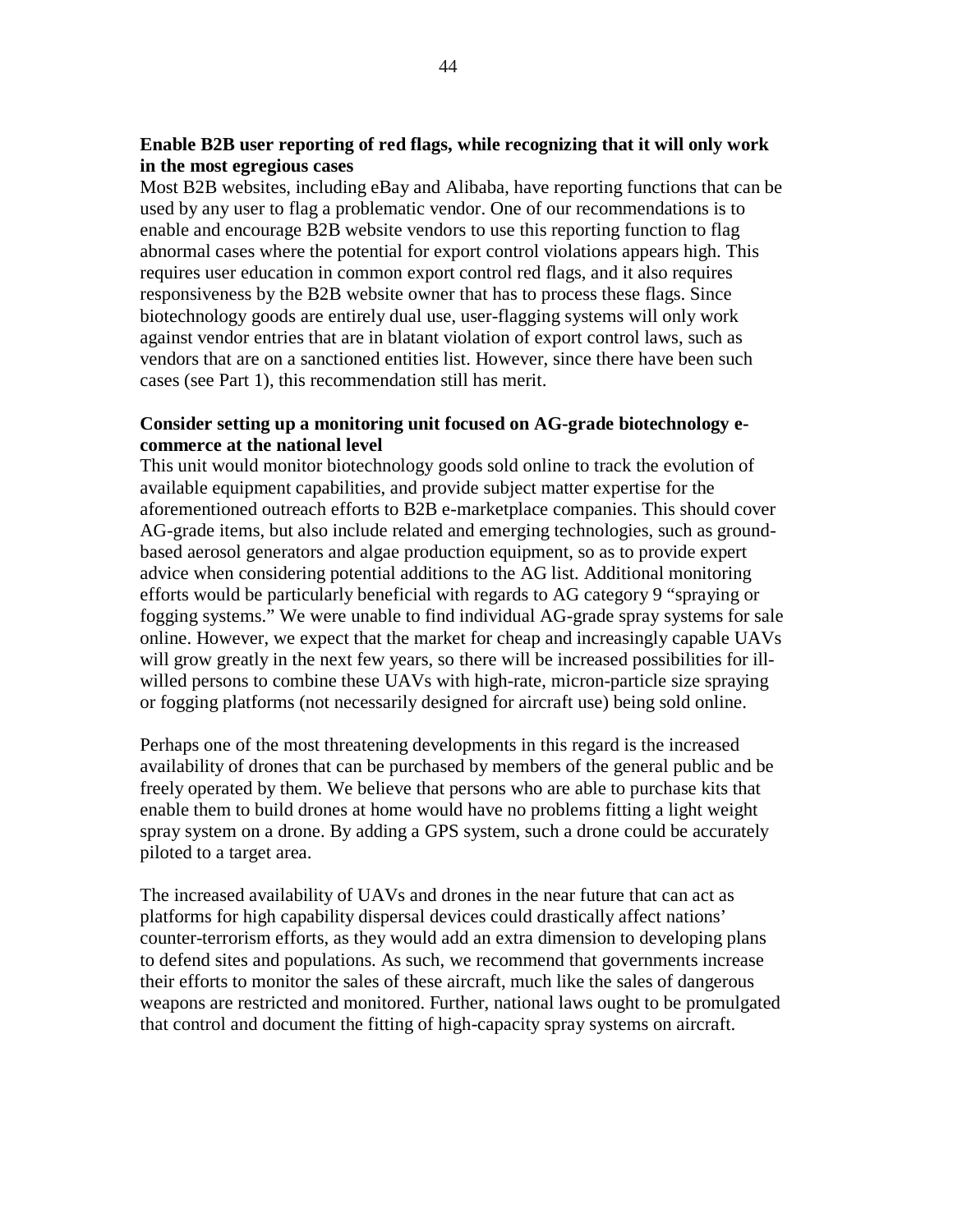**Ensure that communication channels exist between the e-commerce industry and government advisory committees on nonproliferation export control** E-commerce businesses are ideally placed to detect and flag emerging securityrelevant trends. Establishing a partnership between national e-commerce companies and national governments should be a priority effort, as emphasized in the previously mentioned recommendations.

One way to do so at the national level is to set up an industry-government advisory committee on e-commerce and nonproliferation export control. We suggest the establishment of a group or subgroup at the national level focused on e-commerce export controls with representation from members of the e-commerce industry. The U.S. Technical Advisory Committee is an example of a committee serving such a bridging function between governmental nonproliferation export control experts and industry, although it is not specific to e-commerce.<sup>[167](#page-70-32)</sup>

#### **Increase the rate of review of the AG Biological List**

As pointed out above, we believe there are a number of emerging technologies whose utility have implications for BW programs be they at the lowest or highest technological level. The technologies we have discussed, and their products, are all available for purchase online, but none has as yet been added to any AG list.

Generally speaking, the length of time between innovation and world-wide commercialization has significantly decreased since society entered the Internet era. Like businesses that are faced with entirely new products and altered marketing techniques, the AG is left with less time than ever to evaluate or re-evaluate novel technologies for possible inclusion into one of the AG lists. For this reason, increasing the rate at which the AG lists are reviewed appears necessary. To do so, a small review committee should be established for each list topic. For the AG Biological list, the biological review committee should be composed mostly of invited bioindustrial experts and bioscientists with experience working with the technologies to be discussed. The AG biological review committee could be organized in a similar fashion to the Scientific Advisory Board of the Chemical Weapons Convention and its operations might involve one annual meeting and continuous interactions via the Internet.<sup>[168](#page-70-43)</sup> If our previous recommendation is followed and a monitoring unit focused on AG-grade biotechnology e-commerce emerges at the national level, this committee should flag emerging technologies in the process of commercialization and provide baseline data for evaluation by AG participants.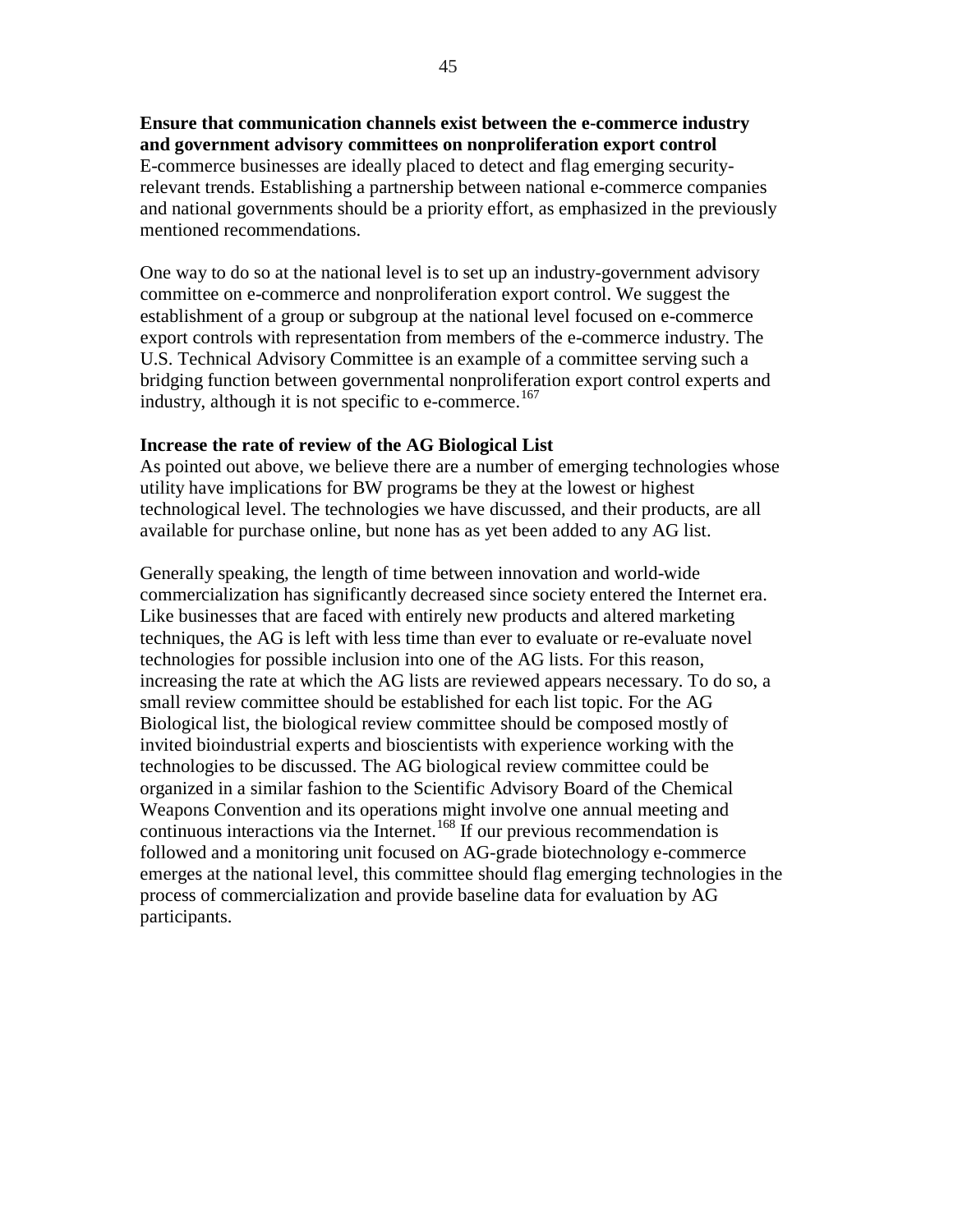# **Annex 1: eBay's Efforts to Prevent Illicit Exports Through its Services as a Case Study**

eBay has taken significant steps to seek to ensure that its services are not exploited by proliferators in close cooperation with U.S. and international authorities, and as such offers a positive industry role model for online marketplaces. A description of eBay's export control measures was provided by Michael Carson, Senior Manager for Global Regulatory and Policy Management at eBay, during a 2014 U.S. National Academy of Sciences (NAS) workshop.<sup>[169](#page-70-28)</sup> We interviewed Carson as part of this project.

Vendors who wish to use eBay's services must first agree to eBay's terms and conditions that include a clause on respecting export and import regulations. Enforcing this policy is a challenge given the volume of trade occurring through eBay's services. The commercial traffic handled by eBay's services is extremely large: 155 million active users and 800 million live listings as of the end of  $2014$ .<sup>[170](#page-70-34)</sup> To police such a large amount of content, eBay has implemented a rules based keyword filter system to screen entries and tailor informational messages. The automated system is supplemented by continual monitoring conducted by customer service agents.

In essence, the eBay system has four item categories: items banned from being offered for sale, items that eBay precludes from being exported, items potentially allowed for export, and fully allowed items.

Examples of banned items are illegal narcotics and endangered animal species. Items banned from export are those covered by the International Traffic in Arms Regulations  $(ITAR)$  from being listed for international sale.<sup>[171](#page-70-46)</sup> The company employs a keyword-matching algorithm to spot and block offending entries.<sup>[172](#page-70-14)</sup>

The items of highest interest to this project are those that are potentially allowed for export. These include AG-grade items, which are Export Administration Regulation (EAR) controlled items listed in the Commerce Control List's "Category 2- Materials Processing" entries.<sup>[173](#page-70-45)</sup> If a would-be vendor attempts to list such an item for sale, eBay's detection algorithm cues in on it by matching keywords, and an informational message is displayed to the vendor.<sup>[174](#page-70-29)</sup> This message provides the vendor with links to the relevant regulations, warning him that the item is potentially controlled.<sup>[175](#page-70-41)</sup> Similarly, a buyer trying to purchase the item through eBay would also receive an informational message.<sup>[176](#page-70-0)</sup>

The company works closely with U.S. law enforcement agencies, in particular by adding suggested keywords into eBay's filter system list. Further, the company regularly interacts with various governmental agencies to consider additional avenues for cooperation."<sup>[177](#page-70-35)</sup> As eBay conducts business throughout the world, the company also interacts with non-U.S. national regulators on a regular basis. [178](#page-70-17)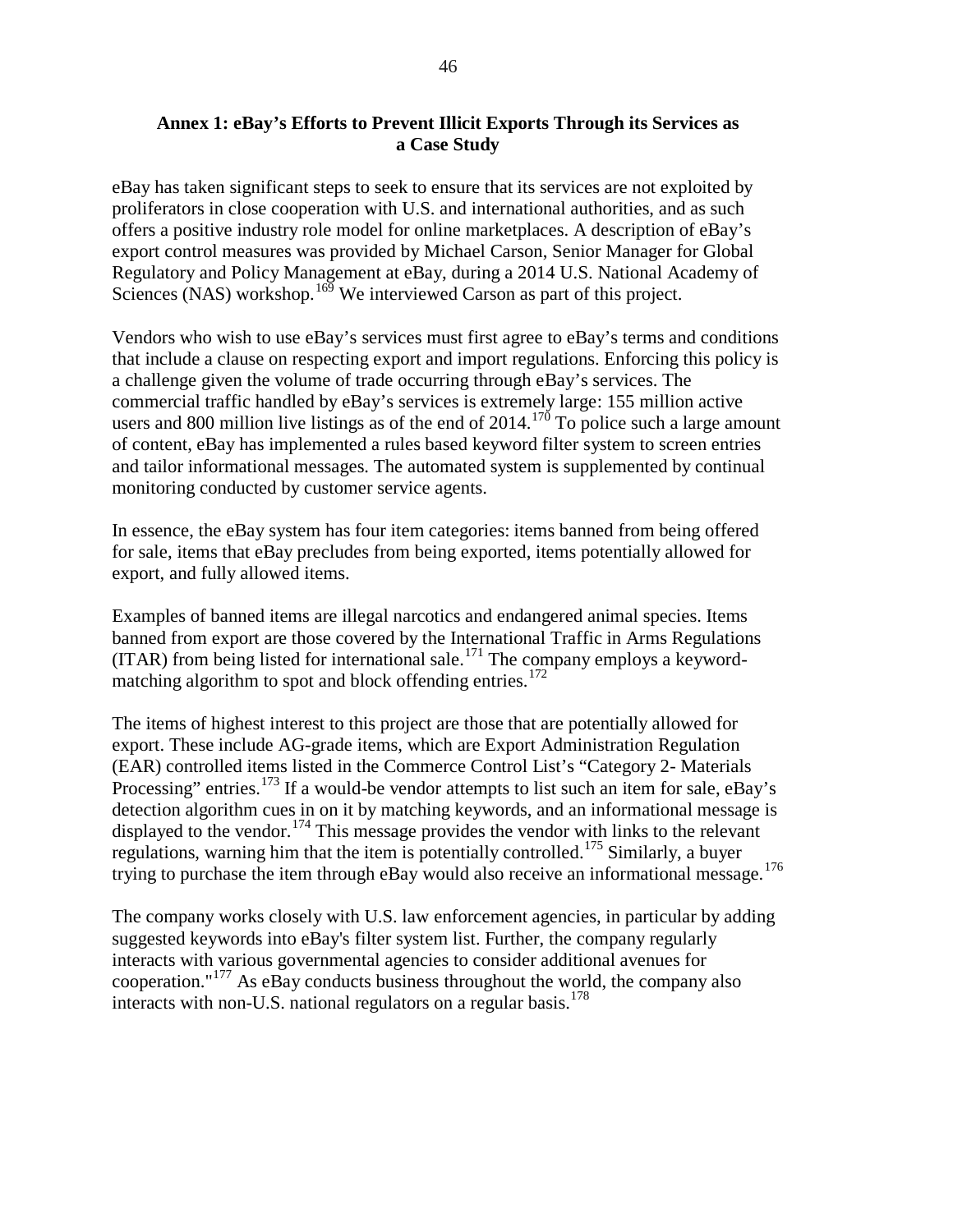# **Annex 2: Overview of the Australia Group (AG)**

In 1984, reacting to the use of chemical weapons in the Iran-Iraq war, several industrialized countries began informal consultations with the aim of discouraging and impeding chemical weapons proliferation by harmonizing national export controls on chemical warfare  $(CW)$  materials.<sup>[179](#page-70-1)</sup> In June 1985, they formed an informal organization that was chaired by the Australian ambassador to France and thus became known as the Australia Group (AG). In the early 1990s, the AG's scope of concerns was widened; in addition to its objective to stop or impede the proliferation of chemical weapons, its added objective was to stop or impede the proliferation of biological weapons.<sup>[180](#page-70-19)</sup> Accordingly, the AG currently has five export control lists:  $181$ 

- Chemical Weapons Precursors;
- Dual-use Chemical Manufacturing Facilities and Equipment and Related Technology and Software;
- Dual-use Biological Equipment and Related Technology and Software;
- Human and Animal Pathogens and Toxins;
- Plant Pathogens.

This report's scope was limited to the Dual-use Biological Equipment and Related Technology and Software list. As noted in the main text, the nine categories of biotechnological equipment found on this AG list are as follows:  $182$ 

- 1. Complete containment facilities at P3 [BSL-3] or P4 [BSL-4] containment level;
- 2. Fermenters;
- 3. Centrifugal separators;
- 4. Cross (tangential) flow filtration equipment
- 5. Freeze-drying equipment;
- 6. Spray-drying equipment;
- 7. Protective and containment equipment;
- 8. Aerosol inhalation chambers;
- 9. Spraying or fogging systems and components therefore.

The AG currently has 41 participating countries plus the European Union.<sup>[183](#page-70-3)</sup> Mexico was the last country to join the group, on August 12, 2013. [184](#page-70-48) The official objective of the group's participants is:

"… to use licensing measures to ensure that exports of certain chemicals, biological agents, and dual-use chemical and biological manufacturing facilities and equipment, do not contribute to the spread of chemical and biological weapons. The Group achieves this by harmonising participating countries' national export licensing measures. The Group's activities are especially important given that the international chemical and biotechnology industries are a target for proliferators as a source of materials for CBW programs."[185](#page-70-4)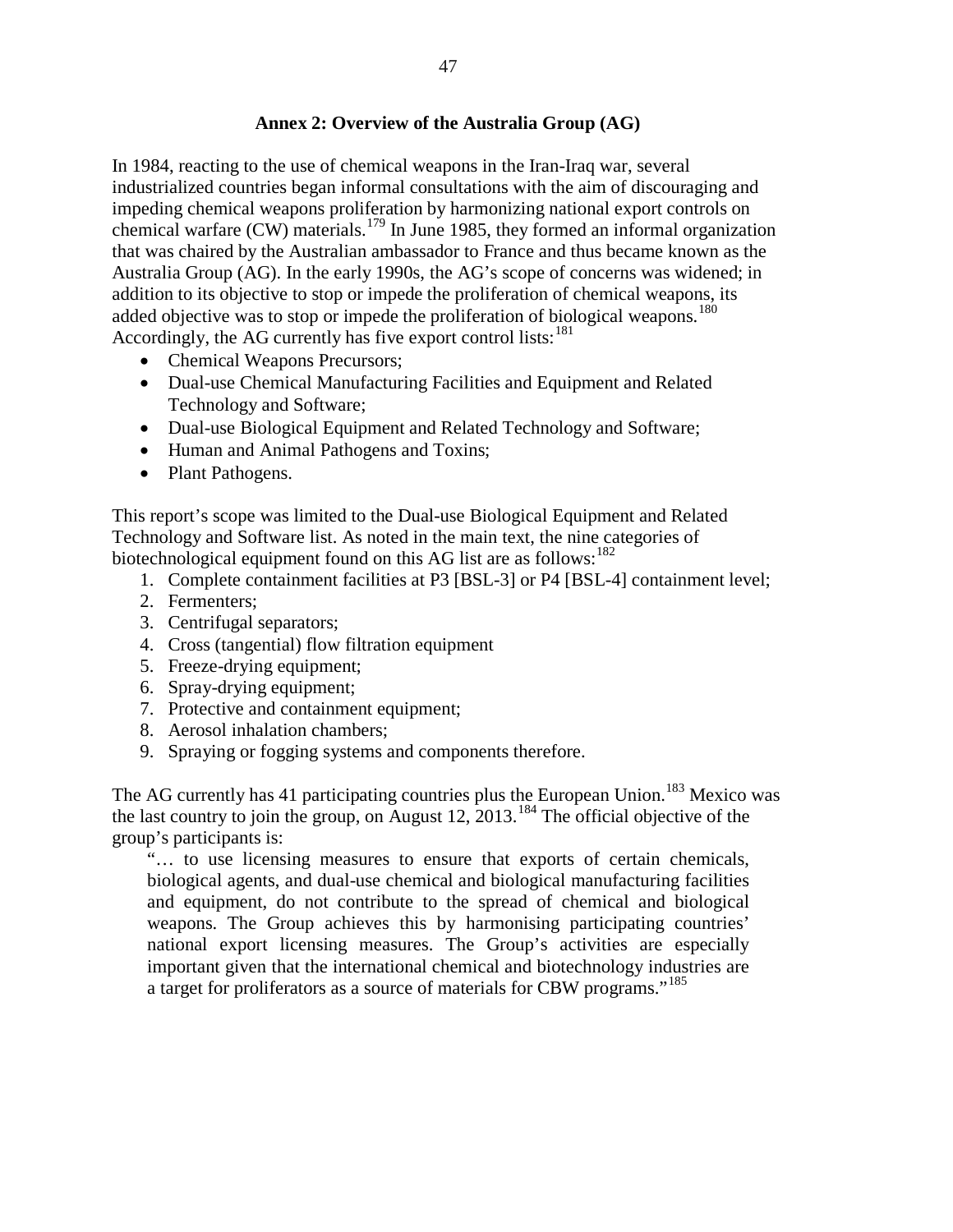The Convention on the Prohibition of the Development, Production and Stockpiling of Bacteriological (Biological) and Toxin Weapons and on their Destruction, commonly known as the Biological Weapons Convention (BWC), is an international treaty that bans biological and toxin weapons.<sup>[186](#page-70-22)</sup> It opened for signature in 1972, entered into force in 1975, and today has 173 States Parties and 9 signatories.<sup>[187](#page-70-42)</sup> Only 14 states have neither signed nor ratified the BWC.<sup>[188](#page-70-9)</sup> Four BWC articles, Article I, III, IV, and X, are of particular importance for this project.

# Article I:

"Each State Party to this Convention undertakes never in any circumstances to develop, produce, stockpile or otherwise acquire or retain:

(1) microbial or other biological agents, or toxins whatever their origin or method of production, of types and in quantities that have no justification for prophylactic, protective or other peaceful purposes;

(2) weapons, equipment or means of delivery designed to use such agents or toxins for hostile purposes or in armed conflicts."

# Article III:

Each State Party to this Convention undertakes not to transfer to any recipient whatsoever, directly or indirectly, and not in any way to assist, encourage, or induce any State, group of States or international organisations to manufacture or otherwise acquire any of the agents, toxins, weapons, equipment or means of delivery specified in Article I of the Convention.

## Article IV:

"Each State Party to this Convention shall, in accordance with its constitutional processes, take any necessary measures to prohibit and prevent the development, production, stockpiling, acquisition, or retention of the agents, toxins, weapons, equipment and means of delivery specified in Article I of the Convention, within the territory of such State, under its jurisdiction or under its control anywhere."

## Article X:

"(1) The States Parties to this Convention undertake to facilitate, and have the right to participate in, the fullest possible exchange of equipment, materials and scientific and technological information for the use of bacteriological (biological) agents and toxins for peaceful purposes. Parties to the Convention in a position to do so shall also cooperate in contributing individually or together with other States or international organizations to the further development and application of scientific discoveries in the field of bacteriology (biology) for prevention of disease, or for other peaceful purposes. (2) This Convention shall be implemented in a manner designed to avoid hampering the economic or technological development of States Parties to the Convention or international cooperation in the field of peaceful bacteriological (biological) activities, including the international exchange of bacteriological (biological) and toxins and equipment for the processing, use or production of bacteriological (biological) agents and toxins for peaceful purposes in accordance with the provisions of the Convention."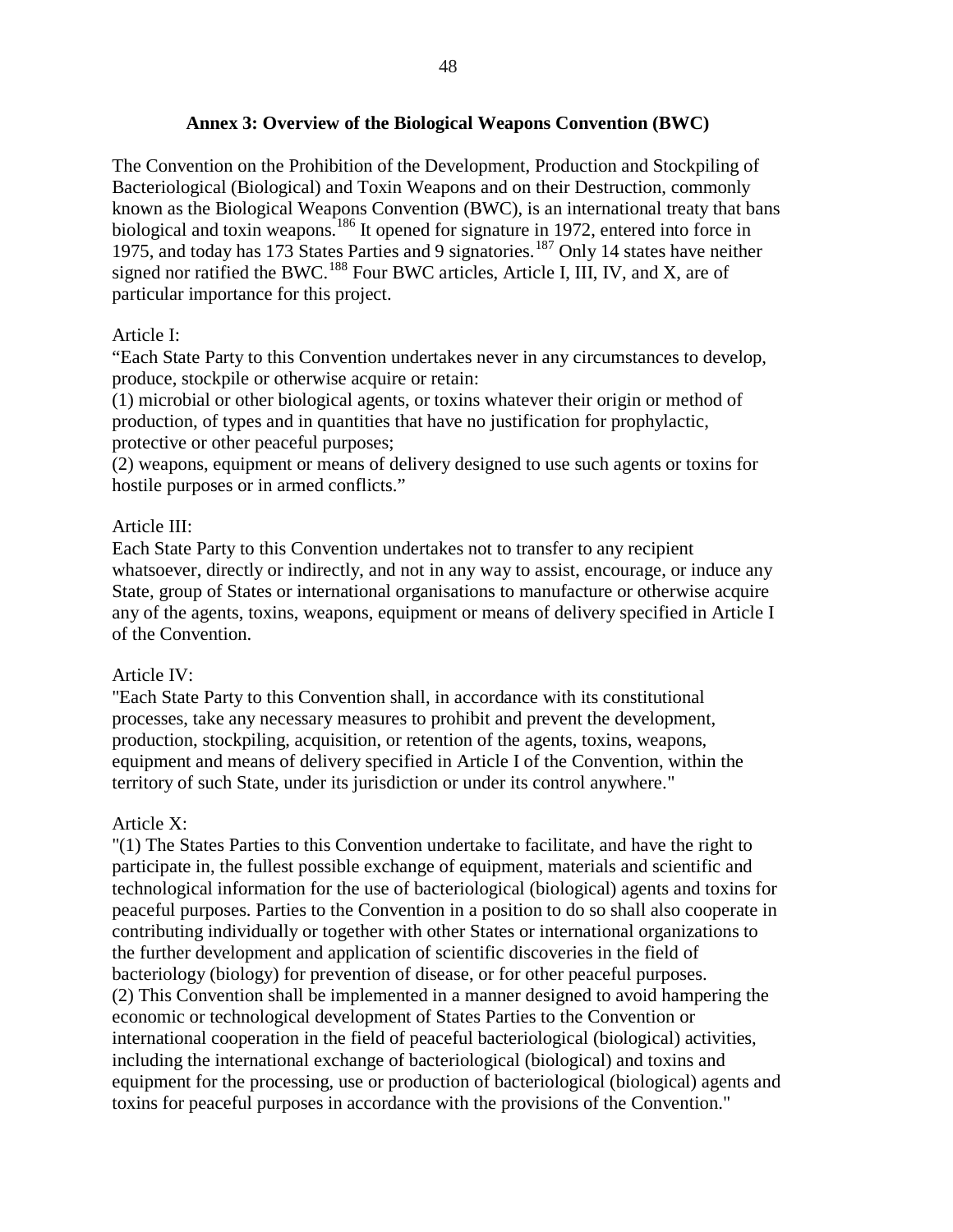## **Annex 4: Overview of the Chemical Weapons Convention (CWC)**

Though this report addresses biological arms control and nonproliferation, we also consider toxins – chemicals of biological origin – since they are part of the BWC. The parts of the CWC of relevance are as follows.

CWC Article 1 states:  $189$ 

"Each party to the CWC undertakes never under any circumstances: (a) To develop, produce, otherwise acquire, stockpile or retain chemical weapons, or transfer, directly or indirectly, chemical weapons to anyone; (b) To use chemical weapons;

(c) To engage in any military preparations to use chemical weapons;

(d) To assist, encourage or induce, in any way, anyone to engage in any activity prohibited to a State Party under this Convention."

The CWC contains an Annex on Chemicals with three "Schedules" of toxic chemicals and their precursors based on the threat they pose to the purpose and objectives of the CWC and the extent of their commercial use.<sup>[190](#page-70-10)</sup> Schedule 1 chemicals are known chemical warfare agents and final stage precursors with few, if any, commercial uses. Schedule 2 includes chemicals with potential as chemical warfare agents and precursors used in moderate amounts for commercial purposes. Finally, toxic chemicals and precursors used in large quantities for commercial purpose make up Schedule 3. None of these chemicals can be transferred to any other party if they are to be used for the production of chemical weapons. The Verification Annex describes restrictions on transfers of scheduled chemicals in detail (References in the Verification Annex are provided in parentheses below).<sup>[191](#page-70-11)</sup>

Schedule I (Part VI, A and B):  $192$  The CWC states that a "... State Party may transfer Schedule 1 chemicals outside its territory only to another State Party and only for research, medical, pharmaceutical or protective purposes in accordance with paragraph 2." Paragraph 2 contains other restrictions on transfer including "…The types and quantities of chemicals are strictly limited to those which can be justified for such purposes…" and "…the aggregate amount of such chemicals at any given time for such purposes is equal to or less than 1 tonne."

Schedule 2 (Part VII, C): $^{193}$  $^{193}$  $^{193}$  Schedule 2 chemicals can be transferred to other States Parties to the CWC. During a three year interim period after the CWC enters into force, States Parties can transfer Schedule 2 chemicals to countries not party to the CWC. An end-use certificate must be accomplished that requires an agreement of restrictions on the use of the chemicals. Once the interim period elapses, transfer will not be permitted to States outside the Convention.

Schedule 3 (Part VIII, C):<sup>[194](#page-70-15)</sup> An end-use certificate is required for transfer of Schedule 3 chemicals to States outside the Convention. Consideration will be given to further measures five years after the CWC enters into force.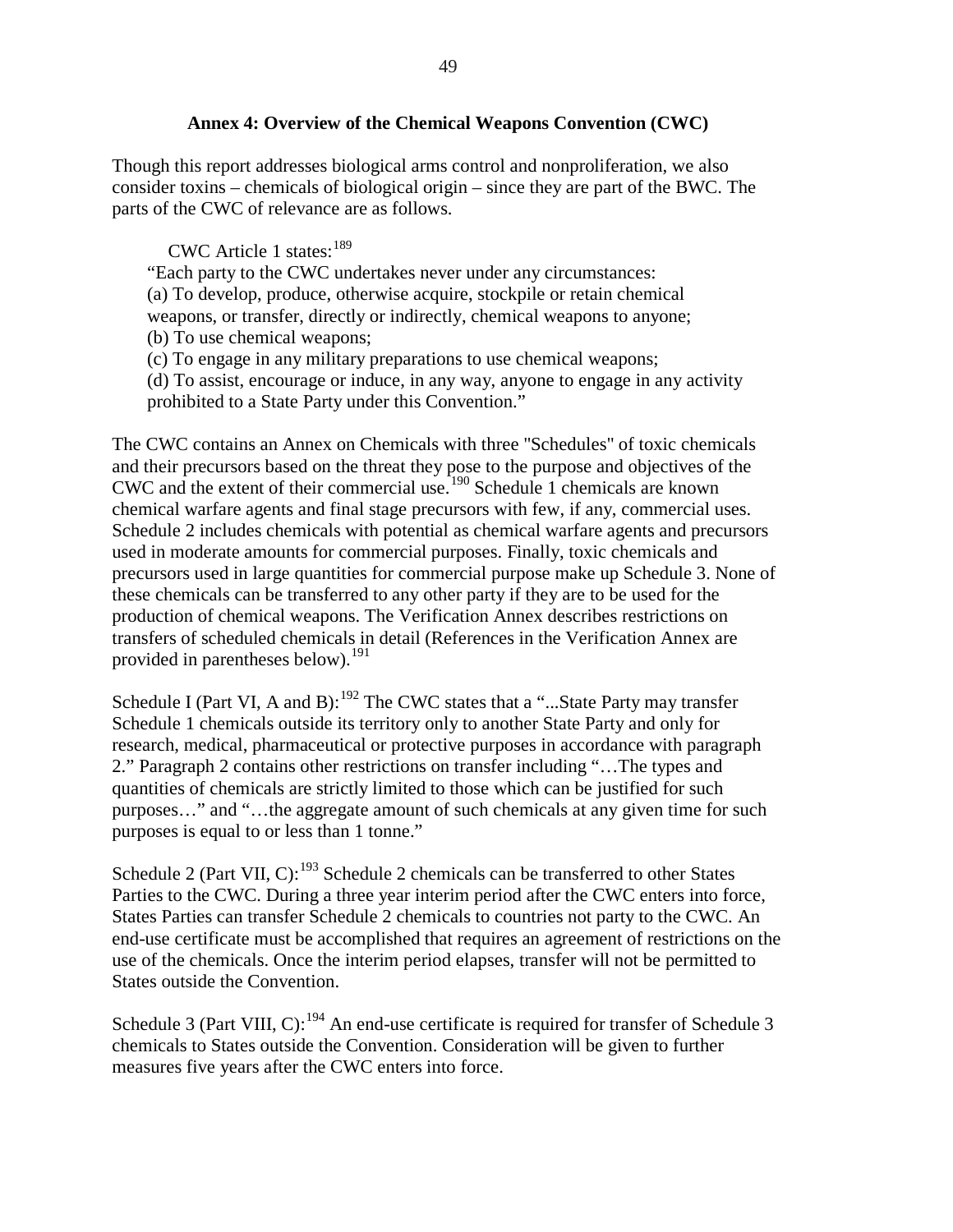#### **Annex 5: Overview of UNSCR 1540**

The United Nations Security Council adopted United Nations Security Council Resolution (UNSCR) 1540 in April 2004.[195](#page-70-41) UNSCR 1540 decisions taken under Chapter VII of the Charter of the United Nations are legally binding on all UN Member States, as per Articles 48 and 49 of the UN Charter.<sup>[196](#page-70-35)</sup> The resolution requires all UN Member States to put in place and support measures to interdict chemical, biological, and nuclear weapons proliferation:

With regards to "nuclear, chemical, or biological weapons and their means of delivery," UNSCR 1540 calls in part upon all states to:

"[…] Develop and maintain appropriate effective border controls and law enforcement efforts to detect, deter, prevent and combat, including through international cooperation when necessary, the illicit trafficking and brokering in such items in accordance with their national legal authorities and legislation and consistent with international law;"<sup>[197](#page-70-1)</sup> And to:

"[…] Establish, develop, review and maintain appropriate effective national export and trans-shipment controls over such items, including appropriate laws and regulations to control export, transit, trans-shipment and re-export and controls on providing funds and services related to such export and transshipment such as financing, and transporting that would contribute to proliferation, as well as establishing end-user controls; and establishing and enforcing appropriate criminal or civil penalties for violations of such export control laws and regulations;"<sup>[198](#page-70-47)</sup>

The Resolution also "calls upon all Member States, when necessary, to pursue at the earliest opportunity the development of [effective national control] lists."<sup>[199](#page-70-20)</sup>

The obligations imposed by the Resolution are meant to be complementary to, and do not conflict with, the obligations States Parties to the Chemical Weapons Convention and the Biological and Toxin Weapons Convention have undertaken.<sup>[200](#page-70-2)</sup>

The 1540 Committee was created for the purpose of supporting the Resolution. It maintains working groups in order to facilitate monitoring and national implementation, the provision of assistance, cooperation with international organizations, and transparency and outreach efforts in support of the Resolution.<sup>[201](#page-70-36)</sup> In addition, the creation of a small Expert Group has been authorized by the UN Security Council.<sup>[202](#page-70-21)</sup>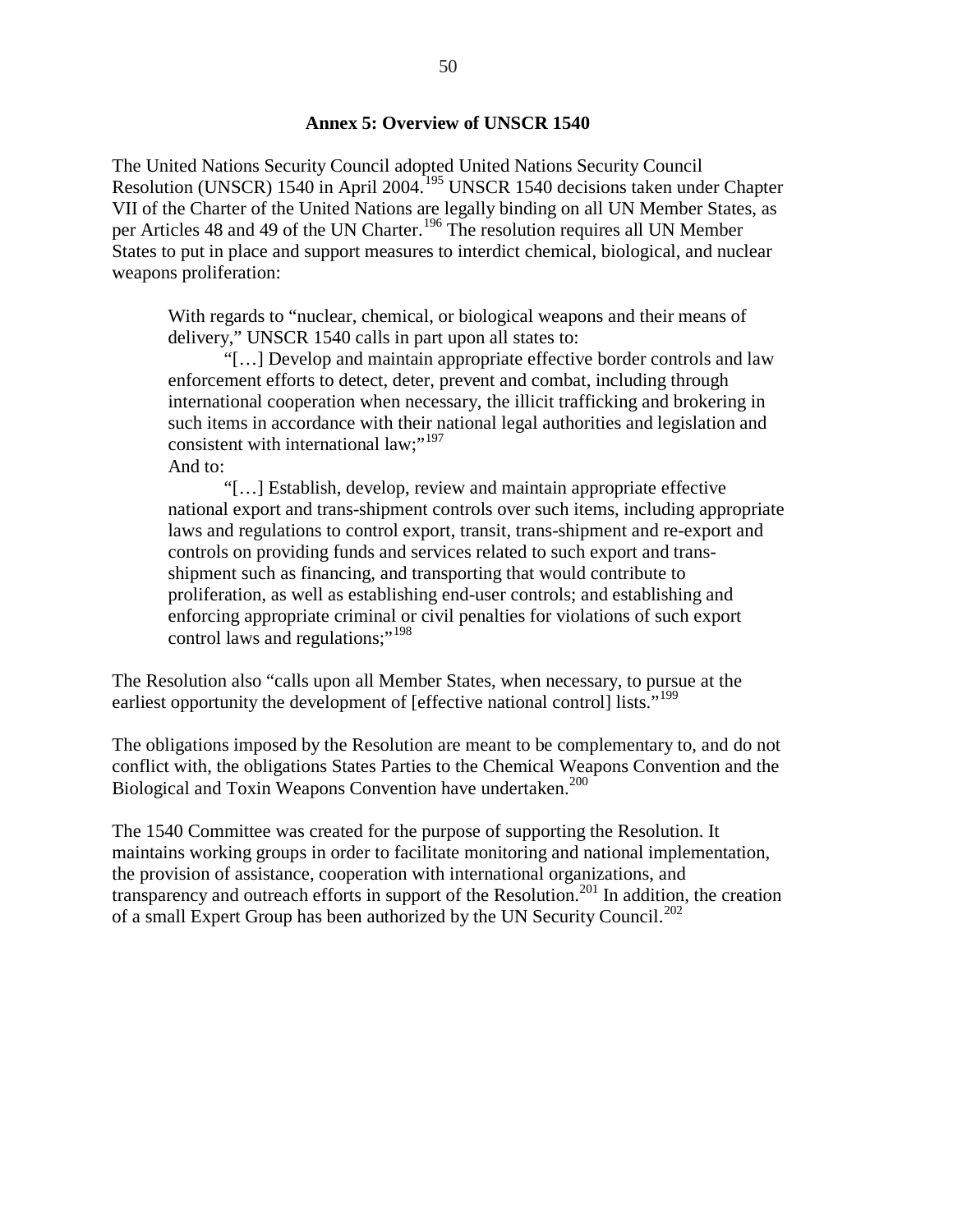| <b>B2B</b> service provider      | <b>Host</b> | <b>B2B</b> type                          |
|----------------------------------|-------------|------------------------------------------|
|                                  | country     |                                          |
| TD "Neftehimmash" KO             | Russia      | e-catalog                                |
| Zirbus Technology                | Russia      | e-catalog                                |
| SocTrade                         | Russia      | e-catalog; vendor of                     |
|                                  |             | second-hand items                        |
| Biochimmash                      | Russia      | e-catalog                                |
| MTH-Sistema.RU                   | Russia      | e-marketplace;                           |
|                                  |             | Company directory                        |
| All-Biz Ltd.                     | Russia      | e-marketplace                            |
| agroru.com                       | Russia      | e-marketplace                            |
| medprom.ru                       | Russia      | e-marketplace                            |
| <b>B2B-Center</b>                | Russia      | e-marketplace; bidding                   |
|                                  |             | system                                   |
| MedWOW Global                    | Russia      | Company directory <sup>203</sup>         |
| GlobalMarket Group               | China       | e-marketplaces <sup>204</sup>            |
| <b>Biomate</b> India             | India       | e-catalog <sup>205</sup>                 |
| Infocom Network Ltd.             | India       | e-marketplace $206$                      |
| IndiaMART InterMESH Ltd.         | India       | $e$ -marketplace <sup>207</sup>          |
| Vajra BioMetrix Pvt. Ltd.        | India       | e-catalog <sup>208</sup>                 |
| Alibaba Group                    | China       | e-marketplaces <sup>209</sup>            |
| Focus Technology Co. Ltd.        | China       | e-marketplace $210$                      |
| Hangzhou Weiku Information       | China       | e-marketplace <sup>211</sup>             |
| Technology Co. Ltd.              |             |                                          |
| Yi Xun Network                   | China       | $e$ -marketplace <sup>212</sup>          |
| <b>LABQUIP</b>                   | Malaysia    | e-catalog <sup><math>^{213}</math></sup> |
| <b>Solution Bioforce SDN BHD</b> | Malaysia    | $e$ -catalog <sup>214</sup>              |
| TradeSoon.com                    | China       | e-marketplace                            |
| Focus Technology Co. Ltd.        | China       | $e$ -marketplace <sup>215</sup>          |
| Bossgoo Co. Ltd.                 | China       | e-marketplace <sup>216</sup>             |
| <b>BIOONGROUP</b>                | China       | $e$ -marketplace <sup>217</sup>          |
| China Bio-equip                  | China       | e-marketplace <sup>218</sup>             |
| <b>Beijing Biolaunching</b>      | China       | e-catalog <sup><math>219</math></sup>    |
| Technologies Co. Ltd.            |             |                                          |
| Tianjin Hope Co. Ltd.            | China       | $e$ -catalog <sup>220</sup>              |
| Hangzhou Weiku Information       | China       | e-marketplace <sup>221</sup>             |
| Technology Co. Ltd.              |             |                                          |
| gongchang.com                    | China       | $e$ -marketplace <sup>222</sup>          |
| EC21 Inc.                        | South       | e-marketplace <sup>223</sup>             |
|                                  | Korea       |                                          |

# **Annex 6: List of Non-U.S., Non-EU B2B Websites Reviewed by Project Personnel**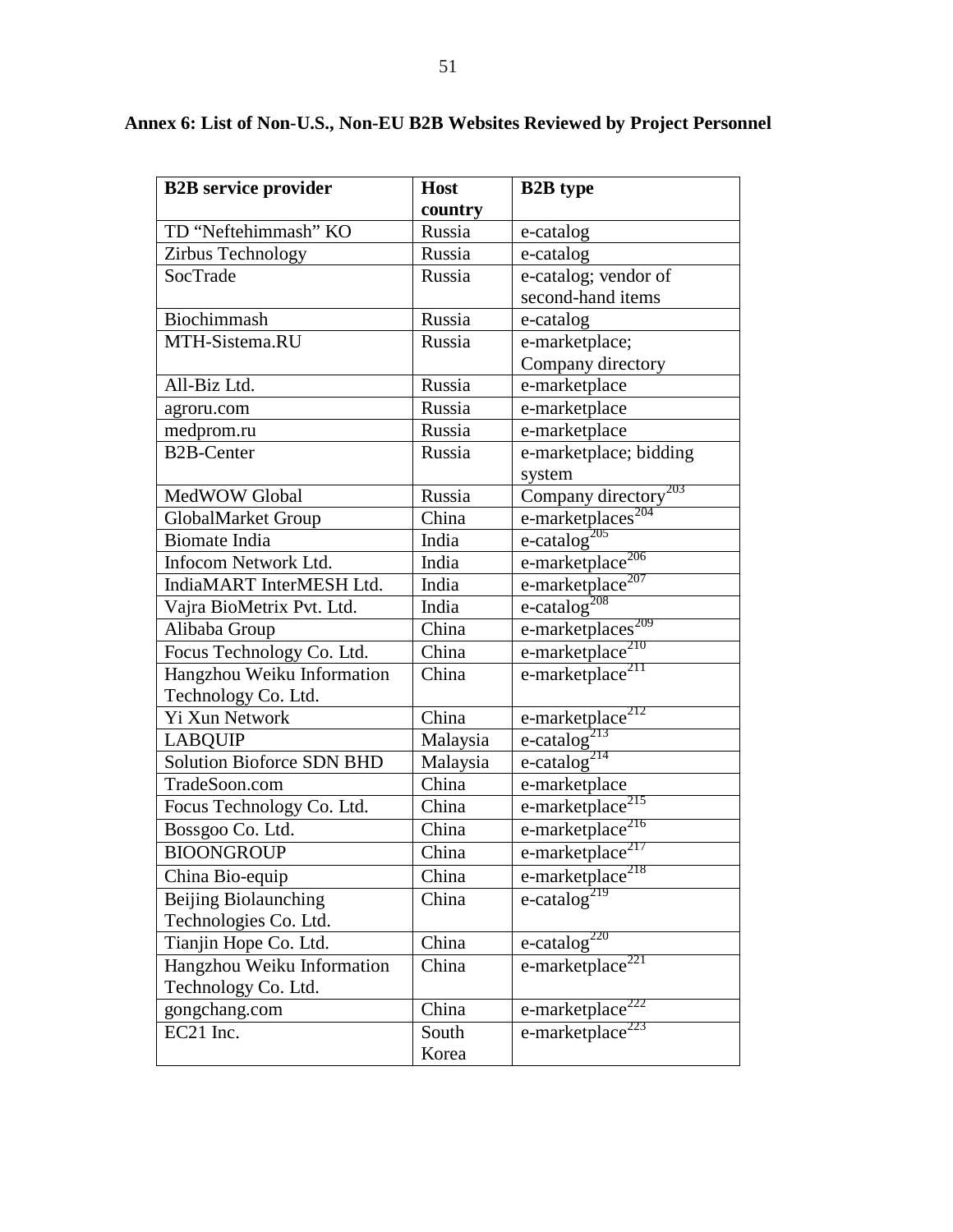#### **About the Authors**

**Raymond A. Zilinskas** earned a PhD at the University of Southern California in 1982. After graduation, he worked for the U.S. Office of Technology Assessment, United Nations Industrial Development Organization, and University of Maryland Biotechnology Institute. In 1994, he twice served the UN Special Commission as a biological weapons inspector in Iraq. Currently, he directs the Chemical and Biological Weapons Nonproliferation Program at the James Martin Center for Nonproliferation Studies, Middlebury Institute of International Studies in Monterey, California (a graduate school of Middlebury College). His recent major publications include the important reference work *Encyclopedia of Bioterrorism Defense in 2010* (co-edited with Rebecca Katz), the encompassing book *The Soviet Biological Weapons Program: A History*, 2012 (co-authored with Milton Leitenberg), and the monograph *Stories of the Soviet Anti-Plague System* (co-editors Casey W. Mahoney and James W. Toppin), CNS Occasional Paper No. 18, 2013; http://cns.miis.edu/opapers/pdfs/130904 soviet antiplague.pdf.

**Philippe Mauger** is a graduate research assistant at the James Martin Center for Nonproliferation Studies. He is pursuing a Master of Arts in Nonproliferation and Terrorism Studies from the Middlebury Institute of International Studies in Monterey, California (a graduate school of Middlebury College).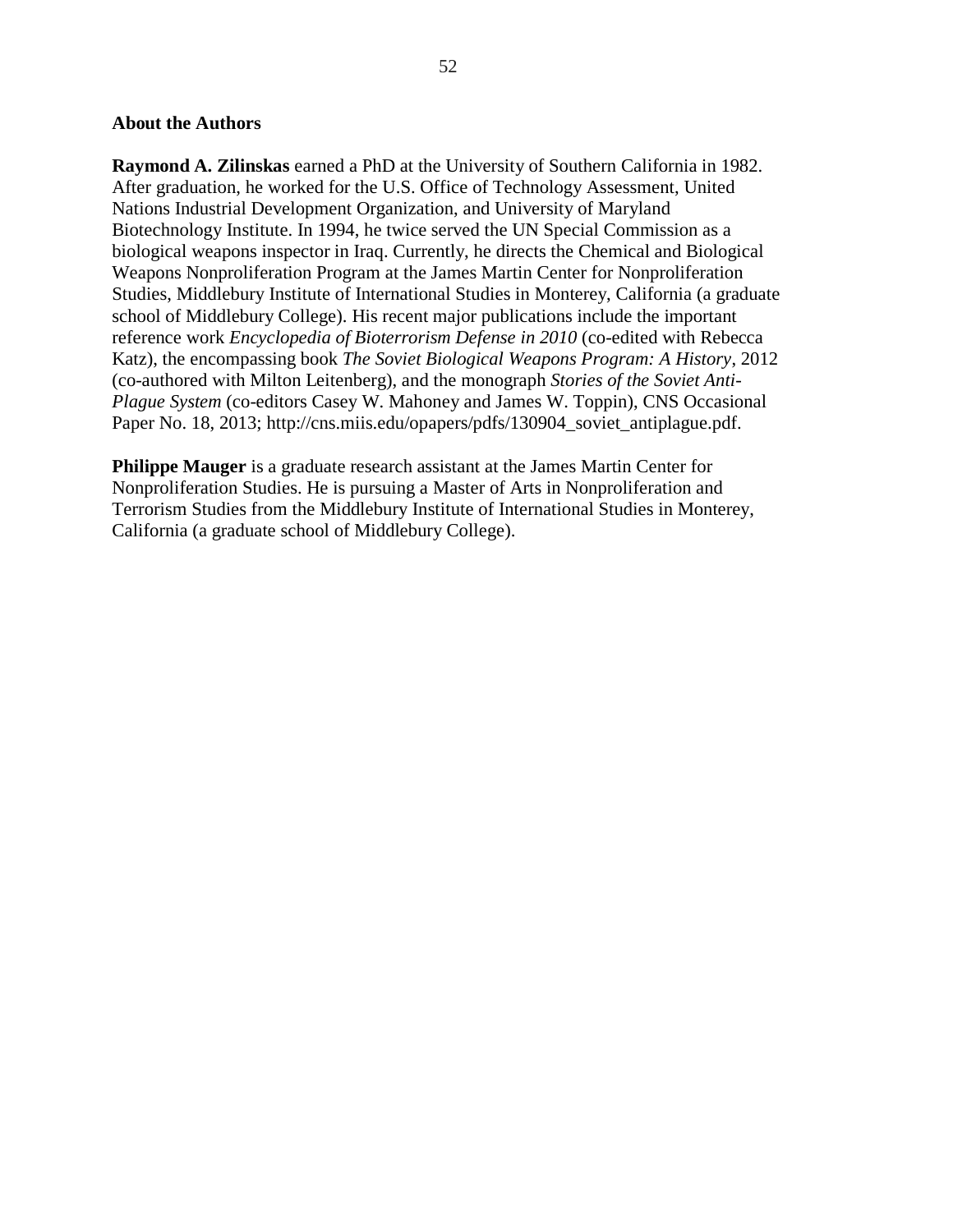#### **Endnotes and References**

<sup>1</sup> For example, in the following work by Project Alpha at King's College London, two sensitive Alibaba listings are directly linked to. Nick Gillard, "Internet-trading platforms and proliferation: still work to be done," *Project Alpha, Center for Science and Security Studies, King's College*  London, November 24, 2014, <https://www.acsss.info/component/k2/item/372-internet-tradingplatforms-and-proliferation-still-work-to-be-done>.

<sup>2</sup> Thomas L. Friedman, "Time for a Pause," *New York Times*, January 7, 2015, <http://nyti.ms/1xCQUul>.

<sup>3</sup> Technically, the World Wide Web (WWW) and the Internet are different. The Internet is an infrastructure that connects the various global networks. The WWW is one application that uses the Internet to share information. In accord with popular usage, the two terms Internet and World Wide Web are in this report referred to as, simply, "the Internet." For an authoritative discussion of the Internet and WWW see: S.N. Dorogovtsev and J.F.F. Mendes, *Evolution of Networks: From Biological Nets to the Internet and WWW* (Oxford: Oxford University Press, 2013), pp. 34- 35.

<sup>4</sup> Joseph Bower and Clayton M. Christensen, "Disruptive Technologies: Catching the Wave," *Harvard Business Review* (January 1995): pp. 43-53.

<sup>5</sup> Clayton M. Christensen, *The Innovator's Dilemma: When New Technologies Cause Great Firms to Fall* (Boston: Harvard Business School Press, 1997), p. 47.

 $6$  This is not the first time this idea has been presented. For instance, a passage in the following book makes a similar argument: Konrad Lorenz, *Behind the mirror: A search for a natural history of human knowledge* (Wilmington: Mariner Books, 1977), p. 235, figure 3.

 $\frac{7}{7}$  CISCO, "Visual Networking Index (VNI) 2013-1018 Forecast,"

<http://www.cisco.com/c/en/us/solutions/service-provider/visual-networking-index-

vni/index.html>; CISCO, "CISCO Visual Networking Index," <http://share.cisco.com/vni14/>. <sup>8</sup> For a one-country case-study, see: Chan Myae Khine, "Open for business: The rise of the Internet in Burma," *Asian Correspondent*, April 25, 2013,

<http://asiancorrespondent.com/106340/open-for-business-the-rise-of-the-internet-in-burma/>. Steven Millward, "Rocket Internet launches commerce store in Myanmar," *TechInAsia*, December 19, 2014, <https://www.techinasia.com/rocket-internet-frontier-ecommercemyanmar/>;

Iris Leung, "FinTech in Myanmar gets boost from new e-commerce payments platform," *e27*, February 24, 2015, <http://e27.co/fintech-myanmar-gets-boost-new-e-commerce-paymentsplatform-20150224/>.

<sup>9</sup> Australia Group, "Control List of Dual-use Biological Equipment and Related Technology and Software," (September 2014); <http://www.australiagroup.net/en/dual\_biological.html>.

 $10$  To make clear to readers, B2B is any business-to-business commercial transaction. B2BEC is a subset of B2B; it is a B2B transaction carried out over the Internet, for example through eBay or Alibaba. The sites we accessed and investigated are primarily focused on B2B sales and are classed as B2BEC websites.

<sup>11</sup> Ken Coleman and Raymond A. Zilinskas, "Fake Botox, Real Threat," *Scientific American*, 302(6):84-89 (June 2010); <http://www.scientificamerican.com/article.cfm?id=fake-botox-realthreat>; Noel Randewich, "New Silk Road drug bazaar opens a month after FBI bust," *Reuters*, November 7, 2013, <http://www.reuters.com/article/2013/11/07/us-crime-silkroad-

idUSBRE9A608I20131107>; Soren Seelow, "Un vaste réseau international de trafic d'armes démantelé en France" (a vast international arms trafficking network dismantled in France), *Le Monde*, December 2, 2013, <http://www.lemonde.fr/societe/article/2013/12/02/un-vaste-reseauinternational-de-trafic-d-armes-demantele-en-france\_3524283\_3224.html>.

<sup>12</sup> Jonathan B. Tucker, "Double-Edged DNA: Preventing the Misuse of Gene Synthesis," *Issues in Science Technology* 26(3) (Spring 2010), <http://issues.org/26-3/tucker-2/>.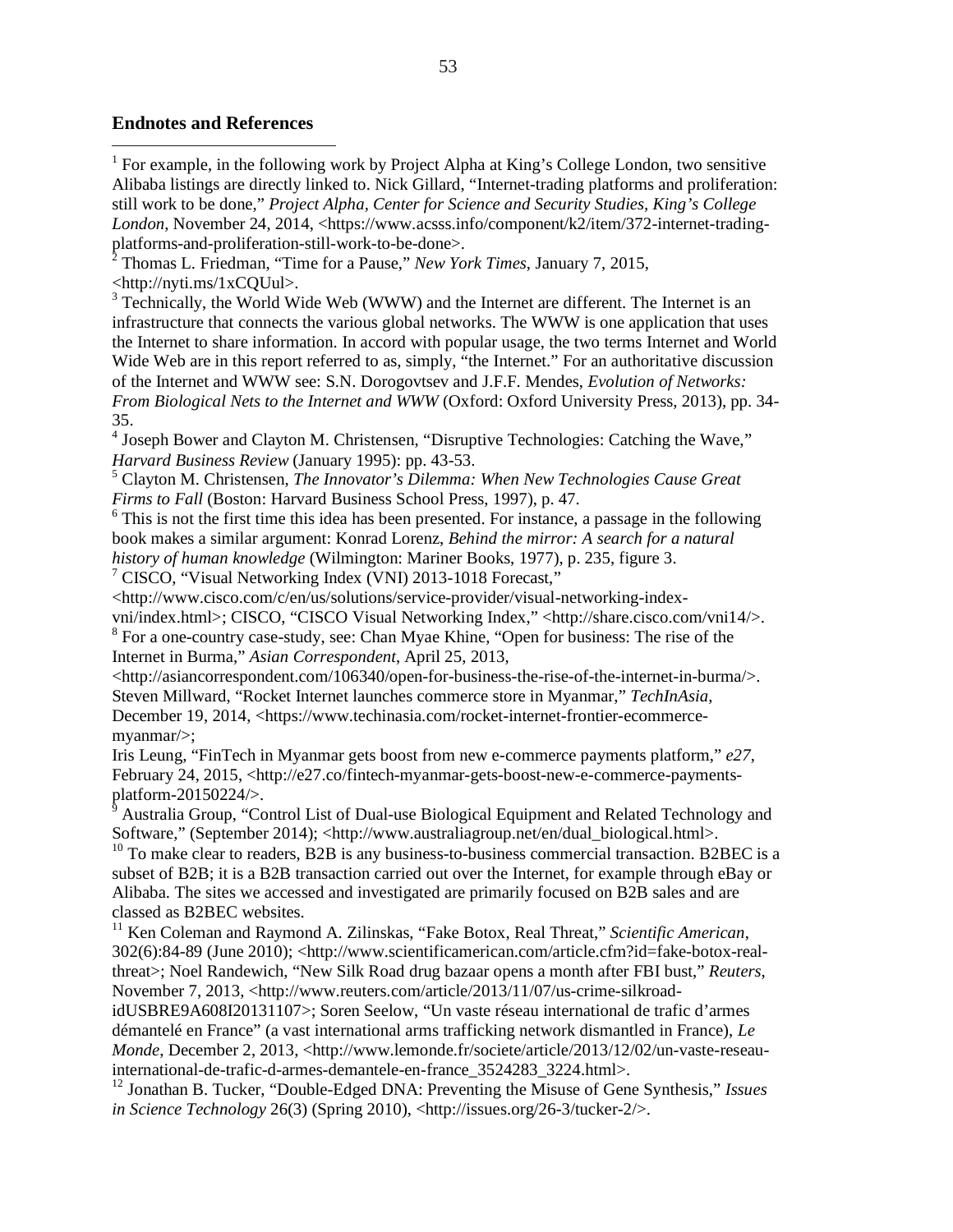<span id="page-59-0"></span> 13 Kathryn Hughes and Joe Alper, *The Global Movement and Tracking of Chemical Manufacturing Equipment: a Workshop Summary* (Washington, D.C.: The National Academies Press, 2014), p.23-25.

 $14$  Nick Gillard, "The great takedown: Alibaba.com de-lists factory owned by notorious missile proliferator, Karl Lee," *Project Alpha, Center for Science and Security Studies, King's College London*, November 12, 2014, <https://www.acsss.info/proliferation/item/370-the-great-takedownalibaba-com-de-lists-factory-owned-by-notorious-missile-proliferator>; Nick Gillard, "Alibaba's compliance challenge, part II: Iranian nuclear procurers," *Project Alpha, Center for Science and Security Studies, King's College London*, October 3, 2014,

<https://www.acsss.info/proliferation/item/361-alibaba-eu-sanctions>.

<sup>15</sup> Ian J. Stewart, Nick Gillard, Jonathan Brewer, "Internet-trading platforms: Making it easier to get around sanctions?" *Bulletin of the Atomic Scientists*, October 31, 2014,

<http://thebulletin.org/Internet-trading-platforms-making-it-easier-get-around-sanctions7772>. <sup>16</sup> Ian J. Stewart, "Procurement of Pressure Transducer via eBay From China," *Project Alpha,* 

*Centre for Science and Security Studies, King's College London*, May 23, 2014,

<https://www.acsss.info/proliferation/item/321-procurement-of-pressure-transducer-via-ebayfrom-china>.

 $17$  Ibid.

<sup>18</sup> Paul Demery, "B2B e-commerce gets its own publication," *Internet Retailer*, January 20, 2014, <https://www.internetretailer.com/2014/01/20/b2b-e-commerce-gets-its-own-publication>.

<sup>19</sup> Charles Clover, "Alibaba: Weapons of mass ecommerce," *Financial Times*, September 26,

2014, <http://www.ft.com/intl/cms/s/0/2a19e07c-43ef-11e4-8abd-

00144feabdc0.html#axzz3EwG5YhUK>.

<sup>20</sup> One micron ( $\mu$ m) is one millionth of a meter. To illustrate, the diameter of a human hair is approximately 100 µm.

<sup>21</sup> The EU is an economic and political partnership encompassing 28 European countries.

<sup>22</sup> "Escrow FAQ: What is Bank Transfer?" *Alibaba*, <http://escrow.aliexpress.com/escrowfaq/payment/What-is-TT-payment.html>.

<sup>23</sup> "D/P, D/A and Their Use in International Sales Transactions," *ABC/Amega*, December 2011, <http://www.abc-amega.com/articles/credit-management/d-p-d-a-and-their-use-in-internationalsales-transactions>.

 $24$  A type classified weapon is one that has been adopted for military service use.

<sup>25</sup> Australia Group Common Control List Handbook, "Volume II: Biological Weapons-Related Common Control Lists," p. 19, <http://www.australiagroup.net/en/controllisthandbooks.html>.

<sup>26</sup> Australia Group, "Guidelines for Transfers of Sensitive Chemical or Biological Items," June 2012, <http://www.australiagroup.net/en/guidelines.html>.

<sup>27</sup> Win McCormack (editor), *The Rajneesh Chronicles: The True Story of the Cult that Unleashed the First Act of Bioterrorism on U.S. Soil*, (Portland, Oregon: Tin House Books, 2010).

<sup>28</sup> United Nations Monitoring, Verification and Inspection Commission, *Compendium: The Biological Weapons Programme*, (United Nations, June 2007).

<sup>29</sup> Milton Leitenberg and Raymond A. Zilinskas with Jens H. Kuhn, *The Soviet Biological Weapons Program: A History*, (Cambridge: Harvard University Press, 2012).

<sup>30</sup> "Products: Fan-HEPA Filter Units," *Alibaba*,

<http://www.alibaba.com/trade/search?fsb=y&IndexArea=product\_en&CatId=&SearchText=Fan -HEPA+Filter+Units>; "Products: Lab bioreactor," *Alibaba*,

<http://www.alibaba.com/trade/search?fsb=y&IndexArea=product\_en&CatId=&SearchText=lab +bioreactor>.

<sup>31</sup> "Buchi India PVT. LTD., Encapsulator (B-395 Pro)," *TradeIndia.com*,

<http://www.tradeindia.com/fp2125892/Encapsulator-B-395-Pro-.html>.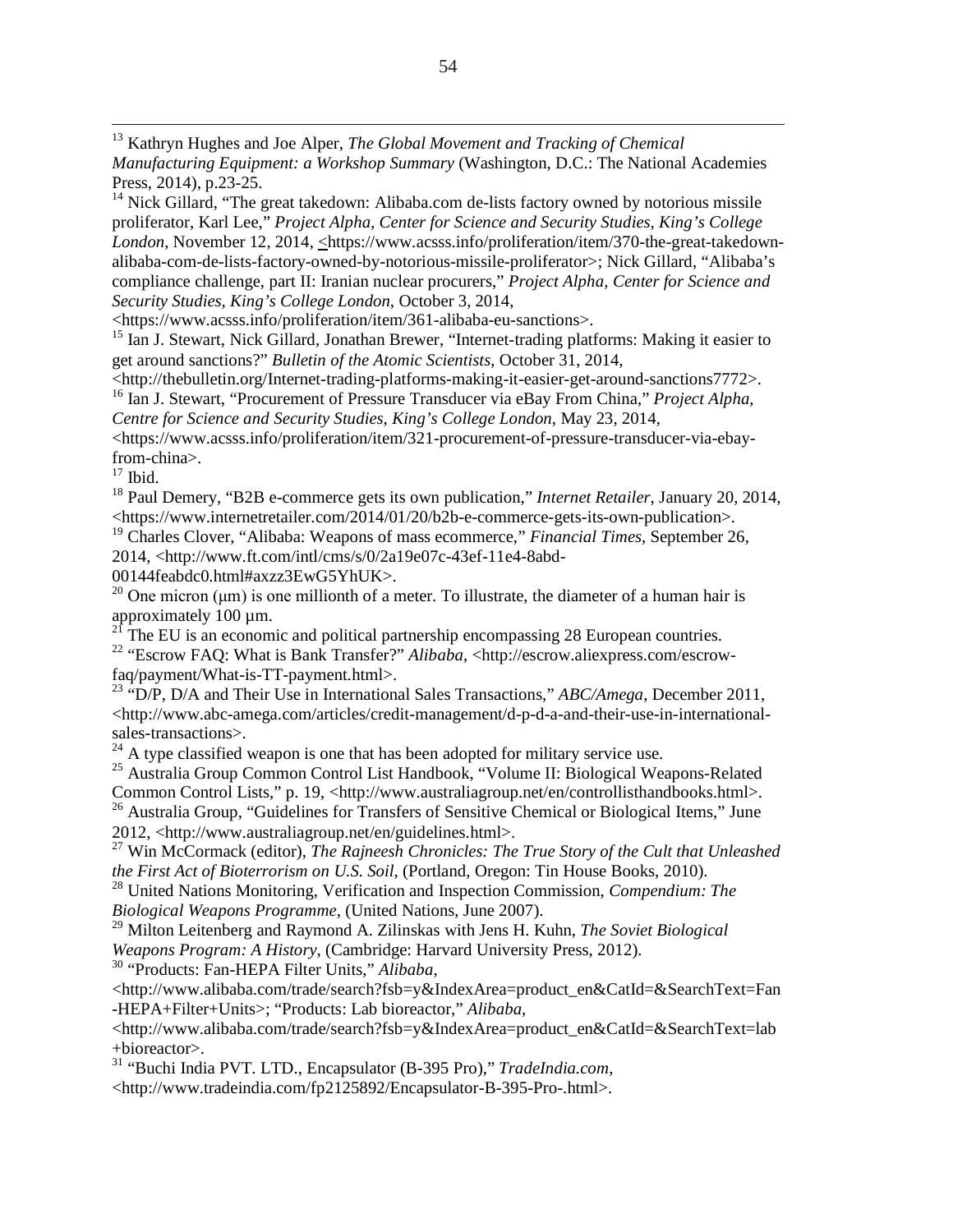32 Australia Group Common Control List Handbook, "Volume II: Biological Weapons-Related Common Control Lists," p. 211 (June 2014),

 $34$  The advantages of CIP and SIP is that after a batch of microorganisms has been propagated in a fermenter, it can be cleaned and disinfecting without the operator having to undertake major disassembly and assembly work.

<span id="page-60-1"></span><span id="page-60-0"></span><sup>35</sup> Beijing Shengtianjiayuan Technology Inc., "In situ sterilizable Fermenter & bioreactor 1T~30T," *Alibaba*, <http://www.alibaba.com/product-detail/In-situ-sterilizable-Fermentorbioreactor-1T\_371212461.html>.

<sup>36</sup> Bio-Age Equipment & Services, "Pilot Scale Fermenters/Bioreactor," *Alibaba*,

<http://www.alibaba.com/product-detail/Pilot-Scale-Fermenters-Bioreactor\_263457599.html>;

Bio-Age Equipment & Services, "Laboratory Fermenter/Bioreactor," *Alibaba*,

<http://www.alibaba.com/product-detail/LABORATORY-FERMENTOR-

BIOREACTOR\_111961620.html>.

<span id="page-60-2"></span><sup>37</sup> Bioforce Co. Ltd., "Pilot Fermenter," *TradeKorea*,

<http://www.tradekorea.com/product/detail/P289412/Pilot-Fermenter.html>.

<span id="page-60-3"></span><sup>38</sup> Biosol Scientific Solutions, "Fermenter/Bioreactor-50-100L," *Alibaba*,

<span id="page-60-4"></span><sup>39</sup> Shanghai Rotech Pharmaceutical Engineering Co. Ltd., "Pharmaceutical Fermenter/Bioreactor (FDA&cGMP Standard)," *Alibaba*, <http://www.alibaba.com/product-detail/Pharmaceutical-Fermenter-Bioreactor-FDA-cGMP-Standard-\_455258620.html>.

<sup>40</sup> Shaanxi Times Shidai Brewing Technology Co. Ltd., "zy-58 1000 lit Automatic fermenter/bioreactor," *Alibaba*, <http://www.alibaba.com/product-detail/zy-58-1000-lit-Automatic-fermenter\_1726310781.html?s=p>.

<sup>41</sup> The SIP capability is listed in the "additional capabilities" quick details entry. Shanghai Ritai Medicine Equipment Project Co. Ltd., "Virus Culture Jacketed Bioreactor," *Alibaba*,

<http://www.alibaba.com/product-detail/virus-culture-jacketed-bioreactor\_1934199607.html>.

<sup>42</sup> Shanghai Ritai Medicine Equipment Project Co. Ltd., "50L SIP Fermenter & Bioreactor," *Alibaba*, <http://www.alibaba.com/product-detail/50L-SIP-Fermenter-Bioreactor\_279375275.html>.

<sup>43</sup> Shanghai Ruipai Machinery Co. Ltd. "Multi-functional Bio Fertilizer Fermenter," *Alibaba*, <http://www.alibaba.com/product-detail/Multi-functional-bio-fertilizer-fermenterwith  $1854294174.html$ .

<sup>44</sup> Shanghai Taoyu International Trading Co. Ltd., "Stainless steel fermenter equipment, fermenter, bioreactor, laboratory fermenter bio fermenter, lab stainless-steel reactor," *Alibaba*, <http://www.alibaba.com/product-detail/Stainless-steel-fermenter-equipment-fermentorbioreactor\_60006135799.html>.

<sup>45</sup> SocTrade, "IO. Disposable bioreactors/fermenters (in Russian),"

<http://www.soctrade.com/info/sections/pharmamicroequip/4540/index.shtml>.

<sup>46</sup> SocTrade, "Dealership (in Russian)," <http://www.soctrade.com/articles/article2501/>.

<sup>47</sup> Propack Technologies PVT LTD, "sterile mixer," *Alibaba*, <http://www.alibaba.com/productdetail/sterile-mixer\_221414563.html>.

 $48$  Solution Bioforce, Malaysia - A Bioreactor & Fermenter Solutions Provider, "Production Fermenter & Bioreactor," *Alibaba*, <http://www.alibaba.com/product-detail/Production-Fermentor-Bioreactor 135594004.html>; Solution Bioforce, Malaysia - A Bioreactor & Fermenter Solutions Provider, "Pilot Fermenter & Bioreactor," *Alibaba*,

<http://www.alibaba.com/product-detail/Pilot-Fermenter-Bioreactor\_135593077.html>.

<sup>&</sup>lt;http://www.australiagroup.net/en/controllisthandbooks.html>.

 $33$  Ibid, p. 215.

<sup>&</sup>lt;http://www.alibaba.com/product-detail/FERMENTOR-BIOREACTOR-50- 100L\_260934084.html>.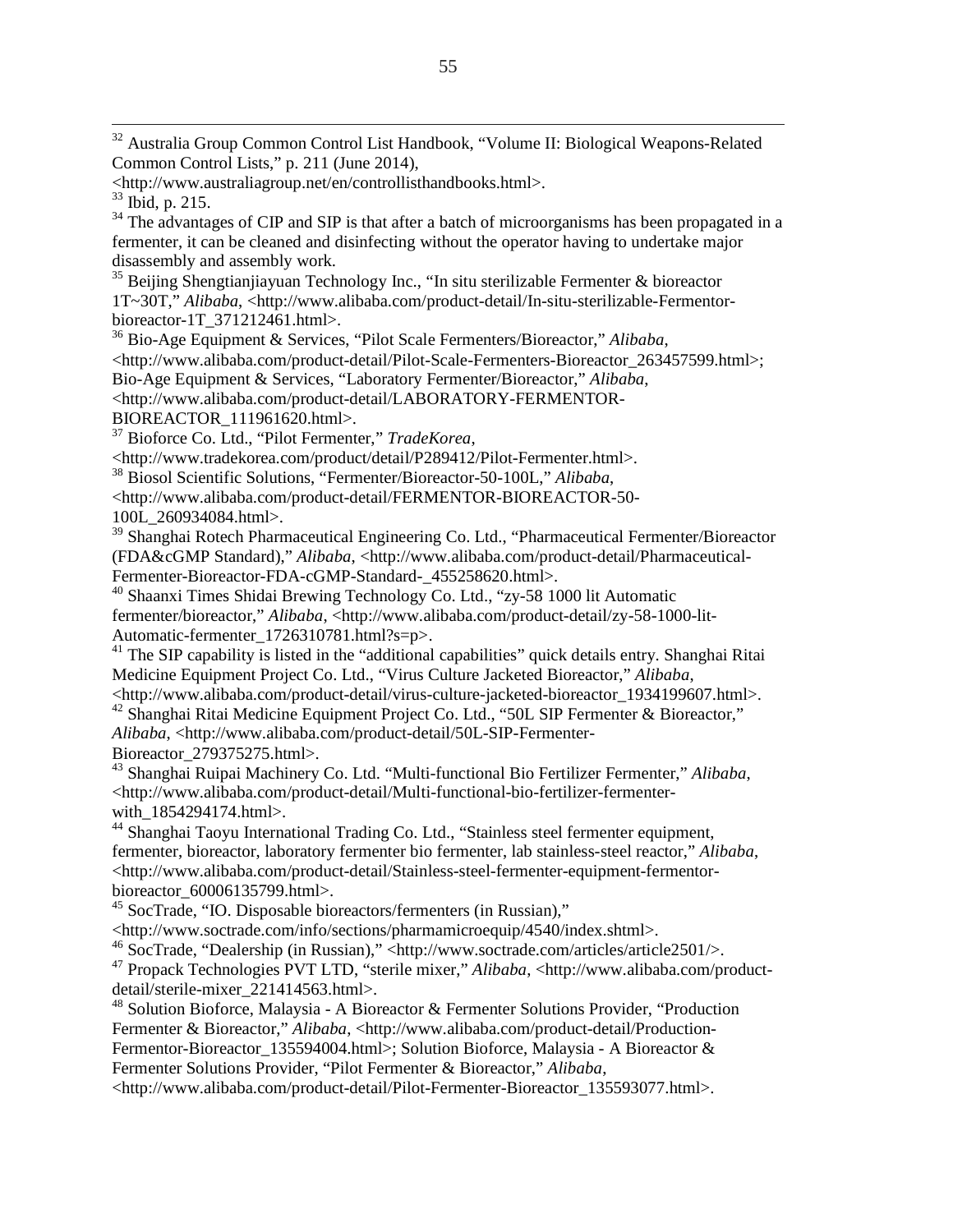49 Vellala Innovative Business Solutions, "TOROCell- Disposable Bioreactor," *Alibaba*, <http://www.alibaba.com/product-detail/TOROCell-Disposable-Bioreactor\_125954156.html>. <sup>50</sup> Wenzhou Deyi Machinery Trading Co. Ltd., "Stainless steel fermenter," *Alibaba*,

<http://deyee.en.alibaba.com/product/621456853-213755667/Stainless\_steel\_fermenter.html>. <sup>51</sup> Wenzhou Hualan Electrical Co. Ltd. "Glass Automatic BIO Fermenter/Fermenter/Fermentation tank," *Alibaba*, <http://www.alibaba.com/product-detail/Glass-Automatic-BIO-fermenterfermentor-fermentation 1657777633.html>.

<sup>52</sup> Wuxi Youbor Chemical Equipment Co. Ltd., "Single-use Bioreactor," *Alibaba*, <http://www.alibaba.com/product-detail/single-use-bioreactor\_1890835002.html>.

<sup>53</sup> Australia Group Common Control List Handbook, "Volume II: Biological Weapons-Related Common Control Lists," p. 217, <http://www.australiagroup.net/en/controllisthandbooks.html>. <sup>54</sup> Ibid, p. 222.

<sup>55</sup> Yixing Huading Food Machinery Co. Ltd., "Disc Clarifier with SIP&CIP,"

<http://www.alibaba.com/product-detail/Disc-Clarifier-with-SIP-CIP\_530046349.html>.

<sup>56</sup> Under "Forgings of highly stressed parts," the chromium content is given as above 10.5% and is identified as "inox," meaning the pieces are made of stainless steel. The pieces to the left of the picture are far rougher and have no luster compared to the pieces on the right, which are the finished products; hence, it appears these components are made up of polished steel.

<sup>57</sup> Yixing Huading Food Machine Co. Ltd., "Purification – Concentration – Clarification," p. 1-8, <http://www.huading-separator.com/docs/Huading-Separator.pdf>.

<sup>58</sup> Huading Separator, "Customer Service: Service Network," <http://www.huadingseparator.com/service/services/index.shtml>.

<span id="page-61-0"></span><sup>59</sup> Australia Group Common Control List Handbook, "Volume II: Biological Weapons-Related Common Control Lists," p. 223, <http://www.australiagroup.net/en/controllisthandbooks.html>. <sup>60</sup> Ibid, p. 227.

<span id="page-61-1"></span><sup>61</sup> Puretec Industrial Water, "What is Reverse Osmosis?" <http://puretecwater.com/what-isreverse-osmosis.html>.

<sup>62</sup> FRAMAX S.R.L., "Cross Flow Membrane Filtration," *Alibaba*,

<http://www.alibaba.com/product-detail/Cross-Flow-Membrane-Filtration\_141455591.html>. <sup>63</sup> Hangzhou Microna Membrane Technology Co. Ltd., "Cross Flow Membrane Filtration/Hollow fiber Crossflow Membrane Filter," *Alibaba*, <http://www.alibaba.com/product-detail/Cross-Flow-Membrane-Filtration-Hollow-fiber\_1753444020.html>.

<sup>64</sup> Hangzhou Microna Membrane Technology Co. Ltd., "UF Membrane/Ultrafiltration Membrane / Hollow Fiber Membrane," *Alibaba*, <http://hzmicrona.en.alibaba.com/product/721877006-

220702309/UF\_Membrane\_Ultrafiltration\_Membrane\_Hollow\_Fiber\_Membrane.html>.

<span id="page-61-2"></span><sup>65</sup> United States Department of Defense, "Militarily Critical Technologies List (MCTL): Part II: Weapons of Mass Destruction Technologies," II-3-15 (1998).

<sup>66</sup> Australia Group Common Control List Handbook, 2014, p. 231.

<sup>67</sup> Beijing Songyuan Huaxing Technology Co. Ltd., "Factory Outlet Vacuum Freeze Dryer," *Alibaba*, <http://www.alibaba.com/product-detail/Factory-Outlet-Vacuum-Freeze-Dryer\_60006638621.html>.

<sup>68</sup> Changzhou Yibu Drying Equipment Co. Ltd., "GZL S Series Vacuum Freeze Dryer," *Alibaba*, <http://www.alibaba.com/product-detail/GZL-S-Series-Vacuum-Freeze-Dryer\_341648941.html>.

<sup>69</sup> Hangzhou Chuangyi Vacuum Freeze Dryer Factory, "2013 Pharmaceutical Vacuum Freeze Dryer machine (CIP, SIP)," *Alibaba*, <http://www.alibaba.com/product-detail/2013- Pharmaceutical-Vacuum-Freeze-Dryer-machine\_1319092545.html>.

<sup>70</sup> Liaoning Bright Shine Machinery & Equipment Co. Ltd., "Vacuum Freeze Dryer (GZL)," *ec21.com*, <http://www.ec21.com/product-details/Vacuum-Freeze-Dryer-GZL--9145076.html>.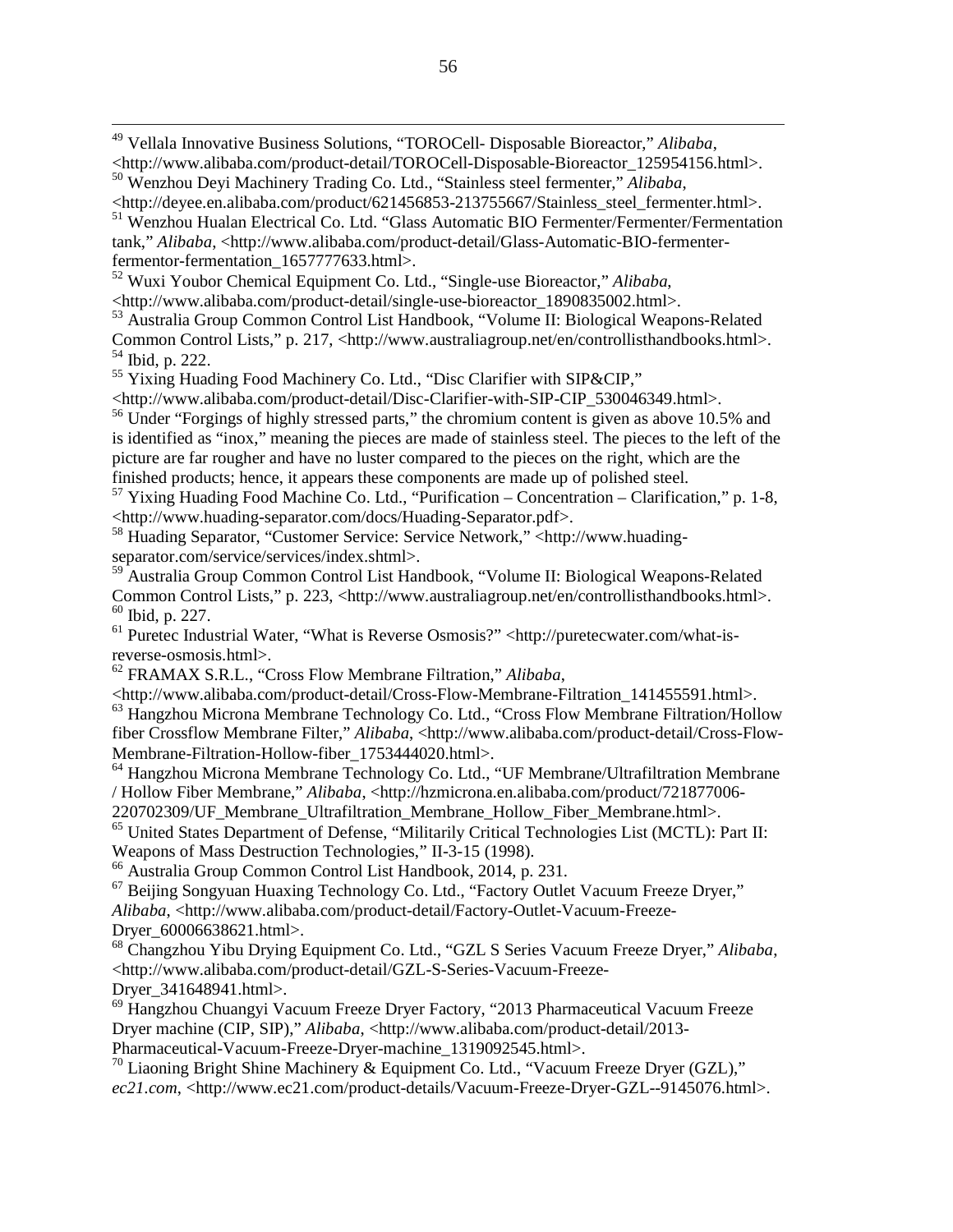71 World Top Trading Co. Sdn. Bhd, "GZL Series Freeze Dryer,"

<http://wttco.com/dryers/php/GZL%20Series%20Freeze%20dryer.php>; TD Neftehimmash KO, "Vacuum freeze dryer GZLS (in Russian)," <http://www.xn--80ahdapyad7bdvo7b.xn- p1ai/catalog/sushilnoe-oborudovanie-vakuumnoe/vakuumnyie-sublimaczionnyie-sushilkigzls.html>.

 $72$  Liaoning Bright Shine Machinery & Equipment Co. Ltd., "Vacuum Freeze Dryer (GZL)," *ec21.com*, <http://www.ec21.com/product-details/Vacuum-Freeze-Dryer-GZL--9145076.html>.

<sup>73</sup> Liaoyang Pharma Machinery Imp. & Exp. Co. Ltd., "LPGZL Industrial Vacuum Freeze Dryer," *Alibaba*, <http://lpmie.en.alibaba.com/product/633899942-

200054111/LPGZL\_Vacuum\_Freeze\_Dryer.html>.

<sup>74</sup> Shanghai Rotech Pharmaceutical Engineering Co. Ltd., "Pharmaceutical Vacuum Freeze Dryer (CIP,SIP) High Quality Vacuum Freeze Dryer, Freeze Dryer, Dryer [ibid]," *Alibaba*, <http://www.alibaba.com/product-detail/Pharmaceutical-Vacuum-Freeze-Dryer-cip-Sip\_1605913402.html>.

<sup>75</sup> Qinhuangdao Shenghua Imp. & Exp. Trading Co. Ltd., "GZLYZ5 Vacuum Freezing Dryer," *Alibaba*, <http://www.alibaba.com/product-detail/GZLYZ5-Vacuum-Freezing-Dryer\_1519570914.html?s=p>.

<sup>76</sup> Shanghai Aitomu Machinery Co. Ltd., "Pharmaceutical Vacuum Freeze Dryer (CIP, SIP)," *Alibaba*, <http://www.alibaba.com/product-detail/Pharmaceutical-Vacuum-Freeze-Dryer-CIP-SIP-\_740421724.html>.

77 Shanghai China Sun Far-East Pharmaceutical Machinery Co. Ltd., "GZL Series Food Lyophilizer Equipment," *Alibaba*, <http://www.alibaba.com/product-detail/GZL-Series-Food-Lyophilizer-Equipment\_701178413.html>; Shanghai China Sun Far-East Pharmaceutical Machinery Co. Ltd., "gzl serie de alimentos liofilizador equipo," *Alibaba*, <http://spanish.alibaba.com/product-free/gzl-series-food-lyophilizer-equipment-

701178413.html>.

<sup>78</sup> Shanghai Lyomac Mechanical Technology Co. Ltd., "LYOMAC Large-scale Vacuum Freeze Dryer/industrial freeze dryer/lyophilizer," *Alibaba*,

<http://lyomac.en.alibaba.com/product/976786734-

218766553/LYOMAC\_Large\_scale\_Vacuum\_Freeze\_Dryer\_industrial\_freeze\_dryer\_lyophilizer. html>.

 $79$  Shanghai Pharmaceutical Machinery Co. Ltd., "GZL Series Vacuum Freezing Dryer," Alibaba.com, <http://www.alibaba.com/product-detail/GZL-Series-Vacuum-Freezing-Dryer\_60012006220.html>.

<sup>80</sup> TD Neftehimmash KO, "Vacuum freeze dryer GZLS" (in Russian).

<sup>81</sup> Shanghai Rotech Pharmaceutical Engineering Co. Ltd., "Freeze Dryer with CIP SIP(FDA&cGMP Standard)," *Alibaba*,

<span id="page-62-0"></span><http://rotechmachinery.en.alibaba.com/product/492702706-

212254360/Freeze\_Dryer\_with\_CIP\_SIP\_FDA\_cGMP\_Stanadard\_.html>.

<span id="page-62-1"></span>82 Zhengzhou Nanbei Instrument Equipment Co. Ltd., "industrial top press type freeze dryer Danfoss compressor freeze dryer," *Alibaba*, <http://www.alibaba.com/product-detail/industrialtop-press-type-freeze-dryer\_1979218950.html>.

<sup>83</sup> Australia Group Common Control List Handbook, 2014, p. 229, 233.

<sup>84</sup> Ibid, p. 236.

<sup>85</sup> Although not explicitly listed on the AG Biological List, we noted that several Internet vendors offered to sell military-grade NBC infantry protection suits.

<sup>86</sup> ASTIC PTE Ltd., "Biological Safety Cabinets," *Alibaba*, <http://www.alibaba.com/productdetail/Biological-Safety-Cabinets\_251792711.html>.

<span id="page-62-2"></span><sup>87</sup> Zhangqiu Meihua International Trading Co. Ltd., "ISO, CE Certificated BIOBASE 4 feet Class III BIOSAFETY CABINET, BIOLOGICAL SAFETY CABINET, Glove BOX," *Alibaba*,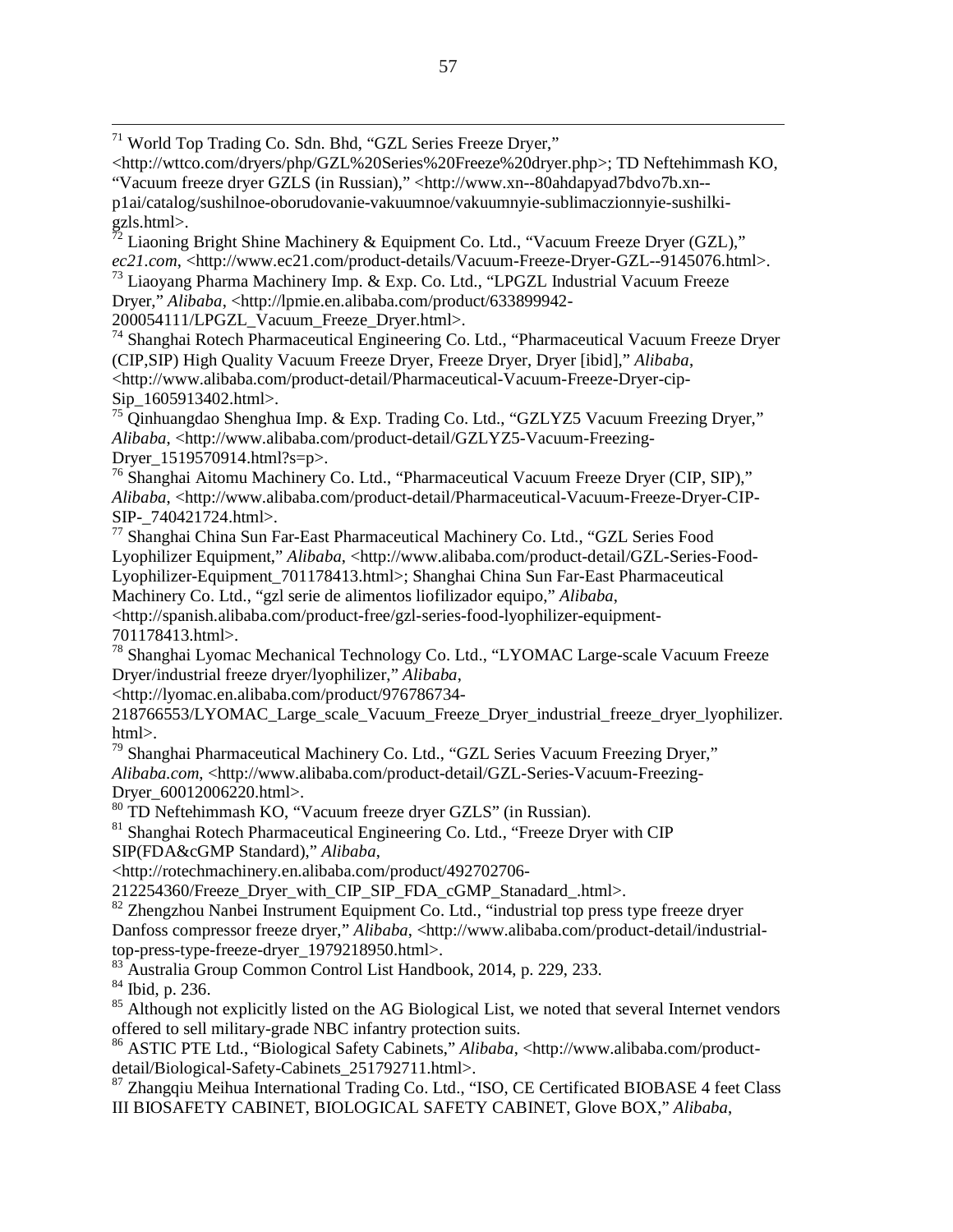<span id="page-63-0"></span><http://meihuatrade.en.alibaba.com/product/706020240-

214972302/ISO\_CE\_Certificated\_BIOBASE\_4\_feet\_Class\_III\_BIOSAFETY\_CABINET\_BIOL OGICAL\_SAFETY\_CABINET\_Glove\_BOX.htm>, <http://www.alibaba.com/product-

<span id="page-63-1"></span>detail/ISO-CE-Certificated-BIOBASE-4-feet\_60042004954.html?s=p>.

<sup>88</sup> Changsha Mitr Instrument and Equipment Corporation, "ISO, CE Certificated Biobase 4 feet Class III Biosafety Cabinet, Biological Safety Cabinet, Glove Box," *Alibaba*,

<http://www.alibaba.com/product-detail/ISO-CE-Certificated-Biobase-4-

feet\_1880664995.html>.

 $\overline{a}$ 

<sup>89</sup> Changsha Weierkang Xiangying Centrifuge Co. Ltd., "Class III Biological Safety Cabinet," *Alibaba*, <http://www.alibaba.com/product-detail/Class-III-Biological-Safety-Cabinet\_741841410.html>.

<span id="page-63-2"></span><sup>90</sup> Air Clean Deviser Taiwan Corp. "Laboratory Class III biological safety cabinet," *Alibaba*, <http://www.alibaba.com/product-detail/Laboratory-Class-III-biological-safetycabinet 1836012945.html?s=p>.

<span id="page-63-3"></span><sup>91</sup> Guangzhou Sinosource Trade Co. Ltd., "Class III Biological Safety Cabinet," *Alibaba*, <http://www.alibaba.com/product-detail/Class-III-Biological-Safety-Cabinet\_728512931.html>. <sup>92</sup> Hangzhou Chincan Trading Co. Ltd., "Class III Biological Safety Cabinet," *Alibaba*,

<span id="page-63-5"></span><span id="page-63-4"></span><http://www.alibaba.com/product-detail/Class-III-Biological-Safety-Cabinet\_1972929476.html>. <sup>93</sup> Lunar Event Management Sdn. Bhd., "Class I, II and III Biological Safety Cabinets," *Alibaba*, <http://www.alibaba.com/product-detail/Class-I-II-and-III-Biological\_103690078.html>.

<span id="page-63-6"></span><sup>94</sup> Pharma Star for Advanced Technology Lab Equipment and Cleanroom, "Class 3 Biological" Safety Cabinet," *Alibaba*, <http://www.alibaba.com/product-detail/class-3-biological-safety-

cabinet\_137970973.html>.

<sup>95</sup> Suzhou Antai Airtech Co. Ltd., "SAT0063 BSC-1300III Biological Flammable Safety Cabinet," *Alibaba*, <http://www.alibaba.com/product-detail/SAT0063-BSC-1300III-Biological-Flammable-Safety\_660567814.html>.

<sup>96</sup> Teknomar Ltd. Sti., "Atmospheric Controlled Glove Box," *Alibaba*, <http://www.alibaba.com/product-detail/ATHMOSPHERIC-CONTROLLED-GLOVE-BOX\_217357120.html>.

97 Zhangqiu Meihua International Trading Co. Ltd., "ISO, CE Certificated BIOBASE 4 feet Class III BIOSAFETY CABINET, BIOLOGICAL SAFETY CABINET, Glove BOX," *Alibaba*, <http://www.alibaba.com/product-detail/ISO-CE-Certificated-BIOBASE-4 feet 60042004954.html?s=p>.

 $^{98}$  ID<sub>50</sub> is the number of microorganisms required to infect 50% of exposed individuals. <sup>99</sup> Beijing Biolaunching Technologies Co. Ltd., "SIBATA System Whole Body Exposure (in

Chinese)," <http://www.bio-launching.com/s02/product/2012/09/04/15797441.html>.

<sup>100</sup> Beijing Huironghe Technology Limited, "Double animals exposed dynamic system" (in Chinese), <http://www.bio-equip.com/show1equip.asp?equipid=423758>.

<sup>101</sup> TEDA Hope Company, "Shaped exposure device" (in Chinese), <http://www.hopemed.com/product/html/?146.html>. 102 Australia Group Common Control List Handbook, 2014, p. 245.

<sup>103</sup> Kurantin Gutinjua Ltd., "Agricultural 'ACON-H'," *Alibaba*,

<http://www.alibaba.com/product-detail/Agricultural-ACON-H-\_158717858.html>.

<sup>104</sup> Zhengzhou Allraise Imp. & Exp. Co. Ltd., "Hot Sale Advanced Agriculture Aircraft For Farm," *Alibaba*, <http://www.alibaba.com/product-detail/Hot-Sale-Advanced-Agriculture-Aircraft-For\_1872264627.html>.

<sup>105</sup> Henan Guangda Textiles Imp & Exp Co. Ltd., "UAV agricultural helicopter sprayer," *Alibaba*, <http://www.alibaba.com/product-detail/UAV-agricultural-helicoptersprayer\_1590629549.html>.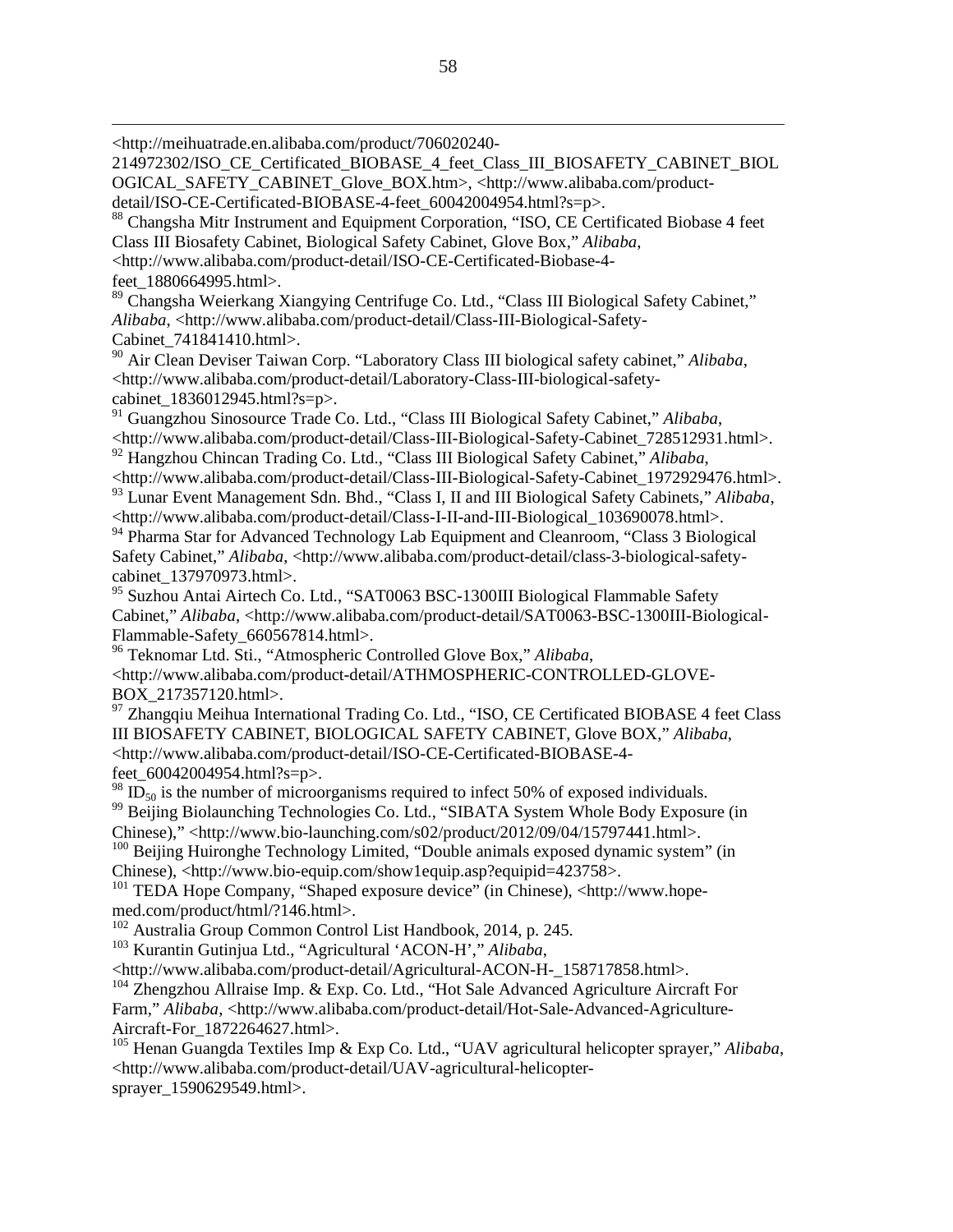<sup>106</sup> Zhengzhou Known Imp. & Exp. Co. Ltd., "unmanned aerial vehicle sprayer for agriculture," <http://www.alibaba.com/product-detail/unmanned-aerial-vehicle-uav-sprayerfor\_60122235779.html>.

 $107$  Zhengzhou Allraise Imp. & Exp. Co. Ltd., "ODM Customized Gas Power Agriculture Crop Sprayer UAV," *Alibaba*, <http://www.alibaba.com/product-detail/ODM-Customized-Gas-Power-Agriculture-Crop\_60079426287.html>.

<sup>108</sup> Avialux, "Agriculture aircraft," *Alibaba*, <http://www.alibaba.com/product-detail/Agricultureaircraft\_11115566.html>; Skyliner, "An-2 Aircraft," *Alibaba*, <http://www.alibaba.com/productdetail/An-2-Aircraft\_122427352.html>.

<sup>109</sup> J.S. Clayton, T.P.Y. Sandar, "Aerial application for control of public health pests," *Aspects of Applied Biology* 66 (2012): p. 1-3, <http://www.micron.co.uk/files/aerialcontrol\_2002.pdf>.

 $110$  Silvercrest Submarines, "Submarines, Submersibles, ROVs, & Sub-Sea Equipment," 2015, <http://www.silvercrestsubmarines.co.uk/index.html>. This vendor does not provide prices for his wares; the interested buyer must contact him directly for price quotes.

<sup>111</sup> John S. McNulty, "Biological Warfare Trials at San Francisco, California, 20 - 27 September 1950," Special Report No. 142, PD Division, Chemical Corps Biological Laboratories, 1951. This document has previously been discussed in the literature. It is for instance cited in: John Ellis van Courtland Moon, "The US Biological Weapons Program," *Deadly Cultures: Biological Weapons Since 1945*, eds. Mark Wheelis, Lajos Rózsa, Malcolm Dando (Cambridge: Harvard University Press, 2006), p. 24-25, p. 386 fn. 80.

<sup>112</sup> LabX, "For Sale: #359290 Precision 400L 316L SS Bioreactor," <http://www.labx.com/v2/spiderdealer2/vistasearchdetails.cfm?LVid=31972307#.VBn19fldV8F >.

<span id="page-64-1"></span><span id="page-64-0"></span><sup>113</sup> Zhu Rongji, "Regulations of the People's Republic of China on Export Control of Dual-Use Biological Agents and Related Equipment and Technologies," Decree No. 365 of the State Council of the People's Republic of China of October 14, 2002," published June 10, 2010, <http://news.alibaba.com/article/detail/international-trade-special/100327587-1-regulationspeople%2527s-republic-china-export.html>.

<sup>114</sup> AliSourcePro, Buying Request from Norway buyer, "20L stainless steel micro beer fermenter," September 25, 2014, <http://sourcing.alibaba.com/buying-request/details/50Lstainless-steel-micro-beer-fermenter/237038679.html>. (This page was closed down after 10 "quotations" were received by the buyer.)

 $11\overline{5}$  United Nations Monitoring, Verification and Inspection Commission (UNMOVIC), "Annex: Iraq's procurement for its weapons of mass destruction programmes," S/2005/742, November 2005, para. 3-4, p. 9, <http://www.un.org/depts/unmovic/new/documents/technical\_documents/s-2005-742-procurement.pdf>.

 $116$  Ibid.

<sup>117</sup> Ibid, para. 7, p. 10.

 $118$  Ibid;

United Nations Monitoring, Verification and Inspection Commission (UNMOVIC), "Appendix: Biological Weapons Programme of Iraq (extracted from the compendium summary),

Development of the biological weapons programme," S/2005/545, November 2005, para. 8, p. 7- 8, <http://www.un.org/depts/unmovic/new/documents/technical\_documents/s-2005-545-bw.pdf>. <sup>119</sup> United Nations Monitoring, Verification and Inspection Commission (UNMOVIC),

"Appendix: Biological Weapons Programme of Iraq para. 9, p. 8.

 $^{120}$  Ibid, para. 11, p. 8.

<sup>121</sup> United Nations Monitoring, Verification and Inspection Commission (UNMOVIC), "Annex: Iraq's procurement for its weapons of mass destruction programmes," para. 8-13, p. 10-12.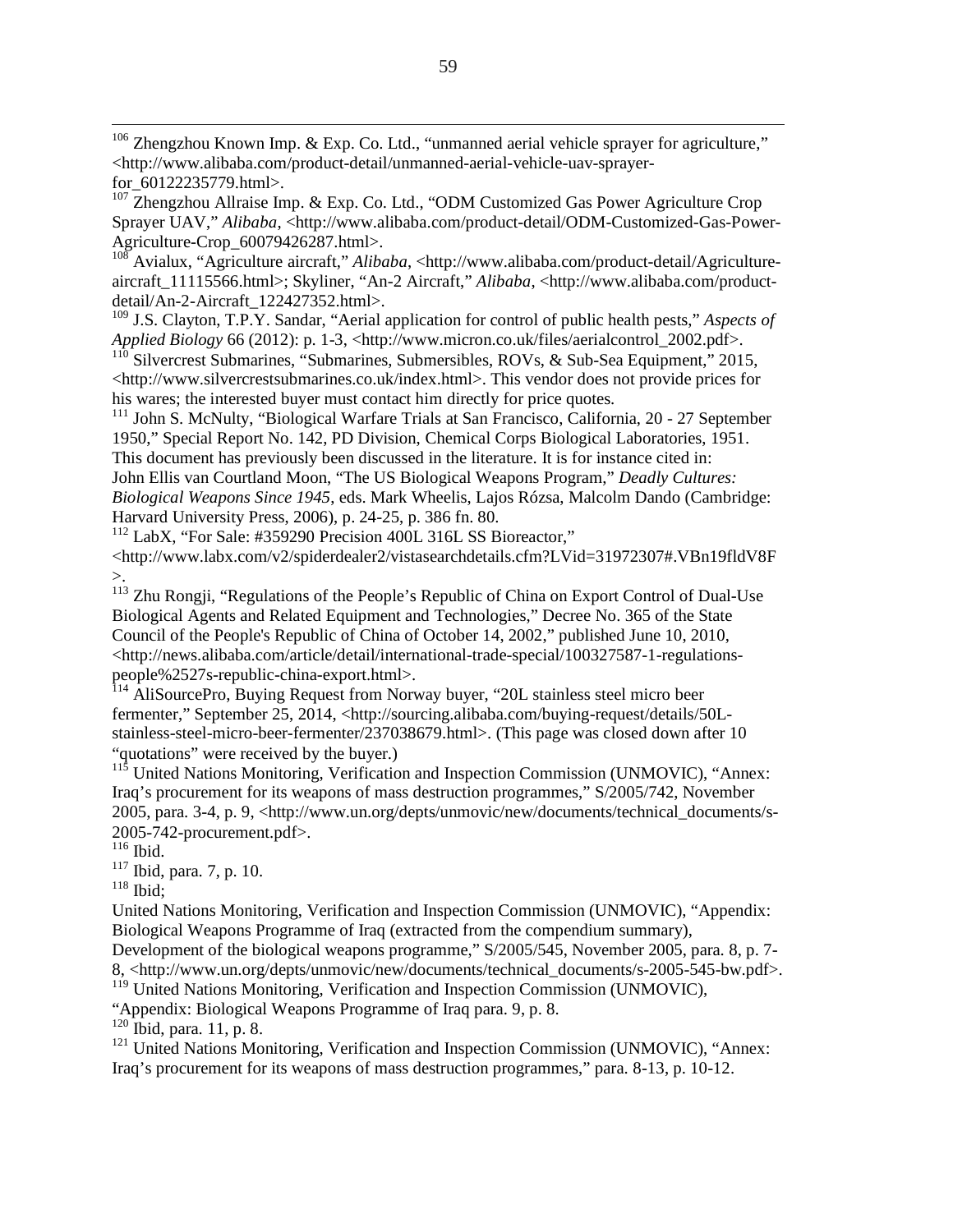122 "Proliferation Case Study Series- Valves for Arak," *Project Alpha*, *Centre for Science and Security Studies, King's College London*, August 22, 2014, p. 14,

John Madinger, *Money Laundering: A Guide for Criminal Investigators* (Boca Raton: CRC Press, 2012), p. 170-171. See also: Jeremy Scott-Joynt, "Western Union Joins Fraud Fight," *BBC News*, October 13, 2005, <http://news.bbc.co.uk/2/hi/business/4338400.stm>; "Western Union: Finance in Purgatory: The wonderful, awful business of international transfers," *The Economist*, February 15, 2014, <http://www.economist.com/news/finance-and-economics/21596544-wonderful-awfulbusiness-international-transfers-finance-purgatory>; "Be Aware of MTCN Fraud – Western Union Scam," *Alibaba*,

<http://www.alibaba.com/help/safety\_security/case\_study/buyer/011.html>.

<sup>125</sup> Guangzhou Zhigao Freeze Equipment Limited Company, "Pressure Control," *Alibaba*, <http://hgzhigao.en.alibaba.com/search/product?SearchText=pressure+control>.

<sup>126</sup> Bioreactors used for the propagation of bacteria use electric circuits to control their

temperature. Photobioreactors use light as the energy source to propagate algae and microalgae.

 $127$  See for example; "Origin oil claims breakthrough with algae culture photo bioreactor,"

*CosmeticsDesign.com USA*, July 2, 2013, <http://www.cosmeticsdesign.com/Business-Financial/Origin-oil-claims-breakthrough-with-algae-culture-photo-

bioreactor?utm\_source=copyright&utm\_medium=OnSite&utm\_campaign=copyright>. <sup>128</sup> Pan Algaea Varna OOD, "Algae bioreactor technique," *Alibaba*,

<http://www.alibaba.com/product-detail/Algae-bioreactor-technique\_143935121.html>.

129 Wecare Biofuel Co., "Biodiesel," *Alibaba*, <http://www.alibaba.com/productdetail/biodiesel\_108272984.html>.

<span id="page-65-0"></span><sup>130</sup> Dalian Huixin Titanium Equipment Development Co., "Algae Culture products," *Alibaba*, <http://www.alibaba.com/product-detail/Algae-Culture-products\_514333853.html>.

<span id="page-65-1"></span><sup>131</sup> Jiaozuo Yongle Oil Machinery Co. Ltd., "Algae Biodiesel Production Plant for sale," *Alibaba*, <http://www.alibaba.com/product-detail/Algae-Biodiesel-Production-Plant-forsale\_1610269695.html>.

<sup>132</sup> GEA Pharma Systems, "VAPOVAC<sup>™</sup> H2O2 Gas Sterilization - Faster, Safer, More Effective Freeze Dryer Sterilization," <http://www.gea-

ps.com/npsportal/cmsdoc.nsf/WebDoc/webb7h6b53>; GEA Pharma Systems India Private Ltd., "Gas Sterilization System," *IndiaMart*, July 20, 2013,

<http://trade.indiamart.com/details.mp?offer=2600368712>.

 $^{133}$  Ibid.

<sup>134</sup> GEA Pharma Systems India Private Ltd., "Gas Sterilization System," *IndiaMart*, July 20, 2013, <http://trade.indiamart.com/details.mp?offer=2600368712>.

<sup>135</sup> Raymond A. Zilinskas, Hussein Alramini, "Aerosol Vaccines," in Jonathan B. Tucker, ed., *Innovation, Dual Use, and Security: Managing the Risks of Emerging Biological and Chemical Technologies* (Cambridge: MIT Press, 2012), p. 267-268.

<sup>136</sup> Clontech, "*B. subtilis* Secretory Protein Expression System," 2015,

<http://www.clontech.com/takara/IE/Products/Protein\_Research/Protein\_Folding\_and\_Expressio

n/B\_subtilis\_Secretory\_Protein\_Expression\_System#productlist>. <sup>137</sup> OpenPCR, "Your Open-Source PCR Thermocycler," <http://openpcr.org/>; Yantai Addcare Bio-Tech Co. Ltd., "automated DNA extraction, PCR preparation machine," *Alibaba*,

<http://www.alibaba.com/product-detail/automated-DNA-extraction-PCR-preparation-

machine 60092403240.html?s=p>; Beijing Donglinchangsheng Biotechnology Co. Ltd.,

"Magnetic bead DNA Extraction kit, laboratory reagent kits," *Alibaba*,

<sup>&</sup>lt;https://www.acsss.info/proliferation/item/342-valves-for-arak>.

 $123$  United Nations Monitoring, Verification and Inspection Commission (UNMOVIC), "Annex: Iraq's procurement for its weapons of mass destruction programmes," para. 13, p. 11.

 $124$  For a description of how such a scheme can be put in place, see: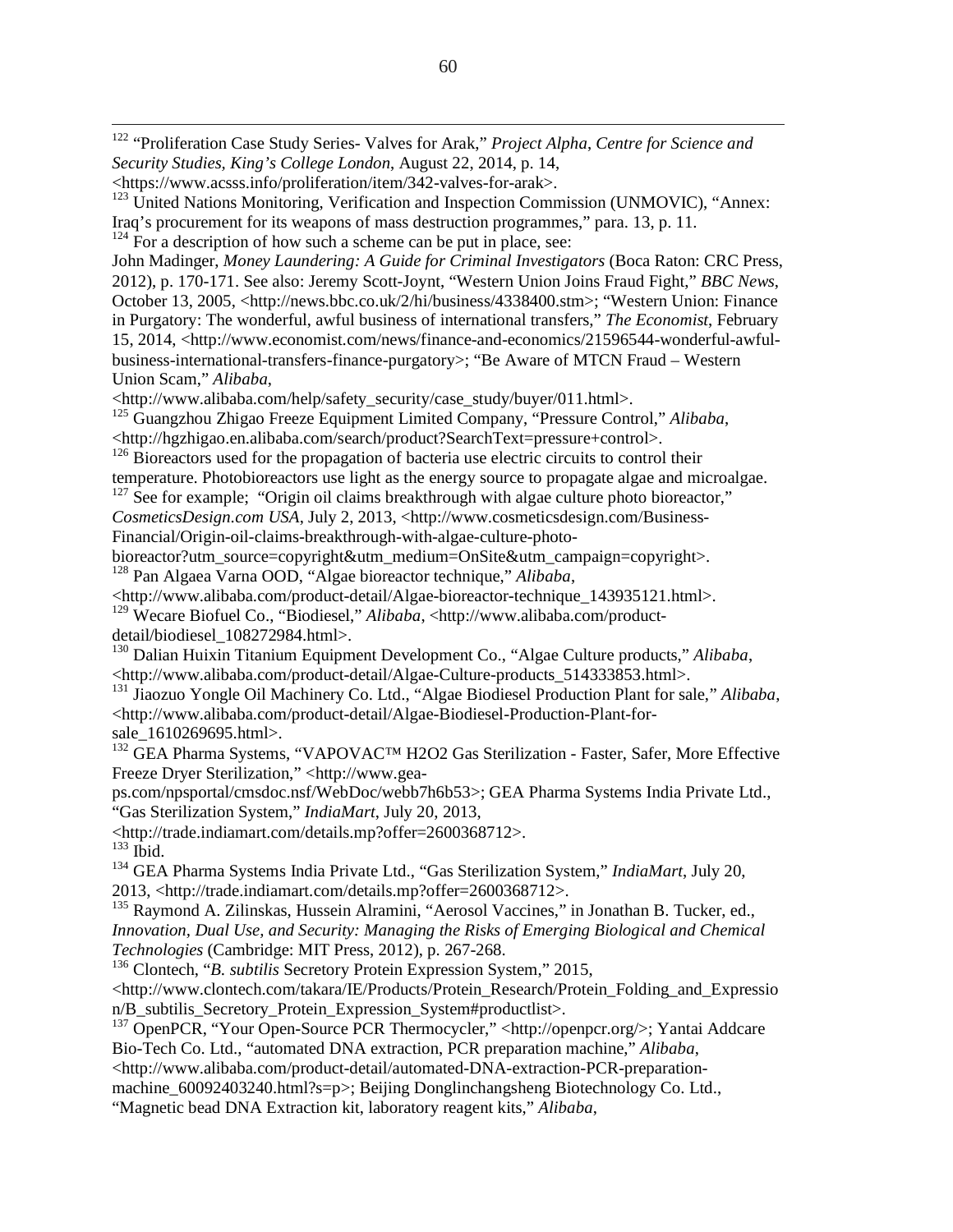<http://www.alibaba.com/product-detail/Magnetic-bead-DNA-Extraction-kit-

laboratory\_477317833.html> ; Henan Huier Nano Technology Co. Ltd., "Bacteria Magnetic DNA Extraction Kit, quick DNA Extraction," *Alibaba*, <http://www.alibaba.com/productdetail/Bacteria-Magnetic-DNA-Extraction-Kit-quick\_1687246723.html>; Henan Huier Nano Technology Co. Ltd., "Magnetic Beads Method Plasmid DNA Extraction and Purification Kit," Alibaba, <http://www.alibaba.com/product-detail/Magnetic-Beads-Method-Plasmid-DNA-Extraction\_1690409204.html>; Guangzhou Mecan Trading Co. Ltd., "PCR Machine Auto PCR DNA/RNA Extracting Machine," *Alibaba*, <http://www.alibaba.com/product-detail/PCR-Machine-Auto-PCR-DNA-RNA\_60052364703.html>; Zhengzhou Nanbei Instrument Equipment Co. Ltd., "TOUCH auto PCR DNA/RNA extracting machine," *Alibaba*, <http://www.alibaba.com/product-detail/TOUCH-auto-PCR-DNA-RNAextracting\_1962955592.html>; Yantai Addcare Bio-Tech Co. Ltd., "magnetic PCR DNA extraction," <http://www.alibaba.com/product-detail/magnetic-PCR-DNAextraction 1145433386.html>.

<sup>138</sup> Committee on Trends in Science and Technology Relevant to the Biological Weapons Convention, *Life Sciences and Related Fields: Trends Relevant to the Biological Weapons Convention* (Washington, D.C.: National Academies Press, 2011), p. 116.

<sup>139</sup> SelectScience, "Genetic Engineering Kits," 2015, <http://www.selectscience.net/geneexpression-and-molecular-cloning/product-directory/genetic-engineering-kits/page-

14/?&catID=2052&viewAll=1&pageSize=25&sortBy=r&u=>. <sup>140</sup> Synbiota Inc., "Genomikon Rainbow Factory," 2015,

<https://synbiota.com/marketplace\_items/2?gclid=CNWL-42bsMMCFRRffgod34oA3w>. <sup>141</sup> Ibid.

<sup>142</sup> Ibid.

 $\overline{a}$ 

<sup>143</sup> David Relman, Personal communication, March 1, 2015.

<sup>144</sup> Sean V. Murphy and Anthony Atala, "3D Bioprinting of tissues and organs," *Nature Biotechnology* 32:773, 2014.

<sup>145</sup> Howard Wolinsky, "Printing Organs Cell-by-Cell," *EMBO reports* 15(8):836, July 10, 2014. Tracheobronchomalacia is a rare disease that occurs when the airway walls are weak and the airways collapse during breathing or coughing.

<sup>146</sup> "Bioprinters: Printing a bit of me," *The Economist*, March 8, 2014;

<span id="page-66-1"></span><span id="page-66-0"></span><http://www.economist.com/news/technology-quarterly/21598322-bioprinting-building-livingtissue-3d-printer-becoming-new-business>.

<sup>147</sup> "Patrick", "DIY BioPrinter," <http://www.instructables.com/id/DIY-BioPrinter/>; Jessica Leber, "A DIY Bioprinter is Born," *MIT Technology Review*, February 20, 2013, <http://www.technologyreview.com/view/511436/a-diy-bioprinter-is-born/>.

<sup>148</sup> Biological Weapons Convention Implementation Support Unit, "Advances in science and technology related to the Convention," June 2, 2014, BWC/MSP/2014/MX/INF.3, p. 5, point 15, <http://www.unog.ch/80256EDD006B8954/(httpAssets)/1742CC0986E6A683C1257D49004030 BC/\$file/BWC\_MSP\_2014\_MX\_INF.3+E.pdf>.

 $149$  Ibid; Sean V. Murphy, Anthony Atala, "3D Bioprinting of tissues and organs," p. 773.

<sup>150</sup> Eddie Krassenstein, "BioBots to Bring Revolutionary 3D Bioprinter to the Masses with \$5,000 Beta Program & Eventually Print Whole Organs," *3DPrint*, October 16, 2014 <http://3dprint.com/19305/biobots-3d-bioprinter/>.

<sup>151</sup> Oingdao Unique Products, "High Precision Good Performance 3D bio-printer," *Alibaba*, <http://www.alibaba.com/product-detail/High-Precision-Good-Performance-3Dbio\_60017696096.html>;

"Chinese company releases 2nd Gen 3D bioprinter `Anyprint B01CS' for \$24,500," *3Ders*, October 22, 2014, <http://www.3ders.org/articles/20141022-chinese-company-introduces-2ndgen-3d-bioprinter-anyprint.html>.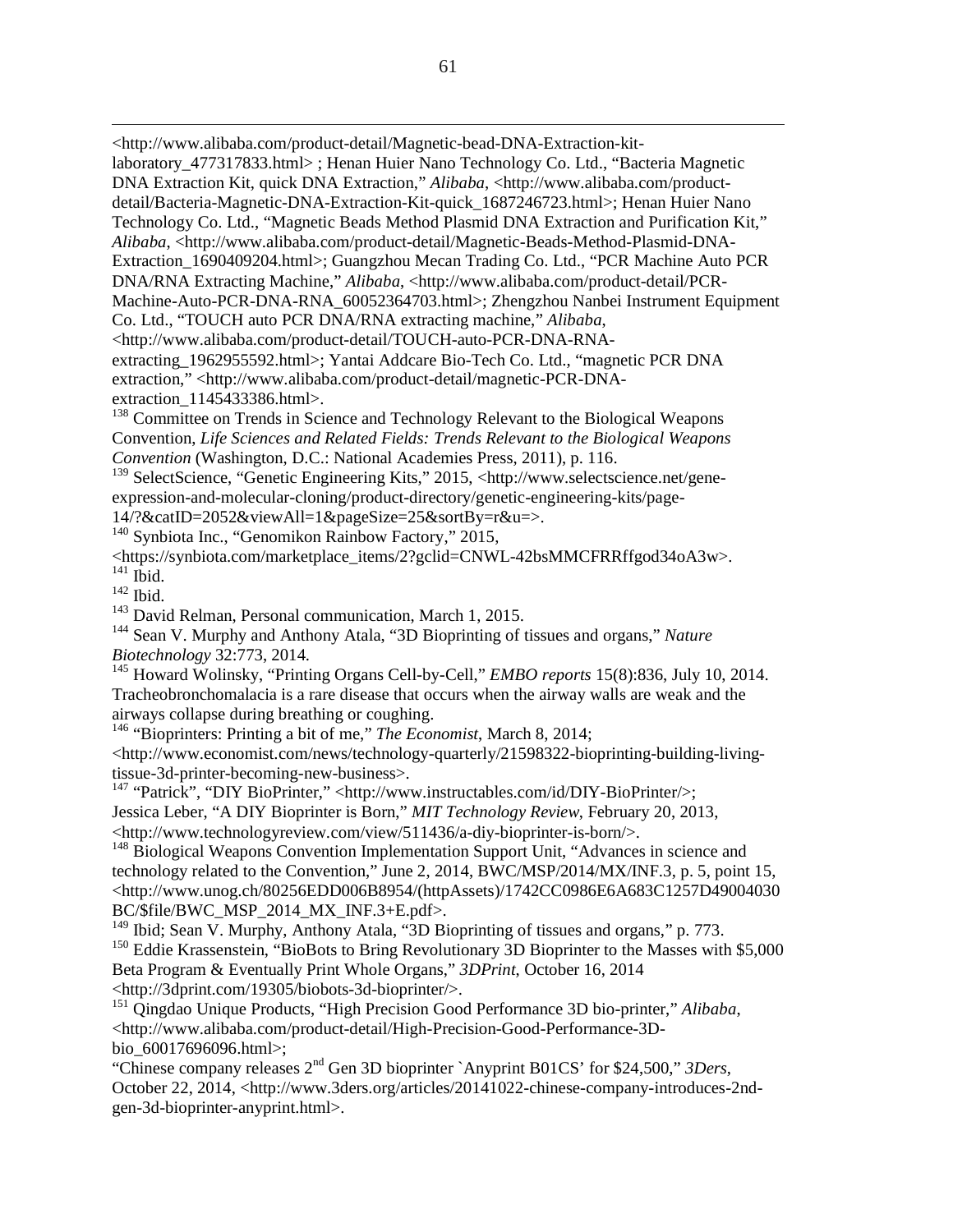<sup>153</sup> Charles Clover, "Alibaba: Weapons of mass ecommerce," *Financial Times*, September 26, 2014, <http://www.ft.com/intl/cms/s/0/2a19e07c-43ef-11e4-8abd-

00144feabdc0.html#axzz3EwG5YhUK>.

<sup>154</sup> United Nations Security Council, "Resolution 1540 (2004), Adopted by the Security Council at its 4956<sup>th</sup> meeting, on 28 April 2004," S/RES/1540 (2004), p. 3, paragraph 3,

<http://www.un.org/en/ga/search/view\_doc.asp?symbol=S/RES/1540%20%282004%29>.

<sup>155</sup> Lew Weinstein, "Abdur Rauf's Notebook**,"** November 14, 2014,

<https://caseclosedbylewweinstein.wordpress.com/2014/11/15/at-the-dangerous-pathogens-2000 conference-dr-zawahiris-infiltrating-scientist-rauf-ahmad-presented-on-the-isolation-of-bacillusanthracis/comment-page-1/#comment-36360>.

<sup>156</sup> Biological Weapons Convention Implementation Support Unit, The United Nations Office at Geneva, "The Biological Weapons Convention,"

<http://www.unog.ch/80256EDD006B8954/(httpAssets)/C4048678A93B6934C1257188004848 D0/\$file/BWC-text-English.pdf>.

<sup>157</sup> U.S. Department of State, "UN Security Council Resolution 1540,"

<http://www.state.gov/t/isn/c18943.htm#1>.

<sup>158</sup> Ministry of Commerce Announcement No. 61 of 2006 Biological Agents and Related Equipment and Technologies Export Control List, "Biological Agents and Related Equipment and Technologies Export Control List, (In Chinese) July 31, 2006;

<http://exportcontrol.mofcom.gov.cn/article/y/x/200607/20060702743377.shtml>;

Administrative Regulations, Regulations of the People's Republic of China on Export Control of Dual-Use Biological Agents and Related Equipment and Technologies, Promulgated by Decree No. 365 of the State Council of the People's Republic of China on October 14, 2002, and effective as of December 1, 2002, <http://www.npc.gov.cn/englishnpc/Law/2007- 12/14/content\_1384260.htm>.

 $^{159}$  Ibid.

<sup>160</sup> Ibid.

<sup>161</sup> Points 2.b) and 3., in: "Weapons of Mass Ecommerce: What can Alibaba do?," *Project Alpha, Centre for Science and Security Studies, King's College London*, September 27, 2014,

<https://www.acsss.info/news/item/358-weapons-of-mass-ecommerce-what-alibaba-could-do>.  $162\text{\AA}$  useful, short, list of common "red flags" can be found here: Bureau of Industry and Security, U.S. Department of Commerce, "Red Flag Indicators,"

<http://www.bis.doc.gov/index.php/enforcement/oee/compliance/23-compliance-a-training/51 red-flag-indicators>.

<span id="page-67-1"></span><span id="page-67-0"></span><sup>163</sup> Zhejiang Administration, People's Republic of China, "Business license online identity online check," (in Chinese), <http://zjnet.zjaic.gov.cn/sign/addSignOnline.action>.

<sup>164</sup> Hughes and Alper, p. 23.

<span id="page-67-2"></span><sup>165</sup> Project Alpha has previously recommended such a system for screening sellers.

"Weapons of Mass Ecommerce: What can Alibaba do?," *Project Alpha, Centre for Science and Security Studies, King's College London*, September 27, 2014,

<https://www.acsss.info/news/item/358-weapons-of-mass-ecommerce-what-alibaba-could-do>. <sup>166</sup> Ibid, p. 23.

<sup>167</sup> Bureau of Industry and Security, U.S. Department of Commerce, "BIS Technical Advisory Committees (TAC)," <http://tac.bis.doc.gov/>.

<sup>168</sup> Organization for the Prohibition of Chemical Weapons, "Scientific Advisory Board,"

<http://www.opcw.org/about-opcw/subsidiary-bodies/scientific-advisory-board/>.

 $169$  Hughes and Alper, p. 23-25.

 $170$  Michael Carson, personal communication, February 5, 2015.

<sup>171</sup> Hughes and Alper, p. 24.

 $^{152}$  Ibid.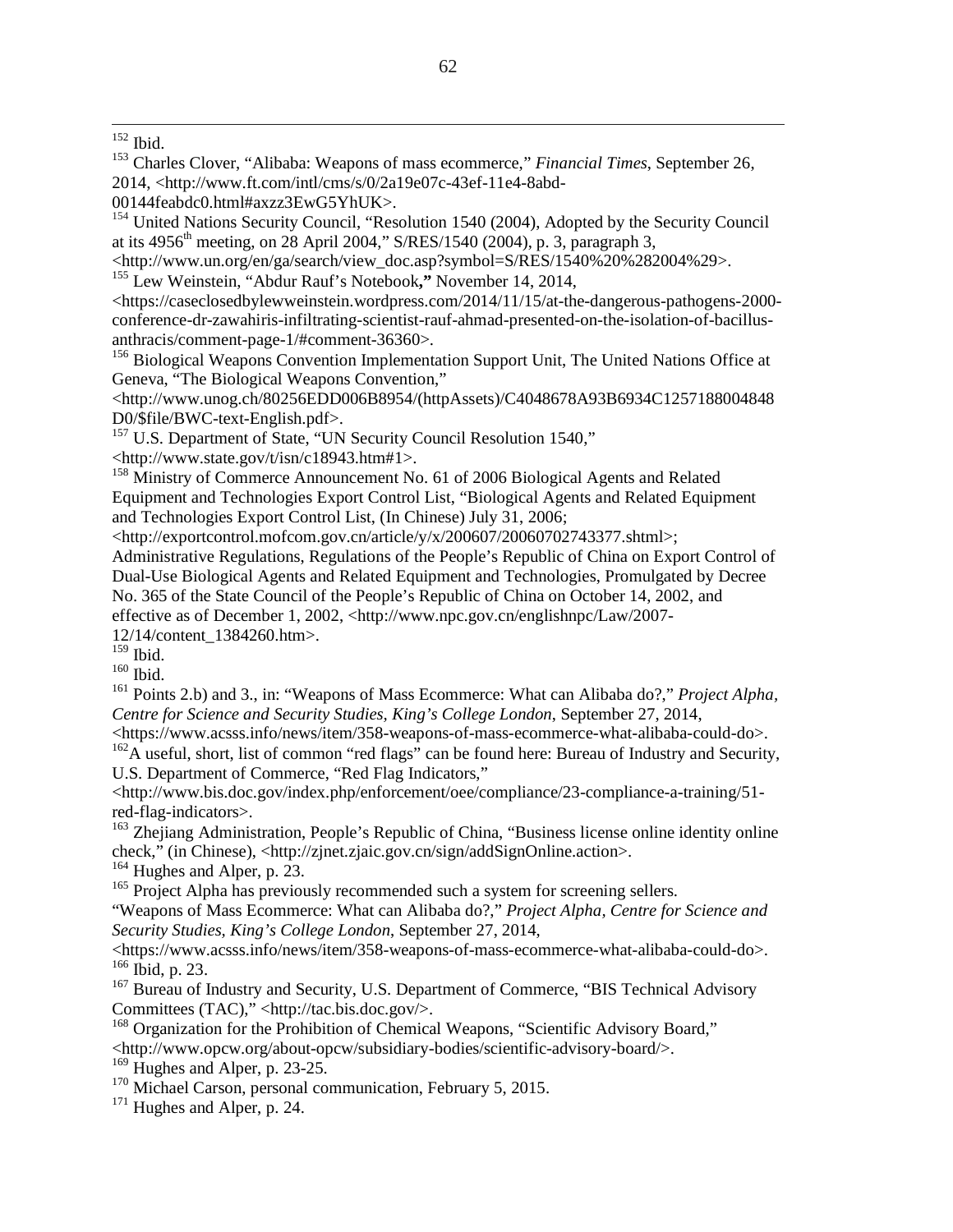$174$  Hughes and Alper, p. 24.

<sup>175</sup> Ibid, p. 25.

 $176$  Ibid.

 $177$  Ibid.

<sup>178</sup> Ibid.

<sup>179</sup> Australia Group, "The Origins of the Australia Group,"

<http://www.australiagroup.net/en/origins.html>.

 $180$  Ibid.

<sup>181</sup> Australia Group, "Australia Group Common Control Lists,"

<http://www.australiagroup.net/en/controllists.html>.

<sup>182</sup> Australia Group, "Control List of Dual-Use Biological Equipment and Related Technology and Software," September 2014, <http://www.australiagroup.net/en/dual\_biological.html>. <sup>183</sup> Australia Group, "Press Release: Mexico Joins the Australia Group," August 12, 2013,

<http://www.australiagroup.net/en/mexico\_statement.html>.

 $184$  Ibid.

<sup>185</sup> Australia Group, "Objectives of the Group,"

<http://www.australiagroup.net/en/objectives.html>.

<sup>186</sup> Convention on the Prohibition of the Development, Production and Stockpiling of Bacteriological (Biological) and Toxin Weapons and on their Destruction," retrieved at: Biological Weapons Convention Implementation Support Unit, The United Nations Office at Geneva, "The Biological Weapons Convention,"

<http://www.unog.ch/80256EDD006B8954/(httpAssets)/C4048678A93B6934C1257188004848 D0/\$file/BWC-text-English.pdf>.

<sup>187</sup> Biological Weapons Convention Implementation Support Unit, The United Nations Office at Geneva, "The Biological Weapons Convention,"

<http://www.unog.ch/80256EDD006B8954/(httpAssets)/C4048678A93B6934C1257188004848 D0/\$file/BWC-text-English.pdf>; Biological Weapons Convention Implementation Support Unit, The United Nations Office at Geneva, "Membership of the Biological Weapons Convention," <http://www.unog.ch/80256EE600585943/(httpPages)/7BE6CBBEA0477B52C12571860035FD 5C?OpenDocument>.

<sup>188</sup> Biological Weapons Convention Implementation Support Unit, The United Nations Office at Geneva, "Membership of the Biological Weapons Convention".

<sup>189</sup> Organisation for the Prohibition of Chemical Weapons, "Article I. General Obligations," <http://www.opcw.org/chemical-weapons-convention/articles/article-i-general-obligations/>. <sup>190</sup> Organisation for the Prohibition of Chemical Weapons, "Annex on Chemicals,"

<span id="page-68-0"></span><http://www.opcw.org/chemical-weapons-convention/annexes/annex-on-chemicals/#c12005>.

<span id="page-68-1"></span> $191$  Organisation for the Prohibition of Chemical Weapons, "Annex on Implementation and Verification," <http://www.opcw.org/chemical-weapons-convention/annexes/verificationannex/>.

 $192$  Organisation for the Prohibition of Chemical Weapons, "Part VI. Activities Not Prohibited under this Convention in Accordance with Article VI: Regime for Schedule 1 Chemicals and Facilities Related to such Chemical[s]," <http://www.opcw.org/chemical-weaponsconvention/verification-annex/part-vi/>.

<span id="page-68-2"></span><sup>193</sup> Organisation for the Prohibition of Chemical Weapons, "Part VII. Activities Not Prohibited under this Convention in Accordance with Article VI: Regime for Schedule 2 Chemicals and

<sup>&</sup>lt;sup>172</sup> Ibid.

<sup>&</sup>lt;sup>173</sup> Bureau of Industry and Security, U.S. Department of Commerce, "Export Administration Regulation Downloadable Files," <http://www.bis.doc.gov/index.php/regulations/exportadministration-regulations-ear>; Export Control and Related Border Security (EXBS) Program, "Overview of U.S. Export Control System," <http://www.state.gov/strategictrade/overview/>.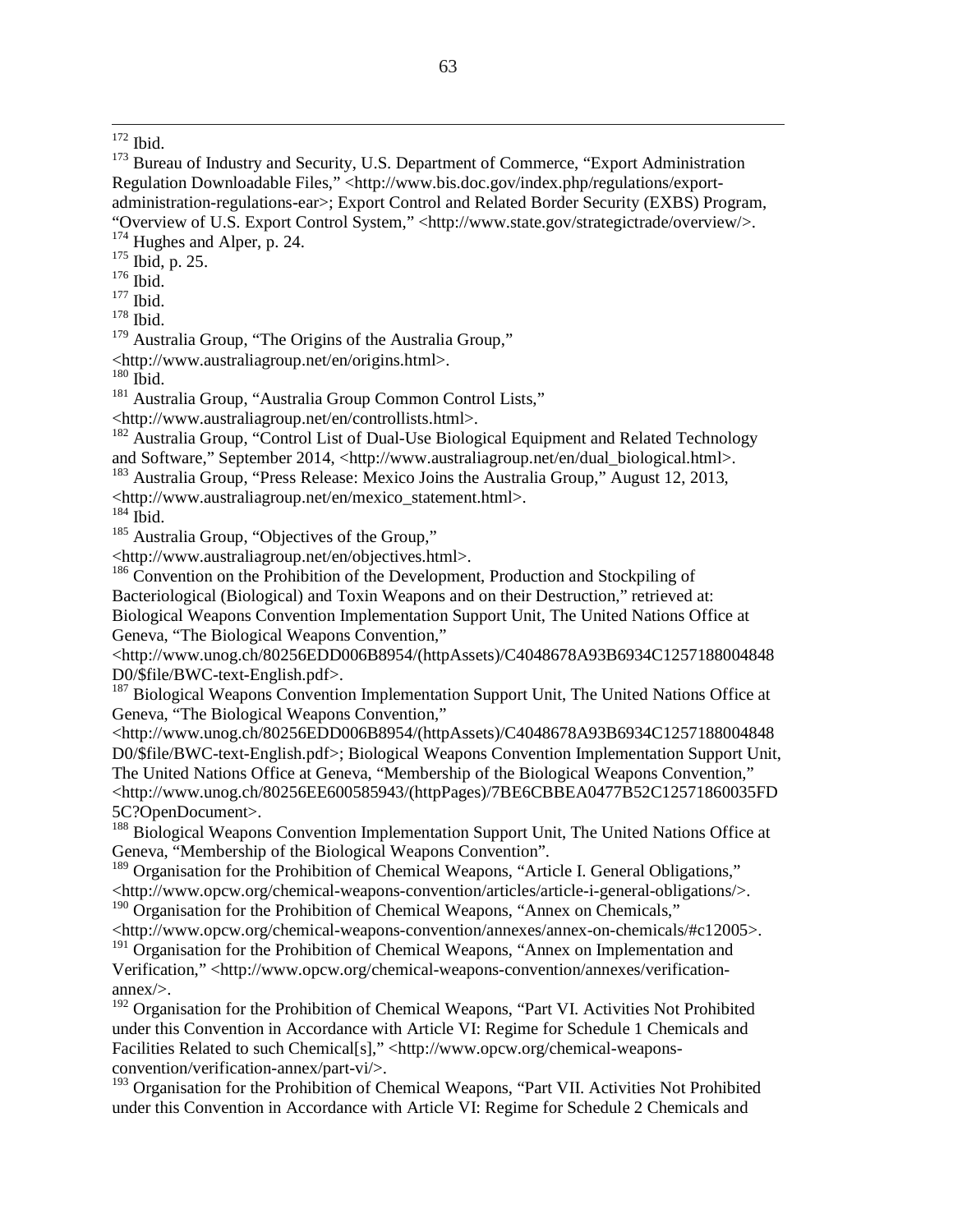<span id="page-69-0"></span>Facilities Related to such Chemicals," <http://www.opcw.org/chemical-weaponsconvention/verification-annex/part-vii/>.

<span id="page-69-1"></span><sup>194</sup> Organisation for the Prohibition of Chemical Weapons, "Part VIII. Activities Not Prohibited under this Convention in Accordance with Article VI: Regime for Schedule 3 Chemicals and Facilities Related to such Chemicals," <http://www.opcw.org/chemical-weaponsconvention/verification-annex/part-viii/>.

<span id="page-69-2"></span><sup>195</sup> 1540 Committee, "United Nations Security Council Resolution 1540 (2004)."  $\langle \frac{http://www.un.org/en/sc/1540}{\rangle}$ .

 $196 \text{ U.S. Department of State, "UN Security Council Resolution 1540,"$ 

 $\langle$ http://www.state.gov/t/isn/c18943.htm#1>.

<sup>197</sup> United Nations Security Council, "Resolution 1540 (2004), Adopted by the Security Council at its  $4956<sup>th</sup>$  meeting, on 28 April 2004," S/RES/1540 (2004), p. 3, paragraph 3, subpoint c),  $\lt$ http://www.un.org/en/ga/search/view\_doc.asp?symbol=S/RES/1540%20%282004%29>.

 $198$  Ibid, p. 3, paragraph 3, subpoint d).

<sup>199</sup> Ibid, p. 3, paragraph 6.

 $\overline{a}$ 

 $200$  Ibid, p. 3, paragraph 5.

<sup>201</sup> 1540 Committee, "Working Groups," <http://www.un.org/en/sc/1540/committee/workinggroups.shtml>.

 $^{202}$  1540 Committee, "United Nations Security Council Resolution 1540 (2004)."

<sup>203</sup> MedWOWGlobal, "About Us," (in Russian), <ru.medwowglobal.com/about>.

<sup>204</sup> GlobalMarket Group, "About GlobalMarket Group," <globalmarket.com>;

GlobalMarket Group, "Welcome to GlobalMarket.com," <http://www.globalmarket.com/>;

GlobalMarket Group, "Welcome to tradeeasy.com," <http://www.tradeeasy.com/>;

GlobalMarket Group, "B2S.com: Bringing buyers to suppliers!," <http://www.b2s.com/>.

<sup>205</sup> Biomate India, "Profile," <http://www.fermentor.co.in/profile.html>.

<sup>206</sup> Infocom Network Ltd., "Introduction," <http://www.tradeindia.com/AboutUs/home.html>.

 $^{207}$  IndiaMART InterMESH Ltd., <http://dir.indiamart.com/>.

<sup>208</sup> Vajra BioMetrix Pvt. Ltd., "About Us," <http://vajrabiometrix.com/aboutus.html>.

<sup>209</sup> Alibaba Group, "About Alibaba.com," <http://activities.alibaba.com/alibaba/following-aboutalibaba.php>; Alibaba Group, "Learn 1688," (In Chinese)

<http://114.1688.com/newbie/coe.htm?spm=a260k.635.1998256238.2814>.

<sup>210</sup> Focus Technology Co. Ltd., <http://www.made-in-china.com/>.

<sup>211</sup> Hangzhou Weiku Information Technology Co. Ltd., "About Us,"

<http://www.weiku.com/about/aboutus.aspx>.

<sup>212</sup> Yi Xun Network, "Yi Xun Introduction," (In Chinese), <www.51buy.com>.

<sup>213</sup> LABQUIP, "About," <http://labquipasia.com/index.php/about>.

 $^{214}$  Solution Bioforce SDN BHD, "Home," <br/> <br/> <br/> <br/> <br/> <br/> <br/> <br/> <br/>Alomostom.my>.

<sup>215</sup> Focus Technology Co. Ltd., "Made-in-China.com: Connecting Buyers with Chinese Suppliers," <Made-in-China.com>.

<sup>216</sup> Bossgoo Co. Ltd., "Bossgoo.com: Global trade starts here!" <http://www.bossgoo.com/>.

<sup>217</sup> BIOONGROUP, "About Us," (In Chinese) <http://www.bioon.com.cn/>.

<sup>218</sup> China Bio-equip, "About Us," (In Chinese) <http://bio-equip.com/about.asp>.

<sup>219</sup> Beijing Biolaunching Technologies Co. Ltd., "Company Profile," (In Chinese) <http://www.bio-launching.com/s02/intro.html>.

<sup>220</sup> Tianjin [TEDA] Hope Industry & Trade Co. Ltd., "Company Profile," (In Chinese) <http://www.hope-med.com/about.asp>.

<sup>221</sup> Hangzhou Weiku Information Technology Co. Ltd., "About Us,"

<http://www.weiku.com/about/aboutus.aspx>.

<sup>222</sup> "Home," (In Chinese) <http://ch.gongchang.com/>.